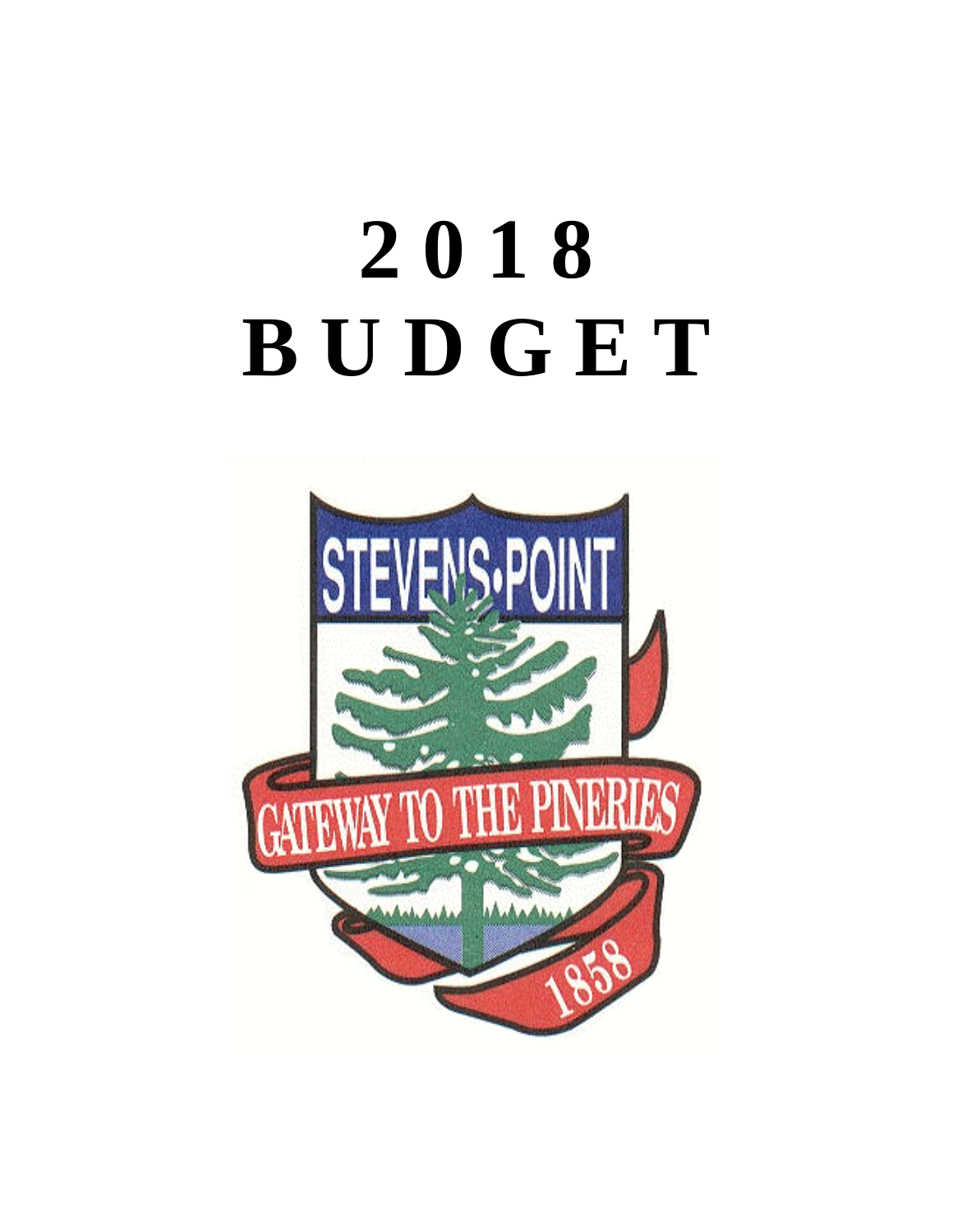|                   |                                                                                                                    |                                                                                                                    | Percent                                                                           |
|-------------------|--------------------------------------------------------------------------------------------------------------------|--------------------------------------------------------------------------------------------------------------------|-----------------------------------------------------------------------------------|
|                   |                                                                                                                    |                                                                                                                    | of Change                                                                         |
|                   |                                                                                                                    |                                                                                                                    |                                                                                   |
|                   |                                                                                                                    |                                                                                                                    |                                                                                   |
|                   |                                                                                                                    |                                                                                                                    | 0.29%                                                                             |
|                   |                                                                                                                    |                                                                                                                    | 1.33%                                                                             |
|                   |                                                                                                                    | 0.00                                                                                                               | 0.00%                                                                             |
| \$5,107,728.00    | \$5,163,362.00                                                                                                     | 55,634.00                                                                                                          | 1.09%                                                                             |
| \$5,214,164.00    | \$5,395,905.00                                                                                                     | 181,741.00                                                                                                         | 3.49%                                                                             |
| \$648,463.00      | \$674,132.00                                                                                                       | 25,669.00                                                                                                          | 3.96%                                                                             |
| \$5,644,726.00    | \$5,727,539.00                                                                                                     | 82,813.00                                                                                                          | 1.47%                                                                             |
| \$1,890,400.00    | \$1,974,822.00                                                                                                     | 84,422.00                                                                                                          | 4.47%                                                                             |
| \$753,465.00      | \$745,700.00                                                                                                       | (7,765.00)                                                                                                         | $-1.03%$                                                                          |
| \$22,750,462.00   | \$23,183,485.00                                                                                                    | 433,023.00                                                                                                         | 1.90%                                                                             |
|                   |                                                                                                                    |                                                                                                                    |                                                                                   |
|                   |                                                                                                                    |                                                                                                                    | 2.00%                                                                             |
|                   |                                                                                                                    |                                                                                                                    | $-1.03%$                                                                          |
| \$22,750,462.00   | \$23,183,485.00                                                                                                    | 433,023.00                                                                                                         | 1.90%                                                                             |
|                   |                                                                                                                    |                                                                                                                    |                                                                                   |
| \$10,867,756.00   | \$11,221,925.00                                                                                                    | 354,169.00                                                                                                         | 3.26%                                                                             |
|                   |                                                                                                                    |                                                                                                                    |                                                                                   |
|                   |                                                                                                                    |                                                                                                                    | 40.72%                                                                            |
|                   |                                                                                                                    |                                                                                                                    |                                                                                   |
| \$14,403,436.00 * | \$16,197,211.00 *                                                                                                  | 1,793,775.00                                                                                                       | 12.45%                                                                            |
|                   | 2017 Budget<br>\$2,936,516.00<br>\$150,000.00<br>\$405,000.00<br>\$21,996,997.00<br>\$753,465.00<br>\$3,535,680.00 | 2018 Budget<br>\$2,945,025.00<br>\$152,000.00<br>\$405,000.00<br>\$22,437,785.00<br>\$745,700.00<br>\$4,975,286.00 | Dollar Change<br>8,509.00<br>2,000.00<br>440,788.00<br>(7,765.00)<br>1,439,606.00 |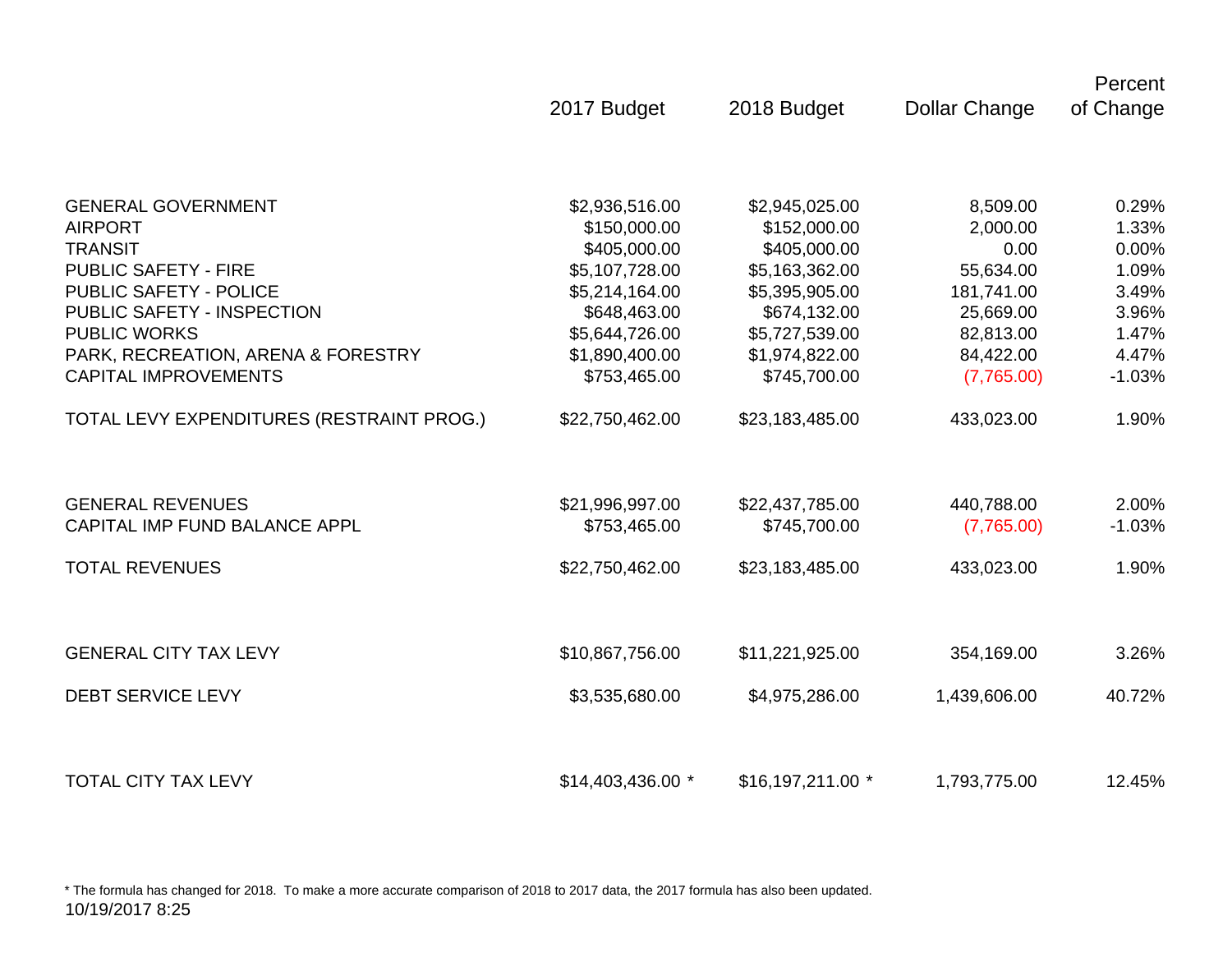## **TABLE OF CONTENTS**

### **GENERAL GOVERNMENT**

| <b>General Revenues</b>                | $1 - 4$  |
|----------------------------------------|----------|
| <b>Common Council</b>                  | 4 - 5    |
| City Attorney                          | 5        |
| City Mayor's Office                    | 5        |
| City Personnel Office                  | 5 - 6    |
| City Clerk's Office & Elections        | 6        |
| City Treasurer's Office                | $6 - 7$  |
| <b>Information Technology Office</b>   | 7        |
| City Assessor's Office                 | 7        |
| <b>General City Buildings</b>          | 8        |
| Miscellaneous Unclassified             | 8        |
| <b>Information Technology</b>          | 8        |
| Other & Other Misc. General Government | 8 - 9    |
| <b>Municipal Court</b>                 | $9 - 10$ |
| Police & Fire Commission               | 10       |

### **PUBLIC SAFETY**

| City Inspection Office         | $10 - 11$ |
|--------------------------------|-----------|
| <b>General Police</b>          | $11 - 12$ |
| <b>Fire Pensions</b>           | 12        |
| Fire Administration            | 13        |
| Fire Station #1 & #2           | 13        |
| Fire Safety/Education/Training | $13 - 14$ |
| <b>Fire Operational</b>        | $14 - 15$ |
| Ambulance                      | $15 - 16$ |

#### **DEPT OF PUBLIC WORKS**

| DPW Administration/Engineering | 16        |
|--------------------------------|-----------|
| <b>Fleet Maintenance</b>       | $16 - 17$ |
| DPW - Eligible                 | $17 - 18$ |
| DPW - Ineligible               | 18        |
| <b>McDill Pond</b>             | $18 - 19$ |
| <b>Special Events</b>          | 19        |
| Refuse/Garbage Collections     | 19        |
| Recycling                      | 19        |
| Downtown Maintenance           | $19 - 20$ |
| City Owned Property Expenses   | 20        |

| ERNMENT                                |           | REC/PARKS/TELECOMMUNICATIONS/FORESTRY             |           |
|----------------------------------------|-----------|---------------------------------------------------|-----------|
| <b>General Revenues</b>                | $1 - 4$   | Animal Control                                    | 20        |
| Common Council                         | $4 - 5$   | <b>Forest Cemetery</b>                            | 20        |
| City Attorney                          | 5         | Union Cemetery                                    | 20        |
| City Mayor's Office                    | 5         | Parks Department                                  | $20 - 21$ |
| City Personnel Office                  | $5 - 6$   | <b>Recreation Department</b>                      | $21 - 22$ |
| City Clerk's Office & Elections        | 6         | <b>Winter Recreation Programs</b>                 | 22        |
| City Treasurer's Office                | $6 - 7$   | Special Events                                    | 22        |
| Information Technology Office          | 7         | <b>City Swimming Pool</b>                         | 23        |
| City Assessor's Office                 | 7         | Recreation Center Bldg. Operations                | 23        |
| <b>General City Buildings</b>          | 8         | City Forestry Dept.                               | $23 - 24$ |
| Miscellaneous Unclassified             | 8         |                                                   |           |
| <b>Information Technology</b>          | 8         | <b>CAPITAL IMPROVEMENTS</b>                       | 24 - 26   |
| Other & Other Misc. General Government | $8 - 9$   |                                                   |           |
| <b>Municipal Court</b>                 | $9 - 10$  | <b>TRANSFERS</b>                                  | 26        |
| Police & Fire Commission               | 10        |                                                   |           |
|                                        |           | <b>SPECIAL FUNDS (202 - 251)</b>                  | $27 - 54$ |
|                                        |           | Room Tax Fund (202)                               | $27 - 28$ |
| City Inspection Office                 | $10 - 11$ | Telecommunications (232)                          | 40-41     |
| <b>General Police</b>                  | $11 - 12$ | Edgewater Manor (247)                             | 48 - 49   |
| <b>Fire Pensions</b>                   | 12        | Special Assessments (248)                         | 50        |
| Fire Administration                    | 13        | Willett Ice Arena (249)                           | $51 - 52$ |
| Fire Station #1 & #2                   | 13        | Arts Center (251)                                 | 54        |
| Fire Safety/Education/Training         | $13 - 14$ |                                                   |           |
| <b>Fire Operational</b>                | $14 - 15$ | DEBT SERVICE (300, 305, 306, 307, 308, 309)       | $55 - 67$ |
| Ambulance                              | $15 - 16$ |                                                   |           |
|                                        |           | CAPITAL/CONSTRUCTION FUNDS (401-450)              | $68 - 82$ |
| C WORKS                                |           | Capital Projects (401)                            | $68 - 69$ |
| DPW Administration/Engineering         | 16        | TIF #5-#9 Const Funds (415-419)                   | 73 - 80   |
| <b>Fleet Maintenance</b>               | $16 - 17$ | Vehicle Equipment Fund (450)                      | $81 - 82$ |
| DPW - Eligible                         | $17 - 18$ |                                                   |           |
| DPW - Ineligible                       | 18        | <b>INTERNAL SERVICES FUND (615, 650, 651,652)</b> | 83 - 86   |
| McDill Pond                            | $18 - 19$ | Parking Fund (615)                                | 83        |
| <b>Special Events</b>                  | 19        | Employee Self Insurance Fund (650)                | 84        |
| Refuse/Garbage Collections             | 19        | Work Comp Self Insurance Fund (651)               | 85        |
| Recycling                              | 19        | Liab/Prop Ins Reserve Fund (652)                  | 86        |
| Downtown Maintenance                   | $19 - 20$ |                                                   |           |
| City Owned Property Expenses           | 20        | TRUST FUNDS (800'S)                               | $87 - 97$ |

**APPENDIX A - Capital detail** 98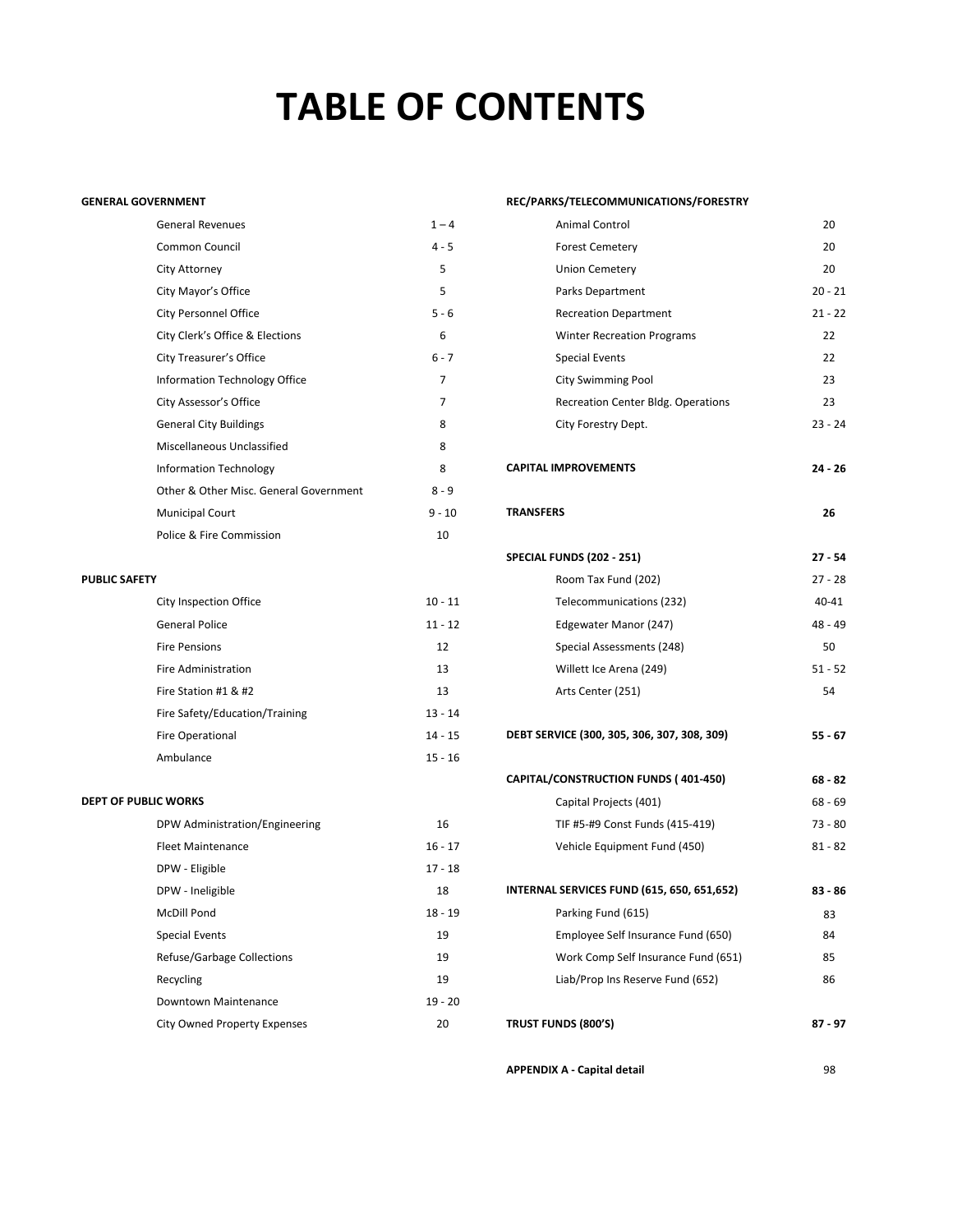| <b>CITY OF STEVENS POINT</b>      | 2018 BUDGET<br>Period: 00/18       |                                     | Page:<br>$\overline{1}$<br>Dec 21, 2017 04:22PM |
|-----------------------------------|------------------------------------|-------------------------------------|-------------------------------------------------|
| <b>Account Number</b>             | <b>Account Title</b>               | 2017<br>Prior Year<br><b>Budget</b> | 2018<br><b>Current Year</b><br><b>Budget</b>    |
| <b>GENERAL FUND</b>               |                                    |                                     |                                                 |
| <b>TAXES</b>                      |                                    |                                     |                                                 |
| 100.41.00110.00                   | <b>GENERAL PROPERTY TAXES</b>      | .00                                 | 11,221,925                                      |
| 100.41.00112.00                   | PERSONAL PROPERTY CHARGEBACK       | .00                                 | .00                                             |
| 100.41.00140.00                   | <b>MOBILE HOME TAXES</b>           | 65,000                              | 55,000                                          |
| 100.41.00220.00                   | <b>GENERAL SALES TAX DISCOUNT</b>  | 100                                 | 100                                             |
| 100.41.00221.00                   | FUEL TAX REFUND                    | 7,000                               | 7,000                                           |
| 100.41.00320.00                   | HOUSING AUTHOR TX EXEMPT ENT       | 80,000                              | 80,000                                          |
| 100.41.00321.00                   | UTILITY TAX REVENUE                | 790,000                             | 790,000                                         |
| 100.41.00322.00                   | PAYMENT IN LIEU OF TAXES           | 6,000                               | 6,000                                           |
| 100.41.00710.00                   | PYMT IN LIEU OF TAXES - SHOPKO     | 13,007                              | 13,137                                          |
| 100.41.00800.00                   | INT & PENALTY - DELQ RE TAX        | 25,000                              | 18,000                                          |
| <b>Total TAXES:</b>               |                                    | 986,107                             | 12,191,162                                      |
| <b>SPECIAL ASSESSMENTS</b>        |                                    |                                     |                                                 |
| 100.42.00500.00                   | <b>GENERAL SPECIAL ASSESSMENTS</b> | .00                                 | .00                                             |
| 100.42.00900.00                   | <b>SPECIAL CHARGES</b>             | 75,000                              | 35,000                                          |
| 100.42.00951.00                   | SPEC CHG - DELQ WATER SRCHRG       | 6,000                               | 4,000                                           |
| Total SPECIAL ASSESSMENTS:        |                                    | 81,000                              | 39,000                                          |
| <b>INTERGOVERNMENTAL REVENUES</b> |                                    |                                     |                                                 |
| 100.43.00410.51                   | <b>STATE SHARED REVENUE</b>        | 3,348,000                           | 3,344,000                                       |
| 100.43.00415.00                   | STATE EXEMPT COMPUTER AID          | 335,000                             | 335,000                                         |
| 100.43.00420.52                   | <b>FIRE INSURANCE</b>              | 75,000                              | 80,000                                          |
| 100.43.00426.53                   | PARK RIDGE - DROP OFF CHARGES      | 6,869                               | 6,972                                           |
| 100.43.00431.53                   | <b>STATE ROAD AIDS</b>             | 1,412,909                           | 1,516,000                                       |
| 100.43.00432.53                   | CONNECTING STREET STATE AID        | 103,000                             | 104,000                                         |
| 100.43.00434.51                   | STATE AID - EXPEND. RETRAINT       | 420,000                             | 422,000                                         |
| 100.43.00540.51                   | <b>GENERAL STATE GRANT REVENUE</b> | .00                                 | .00                                             |
| 100.43.00610.51                   | STATE PAYMENT MUNICIPAL SERV       | 422,350                             | 450,000                                         |
| 100.43.20520.52                   | STATE AID - POLICE TRAINING        | 6,400                               | 6,400                                           |
| 100.43.25860.52                   | PARK RIDGE FIRE DEPT SUBSIDY       | 1,500                               | 1,500                                           |
| 100.43.30313.53                   | PLOVER SHARE OF UTILITIES          | 1,600                               | 1,600                                           |
| 100.43.30314.53                   | PORTAGE CO SHARE OF UTILITIES      | 1,600                               | 1,600                                           |
| 100.43.30558.53                   | <b>COUNTY RECYCLING GRANT REV</b>  | 47,600                              | 45,000                                          |
| 100.43.50605.55                   | PARK RIDGE REC. SUBSIDY            | 2,400                               | 2,400                                           |
|                                   | Total INTERGOVERNMENTAL REVENUES:  | 6,184,228                           | 6,316,472                                       |
| <b>LICENSES &amp; PERMITS</b>     |                                    |                                     |                                                 |
| 100.44.12100.51                   | <b>THEATER LICENSES</b>            | 1,100                               | 1,100                                           |
| 100.44.12101.51                   | <b>OPERATOR LICENSES</b>           | 18,000                              | 17,000                                          |
| 100.44.12103.51                   | AMUSEMENT DEVICE LICENSES          | 2,500                               | 2,500                                           |
| 100.44.12104.51                   | <b>BOWLING ALLEY LICENSES</b>      | 480                                 | 480                                             |
| 100.44.12105.51                   | FOOD/REFRESHMENT SALE LIC          | 30                                  | 30                                              |
| 100.44.12108.51                   | <b>TAXI COMPANY LICENSES</b>       | 165                                 | 195                                             |
| 100.44.12109.51                   | <b>TAXI DRIVER LICENSES</b>        | 90                                  | 300                                             |
| 100.44.12110.51                   | LIQUOR/MALT BEVERAGE LIC           | 39,000                              | 40,000                                          |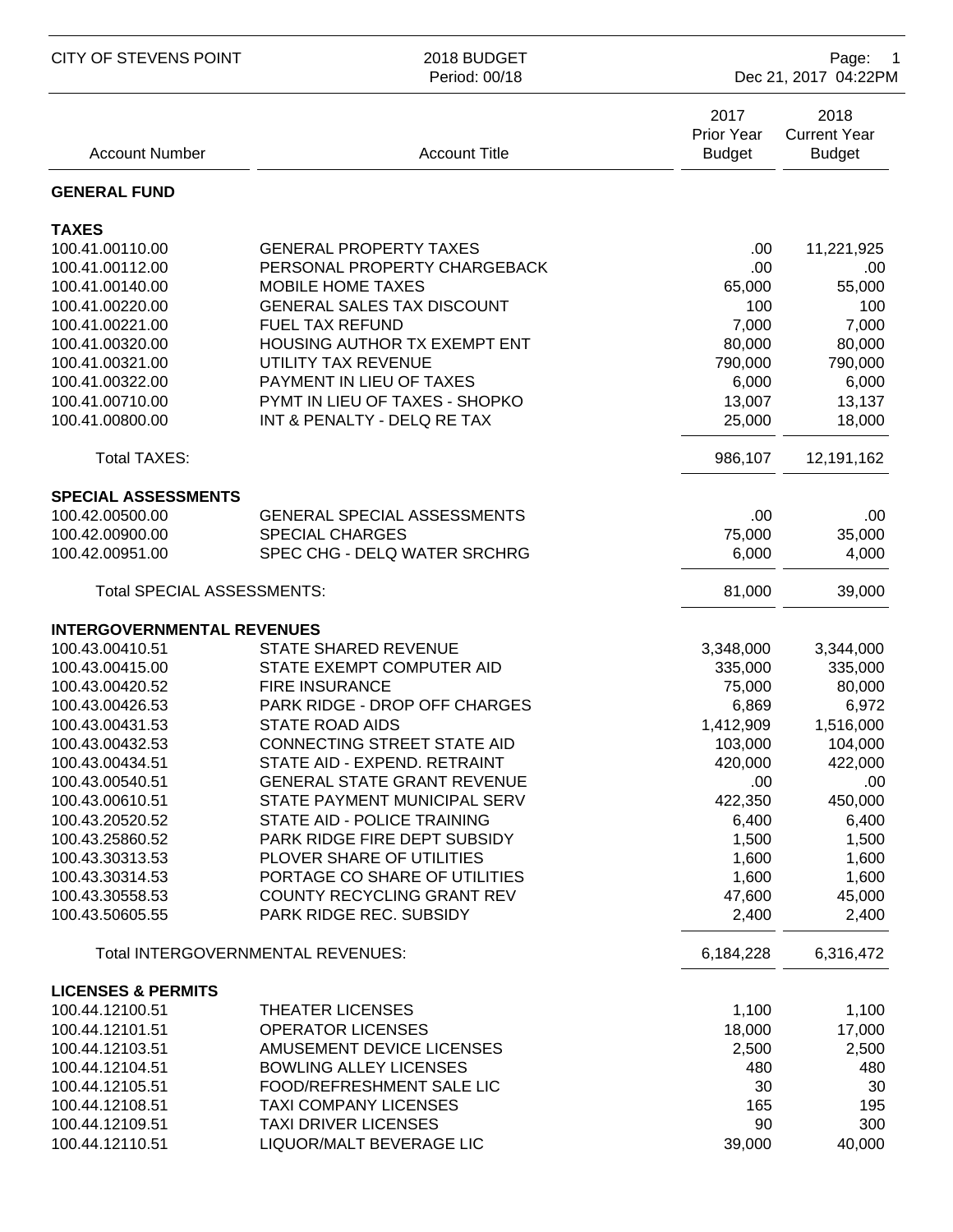| <b>CITY OF STEVENS POINT</b>         | 2018 BUDGET<br>Period: 00/18       |                                     | Page:<br>$\overline{2}$<br>Dec 21, 2017 04:22PM |
|--------------------------------------|------------------------------------|-------------------------------------|-------------------------------------------------|
| <b>Account Number</b>                | <b>Account Title</b>               | 2017<br>Prior Year<br><b>Budget</b> | 2018<br><b>Current Year</b><br><b>Budget</b>    |
| 100.44.12113.51                      | <b>CIGARETTE MACHINE LIC</b>       | 1,800                               | 1,900                                           |
| 100.44.12114.51                      | <b>MOBILE HOME PARK LIC</b>        | 463                                 | 653                                             |
| 100.44.12117.51                      | SNOW REMOVAL CONTR LICENSE         | 720                                 | 720                                             |
| 100.44.12118.51                      | SOFT DRINK VENDOR LIC              | 300                                 | .00                                             |
| 100.44.12120.51                      | <b>DANCE HALL LICENSES</b>         | 155                                 | 135                                             |
| 100.44.12121.51                      | REFUSE COLLECTORS LIC              | 44                                  | 39                                              |
| 100.44.12122.51                      | ANIMAL DEALERS LICENSES            | 72                                  | .00                                             |
| 100.44.12123.51                      | <b>TRANSIENT MERCHANTS LIC</b>     | 438                                 | 400                                             |
| 100.44.12126.51                      | CEMENT CONTRACTOR'S LIC            | 20                                  | 20                                              |
| 100.44.12129.51                      | SECONDHAND DEALERS LICENSES        | 270                                 | 480                                             |
| 100.44.12130.51                      | <b>HOBBY ANIMAL PERMITS</b>        | .00                                 | .00                                             |
| 100.44.14200.51                      | <b>CAT LICENSE REVENUE</b>         | 500                                 | 500                                             |
| 100.44.14201.51                      | <b>DOG LICENSE REVENUE</b>         | 2,000                               | 2,000                                           |
| 100.44.18127.51                      | ROOMING HOUSE LICENSES             | .00                                 | .00                                             |
| 100.44.18128.51                      | DPW-SIDEWALK CAFE LICENSE FEE      | 100                                 | 100                                             |
| 100.44.18300.52                      | <b>BUILDING/INSPECTION PERMITS</b> | 116,623                             | 144,775                                         |
| 100.44.18301.52                      | <b>ELECTRICAL PERMITS</b>          | 23,992                              | 32,688                                          |
| 100.44.18302.52                      | <b>PLUMBING PERMITS</b>            | 19,009                              | 26,523                                          |
| 100.44.18303.52                      | H.V.A.C. PERMITS                   | 16,397                              | 18,692                                          |
| 100.44.18305.52                      | DPW - RIGHT OF WAY PERMITS         | 7,985                               | .00                                             |
| 100.44.18400.52                      | <b>ZONING PERMITS/FEE'S</b>        | 8,000                               | 8,247                                           |
| 100.44.20202.52                      | <b>BICYCLE LICENSE REVENUE</b>     | 600                                 | 500                                             |
| <b>Total LICENSES &amp; PERMITS:</b> |                                    | 260,853                             | 299,977                                         |
| <b>FINES &amp; FORFEITURES</b>       |                                    |                                     |                                                 |
| 100.45.14150.51                      | LATE DOG LIC. PENALTY              | 200                                 | 200                                             |
| 100.45.19250.00                      | DAMAGED PROPERTY REIMB             | .00                                 | .00                                             |
| 100.45.20010.51                      | MUNI COURT ADMIN FEES              | 119,257                             | 118,520                                         |
| 100.45.20011.51                      | MUNICIPAL COURT MISC REVENUE       | .00                                 | .00                                             |
| 100.45.20012.51                      | MUNICIPAL COURT FINES/FORF         | .00                                 | .00                                             |
| 100.45.20110.52                      | COURT PENALTIES/FINES/COSTS        | 25,000                              | 20,000                                          |
| 100.45.20111.52                      | PD SHARE MUNI FINE/FORFEITURE      | 160,000                             | 170,000                                         |
| 100.45.20130.52                      | PARKING TICKET REVENUES            | 130,000                             | .00                                             |
| Total FINES & FORFEITURES:           |                                    | 434,457                             | 308,720                                         |
| <b>PUBLIC CHARGES FOR SERVICES</b>   |                                    |                                     |                                                 |
| 100.46.12111.51                      | (NT)CLERK'S GENERAL REV            | 3,500                               | 450                                             |
| 100.46.12131.51                      | SPECIAL ASSESSMENT LETTER REV      | .00                                 | 25,000                                          |
| 100.46.14120.51                      | <b>GEN TREASURY REV'S/FEE'S</b>    | 300                                 | 300                                             |
| 100.46.14435.51                      | <b>GARBAGE TAG SALES</b>           | 4,000                               | 4,000                                           |
| 100.46.14540.51                      | CEMETERY PLOT SALES                | 3,000                               | .00                                             |
| 100.46.14606.51                      | (T) CITY LOGO SALES                | 300                                 | 100                                             |
| 100.46.16130.51                      | ASSESSOR'S GEN REVENUES            | .00                                 | .00                                             |
| 100.46.18160.51                      | (T)INSP - GEN TAXABLE REVENUE      | .00                                 | .00                                             |
| 100.46.18161.51                      | (NT)INSP - GEN NON-TAXABLE REV     | .00                                 | .00                                             |
| 100.46.20201.52                      | POLICE - ALARM REVENUES            | 2,000                               | 2,000                                           |
| 100.46.20210.52                      | POLICE CONTRACTUAL SERV            | 7,500                               | 7,500                                           |
| 100.46.20211.20                      | (NT)POLICE GENERAL REV             | 10,000                              | 8,000                                           |
| 100.46.20212.52                      | (T)POLICE GENERAL REV              | 250                                 | 250                                             |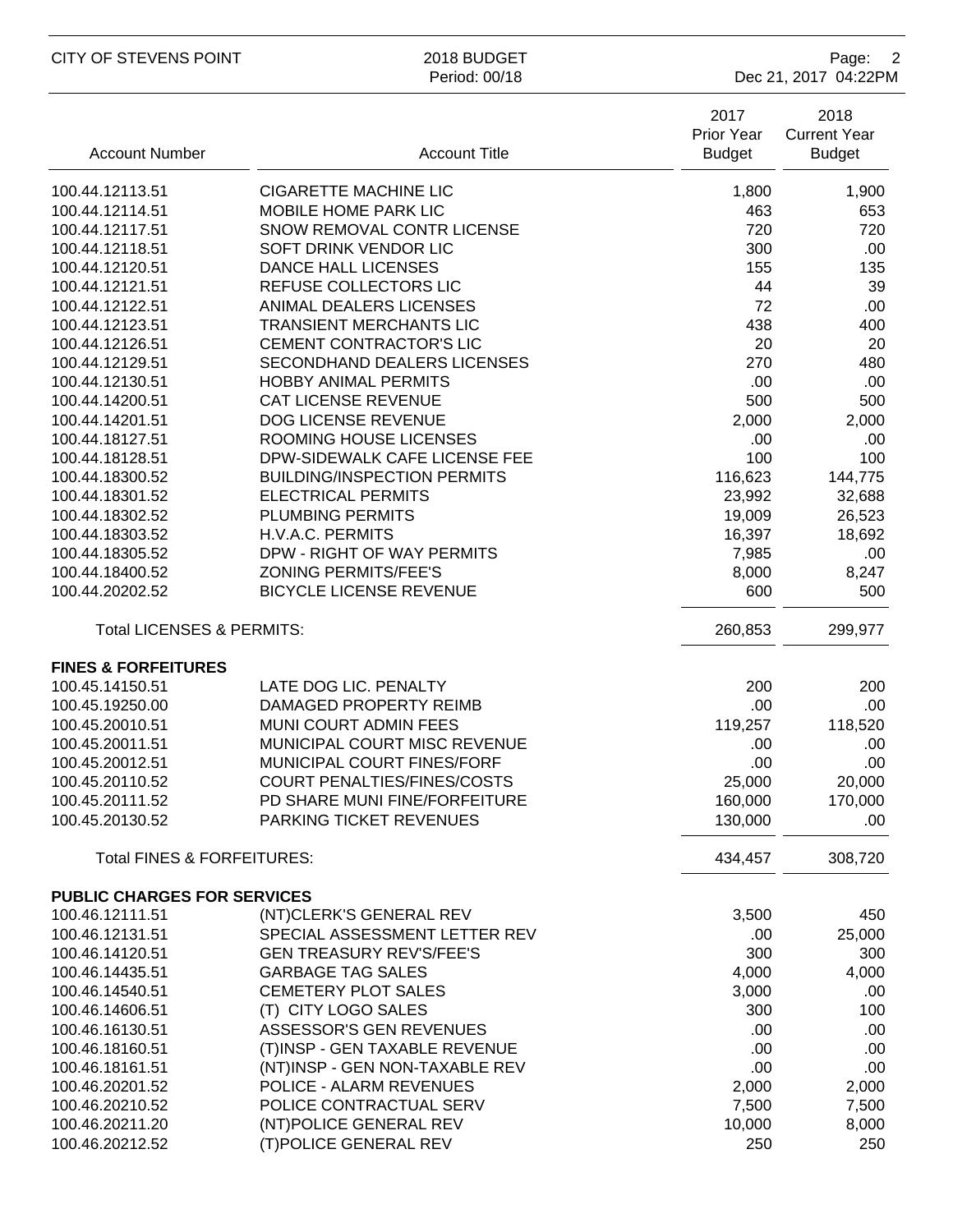| 2017<br>2018<br><b>Current Year</b><br>Prior Year<br><b>Account Number</b><br><b>Account Title</b><br><b>Budget</b><br><b>Budget</b><br>RESTITUTION FOR POLICE DEPT<br>100.46.20215.52<br>250<br>250<br>100.46.20218.52<br>POLICE OVERTIME REIMB<br>.00<br>.00<br>METER REVENUE (QUARTERS)<br>95,000<br>100.46.20331.52<br>.00<br>100.46.20332.52<br>(T) PARKING PERMIT REVENUE<br>5,000<br>.00<br>100.46.25210.52<br>AMBULANCE CONTRACTUAL SERVICES<br>.00<br>.00<br><b>GENERAL FIRE DEPT REVENUE</b><br>100.46.25220.52<br>2,000<br>2,000<br>(NT) ENGINEERING REV<br>100.46.30301.53<br>1,500<br>500<br>MESSAGE BOARD REVENUE<br>.00<br>100.46.30302.53<br>.00<br>(NT) DPW STREET MAINT REV<br>500<br>100.46.30311.53<br>3,000<br>DEMO MATERIAL DUMP CHARGES<br>200<br>200<br>100.46.30425.53<br>EZ CART FEE (NT)<br>2,000<br>2,000<br>100.46.30500.53<br>(T) BOAT SLIP RENTALS<br>100.46.50370.55<br>10,500<br>10,500<br>PARKS DEPT GENERAL REV<br>100.46.50720.55<br>7,000<br>7,000<br><b>RECREATION DEPT GEN REV</b><br>100.46.50730.55<br>2,200<br>2,200<br>SWIM POOL GEN REVENUE<br>100.46.50731.55<br>38,500<br>40,500<br>(NT) SWIM POOL GEN REV<br>1,000<br>100.46.50732.55<br>1,000<br>FORESTRY GENERAL REVENUE<br>800<br>800<br>100.46.50733.56<br><b>GOERKE STADIUM REVENUE</b><br>27,000<br>28,000<br>100.46.50740.55<br>(T) WINTER PROGRAM REVENUES<br>100.46.50905.55<br>.00<br>.00<br>(T) WINTER SPORTS REV<br>5,000<br>5,000<br>100.46.50907.55<br><b>IVERSON CONCESS - NO TAX</b><br>2,000<br>1,500<br>100.46.50908.55<br><b>BUKOLT CONCESSION REV'S</b><br>2,000<br>100.46.50910.55<br>2,500<br>S.P.S.A. CONCESS. REVENUES<br>3,500<br>100.46.50911.55<br>3,500<br><b>GOERKE CONCESSION REVENUE</b><br>2,000<br>2,000<br>100.46.50912.55<br><b>JELICH PROP EXPEND REIMB</b><br>100.46.50913.55<br>4,200<br>4,200<br><b>W.P.R.A TICKET REVENUE</b><br>100.46.50914.55<br>1,000<br>1,000<br>PARKS VENDING MACH. REVENUE<br>200<br>100.46.50915.55<br>200<br><b>Total PUBLIC CHARGES FOR SERVICES:</b><br>247,200<br>162,450<br><b>INTERDEPARTMENTAL REVENUE</b><br><b>COURT SERVICE FEE CHARGES</b><br>100.47.19400.51<br>.00<br>.00<br><b>TOWER RENT</b><br>.00<br>.00<br>100.47.19800.51<br>MUNI COURT REIMB - PLOVER<br>.00<br>.00<br>100.47.20010.51<br>100.47.20350.52<br>POLICE-RESTITUTION BLOOD DRAWS<br>2,000<br>2,000<br>SCH. DIST REIMB/POL LIAISON<br>163,600<br>100.47.20512.52<br>168,518<br><b>COUNTY AMBULANCE SUBSIDY</b><br>1,968,158<br>100.47.25320.52<br>1,997,680<br><b>STORM WATER UTILITY</b><br>100.47.26380.51<br>70,000<br>70,000<br>COMM DEV WAGE REIMBURSEMENT<br>100.47.26390.51<br>16,336<br>.00<br>ARENA WAGE REIMBURSEMENT<br>100.47.26391.51<br>36,202<br>50,642<br>Total INTERDEPARTMENTAL REVENUE:<br>2,256,296<br>2,288,840<br><b>MISCELLANEOUS REVENUE</b><br><b>INV. INTEREST REVENUE</b><br>280,000<br>100.48.00100.51<br>280,000<br>CAPITAL (GAIN)/LOSS ON INVEST<br>100.48.00950.55<br>.00<br>.00<br>UNREALIZED (GAIN)/LOSS ON INV<br>.00<br>100.48.00954.55<br>.00<br><b>INTEREST ON CHECKING ACCTS</b><br>3,000<br>100.48.19110.51<br>3,000 | CITY OF STEVENS POINT | 2018 BUDGET<br>Period: 00/18 | Page:<br>3<br>Dec 21, 2017 04:22PM |
|----------------------------------------------------------------------------------------------------------------------------------------------------------------------------------------------------------------------------------------------------------------------------------------------------------------------------------------------------------------------------------------------------------------------------------------------------------------------------------------------------------------------------------------------------------------------------------------------------------------------------------------------------------------------------------------------------------------------------------------------------------------------------------------------------------------------------------------------------------------------------------------------------------------------------------------------------------------------------------------------------------------------------------------------------------------------------------------------------------------------------------------------------------------------------------------------------------------------------------------------------------------------------------------------------------------------------------------------------------------------------------------------------------------------------------------------------------------------------------------------------------------------------------------------------------------------------------------------------------------------------------------------------------------------------------------------------------------------------------------------------------------------------------------------------------------------------------------------------------------------------------------------------------------------------------------------------------------------------------------------------------------------------------------------------------------------------------------------------------------------------------------------------------------------------------------------------------------------------------------------------------------------------------------------------------------------------------------------------------------------------------------------------------------------------------------------------------------------------------------------------------------------------------------------------------------------------------------------------------------------------------------------------------------------------------------------------------------------------------------------------------------------------------------------------------------------------------------------------------------------------------------------------------------------------------------------------------------------------------------------------------------------------------------------------------------------------------------------------------|-----------------------|------------------------------|------------------------------------|
|                                                                                                                                                                                                                                                                                                                                                                                                                                                                                                                                                                                                                                                                                                                                                                                                                                                                                                                                                                                                                                                                                                                                                                                                                                                                                                                                                                                                                                                                                                                                                                                                                                                                                                                                                                                                                                                                                                                                                                                                                                                                                                                                                                                                                                                                                                                                                                                                                                                                                                                                                                                                                                                                                                                                                                                                                                                                                                                                                                                                                                                                                                          |                       |                              |                                    |
|                                                                                                                                                                                                                                                                                                                                                                                                                                                                                                                                                                                                                                                                                                                                                                                                                                                                                                                                                                                                                                                                                                                                                                                                                                                                                                                                                                                                                                                                                                                                                                                                                                                                                                                                                                                                                                                                                                                                                                                                                                                                                                                                                                                                                                                                                                                                                                                                                                                                                                                                                                                                                                                                                                                                                                                                                                                                                                                                                                                                                                                                                                          |                       |                              |                                    |
|                                                                                                                                                                                                                                                                                                                                                                                                                                                                                                                                                                                                                                                                                                                                                                                                                                                                                                                                                                                                                                                                                                                                                                                                                                                                                                                                                                                                                                                                                                                                                                                                                                                                                                                                                                                                                                                                                                                                                                                                                                                                                                                                                                                                                                                                                                                                                                                                                                                                                                                                                                                                                                                                                                                                                                                                                                                                                                                                                                                                                                                                                                          |                       |                              |                                    |
|                                                                                                                                                                                                                                                                                                                                                                                                                                                                                                                                                                                                                                                                                                                                                                                                                                                                                                                                                                                                                                                                                                                                                                                                                                                                                                                                                                                                                                                                                                                                                                                                                                                                                                                                                                                                                                                                                                                                                                                                                                                                                                                                                                                                                                                                                                                                                                                                                                                                                                                                                                                                                                                                                                                                                                                                                                                                                                                                                                                                                                                                                                          |                       |                              |                                    |
|                                                                                                                                                                                                                                                                                                                                                                                                                                                                                                                                                                                                                                                                                                                                                                                                                                                                                                                                                                                                                                                                                                                                                                                                                                                                                                                                                                                                                                                                                                                                                                                                                                                                                                                                                                                                                                                                                                                                                                                                                                                                                                                                                                                                                                                                                                                                                                                                                                                                                                                                                                                                                                                                                                                                                                                                                                                                                                                                                                                                                                                                                                          |                       |                              |                                    |
|                                                                                                                                                                                                                                                                                                                                                                                                                                                                                                                                                                                                                                                                                                                                                                                                                                                                                                                                                                                                                                                                                                                                                                                                                                                                                                                                                                                                                                                                                                                                                                                                                                                                                                                                                                                                                                                                                                                                                                                                                                                                                                                                                                                                                                                                                                                                                                                                                                                                                                                                                                                                                                                                                                                                                                                                                                                                                                                                                                                                                                                                                                          |                       |                              |                                    |
|                                                                                                                                                                                                                                                                                                                                                                                                                                                                                                                                                                                                                                                                                                                                                                                                                                                                                                                                                                                                                                                                                                                                                                                                                                                                                                                                                                                                                                                                                                                                                                                                                                                                                                                                                                                                                                                                                                                                                                                                                                                                                                                                                                                                                                                                                                                                                                                                                                                                                                                                                                                                                                                                                                                                                                                                                                                                                                                                                                                                                                                                                                          |                       |                              |                                    |
|                                                                                                                                                                                                                                                                                                                                                                                                                                                                                                                                                                                                                                                                                                                                                                                                                                                                                                                                                                                                                                                                                                                                                                                                                                                                                                                                                                                                                                                                                                                                                                                                                                                                                                                                                                                                                                                                                                                                                                                                                                                                                                                                                                                                                                                                                                                                                                                                                                                                                                                                                                                                                                                                                                                                                                                                                                                                                                                                                                                                                                                                                                          |                       |                              |                                    |
|                                                                                                                                                                                                                                                                                                                                                                                                                                                                                                                                                                                                                                                                                                                                                                                                                                                                                                                                                                                                                                                                                                                                                                                                                                                                                                                                                                                                                                                                                                                                                                                                                                                                                                                                                                                                                                                                                                                                                                                                                                                                                                                                                                                                                                                                                                                                                                                                                                                                                                                                                                                                                                                                                                                                                                                                                                                                                                                                                                                                                                                                                                          |                       |                              |                                    |
|                                                                                                                                                                                                                                                                                                                                                                                                                                                                                                                                                                                                                                                                                                                                                                                                                                                                                                                                                                                                                                                                                                                                                                                                                                                                                                                                                                                                                                                                                                                                                                                                                                                                                                                                                                                                                                                                                                                                                                                                                                                                                                                                                                                                                                                                                                                                                                                                                                                                                                                                                                                                                                                                                                                                                                                                                                                                                                                                                                                                                                                                                                          |                       |                              |                                    |
|                                                                                                                                                                                                                                                                                                                                                                                                                                                                                                                                                                                                                                                                                                                                                                                                                                                                                                                                                                                                                                                                                                                                                                                                                                                                                                                                                                                                                                                                                                                                                                                                                                                                                                                                                                                                                                                                                                                                                                                                                                                                                                                                                                                                                                                                                                                                                                                                                                                                                                                                                                                                                                                                                                                                                                                                                                                                                                                                                                                                                                                                                                          |                       |                              |                                    |
|                                                                                                                                                                                                                                                                                                                                                                                                                                                                                                                                                                                                                                                                                                                                                                                                                                                                                                                                                                                                                                                                                                                                                                                                                                                                                                                                                                                                                                                                                                                                                                                                                                                                                                                                                                                                                                                                                                                                                                                                                                                                                                                                                                                                                                                                                                                                                                                                                                                                                                                                                                                                                                                                                                                                                                                                                                                                                                                                                                                                                                                                                                          |                       |                              |                                    |
|                                                                                                                                                                                                                                                                                                                                                                                                                                                                                                                                                                                                                                                                                                                                                                                                                                                                                                                                                                                                                                                                                                                                                                                                                                                                                                                                                                                                                                                                                                                                                                                                                                                                                                                                                                                                                                                                                                                                                                                                                                                                                                                                                                                                                                                                                                                                                                                                                                                                                                                                                                                                                                                                                                                                                                                                                                                                                                                                                                                                                                                                                                          |                       |                              |                                    |
|                                                                                                                                                                                                                                                                                                                                                                                                                                                                                                                                                                                                                                                                                                                                                                                                                                                                                                                                                                                                                                                                                                                                                                                                                                                                                                                                                                                                                                                                                                                                                                                                                                                                                                                                                                                                                                                                                                                                                                                                                                                                                                                                                                                                                                                                                                                                                                                                                                                                                                                                                                                                                                                                                                                                                                                                                                                                                                                                                                                                                                                                                                          |                       |                              |                                    |
|                                                                                                                                                                                                                                                                                                                                                                                                                                                                                                                                                                                                                                                                                                                                                                                                                                                                                                                                                                                                                                                                                                                                                                                                                                                                                                                                                                                                                                                                                                                                                                                                                                                                                                                                                                                                                                                                                                                                                                                                                                                                                                                                                                                                                                                                                                                                                                                                                                                                                                                                                                                                                                                                                                                                                                                                                                                                                                                                                                                                                                                                                                          |                       |                              |                                    |
|                                                                                                                                                                                                                                                                                                                                                                                                                                                                                                                                                                                                                                                                                                                                                                                                                                                                                                                                                                                                                                                                                                                                                                                                                                                                                                                                                                                                                                                                                                                                                                                                                                                                                                                                                                                                                                                                                                                                                                                                                                                                                                                                                                                                                                                                                                                                                                                                                                                                                                                                                                                                                                                                                                                                                                                                                                                                                                                                                                                                                                                                                                          |                       |                              |                                    |
|                                                                                                                                                                                                                                                                                                                                                                                                                                                                                                                                                                                                                                                                                                                                                                                                                                                                                                                                                                                                                                                                                                                                                                                                                                                                                                                                                                                                                                                                                                                                                                                                                                                                                                                                                                                                                                                                                                                                                                                                                                                                                                                                                                                                                                                                                                                                                                                                                                                                                                                                                                                                                                                                                                                                                                                                                                                                                                                                                                                                                                                                                                          |                       |                              |                                    |
|                                                                                                                                                                                                                                                                                                                                                                                                                                                                                                                                                                                                                                                                                                                                                                                                                                                                                                                                                                                                                                                                                                                                                                                                                                                                                                                                                                                                                                                                                                                                                                                                                                                                                                                                                                                                                                                                                                                                                                                                                                                                                                                                                                                                                                                                                                                                                                                                                                                                                                                                                                                                                                                                                                                                                                                                                                                                                                                                                                                                                                                                                                          |                       |                              |                                    |
|                                                                                                                                                                                                                                                                                                                                                                                                                                                                                                                                                                                                                                                                                                                                                                                                                                                                                                                                                                                                                                                                                                                                                                                                                                                                                                                                                                                                                                                                                                                                                                                                                                                                                                                                                                                                                                                                                                                                                                                                                                                                                                                                                                                                                                                                                                                                                                                                                                                                                                                                                                                                                                                                                                                                                                                                                                                                                                                                                                                                                                                                                                          |                       |                              |                                    |
|                                                                                                                                                                                                                                                                                                                                                                                                                                                                                                                                                                                                                                                                                                                                                                                                                                                                                                                                                                                                                                                                                                                                                                                                                                                                                                                                                                                                                                                                                                                                                                                                                                                                                                                                                                                                                                                                                                                                                                                                                                                                                                                                                                                                                                                                                                                                                                                                                                                                                                                                                                                                                                                                                                                                                                                                                                                                                                                                                                                                                                                                                                          |                       |                              |                                    |
|                                                                                                                                                                                                                                                                                                                                                                                                                                                                                                                                                                                                                                                                                                                                                                                                                                                                                                                                                                                                                                                                                                                                                                                                                                                                                                                                                                                                                                                                                                                                                                                                                                                                                                                                                                                                                                                                                                                                                                                                                                                                                                                                                                                                                                                                                                                                                                                                                                                                                                                                                                                                                                                                                                                                                                                                                                                                                                                                                                                                                                                                                                          |                       |                              |                                    |
|                                                                                                                                                                                                                                                                                                                                                                                                                                                                                                                                                                                                                                                                                                                                                                                                                                                                                                                                                                                                                                                                                                                                                                                                                                                                                                                                                                                                                                                                                                                                                                                                                                                                                                                                                                                                                                                                                                                                                                                                                                                                                                                                                                                                                                                                                                                                                                                                                                                                                                                                                                                                                                                                                                                                                                                                                                                                                                                                                                                                                                                                                                          |                       |                              |                                    |
|                                                                                                                                                                                                                                                                                                                                                                                                                                                                                                                                                                                                                                                                                                                                                                                                                                                                                                                                                                                                                                                                                                                                                                                                                                                                                                                                                                                                                                                                                                                                                                                                                                                                                                                                                                                                                                                                                                                                                                                                                                                                                                                                                                                                                                                                                                                                                                                                                                                                                                                                                                                                                                                                                                                                                                                                                                                                                                                                                                                                                                                                                                          |                       |                              |                                    |
|                                                                                                                                                                                                                                                                                                                                                                                                                                                                                                                                                                                                                                                                                                                                                                                                                                                                                                                                                                                                                                                                                                                                                                                                                                                                                                                                                                                                                                                                                                                                                                                                                                                                                                                                                                                                                                                                                                                                                                                                                                                                                                                                                                                                                                                                                                                                                                                                                                                                                                                                                                                                                                                                                                                                                                                                                                                                                                                                                                                                                                                                                                          |                       |                              |                                    |
|                                                                                                                                                                                                                                                                                                                                                                                                                                                                                                                                                                                                                                                                                                                                                                                                                                                                                                                                                                                                                                                                                                                                                                                                                                                                                                                                                                                                                                                                                                                                                                                                                                                                                                                                                                                                                                                                                                                                                                                                                                                                                                                                                                                                                                                                                                                                                                                                                                                                                                                                                                                                                                                                                                                                                                                                                                                                                                                                                                                                                                                                                                          |                       |                              |                                    |
|                                                                                                                                                                                                                                                                                                                                                                                                                                                                                                                                                                                                                                                                                                                                                                                                                                                                                                                                                                                                                                                                                                                                                                                                                                                                                                                                                                                                                                                                                                                                                                                                                                                                                                                                                                                                                                                                                                                                                                                                                                                                                                                                                                                                                                                                                                                                                                                                                                                                                                                                                                                                                                                                                                                                                                                                                                                                                                                                                                                                                                                                                                          |                       |                              |                                    |
|                                                                                                                                                                                                                                                                                                                                                                                                                                                                                                                                                                                                                                                                                                                                                                                                                                                                                                                                                                                                                                                                                                                                                                                                                                                                                                                                                                                                                                                                                                                                                                                                                                                                                                                                                                                                                                                                                                                                                                                                                                                                                                                                                                                                                                                                                                                                                                                                                                                                                                                                                                                                                                                                                                                                                                                                                                                                                                                                                                                                                                                                                                          |                       |                              |                                    |
|                                                                                                                                                                                                                                                                                                                                                                                                                                                                                                                                                                                                                                                                                                                                                                                                                                                                                                                                                                                                                                                                                                                                                                                                                                                                                                                                                                                                                                                                                                                                                                                                                                                                                                                                                                                                                                                                                                                                                                                                                                                                                                                                                                                                                                                                                                                                                                                                                                                                                                                                                                                                                                                                                                                                                                                                                                                                                                                                                                                                                                                                                                          |                       |                              |                                    |
|                                                                                                                                                                                                                                                                                                                                                                                                                                                                                                                                                                                                                                                                                                                                                                                                                                                                                                                                                                                                                                                                                                                                                                                                                                                                                                                                                                                                                                                                                                                                                                                                                                                                                                                                                                                                                                                                                                                                                                                                                                                                                                                                                                                                                                                                                                                                                                                                                                                                                                                                                                                                                                                                                                                                                                                                                                                                                                                                                                                                                                                                                                          |                       |                              |                                    |
|                                                                                                                                                                                                                                                                                                                                                                                                                                                                                                                                                                                                                                                                                                                                                                                                                                                                                                                                                                                                                                                                                                                                                                                                                                                                                                                                                                                                                                                                                                                                                                                                                                                                                                                                                                                                                                                                                                                                                                                                                                                                                                                                                                                                                                                                                                                                                                                                                                                                                                                                                                                                                                                                                                                                                                                                                                                                                                                                                                                                                                                                                                          |                       |                              |                                    |
|                                                                                                                                                                                                                                                                                                                                                                                                                                                                                                                                                                                                                                                                                                                                                                                                                                                                                                                                                                                                                                                                                                                                                                                                                                                                                                                                                                                                                                                                                                                                                                                                                                                                                                                                                                                                                                                                                                                                                                                                                                                                                                                                                                                                                                                                                                                                                                                                                                                                                                                                                                                                                                                                                                                                                                                                                                                                                                                                                                                                                                                                                                          |                       |                              |                                    |
|                                                                                                                                                                                                                                                                                                                                                                                                                                                                                                                                                                                                                                                                                                                                                                                                                                                                                                                                                                                                                                                                                                                                                                                                                                                                                                                                                                                                                                                                                                                                                                                                                                                                                                                                                                                                                                                                                                                                                                                                                                                                                                                                                                                                                                                                                                                                                                                                                                                                                                                                                                                                                                                                                                                                                                                                                                                                                                                                                                                                                                                                                                          |                       |                              |                                    |
|                                                                                                                                                                                                                                                                                                                                                                                                                                                                                                                                                                                                                                                                                                                                                                                                                                                                                                                                                                                                                                                                                                                                                                                                                                                                                                                                                                                                                                                                                                                                                                                                                                                                                                                                                                                                                                                                                                                                                                                                                                                                                                                                                                                                                                                                                                                                                                                                                                                                                                                                                                                                                                                                                                                                                                                                                                                                                                                                                                                                                                                                                                          |                       |                              |                                    |
|                                                                                                                                                                                                                                                                                                                                                                                                                                                                                                                                                                                                                                                                                                                                                                                                                                                                                                                                                                                                                                                                                                                                                                                                                                                                                                                                                                                                                                                                                                                                                                                                                                                                                                                                                                                                                                                                                                                                                                                                                                                                                                                                                                                                                                                                                                                                                                                                                                                                                                                                                                                                                                                                                                                                                                                                                                                                                                                                                                                                                                                                                                          |                       |                              |                                    |
|                                                                                                                                                                                                                                                                                                                                                                                                                                                                                                                                                                                                                                                                                                                                                                                                                                                                                                                                                                                                                                                                                                                                                                                                                                                                                                                                                                                                                                                                                                                                                                                                                                                                                                                                                                                                                                                                                                                                                                                                                                                                                                                                                                                                                                                                                                                                                                                                                                                                                                                                                                                                                                                                                                                                                                                                                                                                                                                                                                                                                                                                                                          |                       |                              |                                    |
|                                                                                                                                                                                                                                                                                                                                                                                                                                                                                                                                                                                                                                                                                                                                                                                                                                                                                                                                                                                                                                                                                                                                                                                                                                                                                                                                                                                                                                                                                                                                                                                                                                                                                                                                                                                                                                                                                                                                                                                                                                                                                                                                                                                                                                                                                                                                                                                                                                                                                                                                                                                                                                                                                                                                                                                                                                                                                                                                                                                                                                                                                                          |                       |                              |                                    |
|                                                                                                                                                                                                                                                                                                                                                                                                                                                                                                                                                                                                                                                                                                                                                                                                                                                                                                                                                                                                                                                                                                                                                                                                                                                                                                                                                                                                                                                                                                                                                                                                                                                                                                                                                                                                                                                                                                                                                                                                                                                                                                                                                                                                                                                                                                                                                                                                                                                                                                                                                                                                                                                                                                                                                                                                                                                                                                                                                                                                                                                                                                          |                       |                              |                                    |
|                                                                                                                                                                                                                                                                                                                                                                                                                                                                                                                                                                                                                                                                                                                                                                                                                                                                                                                                                                                                                                                                                                                                                                                                                                                                                                                                                                                                                                                                                                                                                                                                                                                                                                                                                                                                                                                                                                                                                                                                                                                                                                                                                                                                                                                                                                                                                                                                                                                                                                                                                                                                                                                                                                                                                                                                                                                                                                                                                                                                                                                                                                          |                       |                              |                                    |
|                                                                                                                                                                                                                                                                                                                                                                                                                                                                                                                                                                                                                                                                                                                                                                                                                                                                                                                                                                                                                                                                                                                                                                                                                                                                                                                                                                                                                                                                                                                                                                                                                                                                                                                                                                                                                                                                                                                                                                                                                                                                                                                                                                                                                                                                                                                                                                                                                                                                                                                                                                                                                                                                                                                                                                                                                                                                                                                                                                                                                                                                                                          |                       |                              |                                    |
|                                                                                                                                                                                                                                                                                                                                                                                                                                                                                                                                                                                                                                                                                                                                                                                                                                                                                                                                                                                                                                                                                                                                                                                                                                                                                                                                                                                                                                                                                                                                                                                                                                                                                                                                                                                                                                                                                                                                                                                                                                                                                                                                                                                                                                                                                                                                                                                                                                                                                                                                                                                                                                                                                                                                                                                                                                                                                                                                                                                                                                                                                                          |                       |                              |                                    |
|                                                                                                                                                                                                                                                                                                                                                                                                                                                                                                                                                                                                                                                                                                                                                                                                                                                                                                                                                                                                                                                                                                                                                                                                                                                                                                                                                                                                                                                                                                                                                                                                                                                                                                                                                                                                                                                                                                                                                                                                                                                                                                                                                                                                                                                                                                                                                                                                                                                                                                                                                                                                                                                                                                                                                                                                                                                                                                                                                                                                                                                                                                          |                       |                              |                                    |
|                                                                                                                                                                                                                                                                                                                                                                                                                                                                                                                                                                                                                                                                                                                                                                                                                                                                                                                                                                                                                                                                                                                                                                                                                                                                                                                                                                                                                                                                                                                                                                                                                                                                                                                                                                                                                                                                                                                                                                                                                                                                                                                                                                                                                                                                                                                                                                                                                                                                                                                                                                                                                                                                                                                                                                                                                                                                                                                                                                                                                                                                                                          |                       |                              |                                    |
|                                                                                                                                                                                                                                                                                                                                                                                                                                                                                                                                                                                                                                                                                                                                                                                                                                                                                                                                                                                                                                                                                                                                                                                                                                                                                                                                                                                                                                                                                                                                                                                                                                                                                                                                                                                                                                                                                                                                                                                                                                                                                                                                                                                                                                                                                                                                                                                                                                                                                                                                                                                                                                                                                                                                                                                                                                                                                                                                                                                                                                                                                                          |                       |                              |                                    |
|                                                                                                                                                                                                                                                                                                                                                                                                                                                                                                                                                                                                                                                                                                                                                                                                                                                                                                                                                                                                                                                                                                                                                                                                                                                                                                                                                                                                                                                                                                                                                                                                                                                                                                                                                                                                                                                                                                                                                                                                                                                                                                                                                                                                                                                                                                                                                                                                                                                                                                                                                                                                                                                                                                                                                                                                                                                                                                                                                                                                                                                                                                          |                       |                              |                                    |
|                                                                                                                                                                                                                                                                                                                                                                                                                                                                                                                                                                                                                                                                                                                                                                                                                                                                                                                                                                                                                                                                                                                                                                                                                                                                                                                                                                                                                                                                                                                                                                                                                                                                                                                                                                                                                                                                                                                                                                                                                                                                                                                                                                                                                                                                                                                                                                                                                                                                                                                                                                                                                                                                                                                                                                                                                                                                                                                                                                                                                                                                                                          |                       |                              |                                    |
| ATM REVENUE ACCOUNT<br>1,000<br>100.48.19112.51<br>.00<br><b>INTEREST ON ASSESSMENTS</b><br>.00<br>100.48.19130.51<br>.00                                                                                                                                                                                                                                                                                                                                                                                                                                                                                                                                                                                                                                                                                                                                                                                                                                                                                                                                                                                                                                                                                                                                                                                                                                                                                                                                                                                                                                                                                                                                                                                                                                                                                                                                                                                                                                                                                                                                                                                                                                                                                                                                                                                                                                                                                                                                                                                                                                                                                                                                                                                                                                                                                                                                                                                                                                                                                                                                                                                |                       |                              |                                    |
| 100.48.19210.51<br><b>GEN CITY PROPERTY RENTAL</b><br>.00<br>.00                                                                                                                                                                                                                                                                                                                                                                                                                                                                                                                                                                                                                                                                                                                                                                                                                                                                                                                                                                                                                                                                                                                                                                                                                                                                                                                                                                                                                                                                                                                                                                                                                                                                                                                                                                                                                                                                                                                                                                                                                                                                                                                                                                                                                                                                                                                                                                                                                                                                                                                                                                                                                                                                                                                                                                                                                                                                                                                                                                                                                                         |                       |                              |                                    |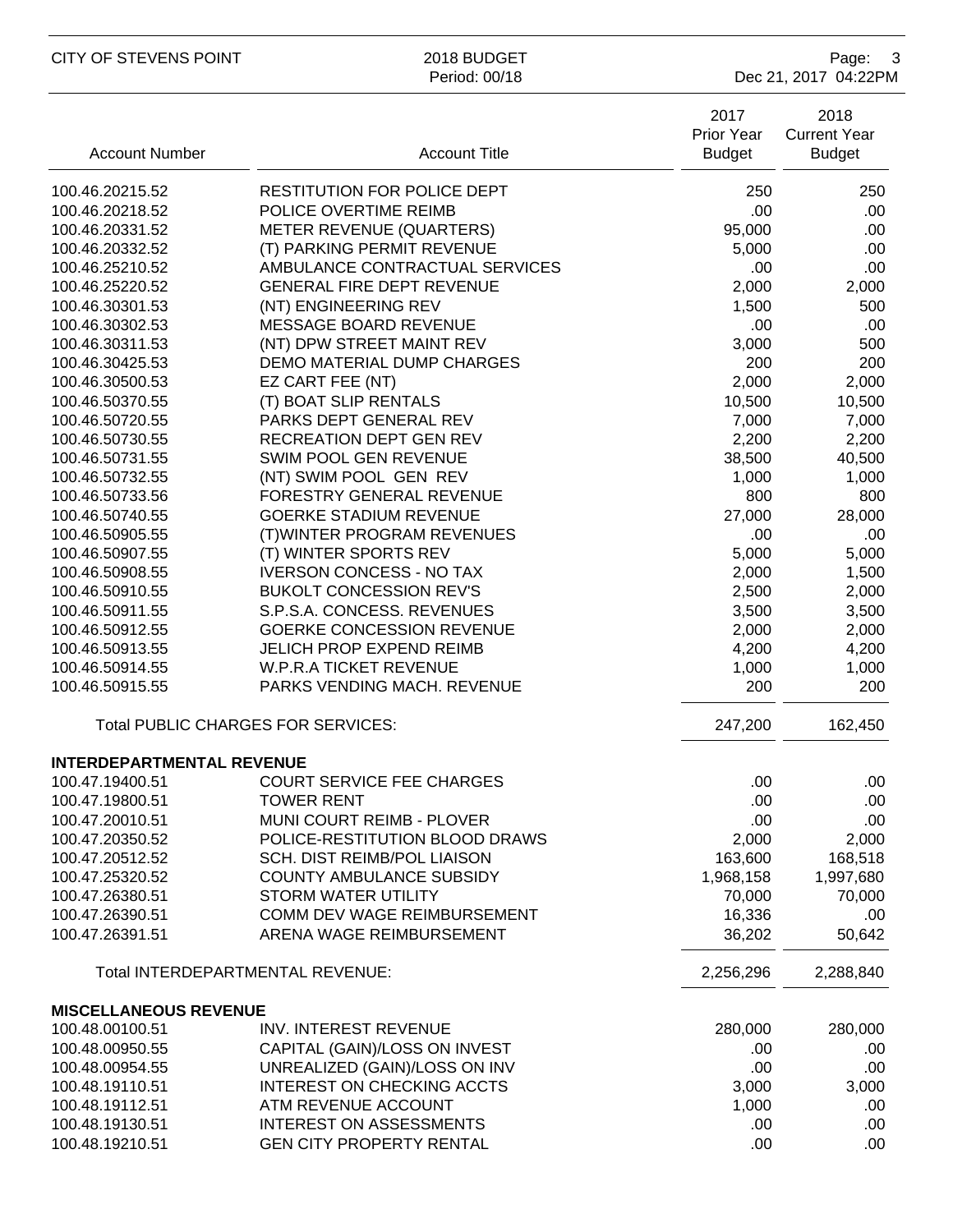| <b>CITY OF STEVENS POINT</b>           | 2018 BUDGET<br>Period: 00/18                                                      |                                     | Page:<br>4<br>Dec 21, 2017 04:22PM           |
|----------------------------------------|-----------------------------------------------------------------------------------|-------------------------------------|----------------------------------------------|
| <b>Account Number</b>                  | <b>Account Title</b>                                                              | 2017<br>Prior Year<br><b>Budget</b> | 2018<br><b>Current Year</b><br><b>Budget</b> |
|                                        |                                                                                   |                                     |                                              |
| 100.48.19300.51                        | <b>GEN CITY LAND &amp; PROPERTY SALES</b><br><b>INSUR RECOVERY REV (CITY VEH)</b> | .00                                 | .00                                          |
| 100.48.19400.00<br>100.48.19450.00     | <b>INSUR POLICY DIVIDENDS</b>                                                     | .00<br>.00                          | .00<br>.00                                   |
| 100.48.19600.51                        | <b>DONATIONS FOR DOG PARK</b>                                                     | .00                                 | .00                                          |
| 100.48.19900.51                        | MISC UNCLASSIFIED REVENUE                                                         | 6,000                               | 6,000                                        |
| 100.48.19900.52                        | COMM DEV-MISC UNCLASSIFIED REV                                                    | .00                                 | .00                                          |
| 100.48.19901.51                        | MISCELLANEOUS REIMBURSEMENTS                                                      | .00                                 | 7,000                                        |
| 100.48.20702.52                        | DONATIONS FOR POLICE AUXILIARY                                                    | .00                                 | .00                                          |
| 100.48.20703.52                        | POLICE MISC REVENUE                                                               | .00                                 | .00                                          |
| 100.48.20704.52                        | <b>CHAPLAIN PROGRAM DONATIONS</b>                                                 | .00                                 | .00                                          |
| 100.48.20705.52                        | DONATIONS FOR POLICE DEPT                                                         | .00                                 | .00                                          |
| 100.48.20706.52                        | K-9 UNIT DONATIONS                                                                | .00                                 | .00                                          |
| 100.48.25250.52                        | FIRE DEPT MISC REVENUES                                                           | .00                                 | .00                                          |
| 100.48.25251.52                        | <b>AMBULANCE MISC REVENUE</b>                                                     | .00                                 | .00                                          |
| 100.48.25252.52                        | DONATIONS FOR FIRE DEPT                                                           | .00                                 | .00                                          |
| 100.48.30601.53                        | (T) DPW-GENERAL MATERIAL SALES                                                    | 1,000                               | 1,000                                        |
| 100.48.30602.53                        | (NT)DPW-GENERAL MATERIAL SALES                                                    | 1,000                               | 1,000                                        |
| 100.48.30710.53                        | <b>DOWNTOWN MAINTENANCE REIMBS</b>                                                | 12,000                              | 12,000                                       |
| 100.48.30850.53                        | PROJECT PLAN FEE DEPOSITS                                                         | 1,100                               | 1,100                                        |
| 100.48.40201.54                        | DONATIONS FOR DEER CULLING                                                        | .00                                 | .00                                          |
| 100.48.50203.55                        | (T) REC/FACILITY RENTAL                                                           | 4,000                               | 4,000                                        |
| 100.48.50204.55                        | (NT)REC FACILITY REV                                                              | .00                                 | .00                                          |
| 100.48.50205.55                        | (T) PARKS LODGE RENTALS                                                           | 40,000                              | 42,000                                       |
| 100.48.50206.55<br>100.48.50208.55     | PARK CONSTRUCTION REIMB<br>PARKS DONATIONS                                        | .00<br>.00                          | .00<br>.00                                   |
| 100.48.50209.55                        | <b>VETERAN MEMORIAL PRK DONATIONS</b>                                             | .00                                 | .00                                          |
| 100.48.50210.56                        | <b>DONATIONS FOR FORESTRY</b>                                                     | .00                                 | .00                                          |
| 100.48.50211.51                        | <b>SCULPTURE PARK DONATIONS</b>                                                   | .00                                 | .00                                          |
| 100.48.50212.51                        | <b>GUS MACKER DONATIONS</b>                                                       | .00                                 | .00                                          |
| 100.48.50560.55                        | <b>DONATIONS-PARKS CAPITAL IMP</b>                                                | .00                                 | .00                                          |
| <b>Total MISCELLANEOUS REVENUE:</b>    |                                                                                   | 349,100                             | 357,100                                      |
| <b>OTHER FINANCING SOURCES</b>         |                                                                                   |                                     |                                              |
| 100.49.19232.59                        | OP TRANS FR TELECOM                                                               | 90,000                              | 107,000                                      |
| 100.49.19311.59                        | OPER TRANSFER FROM ROOM TAX                                                       | 240,000                             | 240,000                                      |
| 100.49.19315.59                        | <b>VOIDED STALE CHECKS</b>                                                        | .00                                 | .00                                          |
| 100.49.19400.59                        | FUND BAL APPL TO CAPITAL                                                          | 753,465                             | 745,700                                      |
| 100.49.19615.59                        | <b>TRANSFER FROM FUND 615</b>                                                     | .00                                 | 127,064                                      |
| 100.49.19801.59                        | TRANSFER FROM FUND 801                                                            | .00                                 | .00                                          |
| <b>Total OTHER FINANCING SOURCES:</b>  |                                                                                   | 1,083,465                           | 1,219,764                                    |
| <b>GENERAL GOVERNMENT</b>              |                                                                                   |                                     |                                              |
| <b>COMMON COUNCIL</b>                  |                                                                                   |                                     |                                              |
| 100.51.00100.1010                      | <b>COMMON COUNCIL PAY</b>                                                         | 57,300                              | 58,400                                       |
| 100.51.00100.1910<br>100.51.00100.1930 | EMPLOYER CONTRIB/S.S. TAX<br><b>WORKERS COMPENSATION PREM</b>                     | 4,383<br>80                         | 4,468<br>123                                 |
| 100.51.00100.3300                      | <b>GENERAL TRAVEL EXPENSES</b>                                                    | 1,000                               | 1,000                                        |
| 100.51.00100.5000                      | MISCELLANEOUS EXPENSES                                                            | 500                                 | 2,000                                        |
| 100.51.00100.5910                      | <b>GEN SEMINAR/EDUCATION EXP</b>                                                  | 1,000                               | 1,500                                        |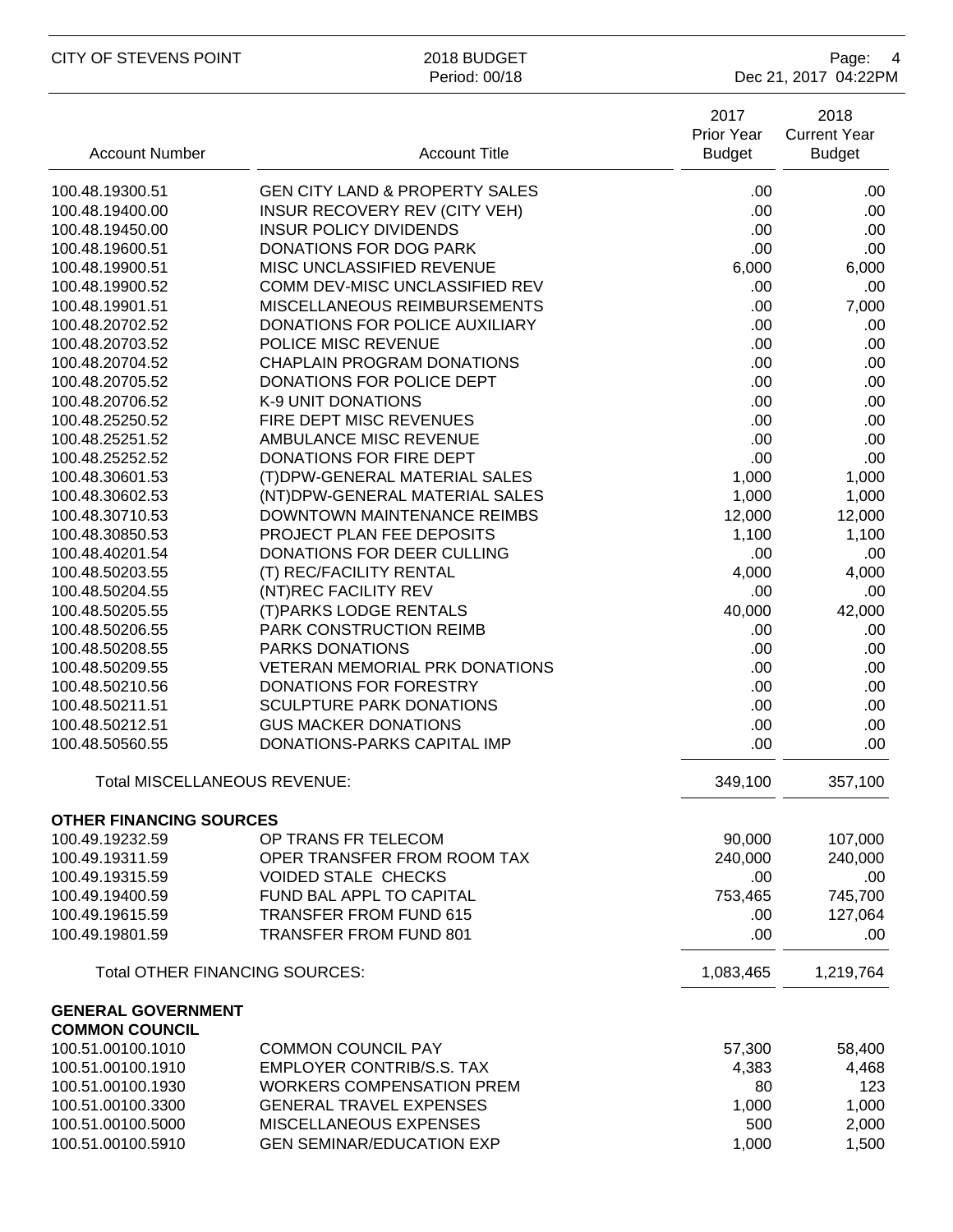| <b>CITY OF STEVENS POINT</b>           | 2018 BUDGET<br>Period: 00/18                                   |                                     | Page: 5<br>Dec 21, 2017 04:22PM              |
|----------------------------------------|----------------------------------------------------------------|-------------------------------------|----------------------------------------------|
| <b>Account Number</b>                  | <b>Account Title</b>                                           | 2017<br>Prior Year<br><b>Budget</b> | 2018<br><b>Current Year</b><br><b>Budget</b> |
| <b>Total COMMON COUNCIL:</b>           |                                                                | 64,263                              | 67,491                                       |
| <b>CITY ATTORNEY</b>                   |                                                                |                                     |                                              |
| 100.51.00300.1030                      | ELECTED OFFICIALS SALARY                                       | 94,550                              | 96,908                                       |
| 100.51.00300.1470                      | <b>LEGAL ASSISTANT</b>                                         | 50,773                              | 51,707                                       |
| 100.51.00300.1900                      | EMPLOYER CONTRIB/WISC RET.                                     | 9,882                               | 9,957                                        |
| 100.51.00300.1910                      | <b>EMPLOYER CONTRIB/S.S. TAX</b>                               | 11,117                              | 11,369                                       |
| 100.51.00300.1920                      | <b>EMPLOYER CONTRIB/LIFE INSUR</b>                             | 84                                  | 84                                           |
| 100.51.00300.1930                      | <b>WORKERS COMPENSATION PREM</b>                               | 189                                 | 312                                          |
| 100.51.00300.1940                      | I.C. INSURANCE PREMIUM                                         | 218                                 | 218                                          |
| 100.51.00300.1950                      | MEDICAL INSURANCE PREM                                         | 15,513                              | 16,290                                       |
| 100.51.00300.1955                      | <b>HSA CONTRIBUTIONS</b>                                       | 1,000                               | 1,000                                        |
| 100.51.00300.2001<br>100.51.00300.2002 | <b>ATTORNEY'S FEE'S</b><br><b>LEGAL SERVICE FEES</b>           | .00<br>1,500                        | 600<br>1,500                                 |
| 100.51.00300.2005                      | <b>WITNESS FEES</b>                                            | 2,500                               | 2,000                                        |
| 100.51.00300.3000                      | <b>OFFICE SUPPLIES</b>                                         | 700                                 | 600                                          |
| 100.51.00300.3200                      | <b>LEGAL SUBSCRIPTIONS &amp; FORMS</b>                         | 3,225                               | 3,125                                        |
| 100.51.00300.3202                      | <b>MEMBERSHIP DUES</b>                                         | 625                                 | 625                                          |
| 100.51.00300.3301                      | <b>MILEAGE EXPENSES</b>                                        | 300                                 | 200                                          |
| 100.51.00300.5910                      | <b>GENERAL EDUCATIONAL EXPEND</b>                              | 1,200                               | 950                                          |
| <b>Total CITY ATTORNEY:</b>            |                                                                | 193,376                             | 197,445                                      |
| <b>MAYORS OFFICE</b>                   |                                                                |                                     |                                              |
| 100.51.10410.1030                      | ELECTED OFFICIALS SALARY                                       | 72,837                              | 73,929                                       |
| 100.51.10410.1900                      | EMPLOYER CONTRIB/WISC RET.                                     | 4,953                               | 4,953                                        |
| 100.51.10410.1910                      | <b>EMPLOYER CONTRIB/S.S. TAX</b>                               | 5,572                               | 5,656                                        |
| 100.51.10410.1920                      | <b>EMPLOYER CONTRIB/LIFE INSUR</b>                             | 60                                  | 96                                           |
| 100.51.10410.1930<br>100.51.10410.1940 | WORKERS COMPENSATION PREM<br><b>I.C. INSURANCE PREMIUM</b>     | 95<br>158                           | 155<br>158                                   |
| 100.51.10410.1950                      | MEDICAL INSURANCE PREM                                         | 20,941                              | 21,988                                       |
| 100.51.10410.1955                      | <b>HSA CONTRIBUTIONS</b>                                       | 400                                 | 1,000                                        |
| 100.51.10410.3301                      | <b>MILEAGE EXPENSES</b>                                        | 1,000                               | 1,000                                        |
| 100.51.10410.3450                      | <b>COMMUNITY/PUBLIC RELATIONS</b>                              | 1,000                               | 2,500                                        |
| 100.51.10410.5000                      | MISCELLANEOUS EXPENSES                                         | 1,000                               | 1,500                                        |
| 100.51.10410.5910                      | <b>GENERAL EDUCATIONAL EXPEND</b>                              | 1,000                               | 1,000                                        |
| 100.51.10410.5915                      | <b>TRAVEL EXPENSES</b>                                         | 3,500                               | 2,000                                        |
| <b>Total MAYORS OFFICE:</b>            |                                                                | 112,516                             | 115,935                                      |
| <b>CITY PERSONNEL OFFICE</b>           |                                                                |                                     |                                              |
| 100.51.10430.1165                      | PERSONNEL SPEC. SALARY                                         | 76,960                              | 80,537                                       |
| 100.51.10430.1200                      | CONFID. SECRETARY WAGES                                        | 53,394                              | 54,376                                       |
| 100.51.10430.1500                      | <b>LONGEVITY</b>                                               | 1,080                               | 1,200                                        |
| 100.51.10430.1900<br>100.51.10430.1910 | EMPLOYER CONTRIB/WISC RET.<br><b>EMPLOYER CONTRIB/S.S. TAX</b> | 8,938                               | 9,120                                        |
| 100.51.10430.1920                      | <b>EMPLOYER CONTRIB/LIFE INSUR</b>                             | 10,055<br>216                       | 10,413<br>276                                |
| 100.51.10430.1930                      | <b>WORKERS COMPENSATION PREM</b>                               | 169                                 | 283                                          |
| 100.51.10430.1940                      | I.C. INSURANCE PREMIUM                                         | 275                                 | 275                                          |
| 100.51.10430.1950                      | MEDICAL INSURANCE PREM                                         | 41,882                              | 43,976                                       |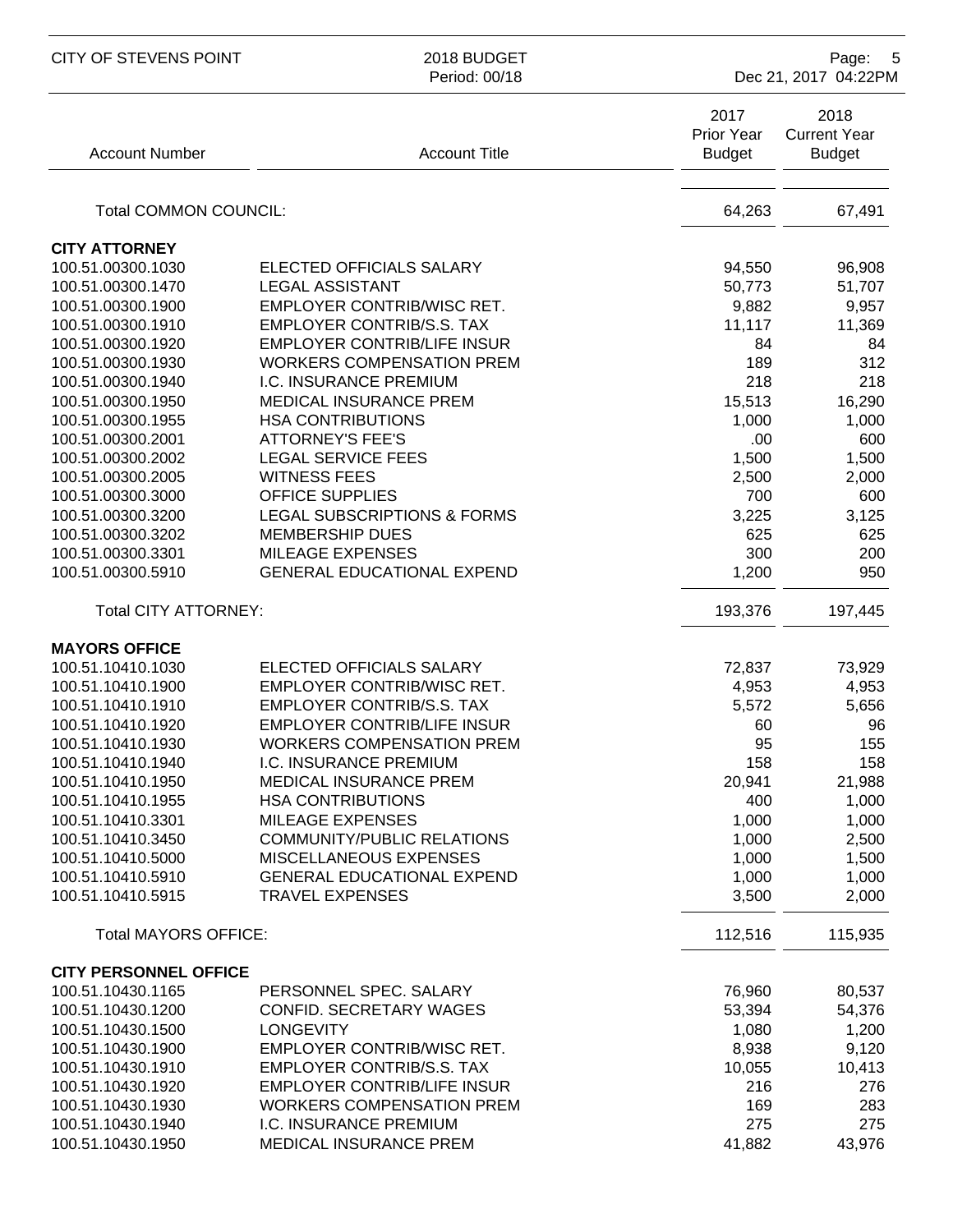| CITY OF STEVENS POINT               | 2018 BUDGET<br>Period: 00/18          |                                     | Page:<br>- 6<br>Dec 21, 2017 04:22PM         |
|-------------------------------------|---------------------------------------|-------------------------------------|----------------------------------------------|
| <b>Account Number</b>               | <b>Account Title</b>                  | 2017<br>Prior Year<br><b>Budget</b> | 2018<br><b>Current Year</b><br><b>Budget</b> |
| 100.51.10430.1955                   | <b>HSA CONTRIBUTIONS</b>              | 2,000                               | 2,000                                        |
| 100.51.10430.3000                   | <b>GENERAL OFFICE SUPLIES</b>         | 1,200                               | 1,200                                        |
| 100.51.10430.3202                   | <b>MEMBERSHIP DUES</b>                | 225                                 | 275                                          |
| 100.51.10430.3301                   | <b>MILEAGE EXPENSES</b>               | 150                                 | 150                                          |
| 100.51.10430.5910                   | <b>GEN SEMINAR/EDUCATION EXP.</b>     | 300                                 | 300                                          |
| <b>Total CITY PERSONNEL OFFICE:</b> |                                       | 196,844                             | 204,381                                      |
| <b>CITY CLERKS OFFICE</b>           |                                       |                                     |                                              |
| 100.51.12420.1030                   | ELECTED OFFICIALS SALARY              | 64,050                              | 65,652                                       |
| 100.51.12420.1161                   | <b>TECHNICIAN'S WAGES</b>             | 49,400                              | 50,309                                       |
| 100.51.12420.1250                   | <b>SECRETARIAL WAGES</b>              | 41,496                              | 37,917                                       |
| 100.51.12420.1411                   | <b>LTE WAGES</b>                      | 8,054                               | 15,200                                       |
| 100.51.12420.1465                   | POLL WORKER WAGES                     | 26,177                              | 48,000                                       |
| 100.51.12420.1500                   | <b>LONGEVITY</b>                      | 660                                 | 660                                          |
| 100.51.12420.1530                   | <b>GENERAL OVERTIME WAGES</b>         | 3,000                               | 3,000                                        |
| 100.51.12420.1900                   | EMPLOYER CONTRIB/WISC RET.            | 10,785                              | 10,555                                       |
| 100.51.12420.1910                   | <b>EMPLOYER CONTRIB/S.S. TAX</b>      | 14,754                              | 16,886                                       |
| 100.51.12420.1920                   | <b>EMPLOYER CONTRIB/LIFE INSUR</b>    | 204                                 | 132                                          |
| 100.51.12420.1930                   | <b>WORKERS COMPENSATION PREM</b>      | 250                                 | 462                                          |
| 100.51.12420.1940                   | I.C. INSURANCE PREMIUM                | 190                                 | 190                                          |
| 100.51.12420.1950                   | MEDICAL INSURANCE PREM                | 62,823                              | 43,976                                       |
| 100.51.12420.1955                   | <b>HSA CONTRIBUTIONS</b>              | 2,000                               | 2,000                                        |
| 100.51.12420.2203                   | <b>TELEPHONE UTILITY CHARGES</b>      | 1,181                               | 1,500                                        |
| 100.51.12420.2907                   | <b>CNTRCTD SOFTWARE MAINT/LIC FEE</b> | 4,800                               | 4,800                                        |
| 100.51.12420.3001                   | <b>GENERAL SUPPLIES</b>               | 2,100                               | 2,100                                        |
| 100.51.12420.3202                   | <b>MEMBERSHIP DUES</b>                | 220                                 | 100                                          |
| 100.51.12420.3301                   | <b>MILEAGE EXPENSES</b>               | 300                                 | 300                                          |
| 100.51.12420.5350                   | <b>ELECTION EXPENSES</b>              | 4,500                               | 4,700                                        |
| 100.51.12420.5910                   | GEN SEMINAR/EDUCATION EXP.            | 700                                 | 1,400                                        |
| <b>Total CITY CLERKS OFFICE:</b>    |                                       | 297,644                             | 309,839                                      |
| <b>CITY TREASURY</b>                |                                       |                                     |                                              |
| 100.51.14520.1030                   | ELECTED OFFICIALS SALARY              | 82,573                              | 88,817                                       |
| 100.51.14520.1129                   | <b>ACCOUNTANT'S SALARY</b>            | 66,414                              | 69,479                                       |
| 100.51.14520.1254                   | <b>FINANCE OFFICE MANAGER</b>         | 66,664                              | 69,754                                       |
| 100.51.14520.1274                   | <b>ACCOUNT CLERK II WAGES</b>         | 46,800                              | 48,975                                       |
| 100.51.14520.1275                   | PART-TIME ACCT CLERK I WAGES          | 19,199                              | 20,092                                       |
| 100.51.14520.1410                   | LTE WAGES                             | .00                                 | .00                                          |
| 100.51.14520.1500                   | <b>LONGEVITY</b>                      | 1,170                               | 1,150                                        |
| 100.51.14520.1530                   | <b>GENERAL OVERTIME WAGES</b>         | 500                                 | 700                                          |
| 100.51.14520.1900                   | EMPLOYER CONTRIB/WISC RET.            | 19,266                              | 20,031                                       |
| 100.51.14520.1910                   | <b>EMPLOYER CONTRIB/S.S. TAX</b>      | 21,674                              | 22,871                                       |
| 100.51.14520.1920                   | <b>EMPLOYER CONTRIB/LIFE INSUR</b>    | 240                                 | 252                                          |
| 100.51.14520.1930                   | <b>WORKERS COMPENSATION PREM</b>      | 367                                 | 625                                          |
| 100.51.14520.1940                   | I.C. INSURANCE PREMIUM                | 451                                 | 451                                          |
| 100.51.14520.1950                   | <b>MEDICAL INSURANCE PREM</b>         | 70,580                              | 74,109                                       |
| 100.51.14520.1955                   | <b>HSA CONTRIBUTIONS</b>              | 3,500                               | 3,500                                        |
| 100.51.14520.2203                   | TELEPHONE UTILITY CHARGES             | 10                                  | .00                                          |
| 100.51.14520.3000                   | <b>GENERAL OFFICE SUPPLIES</b>        | 4,200                               | 4,000                                        |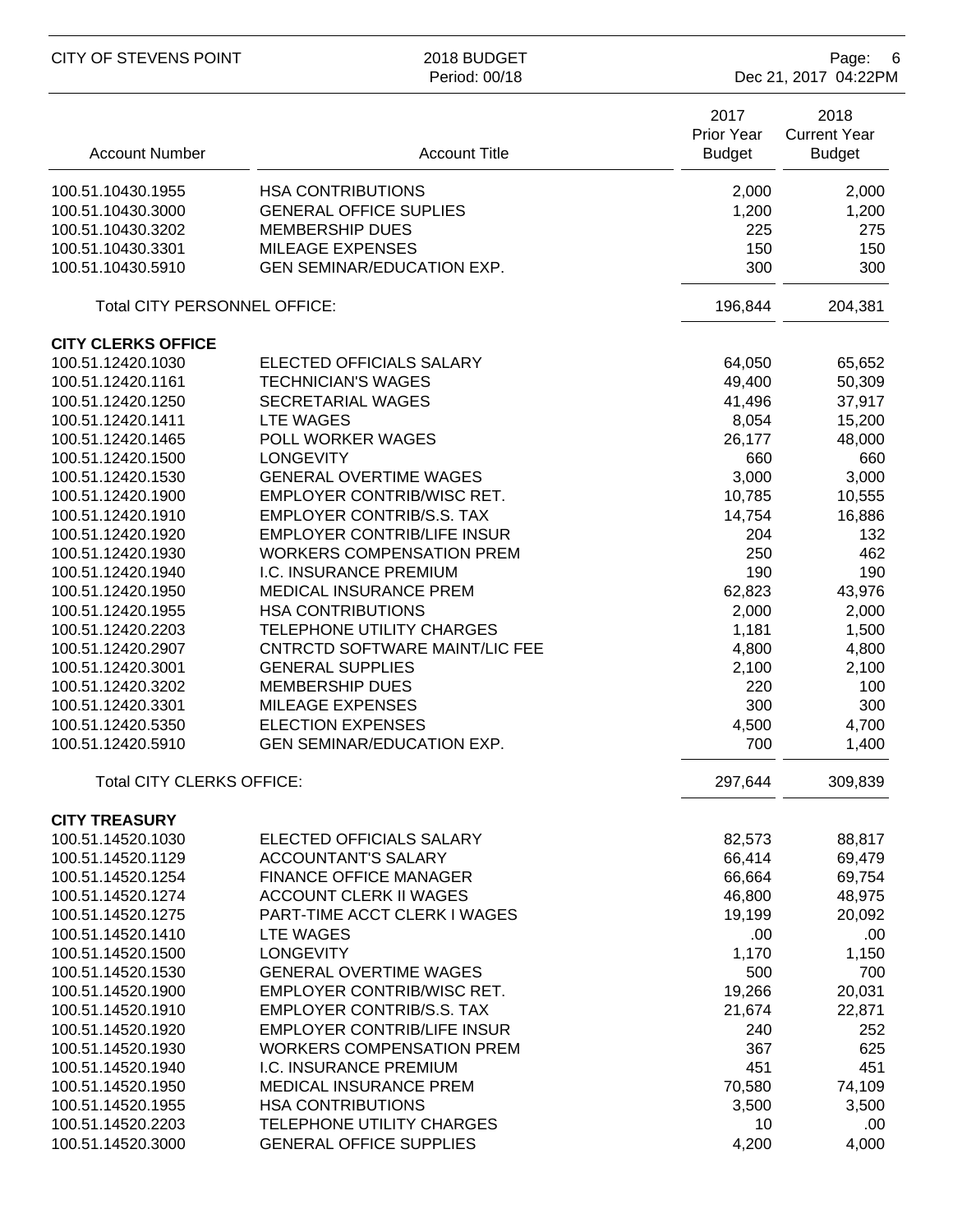| CITY OF STEVENS POINT         | 2018 BUDGET<br>Period: 00/18       |                                            | Page:<br>$\overline{7}$<br>Dec 21, 2017 04:22PM |
|-------------------------------|------------------------------------|--------------------------------------------|-------------------------------------------------|
| <b>Account Number</b>         | <b>Account Title</b>               | 2017<br><b>Prior Year</b><br><b>Budget</b> | 2018<br><b>Current Year</b><br><b>Budget</b>    |
| 100.51.14520.3202             | <b>MEMBERSHIP DUES</b>             | 350                                        | 250                                             |
| 100.51.14520.3301             | <b>MILEAGE EXPENSES</b>            | 1,155                                      | 1,250                                           |
| 100.51.14520.5910             | <b>GEN SEMINAR/EDUCATION EXP.</b>  | 2,800                                      | 2,900                                           |
| <b>Total CITY TREASURY:</b>   |                                    | 407,913                                    | 429,206                                         |
| <b>INFORMATION TECHNOLOGY</b> |                                    |                                            |                                                 |
| 100.51.15540.1124             | IT NETWORK ADMINISTRATOR           | 64,626                                     | 67,636                                          |
| 100.51.15540.1900             | <b>EMPLOYER CONTRIB/WISC RET.</b>  | 4,395                                      | 4,532                                           |
| 100.51.15540.1910             | <b>EMPLOYER CONTRIB/S.S. TAX</b>   | 4,944                                      | 5,174                                           |
| 100.51.15540.1920             | <b>EMPLOYER CONTRIB/LIFE INSUR</b> | 36                                         | 36                                              |
| 100.51.15540.1930             | <b>WORKERS COMPENSATION PREM</b>   | 84                                         | 142                                             |
| 100.51.15540.1940             | I.C. INSURANCE PREM                | 120                                        | 120                                             |
| 100.51.15540.1950             | MEDICAL INSURANCE PREM             | 20,941                                     | 21,988                                          |
| 100.51.15540.1955             | <b>HSA CONTRIBUTIONS</b>           | .00                                        | .00                                             |
| 100.51.15540.2203             | <b>TELEPHONE UTILITY CHARGES</b>   | .00                                        | 500                                             |
| 100.51.15540.2206             | <b>INTERNET CONNECTION FEES</b>    | .00                                        | 8,700                                           |
| 100.51.15540.2800             | <b>COMPUTER REPAIR/UPGRADE</b>     | .00                                        | 15,000                                          |
| 100.51.15540.2906             | IT CONTRACTED SERVICES             | .00                                        | 10,000                                          |
| 100.51.15540.2907             | SOFTWARE LIC FEES                  | .00                                        | 74,000                                          |
| 100.51.15540.2908             | <b>GIS PROJECT</b>                 | .00                                        | 15,000                                          |
| 100.51.15540.2909             | NETWORK INFRASTRUCTURE             | .00                                        | 12,000                                          |
| 100.51.15540.3000             | <b>GENERAL OFFICE SUPPLIES</b>     | 2,000                                      | 1,000                                           |
| 100.51.15540.3301             | <b>MILEAGE EXPENSES</b>            | 1,000                                      | 1,000                                           |
| 100.51.15540.5910             | <b>GEN SEMINAR/EDUCATION EXP</b>   | 1,000                                      | 1,000                                           |
| 100.51.15540.8011             | SOFTWARE PURCH/UPGRADES            | .00                                        | 5,000                                           |
| Total INFORMATION TECHNOLOGY: |                                    | 99,146                                     | 242,828                                         |
| <b>CITY ASSESSOR'S OFFICE</b> |                                    |                                            |                                                 |
| 100.51.16530.1166             | DEPUTY ASSESSOR'S WAGES            | 69,534                                     | 70,813                                          |
| 100.51.16530.1260             | ASSESSMENT TECH. WAGES             | 46,613                                     | 47,471                                          |
| 100.51.16530.1500             | <b>LONGEVITY</b>                   | 1,040                                      | 1,080                                           |
| 100.51.16530.1530             | <b>GENERAL OVERTIME WAGES</b>      | .00                                        | .00                                             |
| 100.51.16530.1900             | <b>EMPLOYER CONTRIB/WISC RET.</b>  | 7,969                                      | 7,997                                           |
| 100.51.16530.1910             | <b>EMPLOYER CONTRIB/S.S. TAX</b>   | 8,965                                      | 9,131                                           |
| 100.51.16530.1920             | <b>EMPLOYER CONTRIB/LIFE INSUR</b> | 216                                        | 216                                             |
| 100.51.16530.1930             | <b>WORKERS COMPENSATION PREM</b>   | 1,827                                      | 3,109                                           |
| 100.51.16530.1940             | I.C. INSURANCE PREMIUM             | 252                                        | 252                                             |
| 100.51.16530.1950             | MEDICAL INSURANCE PREM             | 41,882                                     | 43,976                                          |
| 100.51.16530.1955             | <b>HSA CONTRIBUTIONS</b>           | 2,000                                      | 2,000                                           |
| 100.51.16530.2203             | <b>TELEPHONE UTILITY CHARGES</b>   | 316                                        | 60                                              |
| 100.51.16530.2901             | <b>CONTRACT ASSESSOR</b>           | 50,000                                     | 51,000                                          |
| 100.51.16530.3000             | <b>GENERAL OFFICE SUPLIES</b>      | 1,000                                      | 1,050                                           |
| 100.51.16530.3200             | <b>PUBLICATIONS</b>                | 1,000                                      | 1,000                                           |
| 100.51.16530.3301             | <b>MILEAGE EXPENSES</b>            | 400                                        | 400                                             |
| 100.51.16530.5910             | <b>GEN SEMINAR/EDUCATION EXP.</b>  | 2,000                                      | 2,000                                           |
| Total CITY ASSESSOR'S OFFICE: |                                    | 235,014                                    | 241,555                                         |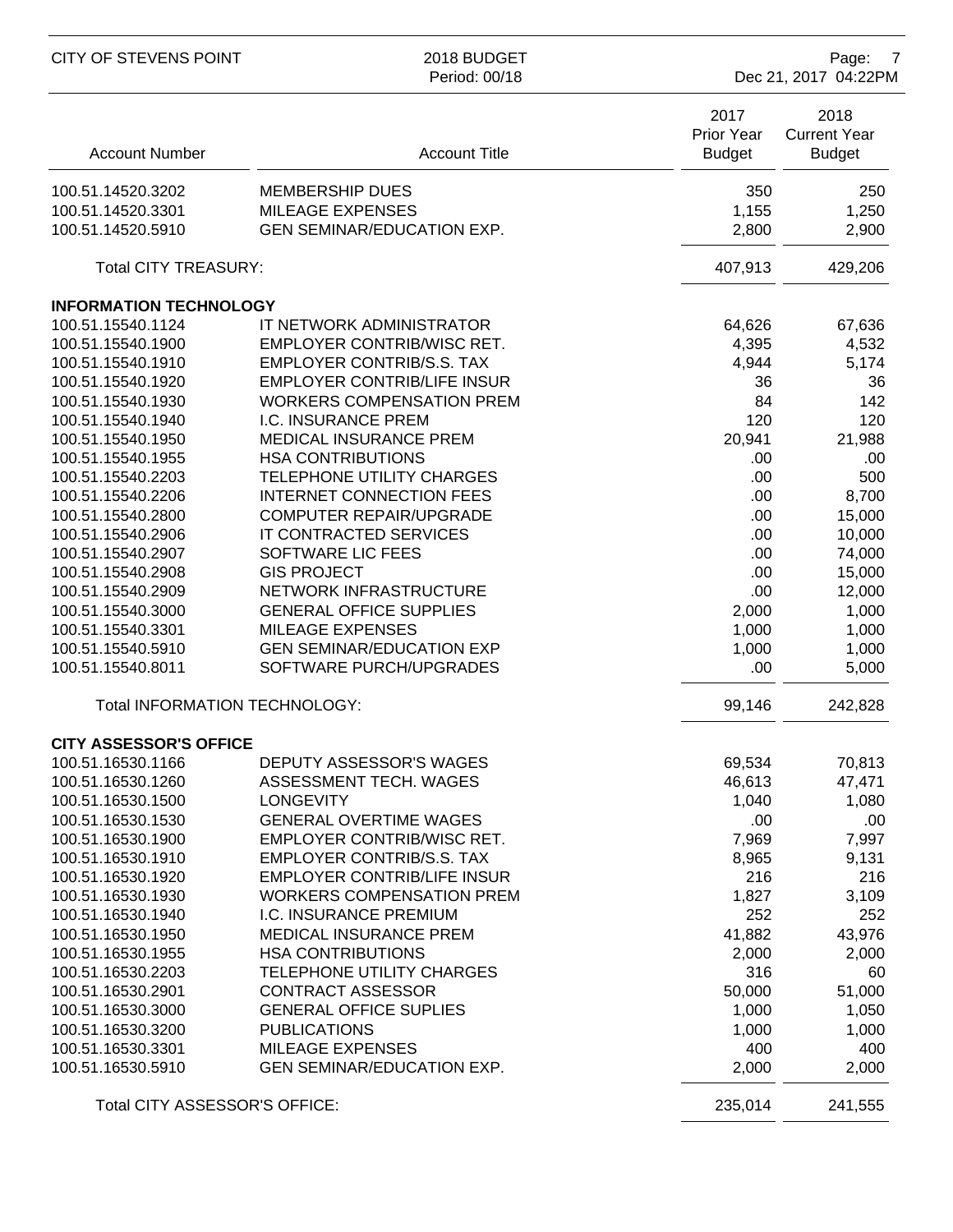| <b>CITY OF STEVENS POINT</b>                          | 2018 BUDGET<br>Period: 00/18                      |                                     | Page:<br>- 8<br>Dec 21, 2017 04:22PM         |
|-------------------------------------------------------|---------------------------------------------------|-------------------------------------|----------------------------------------------|
| <b>Account Number</b>                                 | <b>Account Title</b>                              | 2017<br>Prior Year<br><b>Budget</b> | 2018<br><b>Current Year</b><br><b>Budget</b> |
| <b>CITY HALL BUILDING</b>                             |                                                   |                                     |                                              |
| 100.51.19600.2922                                     | CONTRACTED/BLDG MAINTENANCE                       | 280,000                             | 195,000                                      |
| 100.51.19600.5008                                     | ATM EXPENDITURE ACCOUNT                           | 100                                 | .00                                          |
| <b>Total CITY HALL BUILDING:</b>                      |                                                   | 280,100                             | 195,000                                      |
|                                                       |                                                   |                                     |                                              |
| <b>MISC UNCLASSIFIED GENERAL</b><br>100.51.19850.1700 | <b>SICK LEAVE PAYOUT</b>                          | 235,000                             | 245,000                                      |
| 100.51.19850.2203                                     | <b>TELEPHONE CHARGES</b>                          | 6,011                               | 9,000                                        |
| 100.51.19850.2909                                     | COPIER/POSTAGE MACH MAINT.                        | 12,000                              | 12,000                                       |
| 100.51.19850.2910                                     | <b>OUTSIDE ATTORNEY CHARGES</b>                   | .00                                 | .00                                          |
| 100.51.19850.5000                                     | <b>MISCELLANEOUS EXPENSES</b>                     | 10,000                              | 10,000                                       |
| 100.51.19850.5006                                     | MISC PROMOTIONAL EXPENSES                         | .00                                 | .00                                          |
| 100.51.19850.5016                                     | <b>DOG PARK EXPENSES</b>                          | .00                                 | .00                                          |
| 100.51.19850.5121                                     | <b>COURT FILING FEE'S</b>                         | .00                                 | .00                                          |
| 100.51.19850.5601                                     | <b>GENERAL SAFETY EXPENSES</b>                    | 7,000                               | 8,000                                        |
| 100.51.19850.5770                                     | <b>GEN REPAIR - RENTAL PROPERTY</b>               | .00                                 | .00                                          |
| 100.51.19850.5902                                     | <b>GENERAL TAX REFUNDS</b>                        | .00                                 | .00                                          |
| 100.51.19850.8900                                     | <b>PURCHASE LAND</b>                              | .00                                 | .00                                          |
| 100.51.19850.8902                                     | ANNEXATION EXP.                                   | 4,000                               | 4,000                                        |
| 100.51.19850.9050                                     | LEVY FOR CONTINGENCIES                            | 101,106                             | 100,000                                      |
| Total MISC UNCLASSIFIED GENERAL:                      |                                                   | 375,117                             | 388,000                                      |
|                                                       |                                                   |                                     |                                              |
| <b>INFORMATION TECHNOLOGY</b>                         |                                                   |                                     |                                              |
| 100.51.19870.2206                                     | <b>INTERNET CONNECTION FEES</b>                   | 7,200                               | .00                                          |
| 100.51.19870.2800                                     | <b>COMPUTER REPAIR/UPGRADE</b>                    | 15,000                              | .00                                          |
| 100.51.19870.2906                                     | IT CONTRACTED SERVICES                            | 10,000                              | .00                                          |
| 100.51.19870.2907                                     | SOFTWARE LIC FEE'S                                | 65,000                              | .00                                          |
| 100.51.19870.2908                                     | <b>GIS PROJECT</b>                                | 15,000                              | .00                                          |
| 100.51.19870.2909<br>100.51.19870.8011                | NETWORK INFRASTRUCTURE<br>SOFTWARE PURCH/UPGRADES | 12,000<br>5,000                     | .00<br>.00                                   |
|                                                       |                                                   |                                     |                                              |
| Total INFORMATION TECHNOLOGY:                         |                                                   | 129,200                             | .00                                          |
| <b>OTHER GENERAL GOVERNMENT</b>                       |                                                   |                                     |                                              |
| 100.51.19900.2011                                     | <b>AUDIOGRAMS</b>                                 | 700                                 | 700                                          |
| 100.51.19900.2100                                     | DRUG/ALCOHOL TESTING                              | 2,200                               | 2,200                                        |
| 100.51.19900.2150                                     | E.A.P. PAYMENTS                                   | 6,000                               | 6,000                                        |
| 100.51.19900.2903                                     | CONTRACTED PERSONNEL SERV                         | 23,500                              | 23,500                                       |
| 100.51.19900.3006                                     | <b>POSTAGE</b>                                    | 27,000                              | 22,000                                       |
| 100.51.19900.3013                                     | <b>COPY PAPER/ENVELOPES</b>                       | 6,000                               | 6,000                                        |
| 100.51.19900.5002                                     | RECRUITMENT EXPENDITURES                          | 5,000                               | 5,000                                        |
| 100.51.19900.5003                                     | CHECKING ACCOUNT CHARGES                          | 3,000                               | 4,000                                        |
| 100.51.19900.5010                                     | <b>TAXES ON CITY PROPERTY</b>                     | .00                                 | .00                                          |
| 100.51.19900.5012                                     | UNCOLLECTABLE ACCOUNTS EXP                        | .00                                 | .00                                          |
| 100.51.19900.5013                                     | STATE FEE MFG PROP ASSESSMNT                      | .00                                 | .00                                          |
| 100.51.19900.5151                                     | PUBLICATIONS-NOTICES/LEGALS                       | 8,000                               | 15,000                                       |
| 100.51.19900.5410                                     | <b>BOARD OF REVIEW EXPENSES</b>                   | 1,000                               | 1,000                                        |
| 100.51.19900.5910                                     | <b>STORM WATER UTILITY</b>                        | 54,000                              | 54,000                                       |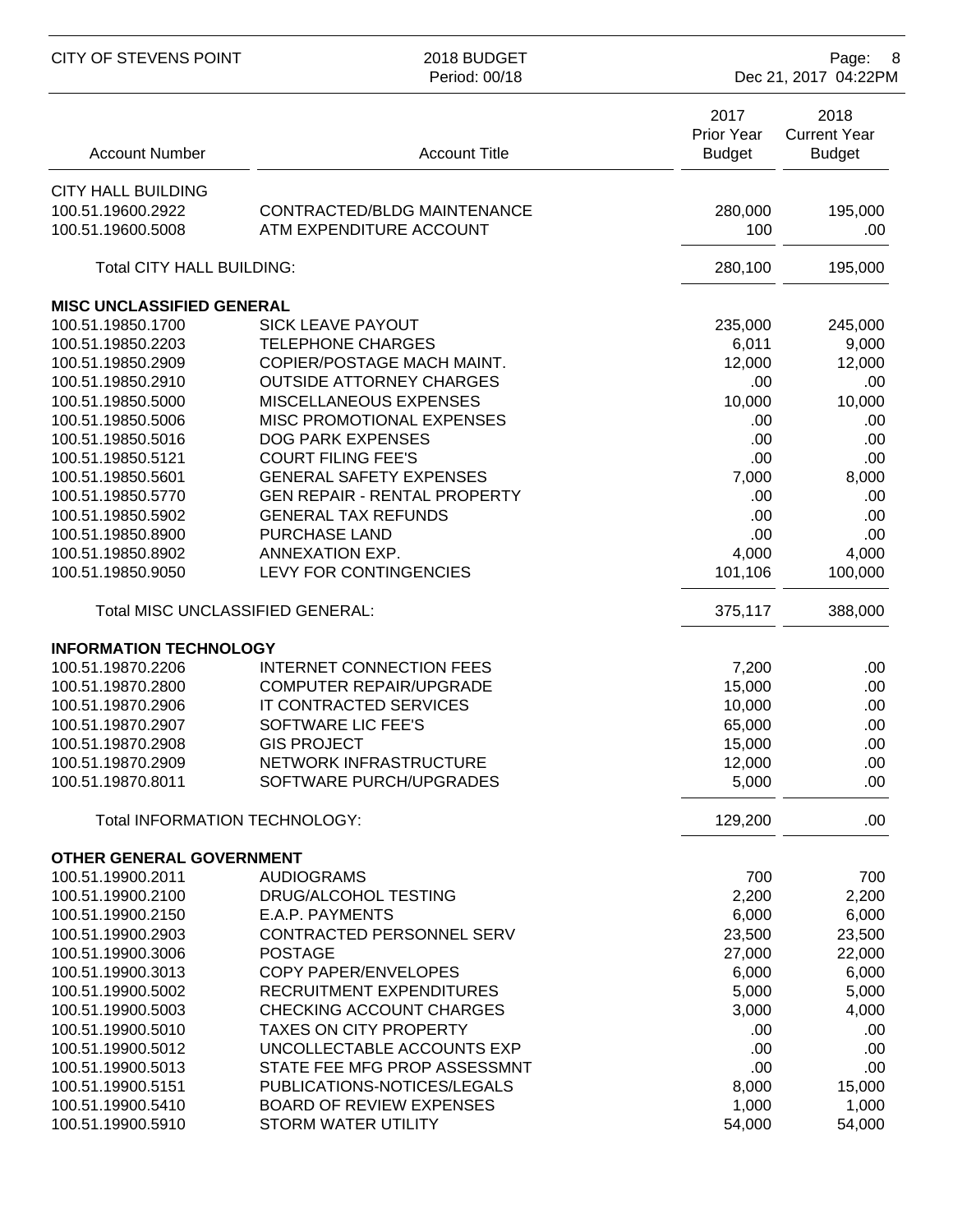| <b>CITY OF STEVENS POINT</b>                                                                                                                         | 2018 BUDGET<br>Period: 00/18                                                                                                                              |                                                    | Page: 9<br>Dec 21, 2017 04:22PM                    |
|------------------------------------------------------------------------------------------------------------------------------------------------------|-----------------------------------------------------------------------------------------------------------------------------------------------------------|----------------------------------------------------|----------------------------------------------------|
| <b>Account Number</b>                                                                                                                                | <b>Account Title</b>                                                                                                                                      | 2017<br>Prior Year<br><b>Budget</b>                | 2018<br><b>Current Year</b><br><b>Budget</b>       |
| <b>Total OTHER GENERAL GOVERNMENT:</b>                                                                                                               |                                                                                                                                                           | 136,400                                            | 139,400                                            |
| <b>UNCOLL TAXES AND PAYBACKS</b><br>100.51.19910.5011<br>100.51.19910.5019                                                                           | UNCOLL P/P EXPENDITURES<br>PERSONAL PROPERTY PAYBACKS                                                                                                     | .00<br>.00.                                        | .00<br>.00                                         |
| Total UNCOLL TAXES AND PAYBACKS:                                                                                                                     |                                                                                                                                                           | .00                                                | .00                                                |
| <b>INSURANCE (LIAB/FLEET/UMB)</b><br>100.51.19930.5100                                                                                               | LIABILITY/FLEET/UMB INS PREM                                                                                                                              | 105,000                                            | 112,000                                            |
| Total INSURANCE (LIAB/FLEET/UMB):                                                                                                                    |                                                                                                                                                           | 105,000                                            | 112,000                                            |
| <b>INSURANCE - PROPERTY</b><br>100.51.19931.5100                                                                                                     | PROPERTY INSURANCE PREMIUM                                                                                                                                | 37,000                                             | 42,692                                             |
| Total INSURANCE - PROPERTY:                                                                                                                          |                                                                                                                                                           | 37,000                                             | 42,692                                             |
| <b>INSURANCE - BOILER</b><br>100.51.19932.5100                                                                                                       | <b>INSURANCE PREMIUMS</b>                                                                                                                                 | 5,000                                              | 5,000                                              |
| Total INSURANCE - BOILER:                                                                                                                            |                                                                                                                                                           | 5,000                                              | 5,000                                              |
| <b>MUN. MEMBERSHIP - LEAGUE</b><br>100.51.19951.3202                                                                                                 | LEAGUE MEMBERSHIP DUES                                                                                                                                    | 6,500                                              | 6,500                                              |
| Total MUN. MEMBERSHIP - LEAGUE:                                                                                                                      |                                                                                                                                                           | 6,500                                              | 6,500                                              |
| MUN. MEMBERSHIP - CHAMBER<br>100.51.19952.3202                                                                                                       | <b>CHAMBER MEMBERSHIP DUES</b>                                                                                                                            | 1,500                                              | 1,500                                              |
| Total MUN. MEMBERSHIP - CHAMBER:                                                                                                                     |                                                                                                                                                           | 1,500                                              | 1,500                                              |
| <b>EXTERNAL AUDITING</b><br>100.51.19960.2004<br>100.51.19960.2006<br>100.51.19960.5000                                                              | <b>CPA/AUDITING SERVICES</b><br>SPECIAL AUDIT PROJECTS<br>MISCELLANEOUS EXPENSES                                                                          | 55,000<br>.00.<br>8,000                            | 58,000<br>.00<br>8,000                             |
| <b>Total EXTERNAL AUDITING:</b>                                                                                                                      |                                                                                                                                                           | 63,000                                             | 66,000                                             |
| <b>MUNICIPAL COURT</b><br>100.51.20010.1035<br>100.51.20010.1256<br>100.51.20010.1257<br>100.51.20010.1295<br>100.51.20010.1530<br>100.51.20010.1900 | MUNICIPAL COURT JUDGE<br>MUNICIPAL COURT CLERK<br>ON-CALL MUNICIPAL CLERK<br><b>BAILIFF</b><br><b>GENERAL OVERTIME WAGES</b><br>EMPLOYER CONTRIB/WIS RET. | 16,000<br>46,613<br>4,000<br>.00<br>1,000<br>4,326 | 16,000<br>47,471<br>4,000<br>1,787<br>.00<br>4,253 |
| 100.51.20010.1910<br>100.51.20010.1920<br>100.51.20010.1930                                                                                          | EMPLOYER CONTRIB/S.S. TAX<br><b>EMPLOYER CONTRIB/LIFE INSUR</b><br><b>WORKERS COMPENSATION PREM</b>                                                       | 5,172<br>60<br>88                                  | 5,299<br>72<br>218                                 |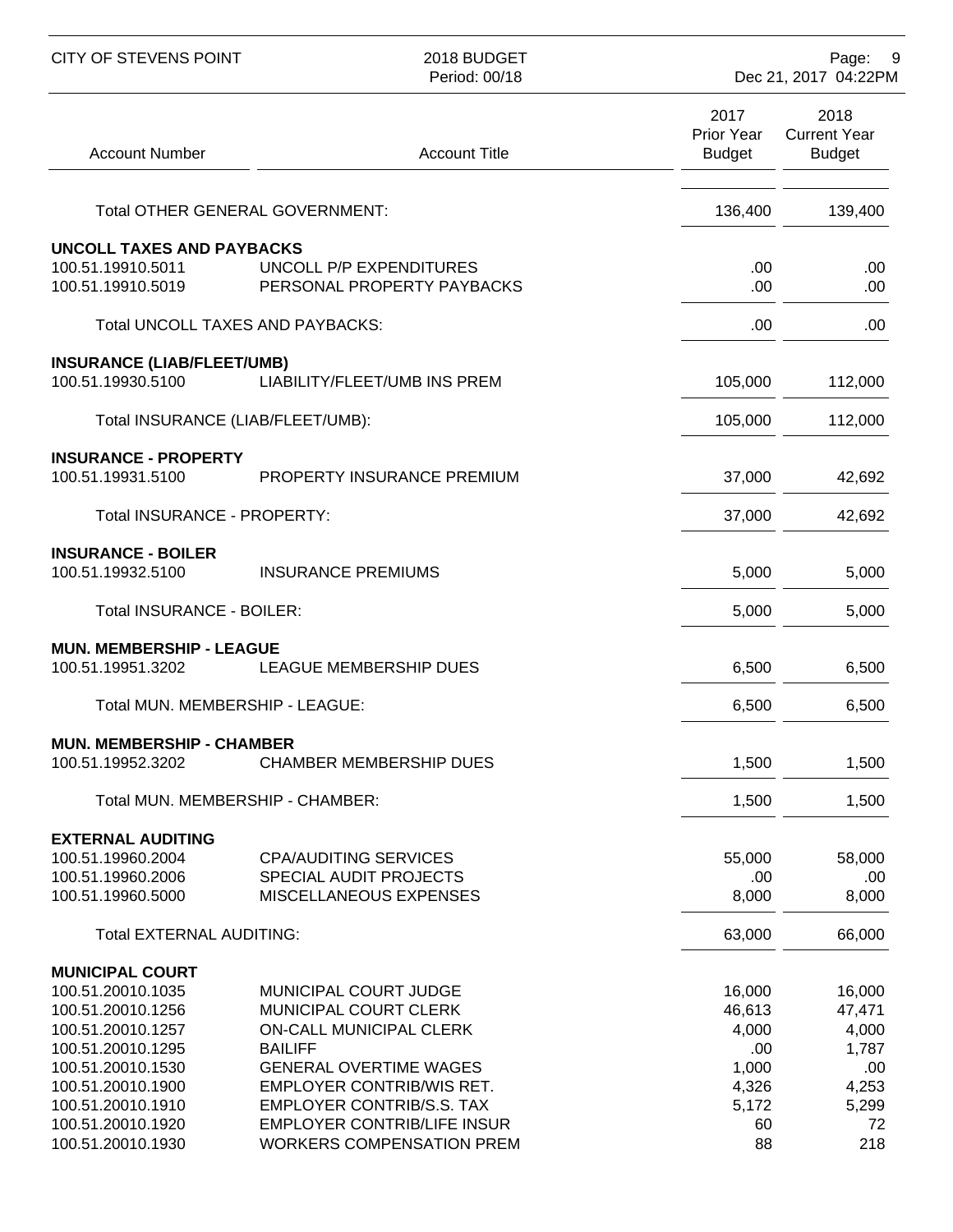| <b>CITY OF STEVENS POINT</b>           | 2018 BUDGET<br>Period: 00/18                                |                                            | Page:<br>10<br>Dec 21, 2017 04:22PM          |
|----------------------------------------|-------------------------------------------------------------|--------------------------------------------|----------------------------------------------|
| <b>Account Number</b>                  | <b>Account Title</b>                                        | 2017<br><b>Prior Year</b><br><b>Budget</b> | 2018<br><b>Current Year</b><br><b>Budget</b> |
|                                        |                                                             |                                            |                                              |
| 100.51.20010.1940                      | <b>I.C. INSURANCE PREMIUM</b>                               | 96                                         | 96                                           |
| 100.51.20010.1950                      | <b>MEDICAL INSURANCE PREMIUM</b>                            | 20,941                                     | 21,988                                       |
| 100.51.20010.1955                      | <b>HSA CONTRIBUTIONS</b>                                    | 1,000                                      | 1,000                                        |
| 100.51.20010.2203                      | <b>TELEPHONE UTILITY CHARGES</b>                            | 325                                        | 700                                          |
| 100.51.20010.2501                      | MONTHLY SURCHARGE PAYMENTS                                  | .00                                        | .00                                          |
| 100.51.20010.2907<br>100.51.20010.3000 | CONTRACTED SOFTWARE MAINT<br><b>GENERAL OFFICE SUPPLIES</b> | 7,386                                      | 7,386                                        |
| 100.51.20010.3006                      | <b>POSTAGE</b>                                              | 2,000<br>2,000                             | 2,000<br>2,000                               |
| 100.51.20010.3301                      | <b>MILEAGE EXPENSES</b>                                     | 100                                        | 100                                          |
| 100.51.20010.5000                      | MISCELLANEOUS EXPENSE                                       | 6,000                                      | 2,000                                        |
| 100.51.20010.5003                      | <b>BANK ACCOUNT CHARGES</b>                                 | 650                                        | 650                                          |
| 100.51.20010.5910                      | <b>GEN SEMINAR/EDUCATION EXP.</b>                           | 1,500                                      | 1,500                                        |
| <b>Total MUNICIPAL COURT:</b>          |                                                             | 119,257                                    | 118,520                                      |
| <b>POLICE &amp; FIRE COMMISSION</b>    |                                                             |                                            |                                              |
| 100.51.21110.1020                      | <b>COMMISSIONERS PAY</b>                                    | 5,500                                      | 5,500                                        |
| 100.51.21110.1910                      | <b>EMPLOYER CONTRIB/S.S. TAX</b>                            | 421                                        | 421                                          |
| 100.51.21110.1930                      | <b>WORKERS COMPENSATION PREM</b>                            | $\overline{7}$                             | 12                                           |
| 100.51.21110.2203                      | <b>TELEPHONE UTILITY CHARGES</b>                            | 498                                        | 500                                          |
| 100.51.21110.3001                      | <b>GENERAL SUPPLIES</b>                                     | .00                                        | .00                                          |
| 100.51.21110.5000                      | MISCELLANEOUS EXPENSES                                      | 300                                        | 300                                          |
| Total POLICE & FIRE COMMISSION:        |                                                             | 6,726                                      | 6,733                                        |
| <b>Total GENERAL GOVERNMENT:</b>       |                                                             | 2,871,516                                  | 2,890,025                                    |
| <b>PUBLIC SAFETY</b>                   |                                                             |                                            |                                              |
| <b>CITY INSPECTION DEPARTMENT</b>      |                                                             |                                            |                                              |
| 100.52.18400.1110                      | <b>DIRECTORS SALARY</b>                                     | 93,808                                     | 98,542                                       |
| 100.52.18400.1121                      | <b>INSPECTION SUPERINTENDENT</b>                            | .00                                        | 67,891                                       |
| 100.52.18400.1123                      | <b>CITY PLANNER</b>                                         | 55,973                                     | 58,570                                       |
| 100.52.18400.1130                      | <b>BUILDING INSPECTORS SAL.</b>                             | 40,610                                     | .00                                          |
| 100.52.18400.1131                      | <b>BLDG INSPECTOR II WAGES</b>                              | 60,715                                     | 63,527                                       |
| 100.52.18400.1132<br>100.52.18400.1137 | PLUMBING INSPECTOR'S SAL.<br>PART TIME ELECT INSP WAGES     | 15,179<br>36,429                           | 15,882                                       |
| 100.52.18400.1138                      | NEIGHBORHOOD IMPROVEMENT COORD                              | 51,397                                     | 38,116<br>53,783                             |
| 100.52.18400.1250                      | <b>SECRETARIAL WAGES</b>                                    | 39,312                                     | 41,137                                       |
| 100.52.18400.1411                      | <b>LTE WAGES</b>                                            | .00                                        | .00                                          |
| 100.52.18400.1500                      | <b>LONGEVITY</b>                                            | 672                                        | .00                                          |
| 100.52.18400.1900                      | <b>EMPLOYER CONTRIB/WISC RET.</b>                           | 26,798                                     | 29,309                                       |
| 100.52.18400.1910                      | <b>EMPLOYER CONTRIB/S.S. TAX</b>                            | 30,148                                     | 33,465                                       |
| 100.52.18400.1920                      | <b>EMPLOYER CONTRIB/LIFE INSUR</b>                          | 382                                        | 360                                          |
| 100.52.18400.1930                      | <b>WORKERS COMPENSATION PREM</b>                            | 9,046                                      | 16,930                                       |
| 100.52.18400.1940                      | I.C. INSURANCE PREMIUM                                      | 669                                        | 625                                          |
| 100.52.18400.1950                      | <b>MEDICAL INSURANCE PREM</b>                               | 104,705                                    | 74,109                                       |
| 100.52.18400.1955                      | <b>HSA CONTRIBUTIONS</b>                                    | 3,000                                      | 3,000                                        |
| 100.52.18400.2203                      | TELEPHONE UTILITY CHARGES                                   | 2,504                                      | 1,620                                        |
| 100.52.18400.2927                      | CONTRACTED SPECIAL CHARGES                                  | 20,000                                     | 20,000                                       |
| 100.52.18400.2931                      | SERVICES-WEIGHTS/MEASURES                                   | 9,600                                      | 9,600                                        |
| 100.52.18400.3000                      | <b>GENERAL OFFICE SUPPLIES</b>                              | 3,068                                      | 3,500                                        |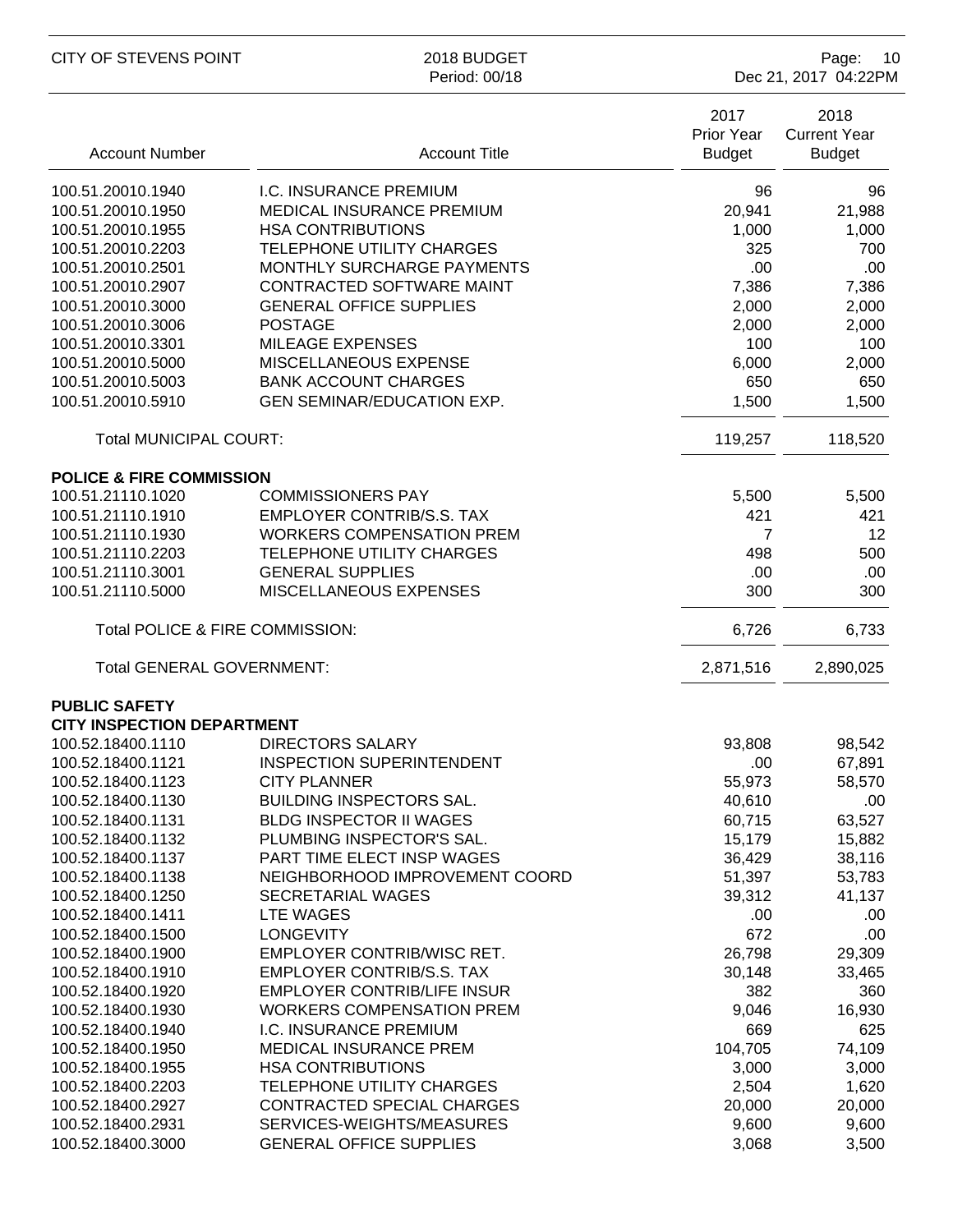| <b>CITY OF STEVENS POINT</b>       | 2018 BUDGET<br>Period: 00/18          |                                     | Page:<br>11<br>Dec 21, 2017 04:22PM          |
|------------------------------------|---------------------------------------|-------------------------------------|----------------------------------------------|
| <b>Account Number</b>              | <b>Account Title</b>                  | 2017<br>Prior Year<br><b>Budget</b> | 2018<br><b>Current Year</b><br><b>Budget</b> |
| 100.52.18400.3020                  | SAFETY SHOE REIMBURSEMENTS            | 500                                 | 500                                          |
| 100.52.18400.3202                  | <b>MEMBERSHIP DUES</b>                | 2,735                               | 2,650                                        |
| 100.52.18400.3301                  | MILEAGE EXPENSES                      | 1,708                               | 2,016                                        |
| 100.52.18400.5910                  | <b>GEN SEMINAR/EDUCATION EXP.</b>     | 4,505                               | 4,000                                        |
| 100.52.18400.7100                  | ECONOMIC DEVELOPMENT SUBSIDY          | 35,000                              | 35,000                                       |
| 100.52.18400.7502                  | <b>WRITE-OFF EXPENSES</b>             | .00.                                | .00.                                         |
| Total CITY INSPECTION DEPARTMENT:  |                                       | 648,463                             | 674,132                                      |
| <b>GENERAL POLICE EXPENDITURES</b> |                                       |                                     |                                              |
| 100.52.20100.1115                  | POLICE CHIEF'S SALARY                 | 94,182                              | 98,542                                       |
| 100.52.20100.1128                  | <b>ASST CHIEF'S SALARIES</b>          | 169,291                             | 172,406                                      |
| 100.52.20100.1160                  | <b>IT COORDINATOR</b>                 | 33,707                              | 34,327                                       |
| 100.52.20100.1200                  | <b>CONFID. SECRETARY WAGES</b>        | 57,054                              | 58,104                                       |
| 100.52.20100.1210                  | <b>SERGEANTS WAGES</b>                | 479,682                             | 489,274                                      |
| 100.52.20100.1215                  | <b>CORPORAL WAGES</b>                 | 255,779                             | 265,830                                      |
| 100.52.20100.1235                  | POLICE OFFICER'S WAGES                | 1,796,395                           | 1,839,002                                    |
| 100.52.20100.1250                  | SECRETARIAL WAGES                     | 117,022                             | 122,436                                      |
| 100.52.20100.1281                  | PART-TIME CSO/PRKNG OFCR WAGES        | 42,900                              | .00                                          |
| 100.52.20100.1440                  | <b>CROSSING GUARDS WAGES</b>          | 33,588                              | 34,206                                       |
| 100.52.20100.1500                  | <b>LONGEVITY</b>                      | 13,880                              | 14,925                                       |
| 100.52.20100.1510                  | <b>CLERICAL LONGEVITY</b>             | 1,380                               | 1,620                                        |
| 100.52.20100.1530                  | <b>GENERAL OVERTIME WAGES</b>         | 208,000                             | 212,160                                      |
| 100.52.20100.1532                  | OVERTIME EARNED IN PRIOR YEARS        | 40,000-                             | 40,000-                                      |
| 100.52.20100.1533                  | OVERTIME EARNED IN PY - RB            | .00.                                | .00                                          |
| 100.52.20100.1534                  | <b>GENERAL OVERTIME WAGES - RB</b>    | 1,000                               | 1,000                                        |
| 100.52.20100.1535                  | <b>GENERAL OVERTIME WAGES - REIMB</b> | .00                                 | .00                                          |
| 100.52.20100.1540                  | <b>BOOKED TIME CHARGES</b>            | .00.                                | .00                                          |
| 100.52.20100.1580                  | <b>HOLIDAY PAY</b>                    | 100,467                             | 103,506                                      |
| 100.52.20100.1590                  | <b>CONTRACTUAL PAY</b>                | 8,000                               | 8,000                                        |
| 100.52.20100.1650                  | SHIFT DIFFERENTIAL PAY                | .00.                                | .00                                          |
| 100.52.20100.1670                  | <b>UNIFORM PAY</b>                    | 22,000                              | 22,000                                       |
| 100.52.20100.1900                  | <b>EMPLOYER CONTRIB/WISC RET.</b>     | 375,819                             | 389,127                                      |
| 100.52.20100.1910                  | <b>EMPLOYER CONTRIB/S.S. TAX</b>      | 260,644                             | 263,896                                      |
| 100.52.20100.1920                  | <b>EMPLOYER CONTRIB/LIFE INSUR</b>    | 1,848                               | 1,788                                        |
| 100.52.20100.1930                  | <b>WORKERS COMPENSATION PREM</b>      | 90,278                              | 102,671                                      |
| 100.52.20100.1940                  | I.C. INSURANCE PREMIUM                | 6,332                               | 6,378                                        |
| 100.52.20100.1950                  | MEDICAL INSURANCE PREM                | 724,408                             | 710,957                                      |
| 100.52.20100.1955                  | <b>HSA CONTRIBUTION</b>               | 25,800                              | 24,300                                       |
| 100.52.20100.1960                  | UNEMP COMP EXP REIMB.                 | .00                                 | .00                                          |
| 100.52.20100.2200                  | <b>GENERAL UTILITY CHARGE</b>         | 279                                 | 300                                          |
| 100.52.20100.2203                  | <b>TELEPHONE UTILITY CHARGES</b>      | 22,979                              | 23,000                                       |
| 100.52.20100.2212                  | <b>TV SERVICES</b>                    | 600                                 | 600                                          |
| 100.52.20100.2821                  | TIME SYSTEM SERVICES                  | 7,500                               | 6,000                                        |
| 100.52.20100.2906                  | CONTRACTED DP CHARGES                 | 51,200                              | 51,200                                       |
| 100.52.20100.2913                  | CONTRACTED RADIO/COMM MAINT           | 8,000                               | 8,000                                        |
| 100.52.20100.2932                  | <b>GENERAL SERVICES</b>               | 7,400                               | 7,400                                        |
| 100.52.20100.3001                  | <b>GENERAL SUPPLIES</b>               | 18,000                              | 18,000                                       |
| 100.52.20100.3003                  | <b>CRIMINAL INV SUPPLIES</b>          | 13,000                              | 13,000                                       |
| 100.52.20100.3005                  | PARKING METER SUPPLIES                | 6,000                               | .00                                          |
| 100.52.20100.3300                  | <b>GENERAL TRAVEL EXPENSES</b>        | 500                                 | 500                                          |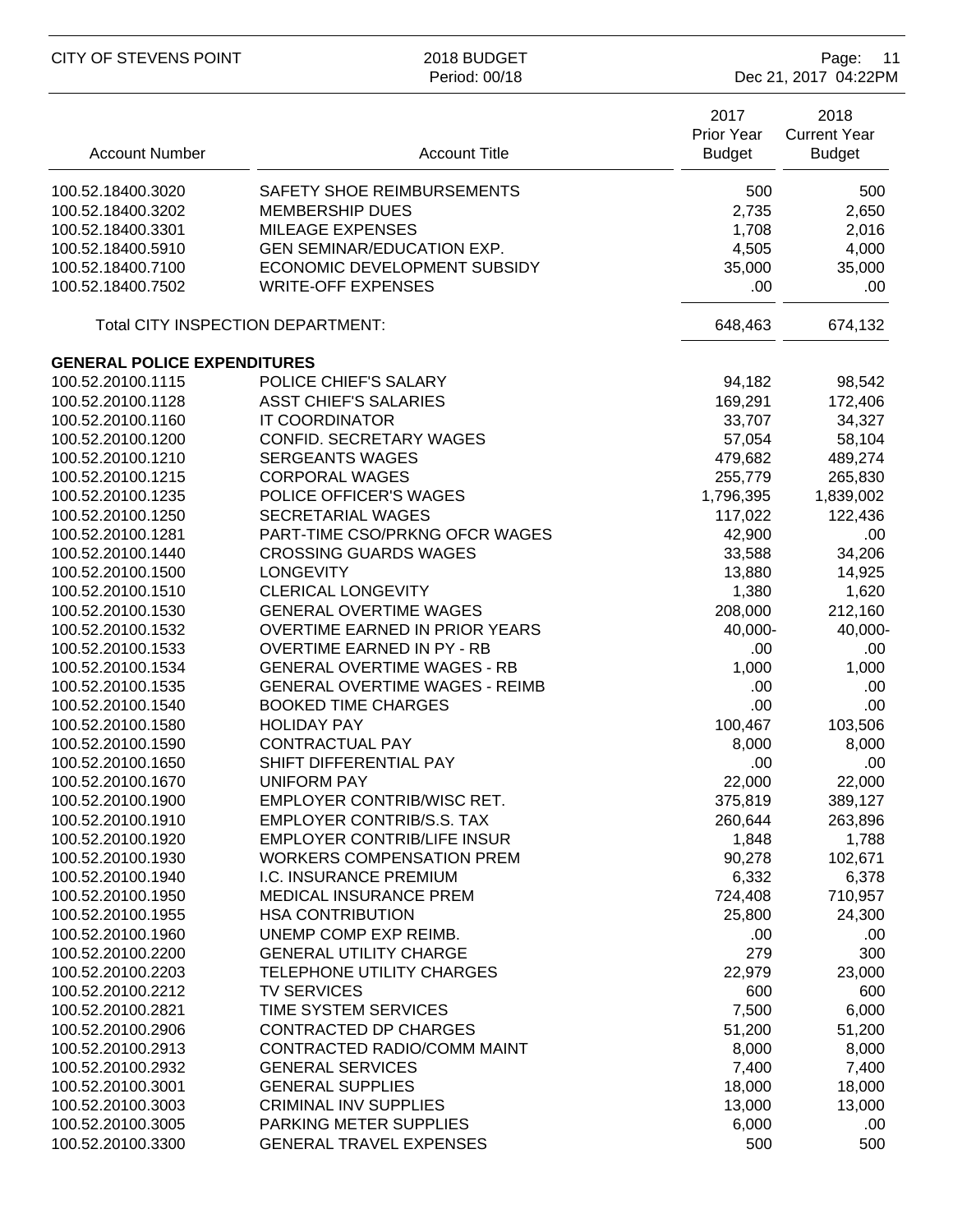| <b>CITY OF STEVENS POINT</b>              | 2018 BUDGET<br>Period: 00/18         |                                     | Page:<br>12<br>Dec 21, 2017 04:22PM          |
|-------------------------------------------|--------------------------------------|-------------------------------------|----------------------------------------------|
| <b>Account Number</b>                     | <b>Account Title</b>                 | 2017<br>Prior Year<br><b>Budget</b> | 2018<br><b>Current Year</b><br><b>Budget</b> |
| 100.52.20100.3301                         | <b>MILEAGE EXPENSES</b>              | 750                                 | 500                                          |
| 100.52.20100.3401                         | <b>GAS &amp; OIL CHARGES</b>         | 70,000                              | 70,000                                       |
| 100.52.20100.3450                         | <b>COMMUNITY/PUBLIC RELATIONS</b>    | 3,000                               | 3,500                                        |
| 100.52.20100.3501                         | <b>PARTS &amp; SUPPLIES</b>          | 10,000                              | 10,000                                       |
| 100.52.20100.3504                         | <b>VEHICLE TOWING CHARGES</b>        | 1,000                               | 1,000                                        |
| 100.52.20100.3510                         | OPERATIONS SPT FLEET EQUIPMENT       | 6,000                               | 6,000                                        |
| 100.52.20100.3603                         | PROTECTIVE VESTS                     | 5,500                               | 6,000                                        |
| 100.52.20100.3604                         | OPERATIONS MISC SUPPLIES             | 4,000                               | 4,000                                        |
| 100.52.20100.3609                         | <b>AMMO &amp; SUPPLIES</b>           | 13,000                              | 13,450                                       |
| 100.52.20100.3801                         | UNIFORM REPLACEMENTS                 | 10,000                              | 10,000                                       |
| 100.52.20100.5000                         | MISCELLANEOUS EXPENSES               | 2,000                               | 2,000                                        |
| 100.52.20100.5100                         | <b>INSURANCE PREMIUM PAYMENT</b>     | 1,600                               | 1,600                                        |
| 100.52.20100.5107                         | POLICE PROF LIAB INS PREMIUM         | 13,000                              | 13,000                                       |
| 100.52.20100.5501                         | <b>TICKET VIOL/RP STATE FEES</b>     | 2,500                               | 2,500                                        |
| 100.52.20100.5600                         | OSHA BLOOD PATH PROG EXP             | 500                                 | 500                                          |
| 100.52.20100.5610                         | EVIDENTIAL BLOOD DRAW EXPENSES       | 2,500                               | 4,000                                        |
| 100.52.20100.5615                         | PRISONER EXPENSES                    | 1,000                               | 1,500                                        |
| 100.52.20100.5704                         | <b>CRIME PREVENT PROG EXP</b>        | 3,000                               | 3,000                                        |
| 100.52.20100.5705                         | <b>LEXIPOL</b>                       | 8,000                               | 8,500                                        |
| 100.52.20100.5706                         | <b>AUXILIARY POLICE UNIT</b>         | 1,500                               | 1,500                                        |
| 100.52.20100.5707                         | <b>AUXILIARY POLICE DONATION EXP</b> | .00                                 | .00                                          |
| 100.52.20100.5708                         | <b>CHAPLAIN PROGRAM EXPENDITURES</b> | .00                                 | .00                                          |
| 100.52.20100.5709                         | <b>GEN POLICE DONATION EXP</b>       | .00                                 | .00                                          |
| 100.52.20100.5710                         | K-9 UNIT DONATIONS EXP               | .00                                 | .00                                          |
| 100.52.20100.5907                         | <b>GENERAL TRAINING EXPENSES</b>     | 20,000                              | 23,000                                       |
| 100.52.20100.5909                         | <b>IN-SERVICE TRAINING</b>           | 6,400                               | 6,400                                        |
| 100.52.20100.5912                         | EDUCATIONAL COMPENSATION             | 10,000                              | 7,000                                        |
| 100.52.20100.5921                         | PROMOTION/RECRUIT TESTING            | 4,000                               | 4,000                                        |
| 100.52.20100.7204                         | <b>RESTITUTION MEDIATION FEE</b>     | .00                                 | .00                                          |
| <b>Total GENERAL POLICE EXPENDITURES:</b> |                                      | 5,214,164                           | 5,267,405                                    |
| <b>POLICE FACILITY</b>                    |                                      |                                     |                                              |
| 100.52.20105.2200                         | <b>GAS/ELECTRIC CHARGES</b>          | .00                                 | 60,000                                       |
| 100.52.20105.2204                         | <b>WATER/SEWER UTIL, CHARGES</b>     | .00                                 | 1,500                                        |
| 100.52.20105.2922                         | CONTRACTED/BLDG MAINTENANCE          | .00                                 | 64,000                                       |
| 100.52.20105.3550                         | <b>GENERAL BUILDING MAINT SUPPL</b>  | .00                                 | 3,000                                        |
| <b>Total POLICE FACILITY:</b>             |                                      | .00                                 | 128,500                                      |
| <b>OVERTIME RESERVE USEAGE</b>            |                                      |                                     |                                              |
| 100.52.20126.1530                         | <b>GENERAL OVERTIME WAGES</b>        | .00                                 | .00                                          |
| Total OVERTIME RESERVE USEAGE:            |                                      | .00                                 | .00                                          |
| <b>GENERAL FIRE DEPT EXPEND</b>           |                                      |                                     |                                              |
| 100.52.25200.1999                         | <b>PENSION REIMBURSEMENTS</b>        | .00                                 | .00                                          |
| Total GENERAL FIRE DEPT EXPEND:           |                                      | .00                                 | .00                                          |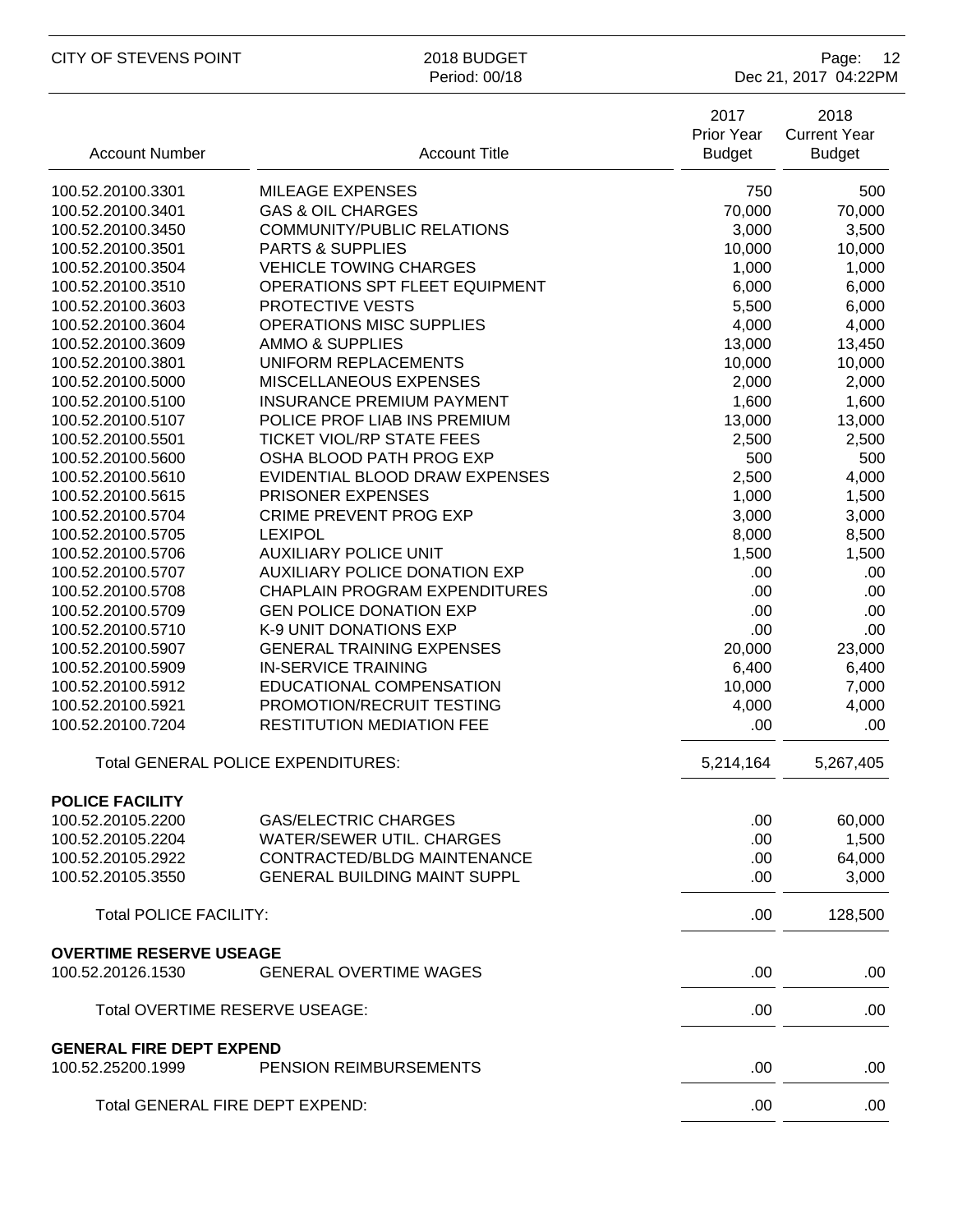| CITY OF STEVENS POINT                  | 2018 BUDGET<br>Period: 00/18                                   |                                     | Page:<br>13<br>Dec 21, 2017 04:22PM          |
|----------------------------------------|----------------------------------------------------------------|-------------------------------------|----------------------------------------------|
| <b>Account Number</b>                  | <b>Account Title</b>                                           | 2017<br>Prior Year<br><b>Budget</b> | 2018<br><b>Current Year</b><br><b>Budget</b> |
| FIRE DEPT - ADMINISTRATION             |                                                                |                                     |                                              |
| 100.52.25210.1113                      | FIRE CHIEF'S SALARY                                            | 99,424                              | 101,253                                      |
| 100.52.25210.1200                      | CONFID. SECRETARY WAGES                                        | 50,565                              | 42,599                                       |
| 100.52.25210.1405                      | PART-TIME CUSTODIAN                                            | .00                                 | 6,240                                        |
| 100.52.25210.1410                      | LTE WAGES                                                      | .00                                 | .00                                          |
| 100.52.25210.1500                      | <b>LONGEVITY</b>                                               | 730                                 | 300                                          |
| 100.52.25210.1900                      | EMPLOYER CONTRIB/WISC RET.                                     | 19,048                              | 18,872                                       |
| 100.52.25210.1910                      | <b>EMPLOYER CONTRIB/S.S. TAX</b>                               | 5,310                               | 5,204                                        |
| 100.52.25210.1920                      | <b>EMPLOYER CONTRIB/LIFE INSUR</b>                             | 132                                 | 144                                          |
| 100.52.25210.1930                      | <b>WORKERS COMPENSATION PREM</b>                               | 3,904                               | 4,941                                        |
| 100.52.25210.1940                      | I.C. INSURANCE PREMIUM                                         | 266                                 | 266                                          |
| 100.52.25210.1950                      | <b>MEDICAL INSURANCE PREM</b>                                  | 28,698                              | 21,988                                       |
| 100.52.25210.1955                      | <b>HSA CONTRIBUTIONS</b>                                       | 500                                 | .00                                          |
| 100.52.25210.2010                      | PHYSICAL EXAM EXPENDITURES<br><b>TELEPHONE UTILITY CHARGES</b> | 2,000                               | 2,000                                        |
| 100.52.25210.2203                      |                                                                | 1,680                               | 400                                          |
| 100.52.25210.3001<br>100.52.25210.3202 | <b>GENERAL SUPPLIES</b><br><b>MEMBERSHIP DUES</b>              | 3,200<br>1,000                      | 3,200<br>1,000                               |
| 100.52.25210.3301                      | <b>MILEAGE EXPENSES</b>                                        | 1,050                               | 1,050                                        |
| 100.52.25210.3801                      | UNIFORM REPLACEMENTS                                           | 300                                 | 300                                          |
| 100.52.25210.5910                      | <b>GEN SEMINAR/EDUCATION EXP.</b>                              | 4,500                               | 4,500                                        |
| 100.52.25210.5911                      | PERSONNEL TESTS                                                | 2,000                               | 2,000                                        |
| 100.52.25210.5912                      | EDUCATIONAL COMPENSATION                                       | 15,000                              | 15,000                                       |
| 100.52.25210.5930                      | FIRE DONATION EXPENDITURES                                     | .00                                 | .00                                          |
| 100.52.25210.8000                      | <b>COMPUTER SYSTEM UPGRADES</b>                                | 2,500                               | 2,500                                        |
| 100.52.25210.8100                      | <b>OFFICE FURNITURE</b>                                        | 4,000                               | 4,000                                        |
| 100.52.25210.8500                      | <b>BREATHING APPARATUS</b>                                     | .00                                 | .00                                          |
| Total FIRE DEPT - ADMINISTRATION:      |                                                                | 245,807                             | 237,757                                      |
| <b>FIRE DEPT - STATION #1</b>          |                                                                |                                     |                                              |
| 100.52.25220.2200                      | <b>GAS/ELECTRIC CHARGES</b>                                    | 8,932                               | 11,000                                       |
| 100.52.25220.2203                      | TELEPHONE UTILITY CHARGES                                      | 7,500                               | 8,300                                        |
| 100.52.25220.2204                      | <b>WATER/SEWER UTIL. CHARGES</b>                               | 1,314                               | 1,300                                        |
| 100.52.25220.2902                      | <b>CONTRACTED SERVICES - GEN</b>                               | 1,200                               | 1,200                                        |
| 100.52.25220.3550                      | <b>GEN BUILDING MAINT &amp; SUPPLIES</b>                       | 5,300                               | 5,300                                        |
| 100.52.25220.8100                      | <b>GENERAL OFFICE FURNITURE</b>                                | .00                                 | .00                                          |
| Total FIRE DEPT - STATION #1:          |                                                                | 24,246                              | 27,100                                       |
| <b>FIRE DEPT - STATION #2</b>          |                                                                |                                     |                                              |
| 100.52.25230.2200                      | <b>GAS/ELECTRIC CHARGES</b>                                    | 5,854                               | 5,800                                        |
| 100.52.25230.2203                      | <b>TELEPHONE UTILITY CHARGES</b>                               | 1,815                               | 2,200                                        |
| 100.52.25230.2204                      | <b>WATER/SEWER UTIL. CHARGES</b>                               | 960                                 | 1,000                                        |
| 100.52.25230.2902                      | <b>CONTRACTED SERVICES - GEN</b>                               | 1,000                               | 1,000                                        |
| 100.52.25230.3550                      | <b>GEN BUILDING MAINT &amp; SUPPLIES</b>                       | 3,000                               | 3,000                                        |
| Total FIRE DEPT - STATION #2:          |                                                                | 12,629                              | 13,000                                       |
| <b>FIRE DEPT - FIRE PREVENTION</b>     |                                                                |                                     |                                              |
| 100.52.25240.1530                      | <b>GENERAL OVERTIME WAGES</b>                                  | 14,000                              | 14,000                                       |
| 100.52.25240.1900                      | EMPLOYER CONTRIB/WISC RET.                                     | 2,198                               | 2,215                                        |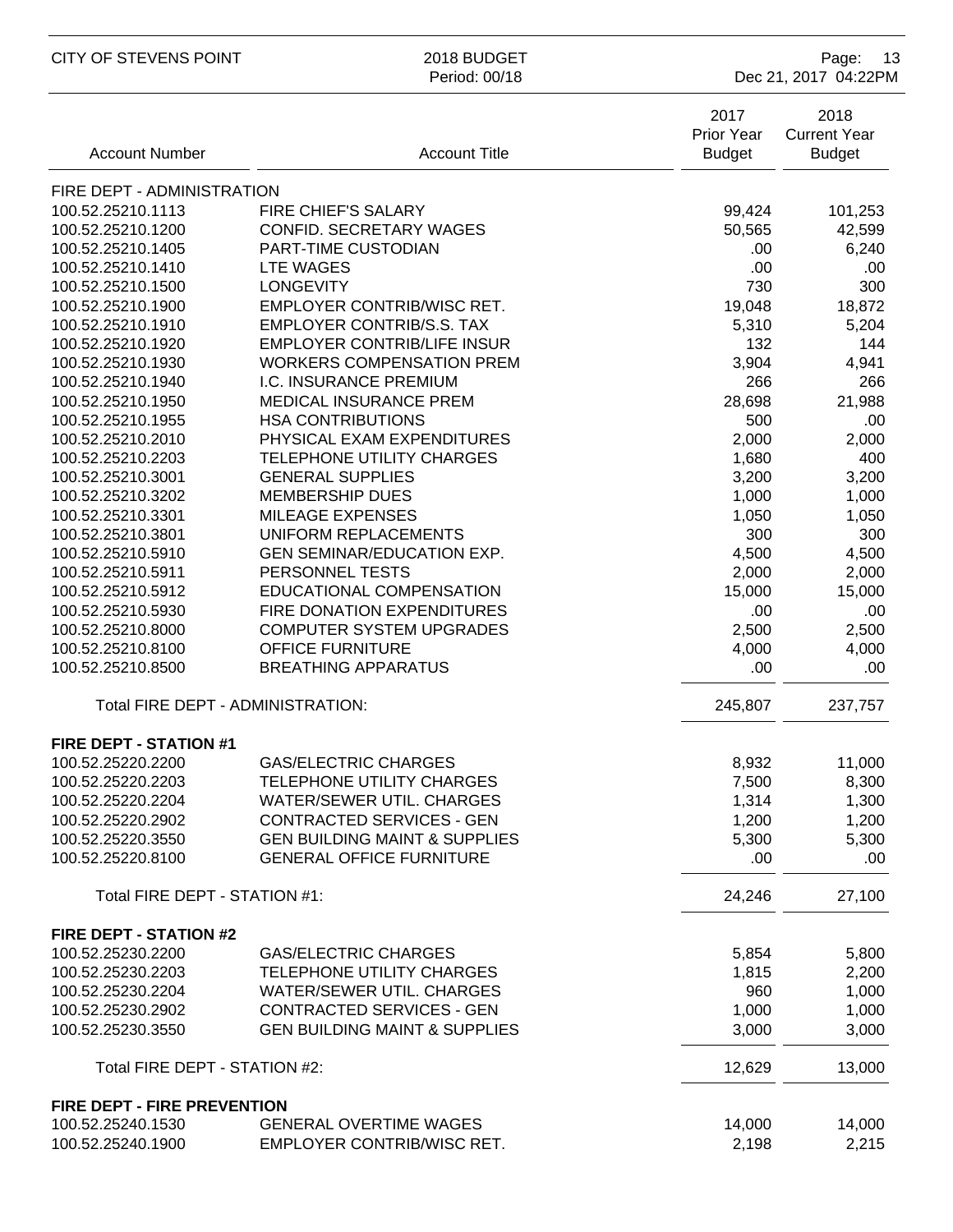| <b>CITY OF STEVENS POINT</b>           | 2018 BUDGET<br>Period: 00/18                           |                                            | Page:<br>14<br>Dec 21, 2017 04:22PM          |
|----------------------------------------|--------------------------------------------------------|--------------------------------------------|----------------------------------------------|
| <b>Account Number</b>                  | <b>Account Title</b>                                   | 2017<br><b>Prior Year</b><br><b>Budget</b> | 2018<br><b>Current Year</b><br><b>Budget</b> |
| 100.52.25240.1910                      | EMPLOYER CONTRIB/S.S. TAX                              | 203                                        | 203                                          |
| 100.52.25240.1930                      | <b>WORKERS COMPENSATION PREM</b>                       | 540                                        | 634                                          |
| 100.52.25240.5650                      | PUBLIC EDUCATION EXP                                   | 5,000                                      | 5,000                                        |
| 100.52.25240.5907                      | <b>FIRE INVESTIGATION EXPENSE</b>                      | 4,000                                      | 4,000                                        |
| Total FIRE DEPT - FIRE PREVENTION:     |                                                        | 25,941                                     | 26,052                                       |
| <b>FIRE DEPT - TRAINING</b>            |                                                        |                                            |                                              |
| 100.52.25250.1530                      | <b>GENERAL OVERTIME WAGES</b>                          | 14,500                                     | 17,300                                       |
| 100.52.25250.1900                      | <b>EMPLOYER CONTRIB/WISC RET.</b>                      | 2,277                                      | 2,737                                        |
| 100.52.25250.1910                      | <b>EMPLOYER CONTRIB/S.S. TAX</b>                       | 210                                        | 251                                          |
| 100.52.25250.1930                      | <b>WORKERS COMPENSATION PREM</b>                       | 560                                        | 784                                          |
| 100.52.25250.5601                      | <b>GEN HEALTH/SAFETY EXP</b>                           | 500                                        | 500                                          |
| 100.52.25250.5907                      | <b>GENERAL TRAINING EXPENSES</b>                       | 3,000                                      | 3,000                                        |
| 100.52.25250.5910                      | <b>GEN SEMINAR/EDUCATION EXP.</b>                      | 7,500                                      | 7,500                                        |
| <b>Total FIRE DEPT - TRAINING:</b>     |                                                        | 28,547                                     | 32,072                                       |
| <b>FIRE DEPT - OPERATIONAL</b>         |                                                        |                                            |                                              |
| 100.52.25270.1125                      | <b>ASSISTANT FIRE CHIEF</b>                            | 79,082                                     | 85,027                                       |
| 100.52.25270.1128                      | <b>CAPTAIN'S SALARIES</b>                              | 145,103                                    | 149,609                                      |
| 100.52.25270.1205                      | <b>LIEUTENANT WAGES</b>                                | 206,180                                    | 209,272                                      |
| 100.52.25270.1220                      | <b>MPO WAGES</b>                                       | 392,400                                    | 399,909                                      |
| 100.52.25270.1230                      | F.F./EMT WAGES                                         | 784,737                                    | 801,829                                      |
| 100.52.25270.1233                      | <b>WORKERS COMP DEDUCTION</b>                          | .00                                        | .00                                          |
| 100.52.25270.1500                      | <b>LONGEVITY</b>                                       | 6,040                                      | 6,480                                        |
| 100.52.25270.1530                      | <b>GENERAL OVERTIME WAGES</b>                          | 155,296                                    | 146,564                                      |
| 100.52.25270.1532                      | OVERTIME EARNED IN PY - FIRE                           | .00                                        | .00                                          |
| 100.52.25270.1540                      | <b>BOOKED TIME CHARGES</b>                             | .00                                        | .00                                          |
| 100.52.25270.1560                      | F.L.S.A. PAY                                           | 22,600                                     | 22,600                                       |
| 100.52.25270.1580                      | <b>HOLIDAY PAY</b>                                     | 92,000                                     | 92,000                                       |
| 100.52.25270.1651                      | <b>ACTING CAPTAIN WAGES</b>                            | 2,800                                      | 2,800                                        |
| 100.52.25270.1652                      | <b>ACTING LIEUTENANT WAGES</b>                         | 5,200                                      | 5,200                                        |
| 100.52.25270.1653                      | <b>ACTING MPO WAGES</b>                                | 6,800                                      | 6,800                                        |
| 100.52.25270.1670                      | <b>UNIFORM PAY</b>                                     | 19,200                                     | 19,200                                       |
| 100.52.25270.1900                      | <b>EMPLOYER CONTRIB/WISC RET.</b>                      | 298,023                                    | 305,498                                      |
| 100.52.25270.1910                      | <b>EMPLOYER CONTRIB/S.S. TAX</b>                       | 27,803                                     | 28,279                                       |
| 100.52.25270.1920                      | <b>EMPLOYER CONTRIB/LIFE INSUR</b>                     | 1,044                                      | 1,032                                        |
| 100.52.25270.1930                      | <b>WORKERS COMPENSATION PREM</b>                       | 73,039                                     | 87,185                                       |
| 100.52.25270.1940                      | I.C. INSURANCE PREMIUM                                 | 3,560                                      | 3,480                                        |
| 100.52.25270.1950                      | <b>MEDICAL INSURANCE PREM</b>                          | 410,293                                    | 381,137                                      |
| 100.52.25270.1955                      | <b>HSA CONTRIBUTIONS</b>                               | 17,200                                     | 14,800                                       |
| 100.52.25270.2212                      | <b>TV SERVICES</b>                                     | 1,000                                      | 1,000                                        |
| 100.52.25270.2907                      | SOFTWARE/LICENSE FEES                                  | 11,000                                     | 11,000                                       |
| 100.52.25270.2913<br>100.52.25270.3001 | CONTRACTED RADIO/COMM MAINT<br><b>GENERAL SUPPLIES</b> | 2,000                                      | 2,000                                        |
| 100.52.25270.3401                      | <b>GAS &amp; OIL CHARGES</b>                           | 2,000<br>15,000                            | 3,000                                        |
|                                        | <b>PARTS &amp; SUPPLIES</b>                            |                                            | 15,000                                       |
| 100.52.25270.3501                      | FIRE HOSES & FITTINGS                                  | 9,000                                      | 15,000                                       |
| 100.52.25270.3650<br>100.52.25270.3651 | <b>GENERAL FIRE SUPPRESSION EXP</b>                    | 1,000<br>6,000                             | 1,000<br>6,000                               |
| 100.52.25270.3652                      | <b>FIREMEN'S EQUIPMENT</b>                             | 3,000                                      | 3,000                                        |
|                                        |                                                        |                                            |                                              |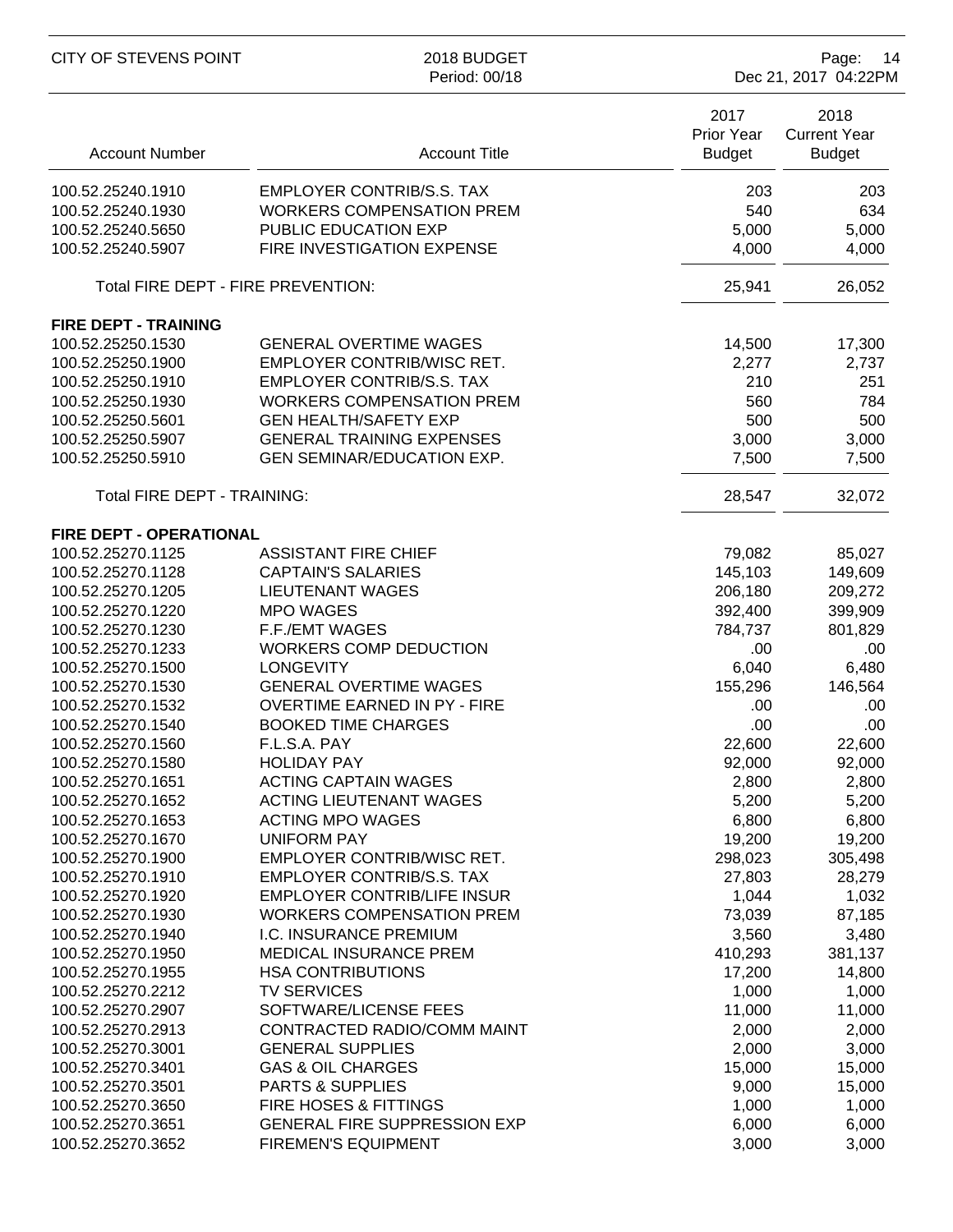| <b>CITY OF STEVENS POINT</b>   | 2018 BUDGET<br>Period: 00/18             |                                     | Page:<br>- 15<br>Dec 21, 2017 04:22PM        |
|--------------------------------|------------------------------------------|-------------------------------------|----------------------------------------------|
| <b>Account Number</b>          | <b>Account Title</b>                     | 2017<br>Prior Year<br><b>Budget</b> | 2018<br><b>Current Year</b><br><b>Budget</b> |
| 100.52.25270.8500              | <b>BREATHING APPARATUS</b>               | 4,000                               | 4,000                                        |
| Total FIRE DEPT - OPERATIONAL: |                                          | 2,802,400                           | 2,829,701                                    |
| <b>AMBULANCE</b>               |                                          |                                     |                                              |
| 100.52.25300.1125              | <b>ASSISTANT FIRE CHIEF</b>              | 85,800                              | 87,379                                       |
| 100.52.25300.1128              | <b>CAPTAIN'S SALARIES</b>                | 72,552                              | 73,640                                       |
| 100.52.25300.1205              | <b>LIEUTENANT WAGES</b>                  | 206,180                             | 209,272                                      |
| 100.52.25300.1230              | F.F./EMT WAGES                           | 676,801                             | 685,996                                      |
| 100.52.25300.1233              | <b>WORKERS COMP DEDUCTION</b>            | .00.                                | .00                                          |
| 100.52.25300.1500              | <b>LONGEVITY</b>                         | 3,972                               | 3,900                                        |
| 100.52.25300.1530              | <b>GENERAL OVERTIME WAGES</b>            | 105,222                             | 115,977                                      |
| 100.52.25300.1532              | OVERTIME EARNED IN PY - AMB              | .00.                                | .00                                          |
| 100.52.25300.1560              | F.L.S.A. PAY                             | 8,500                               | 8,500                                        |
| 100.52.25300.1580              | <b>HOLIDAY PAY</b>                       | 50,000                              | 50,000                                       |
| 100.52.25300.1610              | OFF DUTY AMB. TRIPS                      | 35,000                              | 30,000                                       |
| 100.52.25300.1630              | OFF DUTY TRAINING PAY                    | 17,000                              | 22,000                                       |
| 100.52.25300.1670              | <b>CLOTHING PAY</b>                      | 10,000                              | 10,000                                       |
| 100.52.25300.1810              | <b>MEAL ALLOWANCE PAY</b>                | 100                                 | 100                                          |
| 100.52.25300.1900              | EMPLOYER CONTRIB/WISC RET.               | 198,152                             | 203,547                                      |
| 100.52.25300.1910              | <b>EMPLOYER CONTRIB/S.S. TAX</b>         | 18,932                              | 19,300                                       |
| 100.52.25300.1920              | <b>EMPLOYER CONTRIB/LIFE INSUR</b>       | 576                                 | 552                                          |
| 100.52.25300.1930              | <b>WORKERS COMPENSATION PREM</b>         | 109,962                             | 112,114                                      |
| 100.52.25300.1940              | I.C. INSURANCE PREMIUM                   | 2,345                               | 2,145                                        |
| 100.52.25300.1950              | MEDICAL INSURANCE PREM                   | 261,577                             | 258,158                                      |
| 100.52.25300.1955              | <b>HSA CONTRIBUTIONS</b>                 | 11,300                              | 10,700                                       |
| 100.52.25300.2200              | <b>GAS/ELECTRIC CHARGES</b>              | 19,595                              | 18,000                                       |
| 100.52.25300.2203              | <b>TELEPHONE UTILITY CHARGES</b>         | 3,566                               | 6,500                                        |
| 100.52.25300.2204              | <b>WATER/SEWER UTILITY CHARGES</b>       | 1,126                               | 2,000                                        |
| 100.52.25300.2212              | TV SERVICES                              | 1,500                               | 1,500                                        |
| 100.52.25300.2902              | <b>CONTRACTED SERVICES - GEN</b>         | 2,000                               | 4,000                                        |
| 100.52.25300.2906              | <b>IT CONTRACTED SERVICES</b>            | .00.                                | .00                                          |
| 100.52.25300.2913              | CONTRACTED RADIO/COMM MAINT              | 500                                 | 500                                          |
| 100.52.25300.3001              | <b>GENERAL SUPPLIES</b>                  | 2,500                               | 2,500                                        |
| 100.52.25300.3025              | <b>GENERAL EQUIPMENT</b>                 | 3,500                               | 3,500                                        |
| 100.52.25300.3300              | <b>GENERAL TRAVEL EXPENSES</b>           | 1,000                               | 1,000                                        |
| 100.52.25300.3301              | <b>MILEAGE EXPENSES</b>                  | 1,000                               | 1,000                                        |
| 100.52.25300.3550              | <b>GEN BUILDING MAINT &amp; SUPPLIES</b> | 3,000                               | 3,000                                        |
| 100.52.25300.3900              | OTHER GEN MISC SUPPLIES                  | 8,000                               | 6,000                                        |
| 100.52.25300.3902              | <b>GENERAL LAUNDRY SUPPLIES</b>          | 500                                 | 500                                          |
| 100.52.25300.5001              | MISC UNEXP RESERVE EXPEND.               | .00                                 | .00                                          |
| 100.52.25300.5108              | <b>EMT MALPRACTICE INSUR</b>             | 15,900                              | 15,900                                       |
| 100.52.25300.5601              | <b>GEN HEALTH/SAFETY EXP</b>             | 500                                 | 500                                          |
| 100.52.25300.5603              | <b>GENERAL AWARD EXP</b>                 | 1,000                               | 1,000                                        |
| 100.52.25300.5650              | PUBLIC EDUCATION EXP                     | 2,000                               | 2,000                                        |
| 100.52.25300.5910              | <b>GEN SEMINAR/EDUCATION EXP.</b>        | 17,000                              | 15,000                                       |
| 100.52.25300.5911              | PRE-EMPLOYMENT TESTING                   | 2,000                               | 2,000                                        |
| 100.52.25300.5912              | EDUCATIONAL COMPENSATION                 | 5,000                               | 5,000                                        |
| 100.52.25300.5913              | REGULATED MANDATED EXPEND                | 1,000                               | 1,000                                        |
| 100.52.25300.5980              | CONTRACT'L RTN OF SURPLUS FDS            | .00                                 | .00                                          |
| 100.52.25300.8000              | <b>COMPUTER SYSTEM UPGRADES</b>          | 2,000                               | 2,000                                        |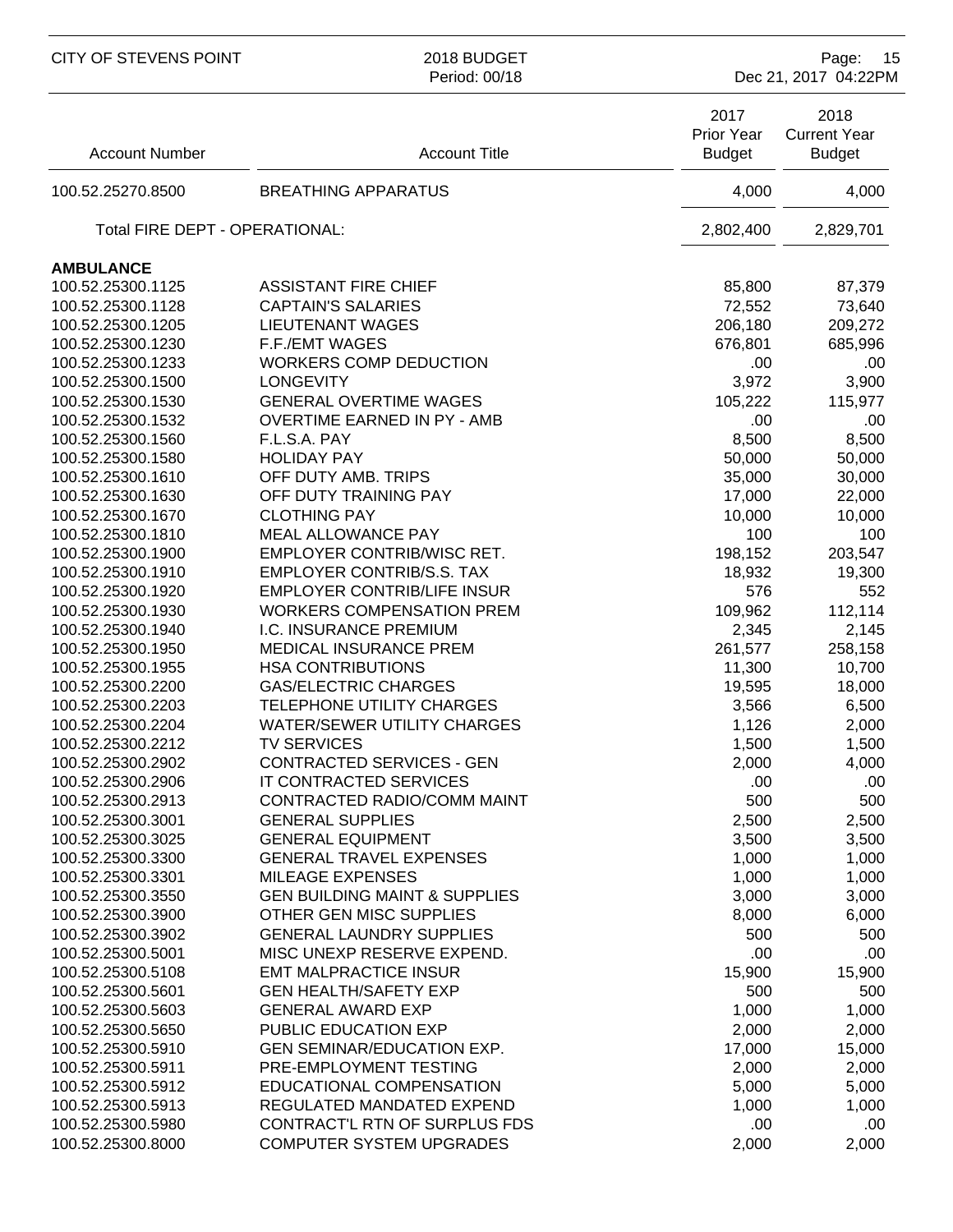| CITY OF STEVENS POINT                                          | 2018 BUDGET<br>Period: 00/18                                    |                                     | Page:<br>16<br>Dec 21, 2017 04:22PM          |
|----------------------------------------------------------------|-----------------------------------------------------------------|-------------------------------------|----------------------------------------------|
| <b>Account Number</b>                                          | <b>Account Title</b>                                            | 2017<br>Prior Year<br><b>Budget</b> | 2018<br><b>Current Year</b><br><b>Budget</b> |
| <b>Total AMBULANCE:</b>                                        |                                                                 | 1,968,158                           | 1,997,680                                    |
| <b>Total PUBLIC SAFETY:</b>                                    |                                                                 | 10,970,355                          | 11,233,399                                   |
| <b>DEPT OF PUBLIC WORKS</b><br><b>D.P.W. ADMIN/ENGINEERING</b> |                                                                 |                                     |                                              |
| 100.53.30100.1110                                              | <b>DIRECTORS SALARIES</b>                                       | 99,424                              | 93,353                                       |
| 100.53.30100.1121                                              | SUPERINTEND. OF SERVICES                                        | 83,138                              | 85,027                                       |
| 100.53.30100.1122                                              | <b>CITY SURVEYOR'S SALARY</b>                                   | 60,715                              | 63,527                                       |
| 100.53.30100.1150                                              | <b>CIVIL ENGINEER</b>                                           | .00.                                | .00                                          |
| 100.53.30100.1162                                              | FLEET MAINTENANCE SUPVRSR                                       | 62,150                              | 65,539                                       |
| 100.53.30100.1250                                              | <b>SECRETARIAL WAGES</b>                                        | 85,280                              | 86,849                                       |
| 100.53.30100.1270                                              | <b>ENGINEERING TECH. WAGES</b>                                  | 162,967                             | 220,406                                      |
| 100.53.30100.1285                                              | <b>STOCK CLERK WAGES</b>                                        | 53,830                              | 54,820                                       |
| 100.53.30100.1290                                              | <b>ASSIST STOCK CLERKS WAGES</b>                                | 45,178                              | 47,280                                       |
| 100.53.30100.1460                                              | <b>LTE WAGES</b>                                                | 13,088                              | 13,177                                       |
| 100.53.30100.1500                                              | <b>LONGEVITY</b>                                                | 13,000                              | 12,420                                       |
| 100.53.30100.1530                                              | <b>GENERAL OVERTIME WAGES</b>                                   | 8,500                               | 8,500                                        |
| 100.53.30100.1560                                              | F.L.S.A. PAY                                                    | 500                                 | 500                                          |
| 100.53.30100.1900                                              | <b>EMPLOYER CONTRIB/WISC RET.</b>                               | 45,866                              | 49,427                                       |
| 100.53.30100.1910<br>100.53.30100.1920                         | EMPLOYER CONTRIB/S.S. TAX<br><b>EMPLOYER CONTRIB/LIFE INSUR</b> | 52,639<br>2,191                     | 57,482<br>2,160                              |
| 100.53.30100.1930                                              | <b>WORKERS COMPENSATION PREM</b>                                | 27,185                              | 30,176                                       |
| 100.53.30100.1940                                              | I.C. INSURANCE PREMIUM                                          | 5,029                               | 5,057                                        |
| 100.53.30100.1950                                              | MEDICAL INSURANCE PREM                                          | 677,098                             | 644,993                                      |
| 100.53.30100.1955                                              | <b>HSA CONTRIBUTIONS</b>                                        | 24,400                              | 25,100                                       |
| 100.53.30100.1960                                              | UNEMPLOYMENT COMPENSATION                                       | .00                                 | .00                                          |
| 100.53.30100.2203                                              | <b>TELEPHONE UTILITY CHARGES</b>                                | 1,576                               | 3,700                                        |
| 100.53.30100.2915                                              | <b>CONTRACTED LABOR</b>                                         | .00.                                | .00                                          |
| 100.53.30100.2919                                              | <b>CONT/ENG EQUIP REPAIR/MAINT</b>                              | 1,000                               | 1,000                                        |
| 100.53.30100.3000                                              | <b>GENERAL OFFICE SUPPLIES</b>                                  | 15,000                              | 15,000                                       |
| 100.53.30100.3009                                              | SHIPPING/FREIGHT CHARGES                                        | 600                                 | 600                                          |
| 100.53.30100.3020                                              | SAFETY SHOE REIMBURSEMENTS                                      | 8,000                               | 8,500                                        |
| 100.53.30100.3200                                              | <b>PUBLICATIONS</b>                                             | 3,500                               | 3,500                                        |
| 100.53.30100.3301                                              | <b>MILEAGE EXPENSES</b>                                         | 500                                 | 500                                          |
| 100.53.30100.3505                                              | <b>TOOLS &amp; RELATED SUPPLIES</b>                             | 13,200                              | 13,000                                       |
| 100.53.30100.3506<br>100.53.30100.3511                         | RAGS/MATS/COVERALL'S<br>PERMIT FEES                             | 5,500<br>4,620                      | 5,500<br>4,030                               |
| 100.53.30100.5910                                              | <b>GEN SEMINAR/EDUCATION EXP.</b>                               | 9,000                               | 10,000                                       |
|                                                                |                                                                 |                                     |                                              |
| Total D.P.W. ADMIN/ENGINEERING:                                |                                                                 | 1,584,674                           | 1,631,123                                    |
| <b>FLEET MAINT/WASTE WATER</b>                                 |                                                                 |                                     |                                              |
| 100.53.30231.1300                                              | <b>MECHANIC'S WAGES</b>                                         | 584                                 | 1,500                                        |
| 100.53.30231.1306                                              | DPW LABORERS WAGES                                              | .00                                 | .00                                          |
| 100.53.30231.1900                                              | EMPLOYER CONTRIB/WISC RET.                                      | 40                                  | 101                                          |
| 100.53.30231.1910                                              | <b>EMPLOYER CONTRIB/S.S. TAX</b>                                | 45                                  | 115                                          |
| 100.53.30231.1930                                              | <b>WORKERS COMPENSATION PREM</b>                                | 27                                  | 70                                           |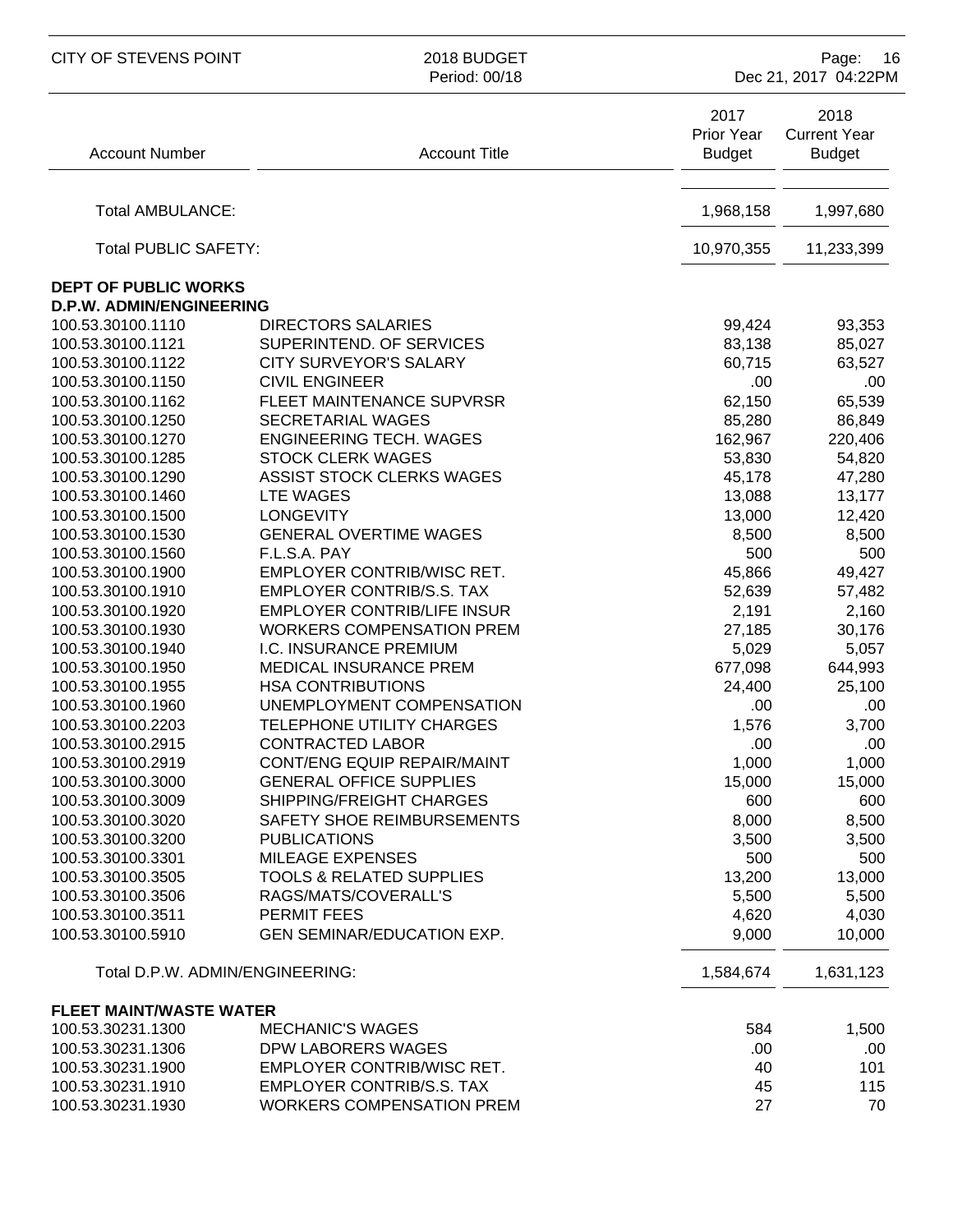| <b>CITY OF STEVENS POINT</b>           | 2018 BUDGET<br>Period: 00/18                                           |                                     | Page:<br>17<br>Dec 21, 2017 04:22PM          |
|----------------------------------------|------------------------------------------------------------------------|-------------------------------------|----------------------------------------------|
| <b>Account Number</b>                  | <b>Account Title</b>                                                   | 2017<br>Prior Year<br><b>Budget</b> | 2018<br><b>Current Year</b><br><b>Budget</b> |
|                                        | Total FLEET MAINT/WASTE WATER:                                         |                                     | 1,786                                        |
| <b>FLEET MAINT/WATER DEPT</b>          |                                                                        |                                     |                                              |
| 100.53.30232.1300                      | <b>MECHANIC WAGES</b>                                                  | 1,169                               | 1,169                                        |
| 100.53.30232.1530                      | <b>GENERAL OVERTIME WAGES</b>                                          | 100                                 | 100                                          |
| 100.53.30232.1900                      | <b>EMPLOYER CONTRIB/WISC RET.</b>                                      | 86                                  | 85                                           |
| 100.53.30232.1910                      | <b>EMPLOYER CONTRIB/S.S. TAX</b>                                       | 97                                  | 97                                           |
| 100.53.30232.1930                      | <b>WORKERS COMPENSATION PREM</b>                                       | 54                                  | 54                                           |
| Total FLEET MAINT/WATER DEPT:          |                                                                        | 1,506                               | 1,505                                        |
| <b>FLEET MAINTENANCE</b>               |                                                                        |                                     |                                              |
| 100.53.30233.1300                      | <b>MECHANIC'S WAGES</b>                                                | 258,113<br>227                      | 246,100                                      |
| 100.53.30233.1306<br>100.53.30233.1530 | <b>DPW LABORERS WAGES</b><br><b>GENERAL OVERTIME WAGES</b>             | 5,000                               | 227                                          |
| 100.53.30233.1900                      | EMPLOYER CONTRIB/WISC RET.                                             | 17,907                              | 5,000<br>16,839                              |
| 100.53.30233.1910                      | <b>EMPLOYER CONTRIB/S.S. TAX</b>                                       | 20,146                              | 19,227                                       |
| 100.53.30233.1930                      | <b>WORKERS COMPENSATION PREM</b>                                       | 12,039                              | 11,479                                       |
| 100.53.30233.2912                      | CONTRACTED VEH. MAINT                                                  | 150,000                             | 150,000                                      |
| 100.53.30233.3401                      | <b>GAS &amp; OIL CHARGES</b>                                           | 180,000                             | 180,000                                      |
| 100.53.30233.3501                      | <b>PARTS &amp; SUPPLIES</b>                                            | 85,000                              | 85,000                                       |
| 100.53.30233.3502                      | <b>VEHICLE TIRE PURCHASES</b>                                          | 45,000                              | 45,000                                       |
| 100.53.30233.3504                      | <b>VEHICLE TOWING CHARGES</b>                                          | 2,200                               | 2,200                                        |
| 100.53.30233.3508                      | VEHICLE CLEANING EXP.                                                  | 2,200                               | 2,200                                        |
| <b>Total FLEET MAINTENANCE:</b>        |                                                                        | 777,832                             | 763,272                                      |
| <b>FLEET MAINT/STORM WATER</b>         |                                                                        |                                     |                                              |
| 100.53.30234.1300                      | <b>MECHANIC'S WAGES</b>                                                | .00                                 | .00                                          |
| 100.53.30234.1306                      | <b>DPW LABORERS WAGES</b>                                              | .00                                 | .00                                          |
| 100.53.30234.1900                      | EMPLOYER CONTRIB/WISC RET.                                             | .00                                 | .00                                          |
| 100.53.30234.1910                      | <b>EMPLOYER CONTRIB/S.S. TAX</b>                                       | .00                                 | .00.                                         |
| 100.53.30234.1930                      | <b>WORKERS COMPENSATION PREM</b>                                       | .00                                 | .00.                                         |
| Total FLEET MAINT/STORM WATER:         |                                                                        | .00                                 | .00.                                         |
| <b>DPW - ELIGIBLE</b>                  |                                                                        |                                     |                                              |
| 100.53.30397.1306                      | <b>DPW LABORERS WAGES</b>                                              | 887,334                             | 878,141                                      |
| 100.53.30397.1530                      | <b>GENERAL OVERTIME WAGES</b>                                          | 38,650                              | 38,650                                       |
| 100.53.30397.1900                      | EMPLOYER CONTRIB/WISC RET.                                             | 62,967                              | 61,425                                       |
| 100.53.30397.1910                      | <b>EMPLOYER CONTRIB/S.S. TAX</b>                                       | 70,838                              | 70,135                                       |
| 100.53.30397.1930                      | <b>WORKERS COMPENSATION PREM</b>                                       | 41,350                              | 40,921                                       |
| 100.53.30397.2200                      | <b>GAS/ELECTRIC CHARGES</b>                                            | 13,662                              | 12,000                                       |
| 100.53.30397.2202                      | <b>STREET LIGHT UTILITY CHARGES</b>                                    | 442,114                             | 420,000                                      |
| 100.53.30397.2203                      | TELEPHONE UTILITY CHARGES                                              | 1,179                               | .00                                          |
| 100.53.30397.2204                      | WATER/SEWER UTIL. CHARGES                                              | 4,792                               | 5,100                                        |
| 100.53.30397.2209<br>100.53.30397.2301 | <b>TRAFFIC SIGNAL UTILITY CHARGES</b><br><b>TRAFFIC SIGNAL REPAIRS</b> | 20,000<br>22,000                    | 20,000<br>22,000                             |
| 100.53.30397.2810                      | <b>BUILDING MAINTENANCE COSTS</b>                                      | 800                                 | 800                                          |
| 100.53.30397.2913                      | CONTRACTED RADIO/COMM MAINT                                            | 1,200                               | 1,200                                        |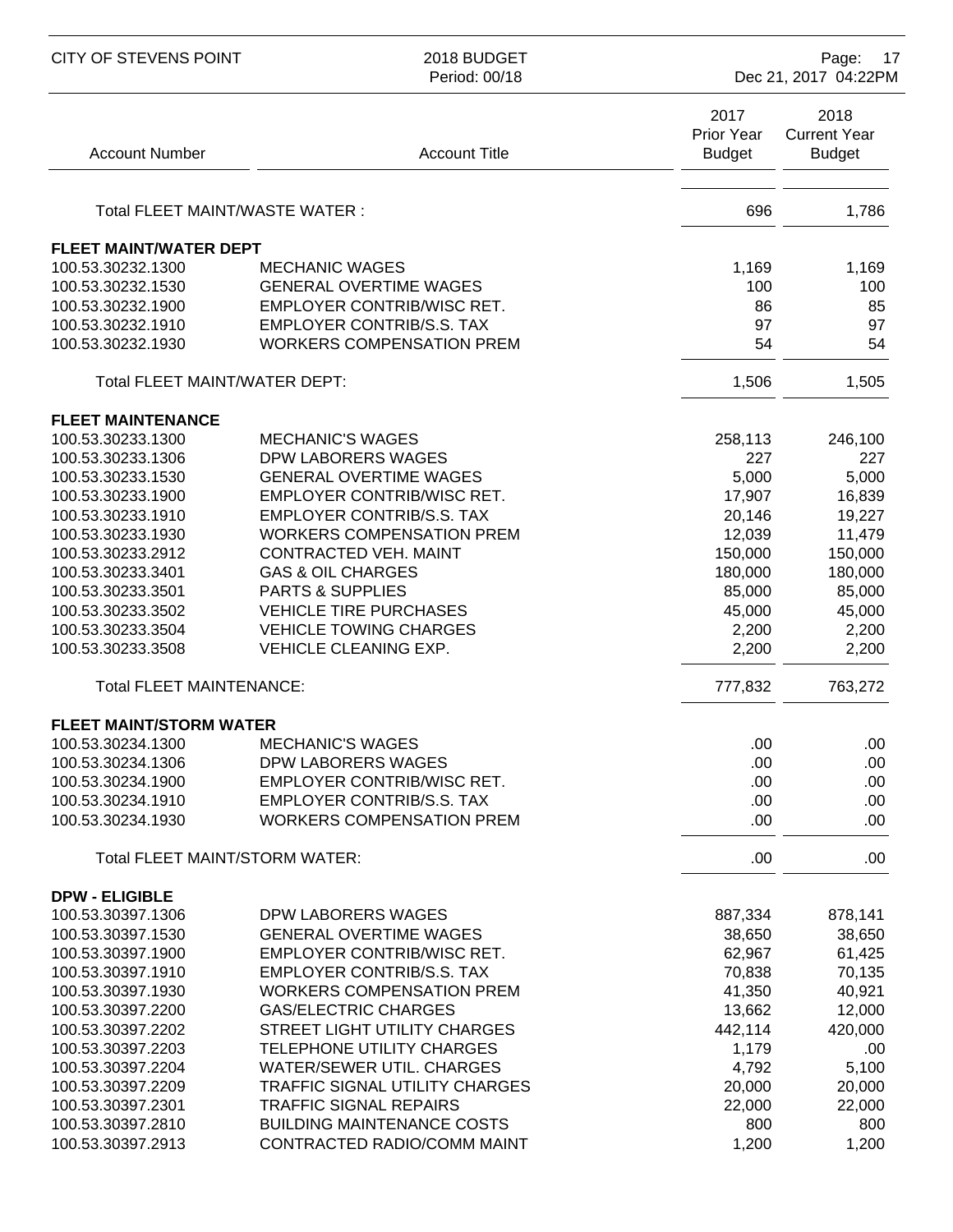| <b>CITY OF STEVENS POINT</b> | 2018 BUDGET<br>Period: 00/18        |                                     | 18<br>Page:<br>Dec 21, 2017 04:22PM          |
|------------------------------|-------------------------------------|-------------------------------------|----------------------------------------------|
| <b>Account Number</b>        | <b>Account Title</b>                | 2017<br>Prior Year<br><b>Budget</b> | 2018<br><b>Current Year</b><br><b>Budget</b> |
| 100.53.30397.3001            | <b>GENERAL SUPPLIES</b>             | 2,500                               | 2,500                                        |
| 100.53.30397.3008            | SAFETY EQUIPMENT/SUPPLIES           | 6,000                               | 6,000                                        |
| 100.53.30397.3401            | <b>GAS &amp; OIL CHARGES</b>        | 80,000                              | 80,000                                       |
| 100.53.30397.3501            | <b>PARTS &amp; SUPPLIES</b>         | 203,000                             | 203,000                                      |
| 100.53.30397.3505            | <b>TOOLS &amp; RELATED SUPPLIES</b> | 24,000                              | 24,000                                       |
| 100.53.30397.3509            | <b>DITCH RESTORATION</b>            | .00                                 | .00                                          |
| 100.53.30397.3550            | <b>GENERAL BUILDING MAINT SUPPL</b> | 29,000                              | 29,000                                       |
| 100.53.30397.3702            | <b>BROOM/SWEEPER SUPPLIES</b>       | 9,000                               | 9,000                                        |
| 100.53.30397.3710            | <b>BARRICADE SUPPLIES</b>           | 13,000                              | 13,000                                       |
| 100.53.30397.4500            | ROAD SALT PURCHASE                  | 200,000                             | 200,000                                      |
| 100.53.30397.4501            | <b>ROAD SAND PURCHASE</b>           | 7,500                               | 7,500                                        |
| 100.53.30397.4509            | <b>ROAD MAINTENANCE</b>             | .00                                 | 103,000                                      |
| 100.53.30397.4800            | <b>PURCHASE PAINT</b>               | 300                                 | 300                                          |
| 100.53.30397.4801            | <b>SIGN SUPPLIES</b>                | 25,000                              | 25,000                                       |
| 100.53.30397.4803            | <b>TRAFFIC PAINT</b>                | 28,000                              | 28,000                                       |
| 100.53.30397.5000            | MISCELLANEOUS EXPENSES              | 2,000                               | 2,000                                        |
| 100.53.30397.5114            | PROP DAMAGE REPAIR EXP              | 10,000                              | 10,000                                       |
| 100.53.30397.5115            | DAMAGE CAUSED BY CITY EQUIP         | .00                                 | .00                                          |
| 100.53.30397.5155            | <b>CONCRETE REPAIRS</b>             | 51,000                              | 51,000                                       |
| 100.53.30397.8250            | <b>VEHICLE RADIO PURCHASES</b>      | 2,000                               | 2,000                                        |
| 100.53.30397.8700            | <b>GEN CONSTRUCTION CHGS</b>        | 207,000                             | 205,500                                      |
| 100.53.30397.8701            | INTERSECTION REPLACEMENT            | .00                                 | .00                                          |
| Total DPW - ELIGIBLE:        |                                     | 2,506,186                           | 2,571,172                                    |
| <b>DPW - INELIGIBLE</b>      |                                     |                                     |                                              |
| 100.53.30398.1306            | DPW LABORERS WAGES                  | 15,398                              | 15,398                                       |
| 100.53.30398.1530            | <b>GENERAL OVERTIME WAGES</b>       | 2,000                               | 2,000                                        |
| 100.53.30398.1900            | EMPLOYER CONTRIB/WISC RET.          | 1,183                               | 1,166                                        |
| 100.53.30398.1910            | <b>EMPLOYER CONTRIB/S.S. TAX</b>    | 1,331                               | 1,331                                        |
| 100.53.30398.1930            | <b>WORKERS COMPENSATION PREM</b>    | 718                                 | 718                                          |
| 100.53.30398.2202            | <b>ELECTRIC UTILITY CHARGES</b>     | 12,269                              | 5,000                                        |
| 100.53.30398.2210            | <b>DIGGERS HOTLINE</b>              | 3,200                               | 3,200                                        |
| 100.53.30398.2302            | <b>STREET LIGHT REPAIRS</b>         | 20,000                              | 20,000                                       |
| 100.53.30398.2914            | <b>CONTRACTED SIREN REPAIRS</b>     | 1,500                               | 1,500                                        |
| 100.53.30398.4500            | ROAD SALT PURCHASE                  | 200                                 | 200                                          |
| 100.53.30398.4803            | <b>TRAFFIC PAINT</b>                | 650                                 | 650                                          |
| 100.53.30398.4804            | <b>SIGN POST PURCHASES</b>          | 600                                 | 600                                          |
| 100.53.30398.5751            | <b>SNOW REMOVAL COSTS</b>           | 1,000                               | 1,000                                        |
| 100.53.30398.5752            | <b>WEED REMOVAL COSTS</b>           | 50                                  | 50                                           |
| 100.53.30398.8701            | <b>INTERSECTION REPLACEMENT</b>     | .00                                 | .00                                          |
| 100.53.30398.8702            | CONCRETE REPLACEMENT EXP            | 35,000                              | 35,000                                       |
| Total DPW - INELIGIBLE:      |                                     | 95,099                              | 87,813                                       |
| <b>MC DILL POND</b>          |                                     |                                     |                                              |
| 100.53.30399.1300            | <b>MECHANIC'S WAGES</b>             | 2,000                               | 2,000                                        |
| 100.53.30399.1900            | <b>EMPLOYER CONTRIB/WISC RET.</b>   | 136                                 | 134                                          |
| 100.53.30399.1910            | <b>EMPLOYER CONTRIB/S.S. TAX</b>    | 153                                 | 153                                          |
| 100.53.30399.1930            | <b>WORKERS COMPENSATION PREM</b>    | 93                                  | 93                                           |
| 100.53.30399.3501            | <b>VEHICLE PARTS &amp; SUPPLIES</b> | 7,500                               | 7,500                                        |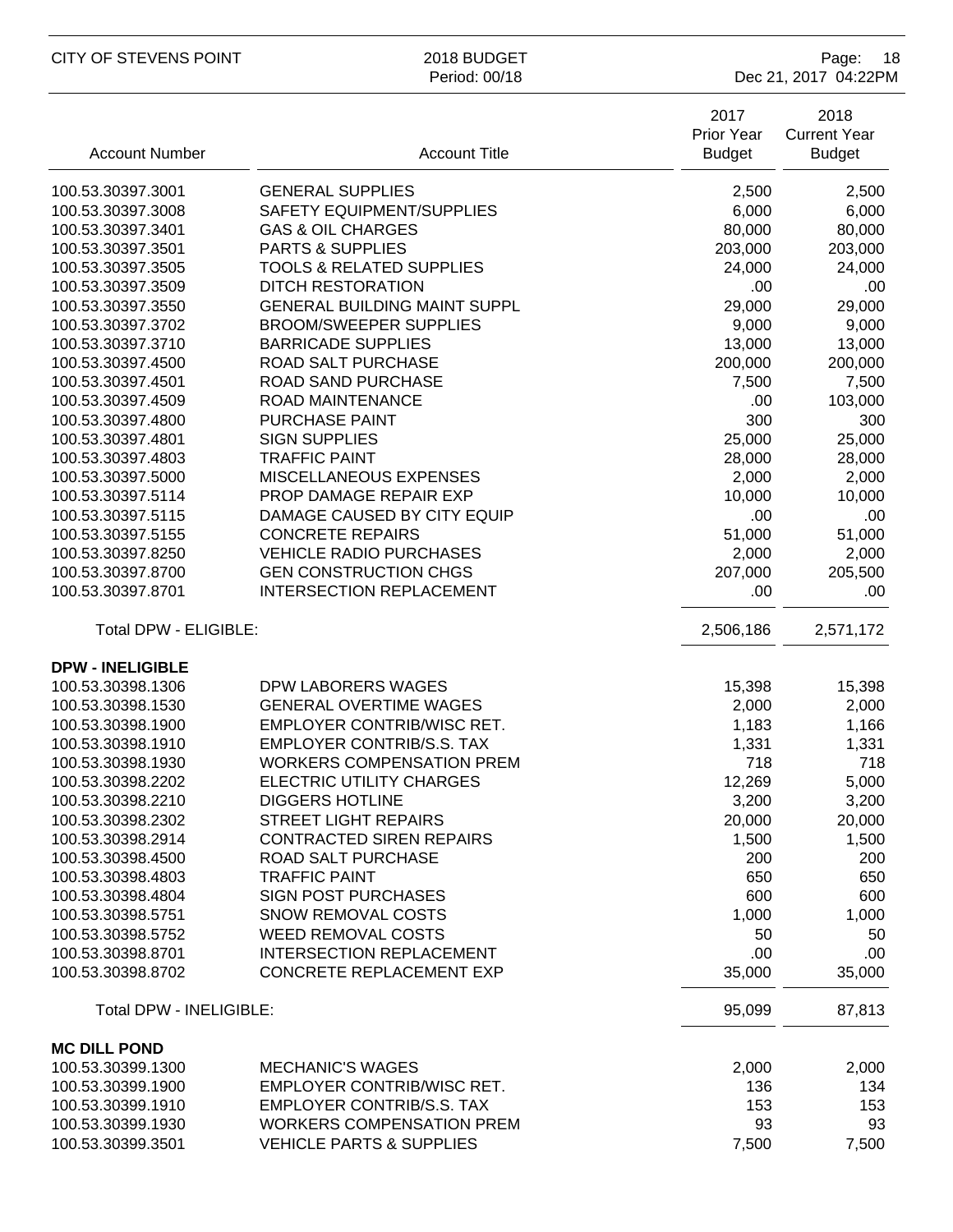| <b>CITY OF STEVENS POINT</b>      | 2018 BUDGET<br>Period: 00/18        | Page:<br>Dec 21, 2017 04:22PM              |                                              |
|-----------------------------------|-------------------------------------|--------------------------------------------|----------------------------------------------|
| <b>Account Number</b>             | <b>Account Title</b>                | 2017<br><b>Prior Year</b><br><b>Budget</b> | 2018<br><b>Current Year</b><br><b>Budget</b> |
| 100.53.30399.5000                 | <b>MISCELLANEOUS EXPENSES</b>       | .00                                        | .00                                          |
| <b>Total MC DILL POND:</b>        |                                     | 9,882                                      | 9,880                                        |
| <b>SPECIAL EVENTS</b>             |                                     |                                            |                                              |
| 100.53.30427.2207                 | <b>X-MAS LIGHT UTILITIES</b>        | 500                                        | 300                                          |
| 100.53.30427.2902                 | CONTRACTED SERVICES - GEN           | 6,000                                      | 6,000                                        |
| 100.53.30427.3703                 | XMAS LITES/DEC REPAIR SUPPL         | 6,500                                      | 6,500                                        |
| 100.53.30427.3901                 | <b>FLAG SUPPLIES</b>                | .00.                                       | .00                                          |
| <b>Total SPECIAL EVENTS:</b>      |                                     | 13,000                                     | 12,800                                       |
| <b>REFUSE/GARBAGE COLLECTIONS</b> |                                     |                                            |                                              |
| 100.53.30620.1306                 | <b>DPW LABORERS WAGES</b>           | 153,878                                    | 153,878                                      |
| 100.53.30620.1530                 | <b>GENERAL OVERTIME WAGES</b>       | 1,000                                      | 1,000                                        |
| 100.53.30620.1900                 | EMPLOYER CONTRIB/WISC RET.          | 10,532                                     | 10,377                                       |
| 100.53.30620.1910                 | EMPLOYER CONTRIB/S.S. TAX           | 11,848                                     | 11,848                                       |
| 100.53.30620.1930                 | <b>WORKERS COMPENSATION PREM</b>    | 7,217                                      | 7,217                                        |
| 100.53.30620.3200                 | <b>PUBLICATIONS</b>                 | 1,200                                      | 1,200                                        |
| 100.53.30620.3711                 | <b>GARBAGE/REF COLL. SUPPLIES</b>   | 300                                        | 300                                          |
| 100.53.30620.5000                 | MISCELLANEOUS EXPENSE               | .00                                        | .00                                          |
| 100.53.30620.5750                 | <b>LANDFILL CHARGES</b>             | 265,000                                    | 265,000                                      |
| 100.53.30620.5801                 | <b>WASTE DISPOSAL CHARGES</b>       | 100                                        | 100                                          |
| 100.53.30620.5802                 | <b>DEMOLITION COSTS</b>             | 2,000                                      | 2,000                                        |
| 100.53.30620.5804                 | <b>LANDFILL DROP CHARGES</b>        | 2,000                                      | 2,000                                        |
| 100.53.30620.5805                 | <b>MODIFIED LANDFILL OPERATIONS</b> | 100                                        | 100                                          |
|                                   | Total REFUSE/GARBAGE COLLECTIONS:   | 455,175                                    | 455,020                                      |
| <b>RECYCLING</b>                  |                                     |                                            |                                              |
| 100.53.30633.1306                 | DPW LABORERS WAGES                  | 92,875                                     | 92,875                                       |
| 100.53.30633.1530                 | <b>GENERAL OVERTIME WAGES</b>       | 2,000                                      | 2,000                                        |
| 100.53.30633.1900                 | EMPLOYER CONTRIB/WISC RET.          | 6,452                                      | 6,357                                        |
| 100.53.30633.1910                 | <b>EMPLOYER CONTRIB/S.S. TAX</b>    | 7,258                                      | 7,258                                        |
| 100.53.30633.1930                 | <b>WORKERS COMPENSATION PREM</b>    | 4,328                                      | 4,328                                        |
| 100.53.30633.2917                 | CONTRACTED REFUSE COLLECT           | 2,500                                      | 2,500                                        |
| 100.53.30633.3000                 | <b>OFFICE SUPPLIES</b>              | .00                                        | .00                                          |
| 100.53.30633.3001                 | <b>GENERAL SUPPLIES</b>             | .00                                        | .00                                          |
| 100.53.30633.3200                 | <b>PUBLICATIONS</b>                 | 2,500                                      | 2,500                                        |
| 100.53.30633.3300                 | <b>GENERAL TRAVEL EXPENSES</b>      | 150                                        | 150                                          |
| 100.53.30633.5000                 | MISCELLANEOUS EXPENSES              | .00.                                       | .00                                          |
| 100.53.30633.5750                 | <b>LANDFILL CHARGES</b>             | .00                                        | .00                                          |
| 100.53.30633.5910                 | <b>GENERAL EDUCATIONAL EXPEND</b>   | 900                                        | 900                                          |
| <b>Total RECYCLING:</b>           |                                     | 118,963                                    | 118,868                                      |
| <b>DOWNTOWN MAINTENANCE</b>       |                                     |                                            |                                              |
| 100.53.30635.2200                 | <b>GAS/ELECTRIC CHARGES</b>         | .00.                                       | .00                                          |
| 100.53.30635.2204                 | <b>WATER/SEWER UTIL. CHARGES</b>    | .00                                        | .00                                          |
| 100.53.30635.5000                 | MISCELLANEOUS EXPENSES              | 1,500                                      | 1,500                                        |
| 100.53.30635.5751                 | <b>SNOW REMOVAL COSTS</b>           | 32,000                                     | 32,000                                       |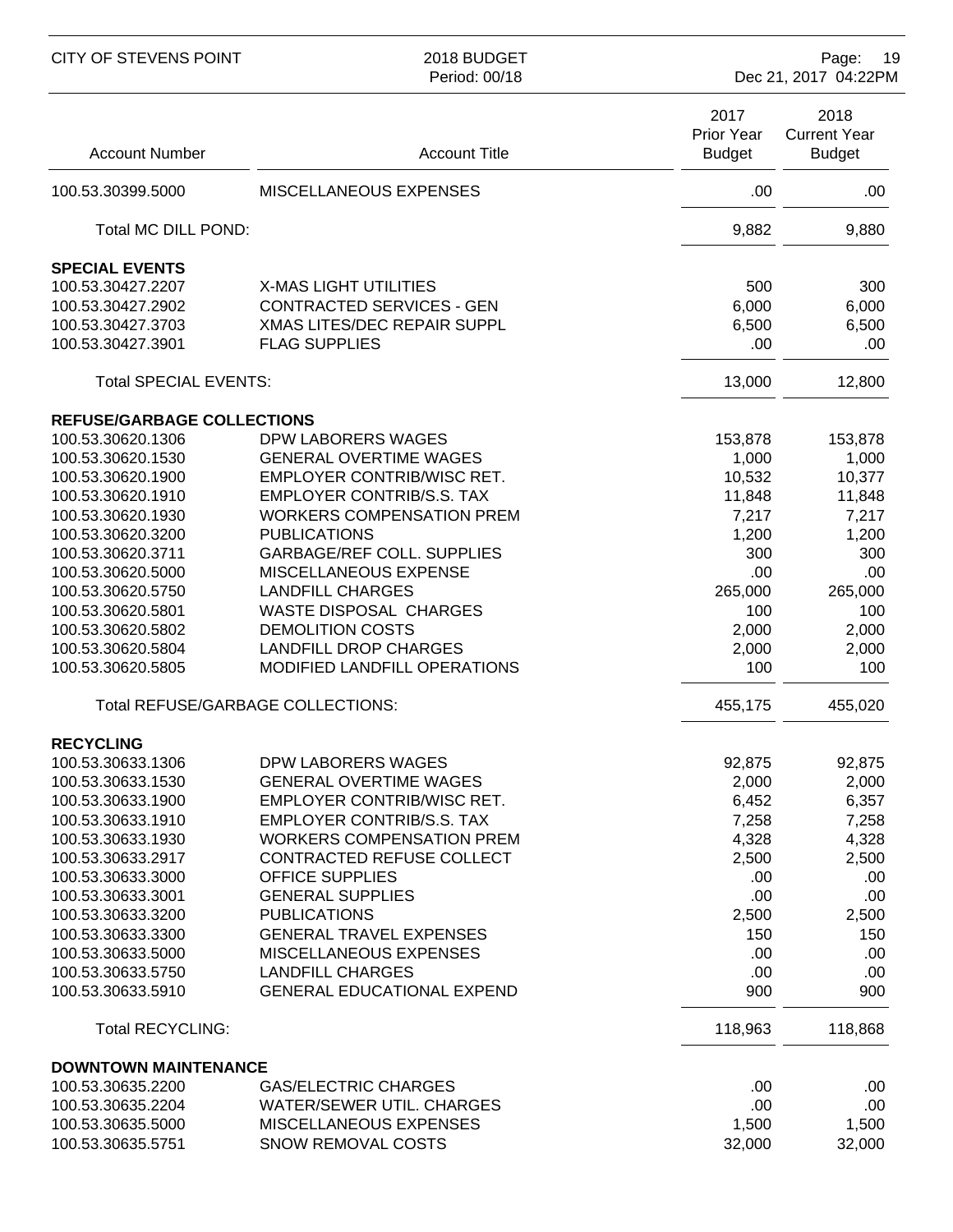| <b>CITY OF STEVENS POINT</b>                                         | 2018 BUDGET<br>Period: 00/18        |                                     | Page:<br>20<br>Dec 21, 2017 04:22PM          |
|----------------------------------------------------------------------|-------------------------------------|-------------------------------------|----------------------------------------------|
| <b>Account Number</b>                                                | <b>Account Title</b>                | 2017<br>Prior Year<br><b>Budget</b> | 2018<br><b>Current Year</b><br><b>Budget</b> |
| 100.53.30635.5752                                                    | <b>WEED REMOVAL COSTS</b>           | 15,000                              | 15,000                                       |
| Total DOWNTOWN MAINTENANCE:                                          |                                     | 48,500                              | 48,500                                       |
| <b>CITY OWNED PROPERTY EXPENSES</b>                                  |                                     |                                     |                                              |
| 100.53.30650.2200                                                    | <b>GAS/ELECTRIC CHARGES</b>         | 26,674                              | 10,000                                       |
| 100.53.30650.2203                                                    | <b>TELEPHONE UTILITY CHARGES</b>    | 339                                 | 300                                          |
| 100.53.30650.2204                                                    | <b>WATER/SEWER UTIL CHARGES</b>     | 1,200                               | 500                                          |
| 100.53.30650.5000                                                    | MISCELLANEOUS EXPENSES              | 5,000                               | 5,000                                        |
| 100.53.30650.5751                                                    | <b>SNOW REMOVAL CHARGES</b>         | .00.                                | .00                                          |
|                                                                      | Total CITY OWNED PROPERTY EXPENSES: | 33,213                              | 15,800                                       |
| Total DEPT OF PUBLIC WORKS:                                          |                                     | 5,644,726                           | 5,717,539                                    |
| PEST/ANIMAL CONTROL/CEMETERY<br><b>ANIMAL CONTROL</b>                |                                     |                                     |                                              |
| 100.54.40100.5862                                                    | DEER CULLING EXP.                   | 3,000                               | 3,000                                        |
| 100.54.40100.7110                                                    | HUMANE SOCIETY SUBSIDY              | 75,000                              | 75,000                                       |
| <b>Total ANIMAL CONTROL:</b>                                         |                                     | 78,000                              | 78,000                                       |
| <b>FOREST CEMETERY</b>                                               |                                     |                                     |                                              |
| 100.54.40910.1400                                                    | <b>SEASONAL EMP WAGES</b>           | 18,626                              | 18,969                                       |
| 100.54.40910.1900                                                    | EMPLOYER CONTRIB/WISC RET.          | 400                                 | 600                                          |
| 100.54.40910.1910                                                    | <b>EMPLOYER CONTRIB/S.S. TAX</b>    | 270                                 | 700                                          |
| 100.54.40910.1930                                                    | <b>WORKERS COMPENSATION PREM</b>    | 633                                 | 400                                          |
| 100.54.40910.3401                                                    | <b>GAS &amp; OIL CHARGES</b>        | .00                                 | .00                                          |
| 100.54.40910.3500                                                    | <b>GENERAL MAINTENANCE SUPPLIES</b> | 500                                 | 500                                          |
| 100.54.40910.5000                                                    | MISCELLANEOUS EXPENSE               | .00                                 | .00.                                         |
| <b>Total FOREST CEMETERY:</b>                                        |                                     | 20,429                              | 21,169                                       |
| <b>UNION CEMETERY</b>                                                |                                     |                                     |                                              |
| 100.54.40920.3500                                                    | <b>GENERAL MAINTENANCE SUPPLIES</b> | 500                                 | 500                                          |
| <b>Total UNION CEMETERY:</b>                                         |                                     | 500                                 | 500                                          |
|                                                                      | Total PEST/ANIMAL CONTROL/CEMETERY: | 98,929                              | 99,669                                       |
| <b>CULTURE, RECREATION &amp; EDUCATIO</b><br><b>PARKS DEPARTMENT</b> |                                     |                                     |                                              |
| 100.55.50200.1120                                                    | <b>MANAGERS SALARY</b>              | 69,826                              | 71,111                                       |
| 100.55.50200.1315                                                    | <b>LEADMAN'S WAGES</b>              | 49,400                              | 51,707                                       |
| 100.55.50200.1320                                                    | <b>PARK CUSTODIAN'S WAGES</b>       | 192,357                             | 200,027                                      |
| 100.55.50200.1325                                                    | <b>BUILDING CUSTODIANS WAGES</b>    | 45,739                              | 47,852                                       |
| 100.55.50200.1400                                                    | SEASONAL EMP WAGES                  | 103,298                             | 105,199                                      |
| 100.55.50200.1500                                                    | <b>LONGEVITY</b>                    | 1,920                               | 1,920                                        |
| 100.55.50200.1530                                                    | <b>GENERAL OVERTIME WAGES</b>       | 29,059                              | 29,593                                       |
| 100.55.50200.1560                                                    | F.L.S.A. PAY                        | .00                                 | .00.                                         |
| 100.55.50200.1900                                                    | EMPLOYER CONTRIB/WISC RET.          | 26,404                              | 26,948                                       |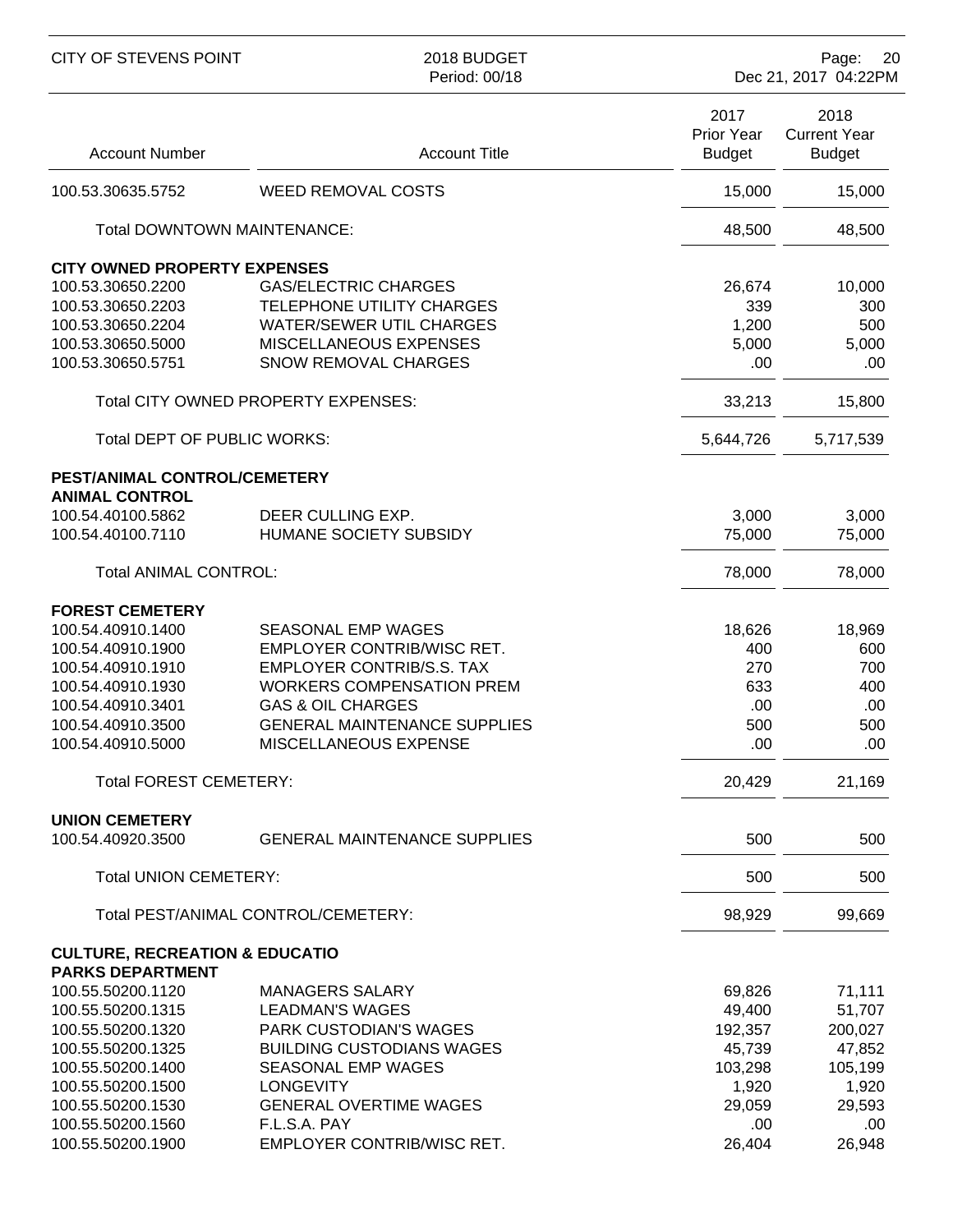| <b>CITY OF STEVENS POINT</b>           | 2018 BUDGET<br>Period: 00/18                        |                                     | Page:<br>21<br>Dec 21, 2017 04:22PM          |
|----------------------------------------|-----------------------------------------------------|-------------------------------------|----------------------------------------------|
| <b>Account Number</b>                  | <b>Account Title</b>                                | 2017<br>Prior Year<br><b>Budget</b> | 2018<br><b>Current Year</b><br><b>Budget</b> |
| 100.55.50200.1910                      | <b>EMPLOYER CONTRIB/S.S. TAX</b>                    | 31,203                              | 32,294                                       |
| 100.55.50200.1920                      | <b>EMPLOYER CONTRIB/LIFE INSUR</b>                  | 432                                 | 432                                          |
| 100.55.50200.1930                      | <b>WORKERS COMPENSATION PREM</b>                    | 16,649                              | 21,483                                       |
| 100.55.50200.1940                      | I.C. INSURANCE PREMIUM                              | 858                                 | 858                                          |
| 100.55.50200.1950                      | <b>MEDICAL INSURANCE PREM</b>                       | 120,218                             | 126,230                                      |
| 100.55.50200.1955                      | <b>HSA CONTRIBUTIONS</b>                            | 4,900                               | 3,900                                        |
| 100.55.50200.2100                      | DRUG/ALCOHOL TESTING                                | .00                                 | .00                                          |
| 100.55.50200.2203                      | <b>TELEPHONE UTILITY CHARGES</b>                    | 1,565                               | 1,000                                        |
| 100.55.50200.2922                      | CONTRACTED/BLDG MAINTENANCE                         | 16,000                              | 16,000                                       |
| 100.55.50200.2950                      | <b>SECURITY SERVICES</b>                            | 18,000                              | 18,000                                       |
| 100.55.50200.3008                      | SAFETY EQUIPMENT/SUPPLIES                           | 2,200                               | 2,200                                        |
| 100.55.50200.3020                      | <b>CLOTHING EXP. REIMBURSMENTS</b>                  | 1,800                               | 1,800                                        |
| 100.55.50200.3202                      | <b>MEMBERSHIP DUES</b>                              | 130                                 | 130                                          |
| 100.55.50200.3301                      | <b>MILEAGE EXPENSES</b>                             | .00                                 | .00                                          |
| 100.55.50200.3505                      | <b>TOOLS &amp; RELATED SUPPLIES</b>                 | 3,000                               | 3,000                                        |
| 100.55.50200.3550                      | <b>GENERAL BUILDING MAINT SUPPL</b>                 | 18,000                              | 18,000                                       |
| 100.55.50200.3750                      | PARK EQUIP REPAIR SUPPLIES                          | 2,000                               | 2,000                                        |
| 100.55.50200.3751                      | PLAYGROUND EQUIP REP SUPPL.                         | 8,000                               | 6,300                                        |
| 100.55.50200.3752                      | PICNIC EQUIP REPAIR SUPPLIES                        | 5,500                               | 3,500                                        |
| 100.55.50200.3753<br>100.55.50200.3754 | WINTER SPORTS REP. SUPPLIES<br><b>TURF SUPPLIES</b> | 3,500                               | 3,500                                        |
| 100.55.50200.3755                      | VETERAN'S MEMORIAL PARK EXP                         | 11,000<br>.00                       | 11,000<br>.00                                |
| 100.55.50200.5750                      | <b>LANDFILL CHARGES</b>                             | 3,500                               | 3,500                                        |
| 100.55.50200.5753                      | <b>GENERAL ELECTRICAL REPAIRS</b>                   | 5,000                               | 5,000                                        |
| 100.55.50200.5754                      | <b>WATER/SEWER LINE REPAIRS</b>                     | 7,500                               | 7,500                                        |
| 100.55.50200.5851                      | ROAD/WALKWAY MAINT. EXP                             | 2,500                               | 2,500                                        |
| 100.55.50200.5852                      | <b>TENNIS COURT MAINT EXP</b>                       | 2,000                               | 2,000                                        |
| 100.55.50200.5853                      | BALL DIAMOND MAINT. EXP.                            | 14,000                              | 14,000                                       |
| 100.55.50200.5855                      | VANDALISM REPAIR EXP.                               | 1,500                               | 1,500                                        |
| 100.55.50200.5910                      | <b>GEN SEMINAR/EDUCATION EXP.</b>                   | 500                                 | 500                                          |
| <b>Total PARKS DEPARTMENT:</b>         |                                                     | 819,458                             | 842,484                                      |
| <b>PARK/REC ADMINISTRATION</b>         |                                                     |                                     |                                              |
| 100.55.50300.1110                      | <b>DIRECTORS SALARIES</b>                           | 88,858                              | 92,971                                       |
| 100.55.50300.1156                      | <b>REC. FACILITY MGR SALARY</b>                     | 71,739                              | .00                                          |
| 100.55.50300.1158                      | <b>FACILITIES SUPERVISOR I</b>                      | .00                                 | 57,003                                       |
| 100.55.50300.1159                      | <b>FACILITY SUPERVISOR II</b>                       | .00                                 | 45,141                                       |
| 100.55.50300.1250                      | <b>SECRETARIAL WAGES</b>                            | 42,640                              | 43,425                                       |
| 100.55.50300.1320                      | ICE CENTER MAINTENANCE WAGES                        | 49,026                              | 49,928                                       |
| 100.55.50300.1500                      | <b>LONGEVITY</b>                                    | 2,160                               | 1,620                                        |
| 100.55.50300.1530                      | <b>GENERAL OVERTIME WAGES</b>                       | .00                                 | .00                                          |
| 100.55.50300.1560                      | F.L.S.A. PAY                                        | .00                                 | .00                                          |
| 100.55.50300.1900                      | EMPLOYER CONTRIB/WISC RET.                          | 17,301                              | 19,436                                       |
| 100.55.50300.1910                      | EMPLOYER CONTRIB/S.S. TAX                           | 19,463                              | 22,192                                       |
| 100.55.50300.1920                      | <b>EMPLOYER CONTRIB/LIFE INSUR</b>                  | 324                                 | 276                                          |
| 100.55.50300.1930                      | <b>WORKERS COMPENSATION PREM</b>                    | 7,183                               | 10,505                                       |
| 100.55.50300.1940                      | I.C. INSURANCE PREMIUM                              | 517                                 | 617                                          |
| 100.55.50300.1950                      | MEDICAL INSURANCE PREM                              | 62,823                              | 74,109                                       |
| 100.55.50300.1955                      | <b>HSA CONTRIBUTIONS</b>                            | 3,000                               | 2,000                                        |
| 100.55.50300.1960                      | UNEMP COMP EXP REIMB.                               | 20,000                              | 20,000                                       |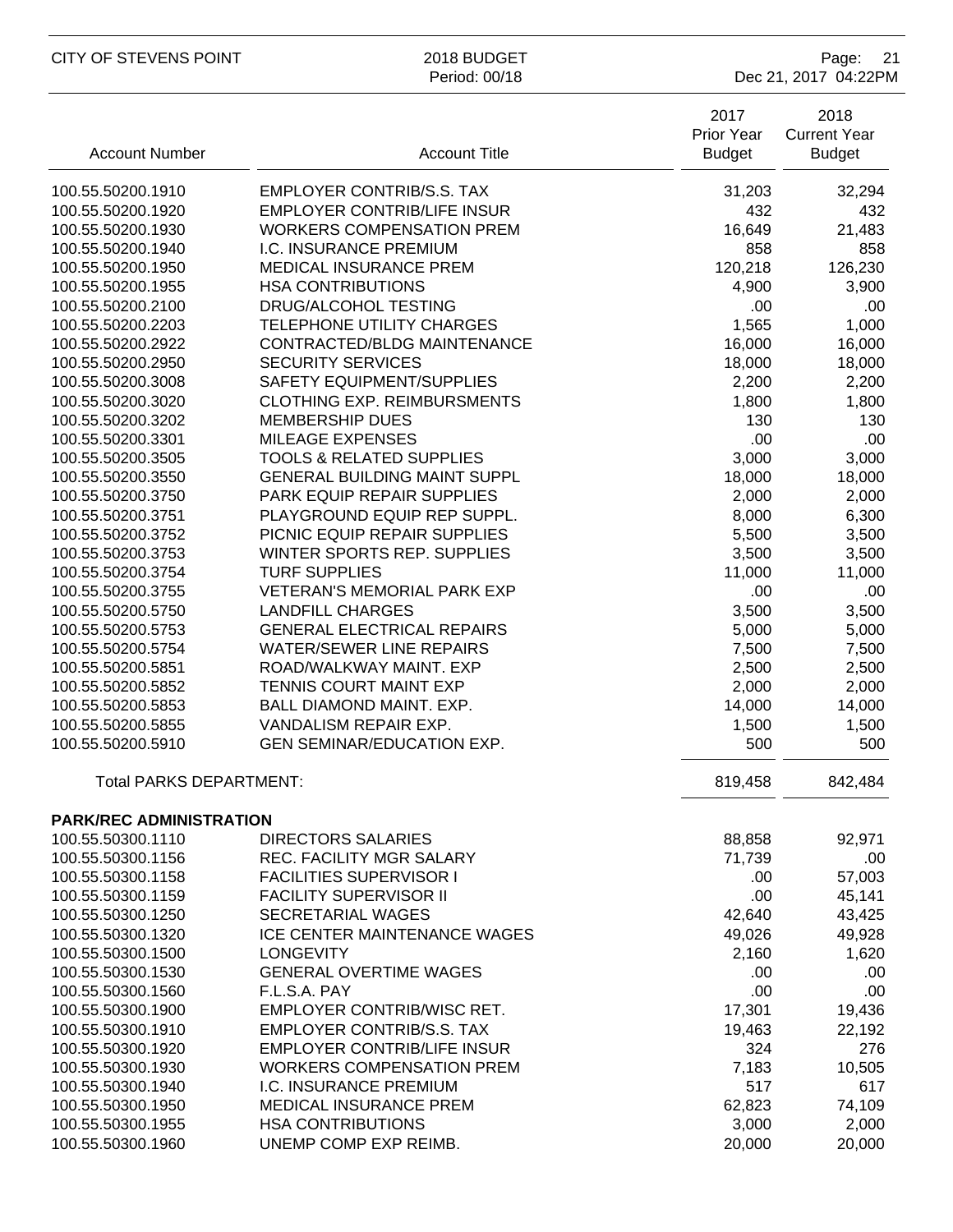| CITY OF STEVENS POINT                  | 2018 BUDGET<br>Period: 00/18         |                                     | Page:<br>22<br>Dec 21, 2017 04:22PM          |
|----------------------------------------|--------------------------------------|-------------------------------------|----------------------------------------------|
| <b>Account Number</b>                  | <b>Account Title</b>                 | 2017<br>Prior Year<br><b>Budget</b> | 2018<br><b>Current Year</b><br><b>Budget</b> |
|                                        | CONTRACTED OFFICE MCH MAINT          |                                     |                                              |
| 100.55.50300.2911<br>100.55.50300.2913 | CONTRACTED RADIO/COMM MAINT          | 700<br>600                          | 700<br>600                                   |
| 100.55.50300.3000                      | <b>GENERAL OFFICE SUPLIES</b>        | 1,500                               | 1,500                                        |
| 100.55.50300.3200                      | <b>PUBLICATIONS</b>                  | 75                                  | 75                                           |
| 100.55.50300.3202                      | <b>MEMBERSHIP DUES</b>               | 300                                 | 300                                          |
| 100.55.50300.3203                      | <b>BACKGROUND CHECKS</b>             | 650                                 | 650                                          |
| 100.55.50300.3301                      | <b>MILEAGE EXPENSES</b>              | 1,000                               | 400                                          |
| 100.55.50300.3450                      | <b>GENERAL PROMOTIONAL SUPPLIES</b>  | 3,000                               | 3,000                                        |
| 100.55.50300.5000                      | MISCELLANEOUS EXPENSE                | .00                                 | .00                                          |
| 100.55.50300.5200                      | <b>CREDIT CARD FEES</b>              | 1,300                               | 1,300                                        |
| 100.55.50300.5858                      | <b>WPRA TICKET EXPENSES</b>          | .00                                 | .00                                          |
| 100.55.50300.5910                      | <b>GEN SEMINAR/EDUCATION EXP.</b>    | 500                                 | 500                                          |
| 100.55.50300.5930                      | PARKS DONATION EXPENDITURES          | .00                                 | .00                                          |
| 100.55.50300.5931                      | <b>SCULPTURE PARK EXPENSES</b>       | .00                                 | .00                                          |
| Total PARK/REC ADMINISTRATION:         |                                      | 394,659                             | 448,248                                      |
| <b>IVERSON WINTER REC EXP</b>          |                                      |                                     |                                              |
| 100.55.50321.1400                      | <b>SEASONAL EMP WAGES</b>            | 23,358                              | 23,788                                       |
| 100.55.50321.1900                      | <b>EMPLOYER CONTRIB/WISC RET.</b>    | 105                                 | 100                                          |
| 100.55.50321.1910                      | <b>EMPLOYER CONTRIB/S.S. TAX</b>     | 339                                 | 345                                          |
| 100.55.50321.1930                      | <b>WORKERS COMPENSATION PREM</b>     | 794                                 | 1,011                                        |
| 100.55.50321.3755                      | <b>GEN RECREATION SUPPLIES</b>       | 2,500                               | 2,500                                        |
| Total IVERSON WINTER REC EXP:          |                                      | 27,096                              | 27,744                                       |
| <b>MEMORIAL DAY PROGRAM</b>            |                                      |                                     |                                              |
| 100.55.50330.7100                      | <b>SUBSIDY DISBURSEMENTS</b>         | 100                                 | 100                                          |
| Total MEMORIAL DAY PROGRAM:            |                                      | 100                                 | 100                                          |
| <b>BAND SHELL ENTERTAIN. PROG.</b>     |                                      |                                     |                                              |
| 100.55.50350.7100                      | <b>CITY BAND SUBSIDY</b>             | 5,000                               | 5,000                                        |
| Total BAND SHELL ENTERTAIN. PROG.:     |                                      | 5,000                               | 5,000                                        |
| <b>PORTAGE CO TEEN PROGRAM</b>         |                                      |                                     |                                              |
| 100.55.50370.7100                      | <b>SUBSIDY DISBURSEMENTS</b>         | 1,000                               | 1,000                                        |
| Total PORTAGE CO TEEN PROGRAM:         |                                      | 1,000                               | 1,000                                        |
| <b>HISTORICAL SOCIETY PROGRAM</b>      |                                      |                                     |                                              |
| 100.55.50371.7100                      | <b>SUBSIDY DISBURSEMENTS</b>         | 1,000                               | 1,000                                        |
| Total HISTORICAL SOCIETY PROGRAM:      |                                      | 1,000                               | 1,000                                        |
| <b>CREATE PORTAGE COUNTY PROGRAM</b>   |                                      |                                     |                                              |
| 100.55.50372.7100                      | <b>SUBSIDY DISBURSEMENTS</b>         | .00                                 | 10,000                                       |
|                                        | Total CREATE PORTAGE COUNTY PROGRAM: | .00                                 | 10,000                                       |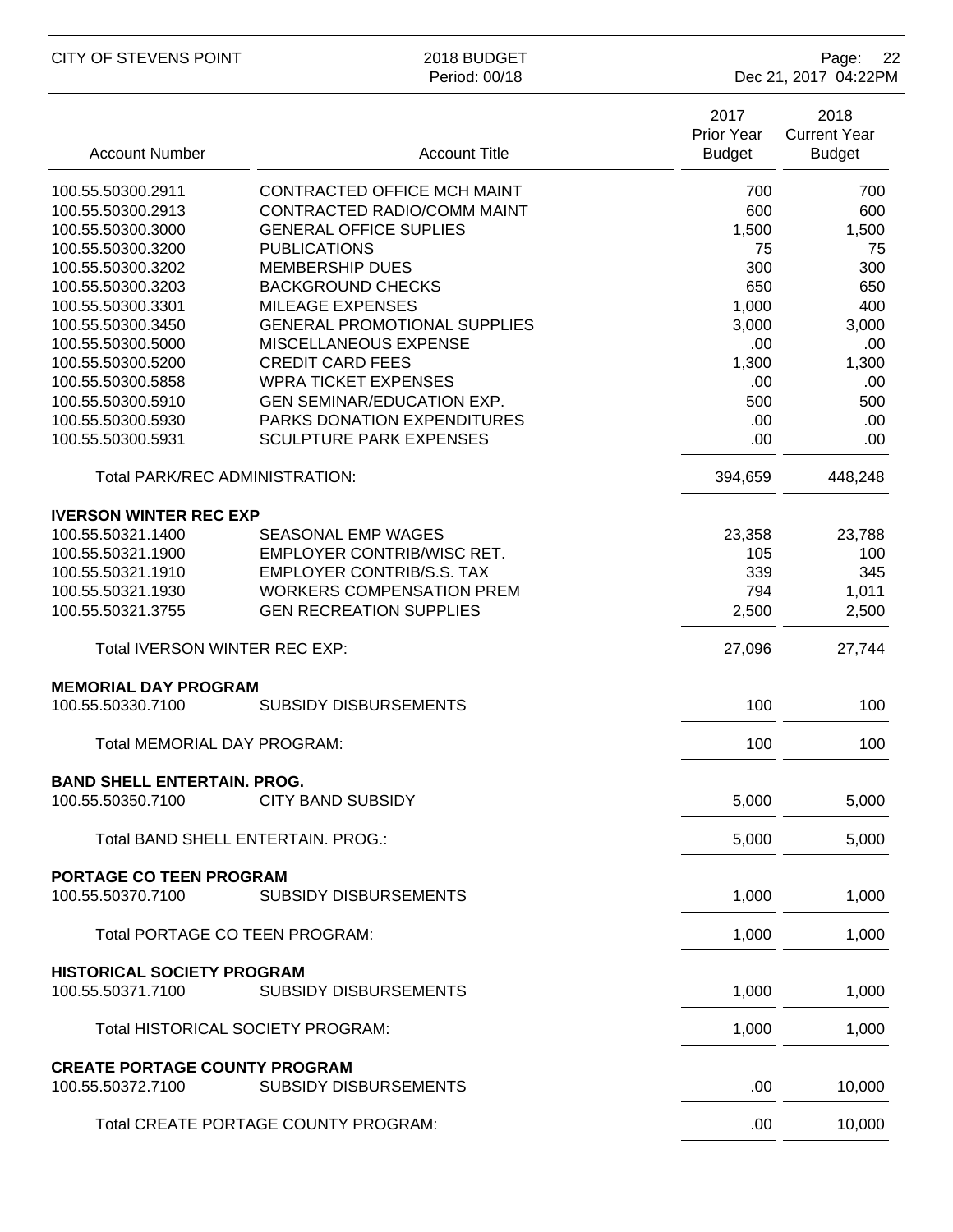| CITY OF STEVENS POINT                                               | 2018 BUDGET<br>Period: 00/18                                 |                                            | Page:<br>23<br>Dec 21, 2017 04:23PM          |
|---------------------------------------------------------------------|--------------------------------------------------------------|--------------------------------------------|----------------------------------------------|
| <b>Account Number</b>                                               | <b>Account Title</b>                                         | 2017<br><b>Prior Year</b><br><b>Budget</b> | 2018<br><b>Current Year</b><br><b>Budget</b> |
|                                                                     |                                                              |                                            |                                              |
| <b>SWIMMING POOL EXP</b>                                            |                                                              |                                            |                                              |
| 100.55.50421.1400                                                   | <b>SEASONAL EMP WAGES</b>                                    | 67,556                                     | 62,337                                       |
| 100.55.50421.1910                                                   | <b>EMPLOYER CONTRIB/S.S. TAX</b>                             | 980                                        | 904                                          |
| 100.55.50421.1930                                                   | <b>WORKERS COMPENSATION PREM</b>                             | 2,297                                      | 2,649                                        |
| 100.55.50421.2200                                                   | <b>GENERAL UTILITY CHARGES</b><br>CONTRACTED/GEN EQUIP MAINT | 30,755                                     | 22,000                                       |
| 100.55.50421.2926<br>100.55.50421.3008                              | <b>SAFETY EQUIPMENT/SUPPLIES</b>                             | 4,000<br>1,250                             | 4,000<br>1,250                               |
| 100.55.50421.3301                                                   | <b>MILEAGE EXPENSES</b>                                      | 200                                        | 200                                          |
| 100.55.50421.3450                                                   | <b>GENERAL PROMOTIONAL SUPPLIES</b>                          | 1,500                                      | 1,500                                        |
| 100.55.50421.3550                                                   | <b>GENERAL BUILDING MAINT SUPPL</b>                          | 4,400                                      | 4,400                                        |
| 100.55.50421.3551                                                   | <b>GEN JANITORIAL SUPPLIES</b>                               | 3,000                                      | 3,000                                        |
| 100.55.50421.3756                                                   | <b>SWIM POOL CHEMICALS</b>                                   | 11,750                                     | 11,750                                       |
| 100.55.50421.5000                                                   | MISCELLANEOUS EXPENSES                                       | .00.                                       | .00                                          |
| 100.55.50421.5910                                                   | <b>GEN SEMINAR/EDUCATION EXP</b>                             | 500                                        | 500                                          |
| Total SWIMMING POOL EXP:                                            |                                                              | 128,188                                    | 114,490                                      |
| <b>GENERAL RECREATION</b>                                           |                                                              |                                            |                                              |
| 100.55.50490.2200                                                   | <b>GAS/ELECTRIC CHARGES</b>                                  | 61,664                                     | 60,000                                       |
| 100.55.50490.2203                                                   | <b>TELEPHONE UTILITY CHARGES</b>                             | 946                                        | 1,000                                        |
| 100.55.50490.2204                                                   | <b>WATER/SEWER UTIL. CHARGES</b>                             | 31,988                                     | 32,000                                       |
| 100.55.50490.2205                                                   | MARKET SQUARE FOUNTAIN WATER                                 | 8,697                                      | 8,200                                        |
| 100.55.50490.3551                                                   | <b>GEN JANITORIAL SUPPLIES</b>                               | 12,000                                     | 13,000                                       |
| 100.55.50490.5856                                                   | MARKET SQUARE FOUNTAIN MAINT                                 | 500                                        | 500                                          |
| <b>Total GENERAL RECREATION:</b>                                    |                                                              | 115,795                                    | 114,700                                      |
|                                                                     | Total CULTURE, RECREATION & EDUCATIO:                        | 1,492,296                                  | 1,564,766                                    |
| <b>CONSERVATION &amp; DEVELOPMENT</b><br><b>FORESTRY DEPARTMENT</b> |                                                              |                                            |                                              |
| 100.56.50100.1120                                                   | <b>MANAGERS SALARY</b>                                       | 69,826                                     | 73,059                                       |
| 100.56.50100.1330                                                   | <b>ARBORIST'S WAGES</b>                                      | 48,298                                     | 50,521                                       |
| 100.56.50100.1400                                                   | SEASONAL EMP WAGES                                           | 44,803                                     | 45,627                                       |
| 100.56.50100.1500                                                   | <b>LONGEVITY</b>                                             | 1,080                                      | 1,080                                        |
| 100.56.50100.1530                                                   | <b>GENERAL OVERTIME WAGES</b>                                | .00                                        | .00                                          |
| 100.56.50100.1560                                                   | F.L.S.A. PAY                                                 | .00                                        | .00                                          |
| 100.56.50100.1900                                                   | EMPLOYER CONTRIB/WISC RET.                                   | 8,106                                      | 8,352                                        |
| 100.56.50100.1910                                                   | <b>EMPLOYER CONTRIB/S.S. TAX</b>                             | 9,769                                      | 10,198                                       |
| 100.56.50100.1920                                                   | <b>EMPLOYER CONTRIB/LIFE INSUR</b>                           | 168                                        | 180                                          |
| 100.56.50100.1930                                                   | <b>WORKERS COMPENSATION PREM</b>                             | 5,540                                      | 7,191                                        |
| 100.56.50100.1940                                                   | I.C. INSURANCE PREMIUM                                       | 278                                        | 278                                          |
| 100.56.50100.1950                                                   | MEDICAL INSURANCE PREM                                       | 41,882                                     | 43,976                                       |
| 100.56.50100.1955                                                   | <b>HSA CONTRIBUTIONS</b>                                     | 2,000                                      | 2,000                                        |
| 100.56.50100.2928                                                   | CONTRACTED/TREE REMOVAL                                      | 35,000                                     | 35,000                                       |
| 100.56.50100.3000                                                   | <b>GENERAL OFFICE SUPLIES</b>                                | 600                                        | 600                                          |
| 100.56.50100.3200                                                   | <b>PUBLICATIONS</b>                                          | 225                                        | 225                                          |
| 100.56.50100.3202                                                   | <b>MEMBERSHIP DUES</b>                                       | 300                                        | 300                                          |
| 100.56.50100.3758                                                   | <b>FORESTRY SUPPLIES</b>                                     | 4,000                                      | 4,500                                        |
| 100.56.50100.4511                                                   | <b>NURSERY STOCK</b>                                         | 5,000                                      | 5,000                                        |
| 100.56.50100.5910                                                   | <b>GEN SEMINAR/EDUCATION EXP.</b>                            | 1,500                                      | 1,500                                        |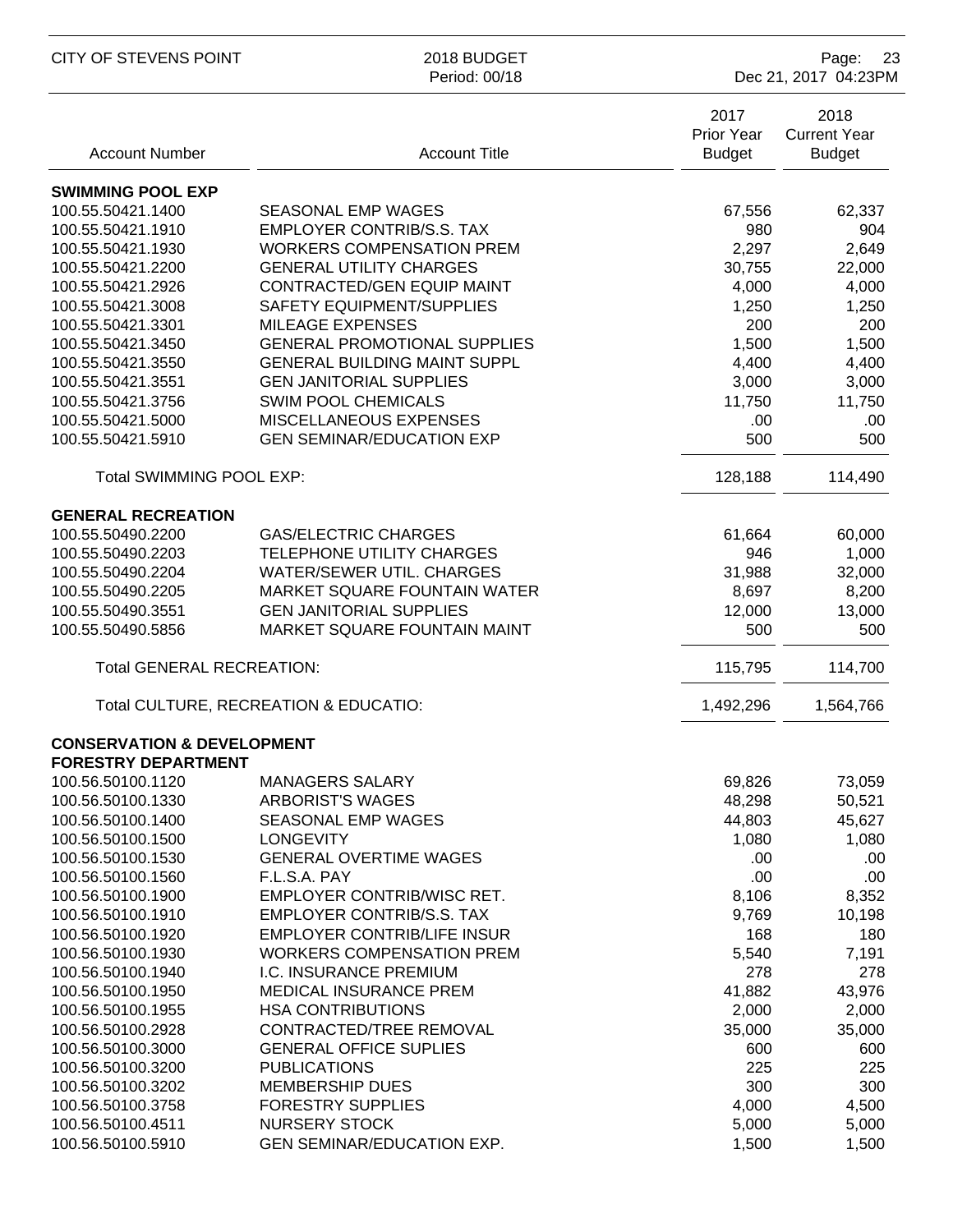| <b>CITY OF STEVENS POINT</b>      | 2018 BUDGET<br>Period: 00/18        |                                     | Page:<br>24<br>Dec 21, 2017 04:23PM          |  |
|-----------------------------------|-------------------------------------|-------------------------------------|----------------------------------------------|--|
| <b>Account Number</b>             | <b>Account Title</b>                | 2017<br>Prior Year<br><b>Budget</b> | 2018<br><b>Current Year</b><br><b>Budget</b> |  |
| 100.56.50100.5920                 | MISCELLANEOUS TREE REMOVAL          | .00                                 | .00                                          |  |
| 100.56.50100.5925                 | EMERALD ASH BORER PROJECT EXP       | .00                                 | .00                                          |  |
| 100.56.50100.5930                 | FORESTRY DONATION EXPENDITURES      | .00                                 | .00                                          |  |
| 100.56.50100.5935                 | <b>TREE TREATMENTS</b>              | 20,800                              | 20,800                                       |  |
| Total FORESTRY DEPARTMENT:        |                                     | 299,175                             | 310,387                                      |  |
| Total CONSERVATION & DEVELOPMENT: | <b>**SEE APPENDIX A**</b>           | 299,175                             | 310,387                                      |  |
| <b>CAPITAL OUTLAY</b>             | <b>FOR FURTHER BREAKDOWN</b>        |                                     |                                              |  |
| <b>CAPITAL - REASSESSMENT</b>     | <b>ON CAPITAL ITEMS</b>             |                                     |                                              |  |
| 100.57.70136.2904                 | CNTRD ASSNG SRVCS - REVALUATIO      | 24,000                              | .00                                          |  |
| 100.57.70136.8010                 | <b>COMPUTER SOFTWARE PURCHASE</b>   | 18,215                              | .00                                          |  |
| Total CAPITAL - REASSESSMENT:     |                                     | 42,215                              | .00                                          |  |
| <b>CAPITAL - INSP/COMM DVLPT</b>  |                                     |                                     |                                              |  |
| 100.57.70137.8004                 | <b>OFFICE EQUIPMENT</b>             | .00                                 | .00                                          |  |
| 100.57.70137.8008                 | ZONING CODE REWRITE                 | 200,000                             | .00                                          |  |
| Total CAPITAL - INSP/COMM DVLPT:  |                                     | 200,000                             | .00                                          |  |
| <b>CAPITAL - GEN CITY HALL</b>    |                                     |                                     |                                              |  |
| 100.57.70140.8010                 | <b>COMPUTER SOFTWARE PURCHASE</b>   | .00                                 | .00                                          |  |
| 100.57.70140.8909                 | <b>BUILDING MAINT PLAN UPGR.</b>    | 50,000                              | 50,000                                       |  |
| 100.57.70140.8912                 | CITY SHARE COURTHOUSE EXPENSES      | 81,000                              | .00                                          |  |
| 100.57.70140.8913                 | IT GENERAL EQUIPMENT                | 80,000                              | 51,000                                       |  |
| 100.57.70140.8934                 | PHONE/DATA INFRASTRUCTURE           | 45,000                              | 15,000                                       |  |
| 100.57.70140.8939                 | <b>STRATEGIC PLAN</b>               | .00                                 | 20,000                                       |  |
| Total CAPITAL - GEN CITY HALL:    |                                     | 256,000                             | 136,000                                      |  |
| <b>CAPITAL - POLICE DEPT</b>      |                                     |                                     |                                              |  |
| 100.57.70210.8004                 | PURCH OFFICE EQUIPMENT              | 4,500                               | .00                                          |  |
| 100.57.70210.8006                 | <b>COMPUTER EQUIPMENT</b>           | .00                                 | .00                                          |  |
| 100.57.70210.8102                 | <b>FURNITURE REPLACEMENT</b>        | 2,000                               | .00                                          |  |
| 100.57.70210.8254                 | <b>GENERAL POLICE EQUIPMENT</b>     | 6,000                               | .00                                          |  |
| 100.57.70210.8255                 | <b>SQUAD COMM EQUIPMENT</b>         | .00                                 | .00                                          |  |
| 100.57.70210.8259                 | <b>SWAT EQUIPMENT</b>               | 5,000                               | .00                                          |  |
| 100.57.70210.8430                 | <b>INVESTIGATIVE EQUIPMENT</b>      | .00                                 | .00                                          |  |
| 100.57.70210.8433                 | <b>FIRING RANGE</b>                 | .00                                 | 7,000                                        |  |
| Total CAPITAL - POLICE DEPT:      |                                     | 17,500                              | 7,000                                        |  |
| <b>CAPITAL - FIRE DEPT</b>        |                                     |                                     |                                              |  |
| 100.57.70220.3910                 | <b>GENERAL EQUIPMENT PURCH</b>      | .00                                 | .00                                          |  |
| 100.57.70220.8009                 | PURCHASE COPIER MACHINE             | 4,200                               | .00                                          |  |
| 100.57.70220.8501                 | <b>GENERAL FIRE/RESCUE EQUPMENT</b> | 13,000                              | 23,000                                       |  |
| 100.57.70220.8512                 | <b>TURN OUT GEAR</b>                | 20,000                              | 20,000                                       |  |
| 100.57.70220.8514                 | MOBILE DATA ACCESS                  | .00                                 | .00                                          |  |
| 100.57.70220.8755                 | GEN BLDG RENOVATION EXP.            | 5,000                               | 77,500                                       |  |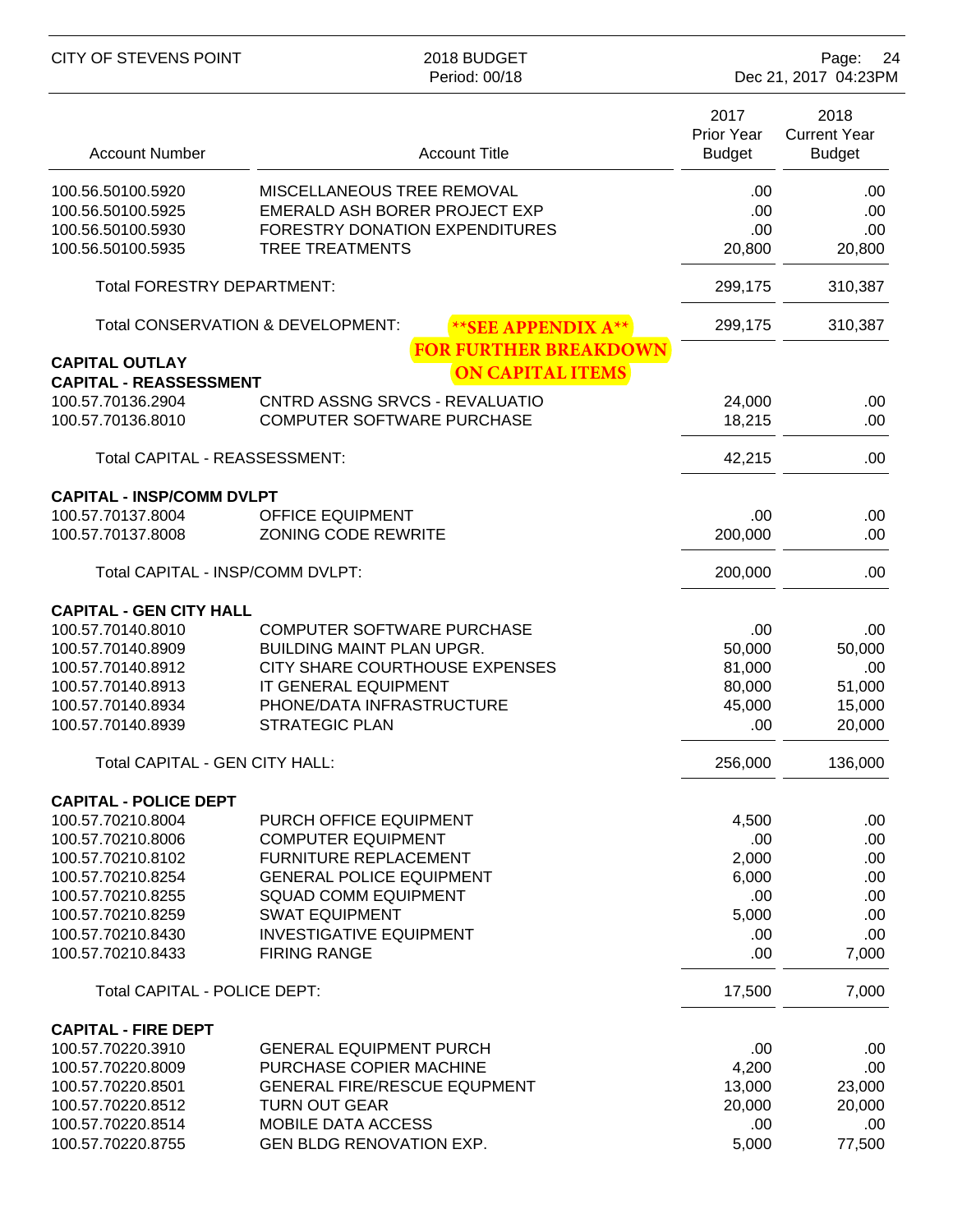| <b>CITY OF STEVENS POINT</b>     | 2018 BUDGET<br>Period: 00/18          |                                            | Page:<br>25<br>Dec 21, 2017 04:23PM          |
|----------------------------------|---------------------------------------|--------------------------------------------|----------------------------------------------|
| <b>Account Number</b>            | <b>Account Title</b>                  | 2017<br><b>Prior Year</b><br><b>Budget</b> | 2018<br><b>Current Year</b><br><b>Budget</b> |
| Total CAPITAL - FIRE DEPT:       |                                       | 42,200                                     | 120,500                                      |
| <b>CAPITAL - DPW/ENGINEERING</b> |                                       |                                            |                                              |
| 100.57.70311.8010                | SOFTWARE PURCHASE                     | .00.                                       | .00                                          |
| 100.57.70311.8021                | <b>TRAFFIC SIGNAL EQUIPMENT</b>       | .00.                                       | .00                                          |
| 100.57.70311.8024                | <b>GENERAL STREET MAINTENANCE</b>     | 40,000                                     | 45,000                                       |
| 100.57.70311.8236                | <b>GARBAGE/RECYCLING SUPPLIES</b>     | .00                                        | .00                                          |
| 100.57.70311.8257                | TRAFFIC ENFORCEMENT EQUIPMENT         | 30,000                                     | 45,000                                       |
| 100.57.70311.8750                | <b>BUILDING UPGRADES</b>              | .00.                                       | 35,000                                       |
| 100.57.70311.8930                | RADIO TELEMETRY PROJECT               | .00.                                       | .00                                          |
| 100.57.70311.8942                | SIGNAGE/LANDSCAPING                   | .00                                        | .00                                          |
| 100.57.70311.8943                | BICYCLE LANES-TAP GRANT-LCL SH        | 13,300                                     | .00                                          |
| 100.57.70311.8944                | SAFE ROUTES TO SCHOOL                 | .00.                                       | 15,000                                       |
| Total CAPITAL - DPW/ENGINEERING: |                                       | 83,300                                     | 140,000                                      |
| <b>CAPITAL - AIRPORT</b>         |                                       |                                            |                                              |
| 100.57.70351.8758                | <b>BLDG/GROUNDS MAINT/UPGRADES</b>    | 5,000                                      | 5,000                                        |
| <b>Total CAPITAL - AIRPORT:</b>  |                                       | 5,000                                      | 5,000                                        |
| <b>CAPITAL - TRANSIT</b>         |                                       |                                            |                                              |
| 100.57.70520.8056                | <b>CAMERA PURCHASES</b>               | .00.                                       | 55,000                                       |
| 100.57.70520.8207                | <b>BUS PURCHASES</b>                  | .00.                                       | 81,000                                       |
| 100.57.70520.8601                | <b>PURCHASE MOWERS</b>                | .00.                                       | .00                                          |
| 100.57.70520.8961                | <b>TRANSIT FACILITY UPGRADES</b>      | 11,000                                     | .00                                          |
| 100.57.70520.8963                | <b>TRANSPORTATION DEV PLAN-LCL SH</b> | 14,000                                     | .00                                          |
| Total CAPITAL - TRANSIT:         |                                       | 25,000                                     | 136,000                                      |
| <b>CAPITAL - PARKS DEPT</b>      |                                       |                                            |                                              |
| 100.57.70620.8211                | <b>TRACTOR PURCHASES</b>              | 51,500                                     | 47,500                                       |
| 100.57.70620.8275                | PARKING LOTS - PAVING                 | .00                                        | .00                                          |
| 100.57.70620.8600                | <b>MOWERS</b>                         | .00.                                       | 22,000                                       |
| 100.57.70620.8606                | <b>EQUIPMENT ATTACHMENTS</b>          | .00                                        | 27,700                                       |
| 100.57.70620.8704                | <b>COMPREHENSIVE PARK PLAN</b>        | 18,000                                     | .00                                          |
| 100.57.70620.8728                | PFIFFNER PARK REPAIRS                 | .00                                        | 45,000                                       |
| 100.57.70620.8729                | <b>ZENOFF PARK REPAIRS</b>            | .00.                                       | 16,000                                       |
| 100.57.70620.8759                | <b>BUKOLT PARK REPAIRS</b>            | 12,750                                     | 5,000                                        |
| Total CAPITAL - PARKS DEPT:      |                                       | 82,250                                     | 163,200                                      |
| <b>CAPITAL - SWIMMING POOL</b>   |                                       |                                            |                                              |
| 100.57.70641.8686                | <b>DECK CHAIRS</b>                    | .00                                        | 6,000                                        |
| 100.57.70641.8689                | <b>CHEMICAL SYSTEM</b>                | .00.                                       | .00                                          |
| 100.57.70641.8909                | <b>BUILDING MAINT PLAN UPGRADES</b>   | .00.                                       | .00                                          |
| 100.57.70641.8927                | POOL OPERATIONS EQUIP                 | .00                                        | 32,000                                       |
| Total CAPITAL - SWIMMING POOL:   |                                       | .00                                        | 38,000                                       |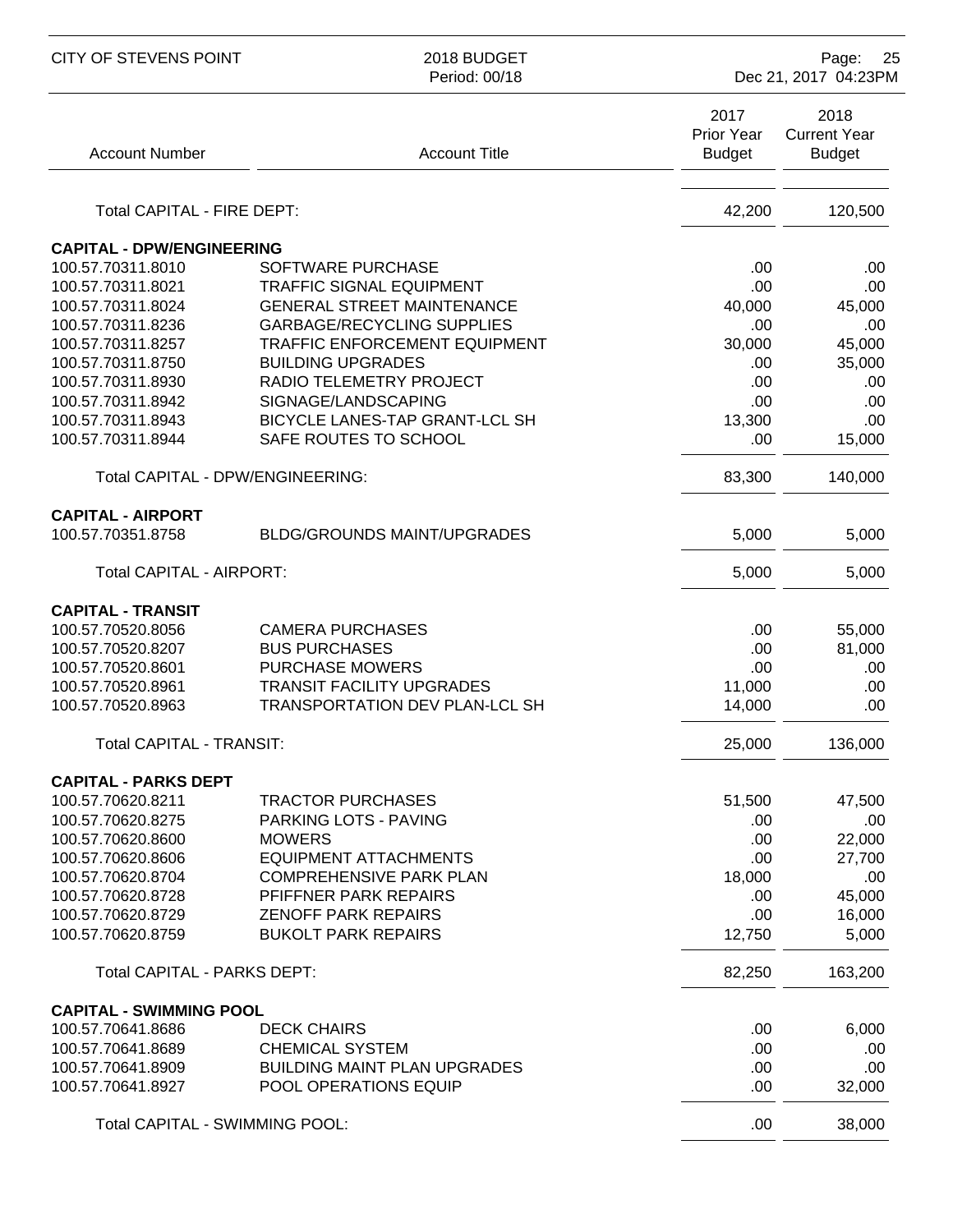| <b>CITY OF STEVENS POINT</b>                                                 | 2018 BUDGET<br>Period: 00/18         |                                            | Page:<br>26<br>Dec 21, 2017 04:23PM          |
|------------------------------------------------------------------------------|--------------------------------------|--------------------------------------------|----------------------------------------------|
| <b>Account Number</b>                                                        | <b>Account Title</b>                 | 2017<br><b>Prior Year</b><br><b>Budget</b> | 2018<br><b>Current Year</b><br><b>Budget</b> |
| <b>CAPITAL - PARKS COURT AREAS</b><br>100.57.70656.8662                      | <b>RESURFACE BB/TENNIS COURTS</b>    | .00                                        | .00                                          |
| Total CAPITAL - PARKS COURT AREAS:                                           |                                      | .00                                        | .00                                          |
| <b>Total CAPITAL OUTLAY:</b>                                                 |                                      | 753,465                                    | 745,700                                      |
| <b>TRANSFERS OUT</b><br><b>TRANS TO CELL TOWER FUND</b><br>100.59.99250.9500 | <b>TRANS TO CELL TOWER FUND</b>      | .00                                        | .00                                          |
| Total TRANS TO CELL TOWER FUND:                                              |                                      | .00.                                       | .00                                          |
| <b>TRANS TO VEHICLE/EQUIP FUND</b><br>100.59.99450.9500                      | <b>TRANS TO VEHICLE/EQUIP FUND</b>   | .00                                        | .00                                          |
| Total TRANS TO VEHICLE/EQUIP FUND:                                           |                                      | .00                                        | .00                                          |
| <b>TRANSFER TO TRANSIT-SUBSIDY</b><br>100.59.99601.9500                      | <b>TRANSFER TO TRANSIT - SUBSIDY</b> | 405,000                                    | 405,000                                      |
| Total TRANSFER TO TRANSIT-SUBSIDY:                                           |                                      | 405,000                                    | 405,000                                      |
| <b>TRANSFER TO AIRPORT-SUBSIDY</b><br>100.59.99610.9500                      | TRANSFER TO AIRPORT-SUBSIDY          | 150,000                                    | 152,000                                      |
| Total TRANSFER TO AIRPORT-SUBSIDY:                                           |                                      | 150,000                                    | 152,000                                      |
| <b>TRANS TO LIAB/PROP INS FUND</b><br>100.59.99652.9500                      | <b>TRANS TO LIAB/PROP INS FUND</b>   | 55,000                                     | 55,000                                       |
| Total TRANS TO LIAB/PROP INS FUND:                                           |                                      | 55,000                                     | 55,000                                       |
| <b>TRANS TO SECTION 125 FUND</b><br>100.59.99850.9500                        | <b>TRANS TO SECTION 125 FUND</b>     | 10,000                                     | 10,000                                       |
| Total TRANS TO SECTION 125 FUND:                                             |                                      | 10,000                                     | 10,000                                       |
| <b>Total TRANSFERS OUT:</b>                                                  |                                      | 620,000                                    | 622,000                                      |
| <b>GENERAL FUND Revenue Total:</b>                                           |                                      | 11,882,706                                 | 23, 183, 485                                 |
| <b>GENERAL FUND Expenditure Total:</b>                                       |                                      | 22,750,462                                 | 23,183,485                                   |
| Net Total GENERAL FUND:                                                      |                                      | 10,867,756-                                | .00                                          |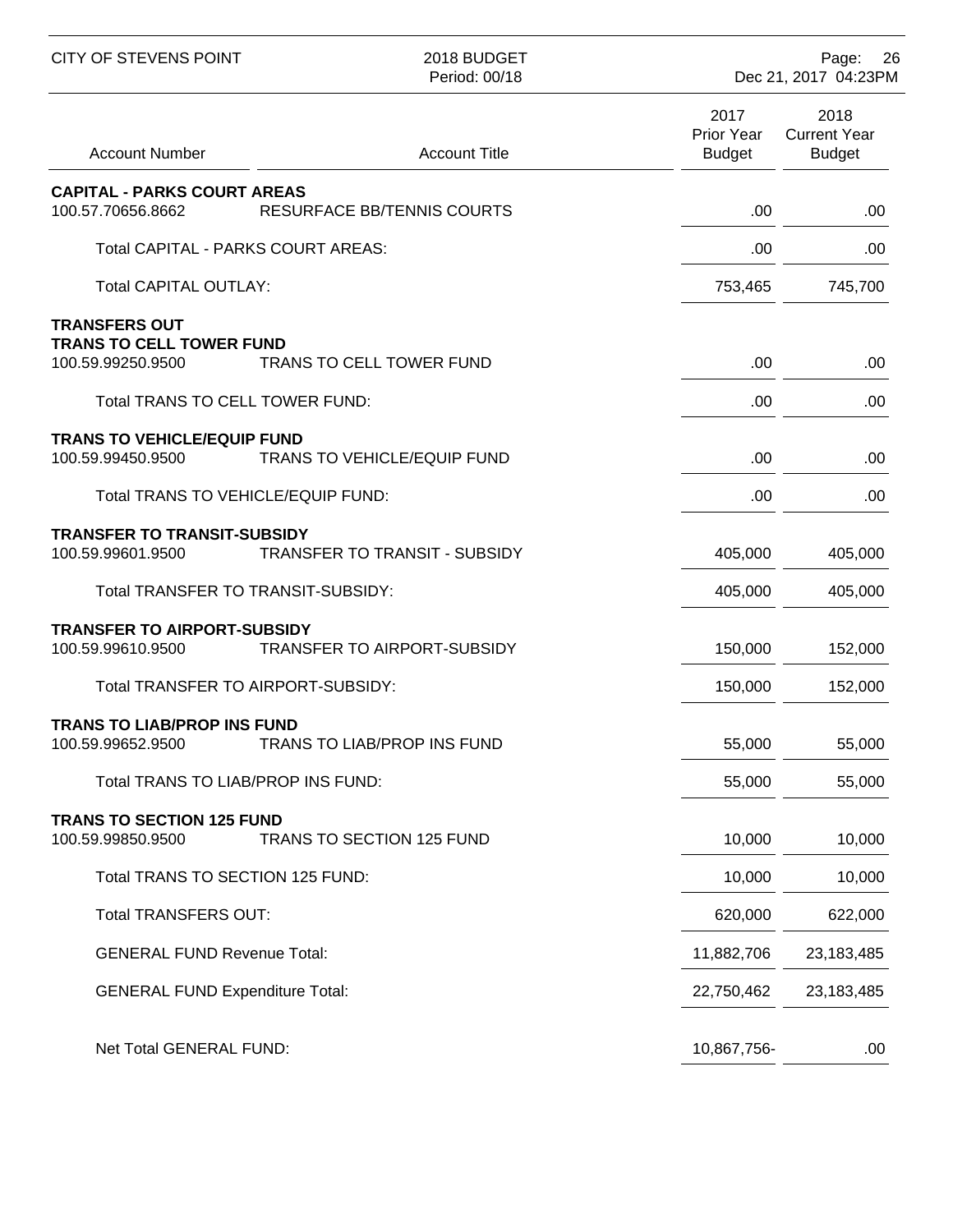| <b>CITY OF STEVENS POINT</b>                                                            | 2018 BUDGET<br>Period: 00/18                             |                                     | Page:<br>27<br>Dec 21, 2017 04:23PM          |
|-----------------------------------------------------------------------------------------|----------------------------------------------------------|-------------------------------------|----------------------------------------------|
| <b>Account Number</b>                                                                   | <b>Account Title</b>                                     | 2017<br>Prior Year<br><b>Budget</b> | 2018<br><b>Current Year</b><br><b>Budget</b> |
| <b>ROOM TAX FUND</b>                                                                    |                                                          |                                     |                                              |
| <b>TAXES</b><br>202.41.00210.55<br>202.41.00810.55                                      | <b>HOTEL/MOTEL TAXES</b><br>INT/PENALTY DELINQ. ROOM TAX | 800,000<br>.00                      | 800,000<br>.00                               |
| <b>Total TAXES:</b>                                                                     |                                                          | 800,000                             | 800,000                                      |
| <b>ARTS EXPENDITURES</b><br><b>RIVERFRONT CELEB. PROGRAM</b><br>202.55.00360.7100       | <b>RIVERFRONT SUBSIDY DISB</b>                           | 35,000                              | 35,000                                       |
| Total RIVERFRONT CELEB. PROGRAM:                                                        |                                                          | 35,000                              | 35,000                                       |
| <b>SPECIAL EVENTS</b><br>202.55.00380.5000                                              | <b>MISCELLANEOUS EXPENSES</b>                            | 10,000                              | 10,000                                       |
| <b>Total SPECIAL EVENTS:</b>                                                            |                                                          | 10,000                              | 10,000                                       |
| <b>MISCELLANEOUS EXPENSES</b><br>202.55.00385.5000                                      | <b>MISCELLANEOUS EXPENSES</b>                            | 39,000                              | 40,000                                       |
| <b>Total MISCELLANEOUS EXPENSES:</b>                                                    |                                                          | 39,000                              | 40,000                                       |
| Total ARTS EXPENDITURES:                                                                |                                                          | 84,000                              | 85,000                                       |
| <b>CONVENTION &amp; TOURISM</b><br><b>CONVENTION &amp; TOURISM</b><br>202.56.00710.7100 | <b>CONV &amp; TOURISM SUBSIDY DISB</b>                   | 375,000                             | 375,000                                      |
| Total CONVENTION & TOURISM:                                                             |                                                          | 375,000                             | 375,000                                      |
| Total CONVENTION & TOURISM:                                                             |                                                          | 375,000                             | 375,000                                      |
| <b>CAPITAL OUTLAY</b>                                                                   |                                                          |                                     |                                              |
| <b>OPERATING TRANSFER</b><br>202.59.90281.9500                                          | OPER TRANSFER TO GEN FUND                                | 240,000                             | 240,000                                      |
| <b>Total OPERATING TRANSFER:</b>                                                        |                                                          | 240,000                             | 240,000                                      |
| <b>TRANS TO RIVERFRONT FUND</b><br>202.59.99215.9500                                    | TRANS TO RIVERFRONT FUND                                 | .00                                 | .00                                          |
| Total TRANS TO RIVERFRONT FUND:                                                         |                                                          | .00                                 | .00.                                         |
| <b>TRANS TO WILLETT ICE ARENA FND</b><br>202.59.99249.9500                              | TRANS TO WILLETT ICE ARENA FND                           | 80,000                              | 80,000                                       |
|                                                                                         | Total TRANS TO WILLETT ICE ARENA FND:                    | 80,000                              | 80,000                                       |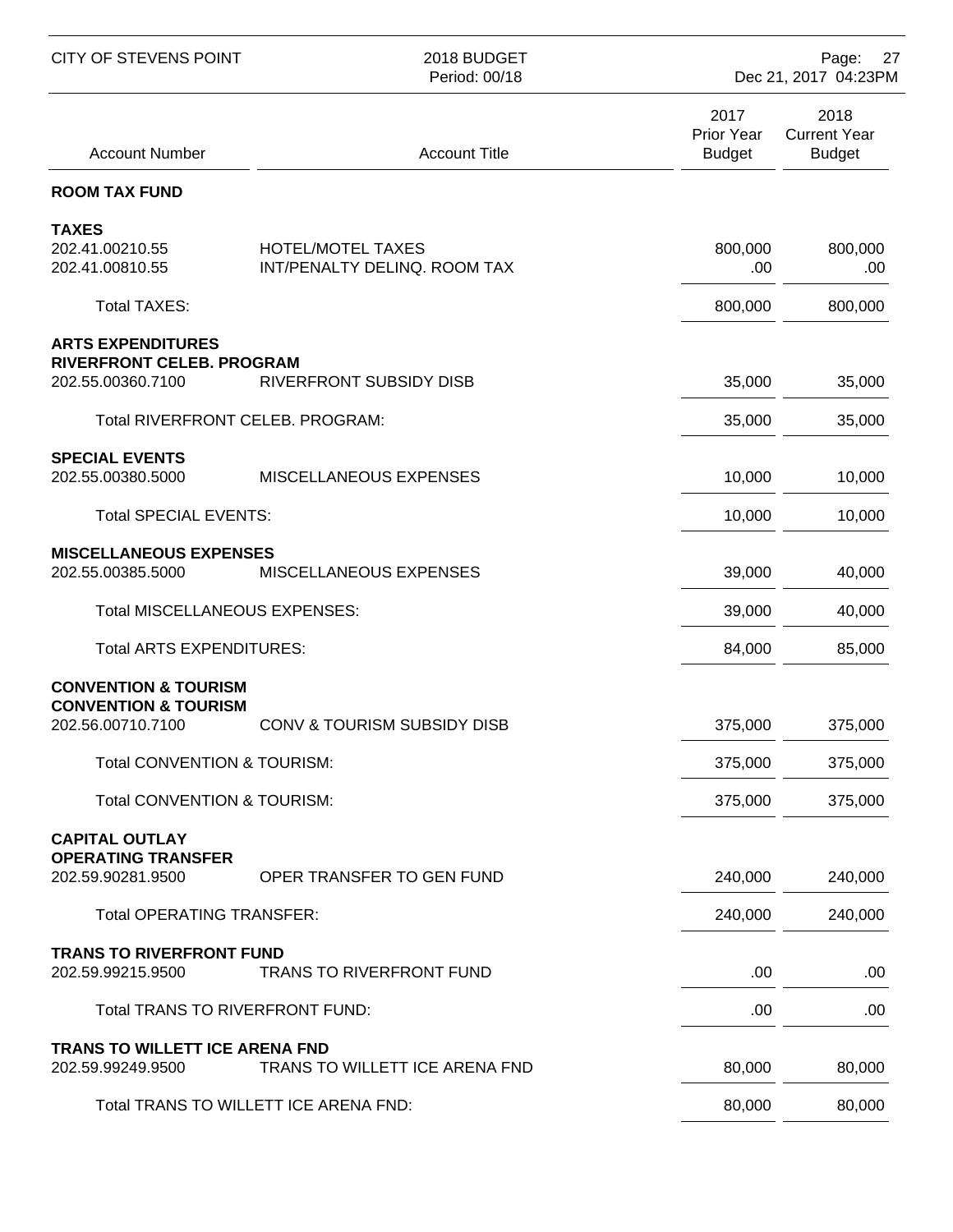| CITY OF STEVENS POINT                                   | 2018 BUDGET<br>Period: 00/18         |                                     | -28<br>Page:<br>Dec 21, 2017 04:23PM         |
|---------------------------------------------------------|--------------------------------------|-------------------------------------|----------------------------------------------|
| <b>Account Number</b>                                   | <b>Account Title</b>                 | 2017<br>Prior Year<br><b>Budget</b> | 2018<br><b>Current Year</b><br><b>Budget</b> |
| TRANS TO ARTS CENTER FUND                               |                                      |                                     |                                              |
| 202.59.99251.9500                                       | TRANS TO ARTS CENTER FUND            | 21,000                              | 20,000                                       |
| Total TRANS TO ARTS CENTER FUND:                        |                                      | 21,000                              | 20,000                                       |
| <b>TRANS TO GEN DEBT SRVC FUND</b><br>202.59.99300.9500 | <b>TRANS TO GEN DEBT SERVICE FND</b> | .00                                 | .00.                                         |
| Total TRANS TO GEN DEBT SRVC FUND:                      |                                      | .00                                 | .00                                          |
| <b>Total CAPITAL OUTLAY:</b>                            |                                      | 341,000                             | 340,000                                      |
| ROOM TAX FUND Revenue Total:                            |                                      | 800,000                             | 800,000                                      |
| ROOM TAX FUND Expenditure Total:                        |                                      | 800,000                             | 800,000                                      |
| Net Total ROOM TAX FUND:                                |                                      | .00                                 | .00                                          |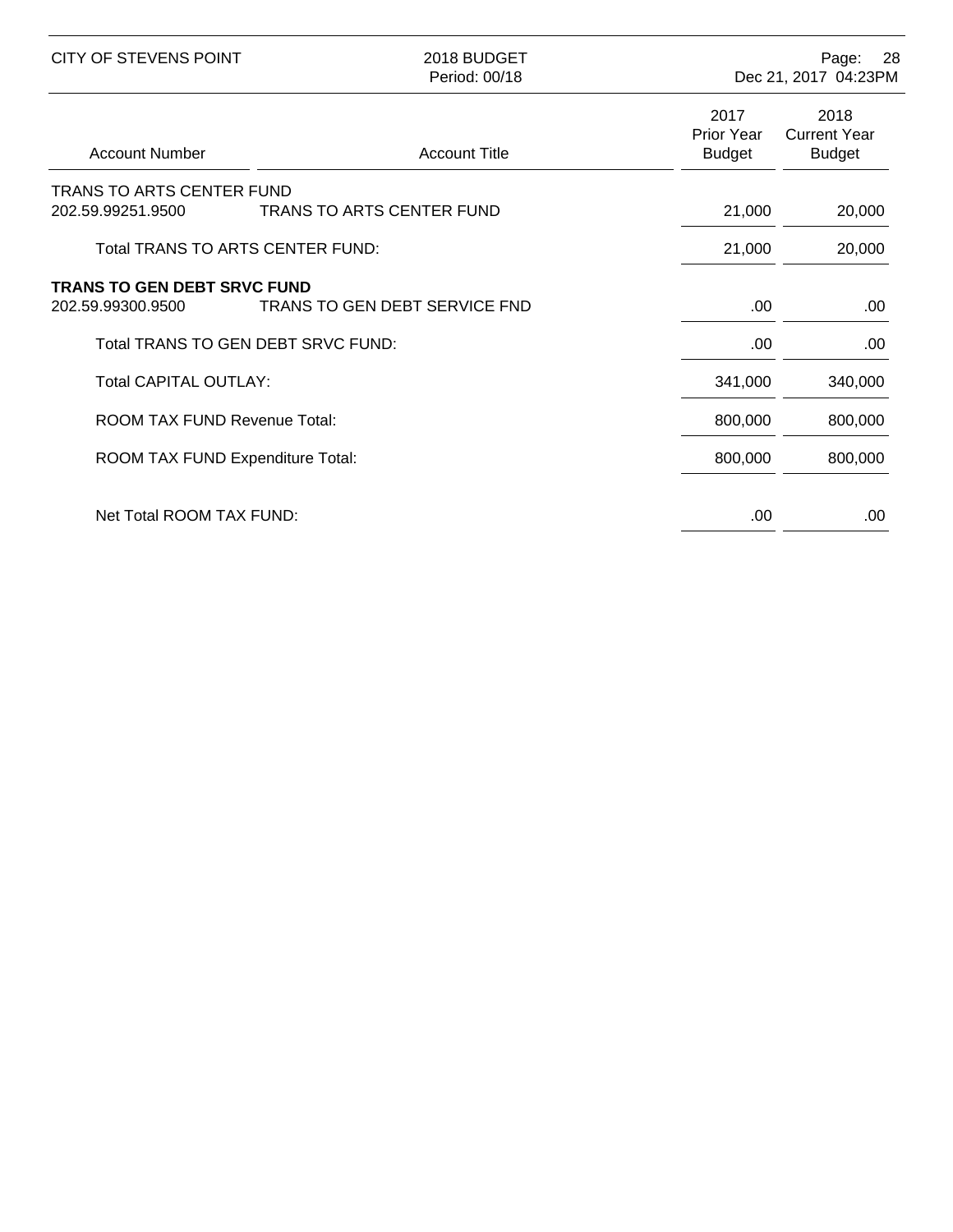| <b>CITY OF STEVENS POINT</b>                                                                                                                                             | 2018 BUDGET<br>Period: 00/18                               |                                     | Page:<br>29<br>Dec 21, 2017 04:23PM          |
|--------------------------------------------------------------------------------------------------------------------------------------------------------------------------|------------------------------------------------------------|-------------------------------------|----------------------------------------------|
| <b>Account Number</b>                                                                                                                                                    | <b>Account Title</b>                                       | 2017<br>Prior Year<br><b>Budget</b> | 2018<br><b>Current Year</b><br><b>Budget</b> |
| <b>STEVENS POINT DEV FUND</b>                                                                                                                                            |                                                            |                                     |                                              |
| <b>MISCELLANEOUS REVENUE</b><br>208.48.00912.56                                                                                                                          | <b>INTEREST ON NOTES</b>                                   | 71                                  | .00                                          |
| <b>Total MISCELLANEOUS REVENUE:</b>                                                                                                                                      |                                                            | 71                                  | .00                                          |
| <b>OTHER FINANCING SOURCES</b><br>208.49.00120.56<br>208.49.19206.59<br><b>Total OTHER FINANCING SOURCES:</b>                                                            | NOTE PRINCIPAL REPAYMENTS<br><b>TRANSFER FROM FUND 206</b> | 325<br>.00<br>325                   | .00<br>.00<br>.00                            |
| <b>GENERAL UNCLASSIFIED</b><br><b>MISC UNCLASSIFIED GENERAL</b><br>208.51.00850.5000<br>MISCELLANEOUS EXPENSES<br>208.51.00850.7500<br><b>LOAN PROCEEDS DISTRIBUTION</b> |                                                            | 396<br>.00.                         | .00.<br>.00                                  |
| Total MISC UNCLASSIFIED GENERAL:                                                                                                                                         |                                                            | 396                                 | .00                                          |
| <b>Total GENERAL UNCLASSIFIED:</b>                                                                                                                                       |                                                            | 396                                 | .00.                                         |
|                                                                                                                                                                          | <b>STEVENS POINT DEV FUND Revenue Total:</b>               | 396                                 | .00.                                         |
|                                                                                                                                                                          | STEVENS POINT DEV FUND Expenditure Total:                  | 396                                 | .00                                          |
| Net Total STEVENS POINT DEV FUND:                                                                                                                                        |                                                            | .00                                 | .00.                                         |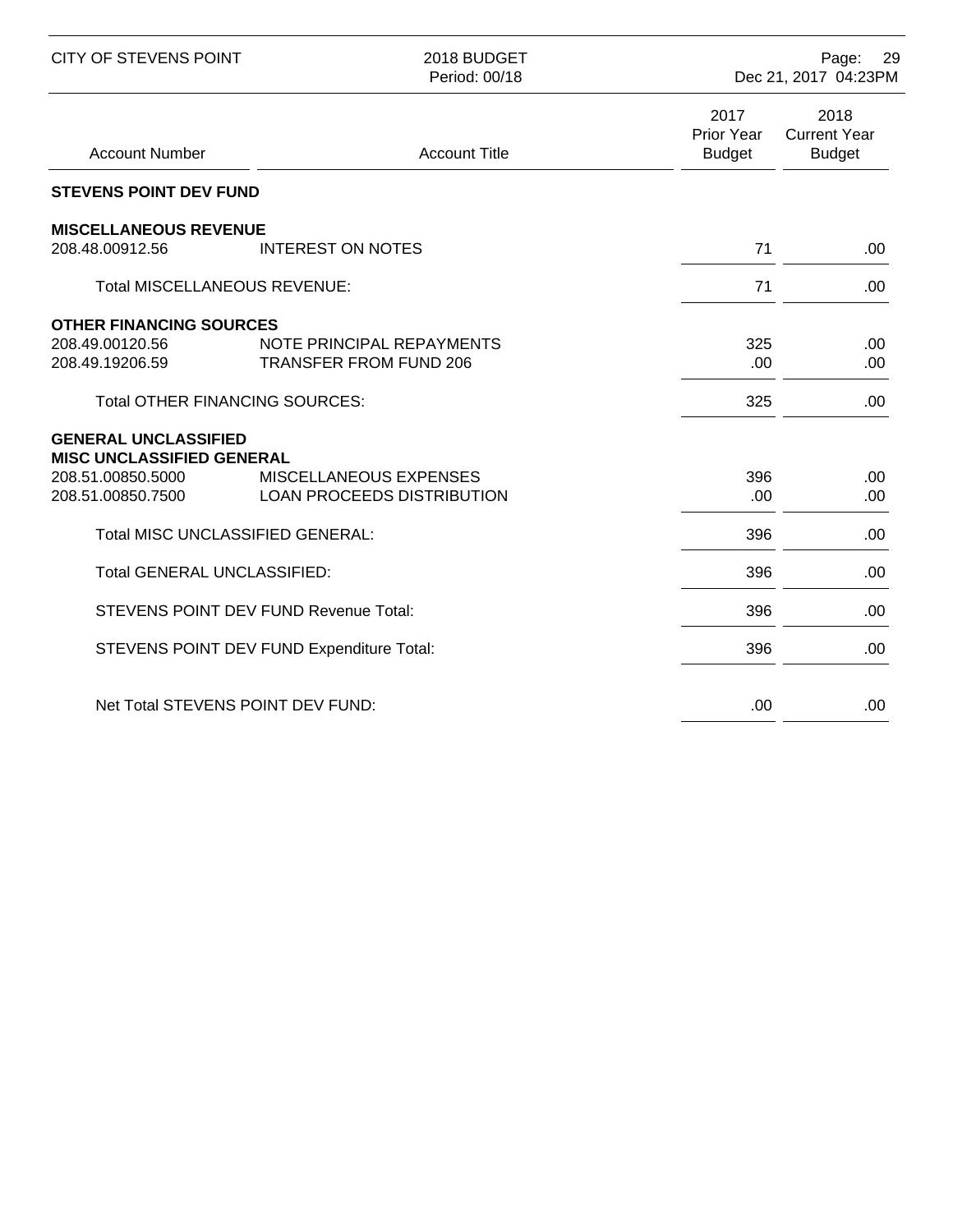| <b>CITY OF STEVENS POINT</b>                                 | 2018 BUDGET<br>Period: 00/18                                    |                                     | 30<br>Page:<br>Dec 21, 2017 04:23PM          |
|--------------------------------------------------------------|-----------------------------------------------------------------|-------------------------------------|----------------------------------------------|
| <b>Account Number</b>                                        | <b>Account Title</b>                                            | 2017<br>Prior Year<br><b>Budget</b> | 2018<br><b>Current Year</b><br><b>Budget</b> |
| <b>CAP-LEVY LOAN FUND</b>                                    |                                                                 |                                     |                                              |
| <b>MISCELLANEOUS REVENUE</b>                                 |                                                                 |                                     |                                              |
| 211.48.00110.56<br>211.48.00900.56                           | <b>INTEREST ON CHECKING ACCTS</b><br>MISC UNCLASSIFIED REVENUES | 2<br>.00                            | 2<br>.00                                     |
| <b>Total MISCELLANEOUS REVENUE:</b>                          |                                                                 | $\overline{2}$                      | 2                                            |
| <b>OTHER FINANCING SOURCES</b>                               |                                                                 |                                     |                                              |
| 211.49.00100.56<br>211.49.00140.56                           | PRINCIPAL PAYMENTS<br><b>LOAN SATISFACTIONS</b>                 | .00<br>5,000                        | .00<br>5,000                                 |
| <b>Total OTHER FINANCING SOURCES:</b>                        |                                                                 | 5,000                               | 5,000                                        |
| <b>COMMUNITY DEVELOPMENT</b><br><b>COMMUNITY DEVELOPMENT</b> |                                                                 |                                     |                                              |
| 211.56.00600.5950                                            | <b>GENERAL ADMINISTRATIVE CHGS</b>                              | .00                                 | .00.                                         |
| 211.56.00600.7500                                            | <b>LOAN PROCEEDS DISTRIBUTION</b>                               | 5,002                               | 5,002                                        |
| Total COMMUNITY DEVELOPMENT:                                 |                                                                 | 5,002                               | 5,002                                        |
| Total COMMUNITY DEVELOPMENT:                                 |                                                                 | 5,002                               | 5,002                                        |
| <b>CAP-LEVY LOAN FUND Revenue Total:</b>                     |                                                                 | 5,002                               | 5,002                                        |
| CAP-LEVY LOAN FUND Expenditure Total:                        |                                                                 | 5,002                               | 5,002                                        |
| Net Total CAP-LEVY LOAN FUND:                                |                                                                 | .00                                 | .00.                                         |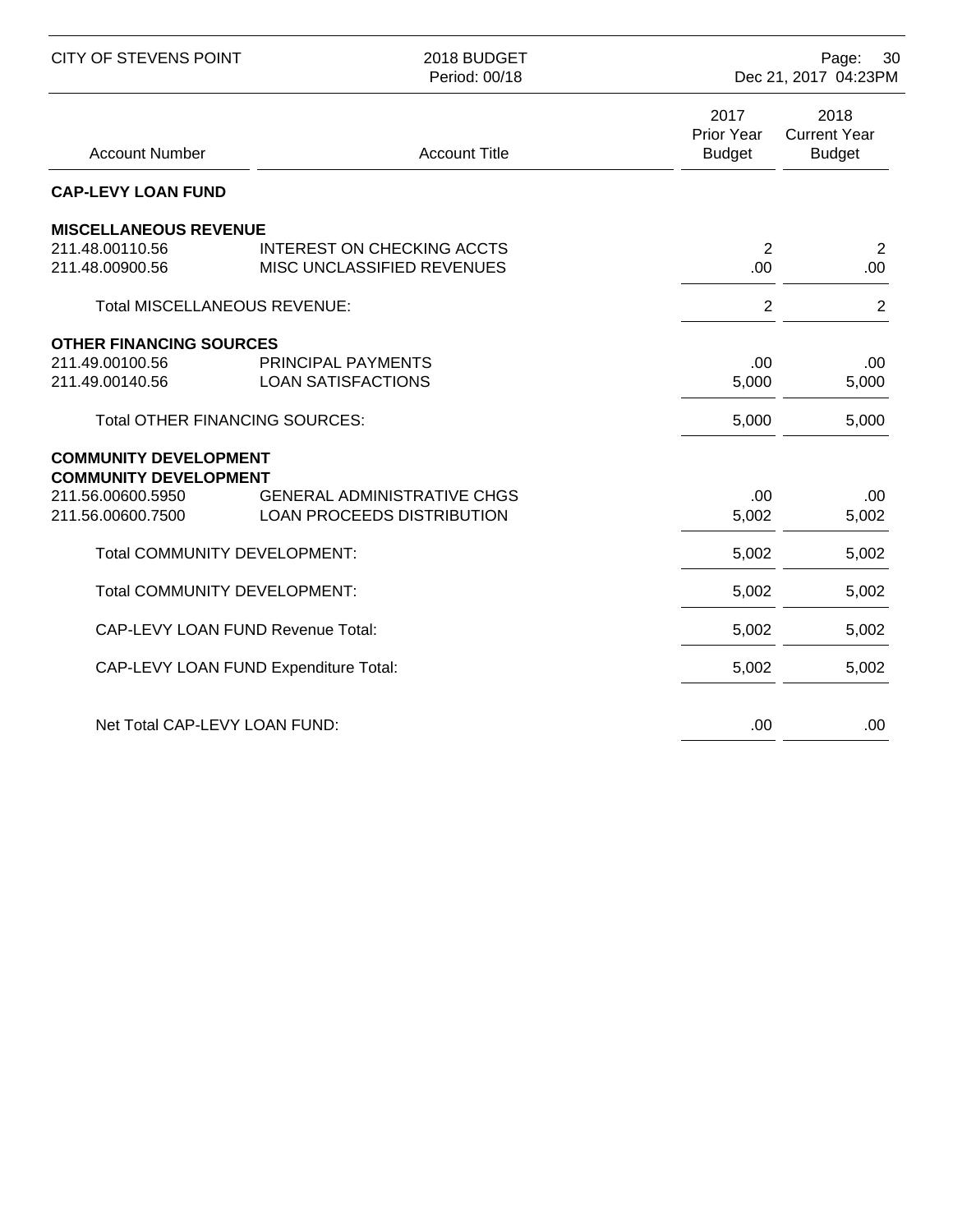| <b>CITY OF STEVENS POINT</b>                                                              | 2018 BUDGET<br>Period: 00/18            | Page:<br>-31<br>Dec 21, 2017 04:23PM |                                              |
|-------------------------------------------------------------------------------------------|-----------------------------------------|--------------------------------------|----------------------------------------------|
| <b>Account Number</b>                                                                     | <b>Account Title</b>                    | 2017<br>Prior Year<br><b>Budget</b>  | 2018<br><b>Current Year</b><br><b>Budget</b> |
| <b>FUEL DISPENSING FUND</b>                                                               |                                         |                                      |                                              |
| <b>MISCELLANEOUS REVENUE</b><br>212.48.00320.53                                           | SURCHARGE ON FUEL USEAGE                | 5,000                                | 15,000                                       |
| <b>Total MISCELLANEOUS REVENUE:</b>                                                       |                                         | 5,000                                | 15,000                                       |
| <b>MISC UNCLASSIFIED GENERAL</b><br><b>MISC UNCLASSIFIED GENERAL</b><br>212.51.00850.5999 | UNDESIGNATED EXPEND.                    | 5,000                                | 15,000                                       |
| Total MISC UNCLASSIFIED GENERAL:                                                          |                                         | 5,000                                | 15,000                                       |
| Total MISC UNCLASSIFIED GENERAL:                                                          |                                         | 5,000                                | 15,000                                       |
| <b>FUEL DISPENSING FUND Revenue Total:</b>                                                |                                         | 5,000                                | 15,000                                       |
|                                                                                           | FUEL DISPENSING FUND Expenditure Total: | 5,000                                | 15,000                                       |
| Net Total FUEL DISPENSING FUND:                                                           |                                         | .00                                  | .00                                          |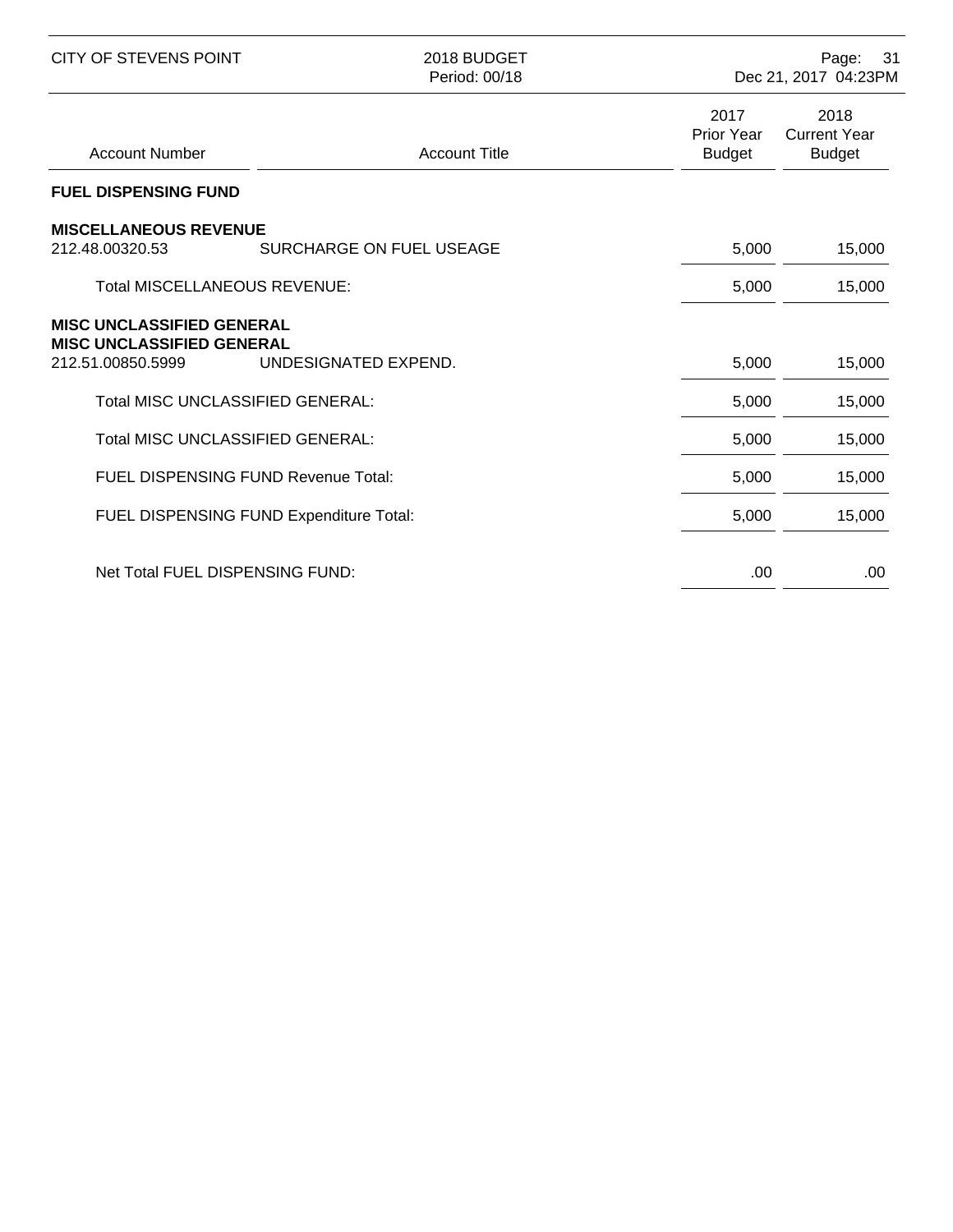| <b>CITY OF STEVENS POINT</b>                                 | 2018 BUDGET<br>Period: 00/18       |                                     | 32<br>Page:<br>Dec 21, 2017 04:23PM          |  |
|--------------------------------------------------------------|------------------------------------|-------------------------------------|----------------------------------------------|--|
| <b>Account Number</b>                                        | <b>Account Title</b>               | 2017<br>Prior Year<br><b>Budget</b> | 2018<br><b>Current Year</b><br><b>Budget</b> |  |
| <b>DOA GRANT FUND</b>                                        |                                    |                                     |                                              |  |
| <b>MISCELLANEOUS REVENUE</b>                                 |                                    |                                     |                                              |  |
| 214.48.00110.56                                              | <b>INTEREST ON CHECKING ACCTS</b>  | 10                                  | 50                                           |  |
| <b>Total MISCELLANEOUS REVENUE:</b>                          |                                    | 10                                  | 50                                           |  |
| <b>OTHER FINANCING SOURCES</b>                               |                                    |                                     |                                              |  |
| 214.49.00100.56                                              | PRINCIPAL PAYMENTS                 | 1,000                               | 5,000                                        |  |
| 214.49.00140.56                                              | <b>LOAN SATISFACTIONS</b>          | 75,000                              | 75,000                                       |  |
| 214.49.19100.59                                              | <b>TRANSFER FROM FUND 100</b>      | .00                                 | .00.                                         |  |
| <b>Total OTHER FINANCING SOURCES:</b>                        |                                    | 76,000                              | 80,000                                       |  |
| <b>COMMUNITY DEVELOPMENT</b><br><b>COMMUNITY DEVELOPMENT</b> |                                    |                                     |                                              |  |
| 214.56.00600.5950                                            | <b>GENERAL ADMINISTRATIVE CHGS</b> | 200                                 | 5,000                                        |  |
| 214.56.00600.7500                                            | <b>LOAN PROCEEDS</b>               | 75,810                              | 75,050                                       |  |
| Total COMMUNITY DEVELOPMENT:                                 |                                    | 76,010                              | 80,050                                       |  |
| Total COMMUNITY DEVELOPMENT:                                 |                                    | 76,010                              | 80,050                                       |  |
| DOA GRANT FUND Revenue Total:                                |                                    | 76,010                              | 80,050                                       |  |
| DOA GRANT FUND Expenditure Total:                            |                                    | 76,010                              | 80,050                                       |  |
| Net Total DOA GRANT FUND:                                    |                                    | .00                                 | .00                                          |  |
|                                                              |                                    |                                     |                                              |  |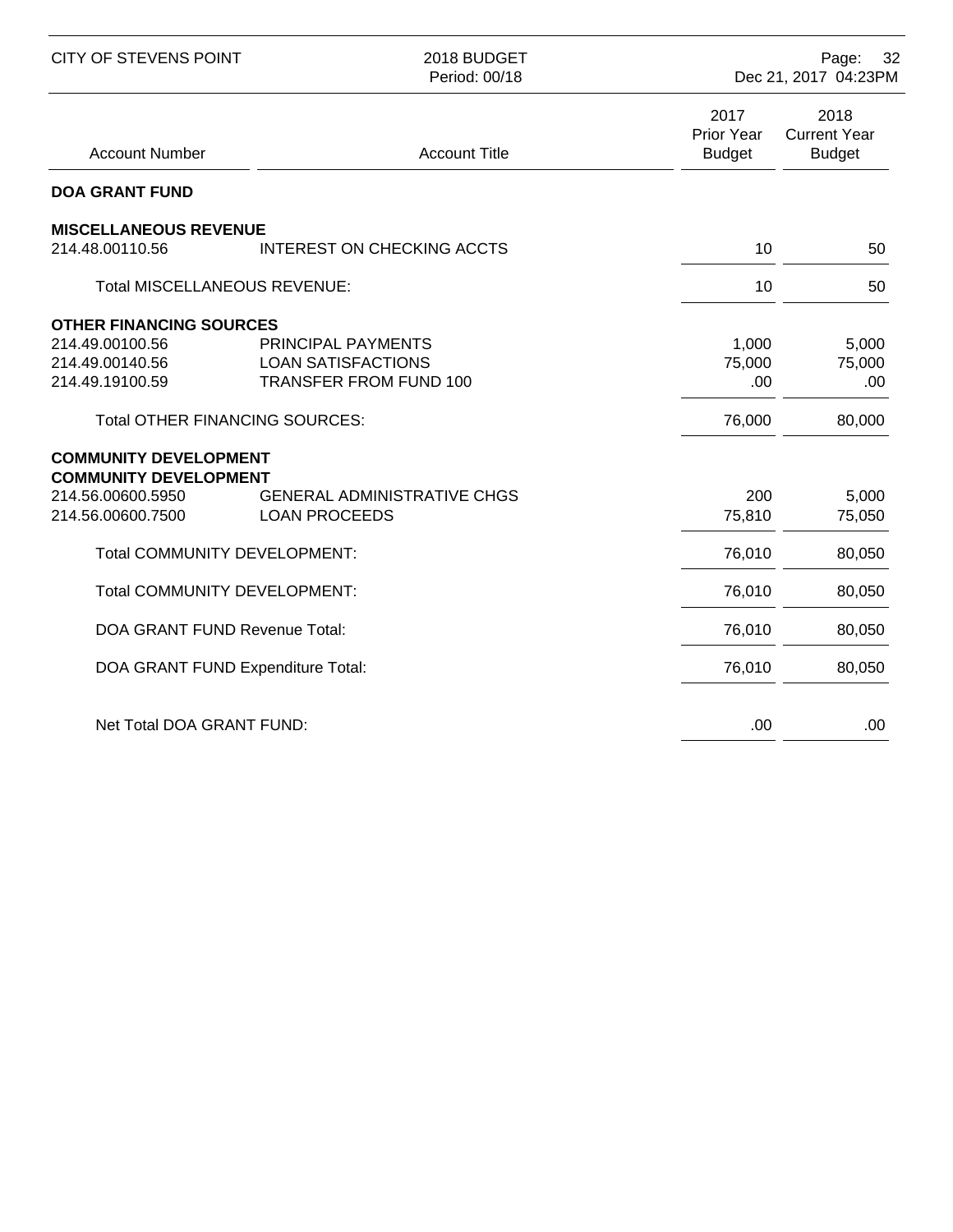| <b>CITY OF STEVENS POINT</b>                                                       | 2018 BUDGET<br>Period: 00/18                                                                                            | 33<br>Page:<br>Dec 21, 2017 04:23PM |                                              |
|------------------------------------------------------------------------------------|-------------------------------------------------------------------------------------------------------------------------|-------------------------------------|----------------------------------------------|
| <b>Account Number</b>                                                              | <b>Account Title</b>                                                                                                    | 2017<br>Prior Year<br><b>Budget</b> | 2018<br><b>Current Year</b><br><b>Budget</b> |
| <b>RIVERFRONT FESTIVAL FUND</b>                                                    |                                                                                                                         |                                     |                                              |
| <b>MISCELLANEOUS REVENUE</b>                                                       |                                                                                                                         |                                     |                                              |
| 215.48.00110.55<br>215.48.00545.55<br>215.48.00550.55<br>215.48.19900.51           | <b>INTEREST ON CHECKING ACCTS</b><br><b>FIREWORKS DONATIONS</b><br>MISCELLANEOUS DONATION REV.<br>MISCELLANEOUS REVENUE | .00<br>.00<br>130,000<br>.00        | .00<br>.00<br>130,000<br>.00                 |
| <b>Total MISCELLANEOUS REVENUE:</b>                                                |                                                                                                                         | 130,000                             | 130,000                                      |
| <b>OTHER FINANCING SOURCES</b><br>215.49.19100.59<br>215.49.19202.59               | <b>TRANSFER FROM FUND 100</b><br><b>TRANSFER FROM FUND 202</b>                                                          | .00<br>.00                          | .00<br>.00                                   |
| <b>Total OTHER FINANCING SOURCES:</b>                                              |                                                                                                                         | .00                                 | .00                                          |
| <b>RIVERFRONT CELEB. PROGRAM</b><br>RIVERFRONT CELEB. PROGRAM<br>215.55.00360.5000 | MISCELLANEOUS EXPENSES                                                                                                  | 130,000                             | 130,000                                      |
| Total RIVERFRONT CELEB. PROGRAM:                                                   |                                                                                                                         | 130,000                             | 130,000                                      |
| Total RIVERFRONT CELEB. PROGRAM:                                                   |                                                                                                                         | 130,000                             | 130,000                                      |
|                                                                                    | RIVERFRONT FESTIVAL FUND Revenue Total:                                                                                 | 130,000                             | 130,000                                      |
|                                                                                    | RIVERFRONT FESTIVAL FUND Expenditure Total:                                                                             | 130,000                             | 130,000                                      |
| Net Total RIVERFRONT FESTIVAL FUND:                                                |                                                                                                                         | .00                                 | .00                                          |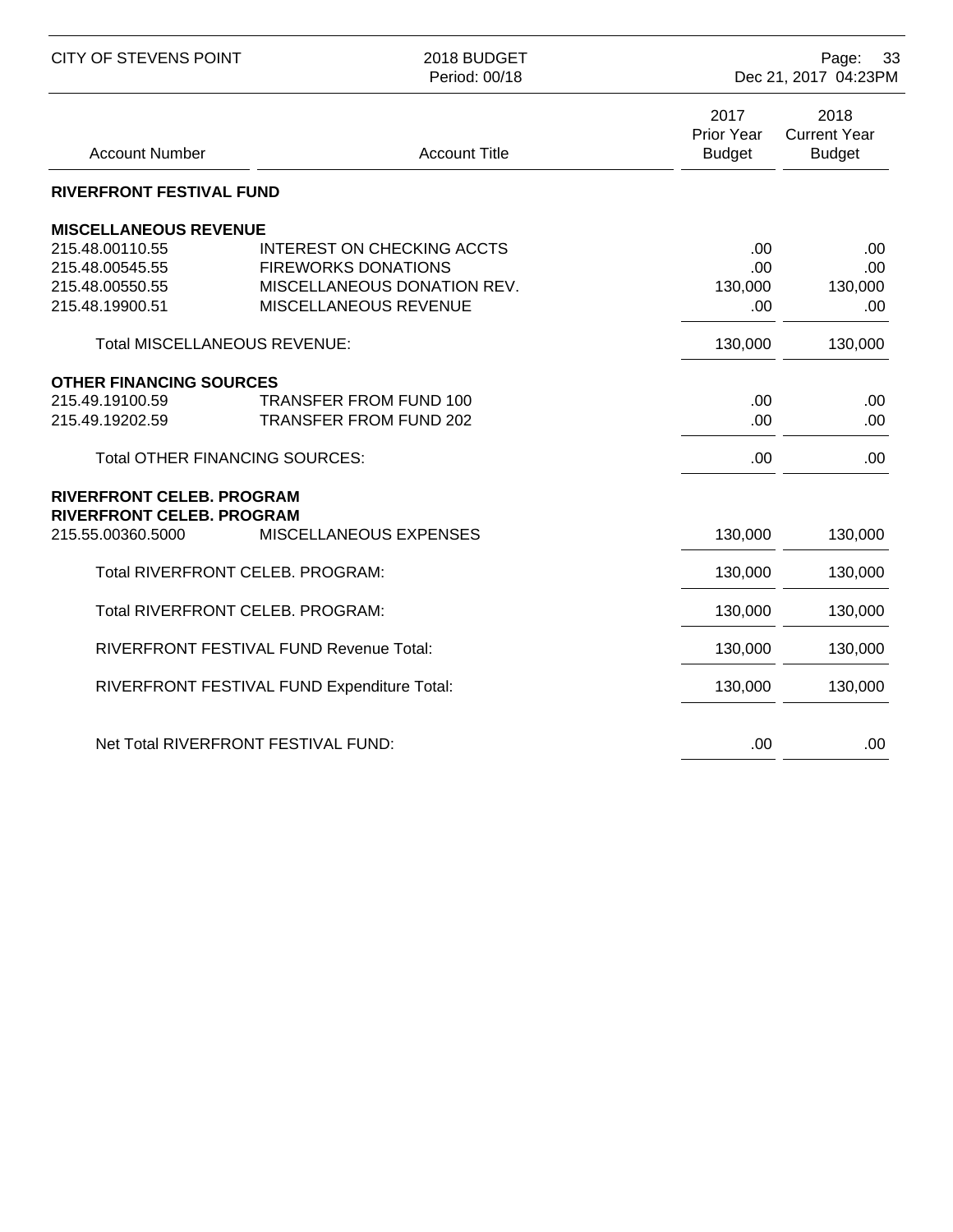| <b>CITY OF STEVENS POINT</b>                                                   | 2018 BUDGET<br>Period: 00/18                                 |                                            | Page:<br>34<br>Dec 21, 2017 04:23PM          |
|--------------------------------------------------------------------------------|--------------------------------------------------------------|--------------------------------------------|----------------------------------------------|
| <b>Account Number</b>                                                          | <b>Account Title</b>                                         | 2017<br><b>Prior Year</b><br><b>Budget</b> | 2018<br><b>Current Year</b><br><b>Budget</b> |
| <b>STATE EMS ACT 102 GRANT FUND</b>                                            |                                                              |                                            |                                              |
| <b>INTERGOVERNMENTAL REVENUES</b><br>216.43.00543.52                           | <b>EMS ACT 102 STATE GRANT REV</b>                           | .00.                                       | .00                                          |
|                                                                                | <b>Total INTERGOVERNMENTAL REVENUES:</b>                     | .00.                                       | .00                                          |
| <b>AMBULANCE</b><br><b>AMBULANCE</b><br>216.52.00300.3001<br>216.52.00300.5910 | <b>GENERAL SUPPLIES</b><br><b>GEN SEMINAR/EDUCATION EXP.</b> | .00<br>.00.                                | .00<br>.00                                   |
| <b>Total AMBULANCE:</b>                                                        |                                                              | .00.                                       | .00                                          |
| <b>Total AMBULANCE:</b>                                                        |                                                              | .00.                                       | .00                                          |
|                                                                                | STATE EMS ACT 102 GRANT FUND Revenue Total:                  | .00.                                       | .00                                          |
|                                                                                | STATE EMS ACT 102 GRANT FUND Expenditure Total:              | .00.                                       | .00                                          |
|                                                                                | Net Total STATE EMS ACT 102 GRANT FUND:                      | .00                                        | .00                                          |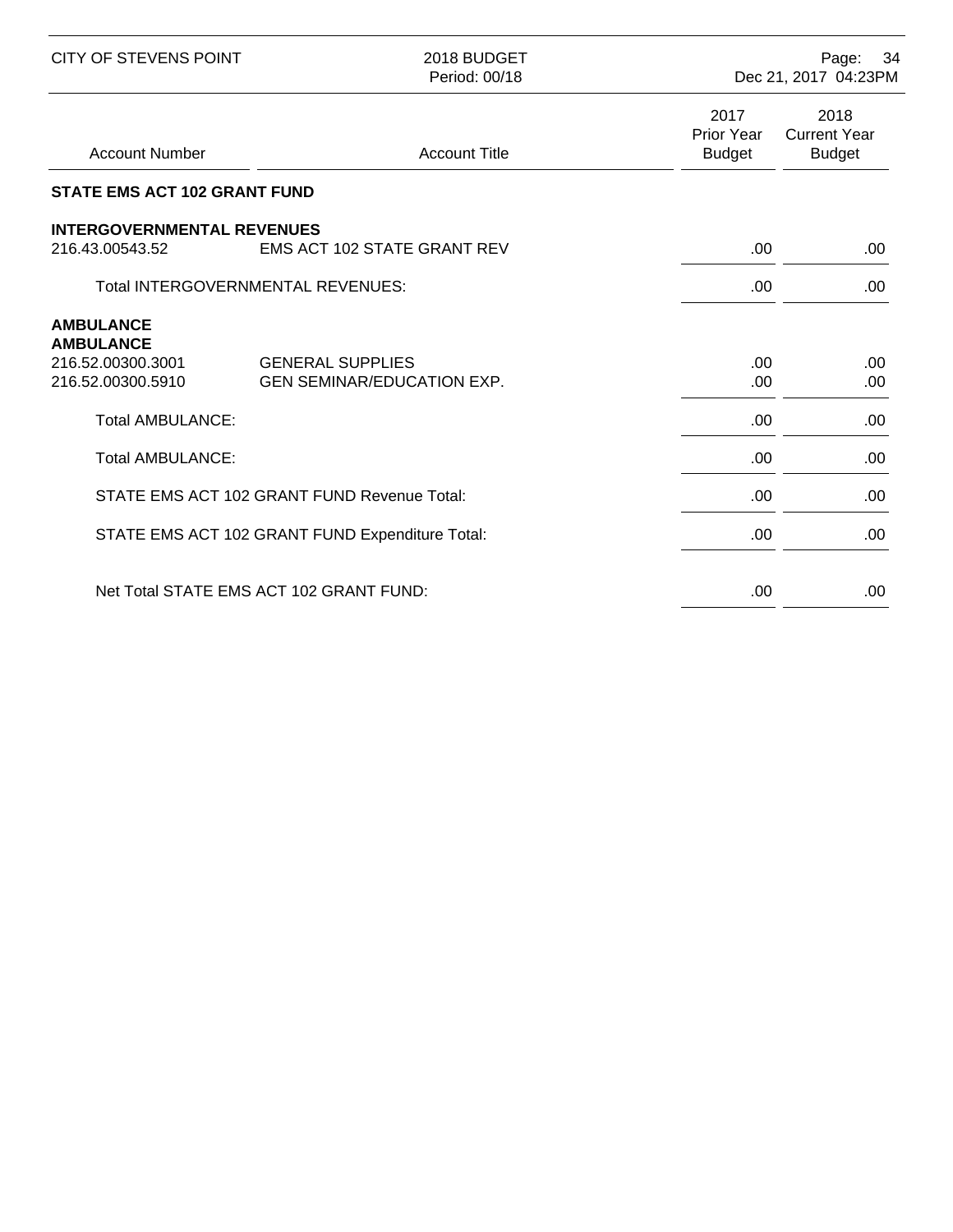| <b>CITY OF STEVENS POINT</b>                                                              | 2018 BUDGET<br>Period: 00/18 |                                            | 35<br>Page:<br>Dec 21, 2017 04:23PM          |
|-------------------------------------------------------------------------------------------|------------------------------|--------------------------------------------|----------------------------------------------|
| <b>Account Number</b>                                                                     | <b>Account Title</b>         | 2017<br><b>Prior Year</b><br><b>Budget</b> | 2018<br><b>Current Year</b><br><b>Budget</b> |
| <b>CDA/BLIGHT ELIMIN. FUND</b>                                                            |                              |                                            |                                              |
| <b>MISCELLANEOUS REVENUE</b><br>217.48.00120.56<br><b>Total MISCELLANEOUS REVENUE:</b>    | <b>INTEREST ON NOTES</b>     | .00.<br>.00                                | .00<br>.00.                                  |
|                                                                                           |                              |                                            |                                              |
| <b>OTHER FINANCING SOURCES</b><br>217.49.00120.56                                         | NOTE PRINCIPAL REPAYMENTS    | .00.                                       | .00                                          |
| <b>Total OTHER FINANCING SOURCES:</b>                                                     |                              | .00                                        | .00                                          |
| <b>MISC UNCLASSIFIED GENERAL</b><br><b>MISC UNCLASSIFIED GENERAL</b><br>217.51.00850.5120 | MISCELLANEOUS EXPENSES       | .00                                        | .00.                                         |
| Total MISC UNCLASSIFIED GENERAL:                                                          |                              | .00                                        | .00.                                         |
| Total MISC UNCLASSIFIED GENERAL:                                                          |                              | .00                                        | .00                                          |
| <b>CDA/BLIGHT ELIMIN. FUND Revenue Total:</b>                                             |                              | .00                                        | .00                                          |
| CDA/BLIGHT ELIMIN. FUND Expenditure Total:                                                |                              | .00                                        | .00                                          |
| Net Total CDA/BLIGHT ELIMIN, FUND:                                                        |                              | .00                                        | .00.                                         |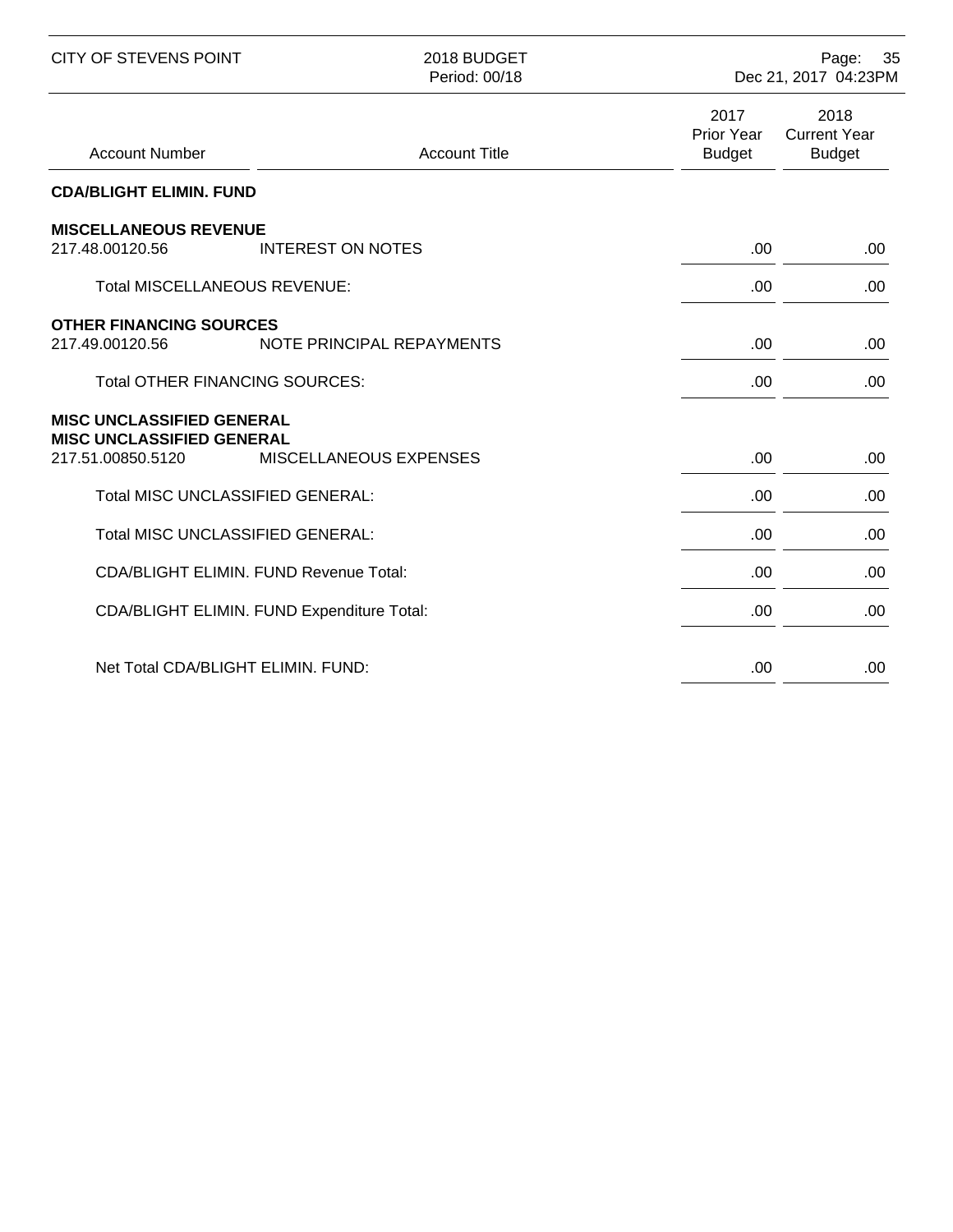| <b>CITY OF STEVENS POINT</b>                                                         | 2018 BUDGET<br>Period: 00/18                                          |                                     | 36<br>Page:<br>Dec 21, 2017 04:23PM          |
|--------------------------------------------------------------------------------------|-----------------------------------------------------------------------|-------------------------------------|----------------------------------------------|
| <b>Account Number</b>                                                                | <b>Account Title</b>                                                  | 2017<br>Prior Year<br><b>Budget</b> | 2018<br><b>Current Year</b><br><b>Budget</b> |
| <b>SOIL REMEDIATION FUND</b>                                                         |                                                                       |                                     |                                              |
| <b>INTERGOVERNMENTAL REVENUES</b><br>222.43.00540.53<br>222.43.00545.53              | <b>GENERAL STATE GRANT REVENUE</b><br><b>BROWNFIELD CLEANUP GRANT</b> | .00.<br>.00                         | .00.<br>.00                                  |
|                                                                                      | Total INTERGOVERNMENTAL REVENUES:                                     | .00                                 | .00                                          |
| <b>MISCELLANEOUS REVENUE</b><br>222.48.00100.53                                      | <b>INTEREST ON INVESTMENTS</b>                                        | .00                                 | .00.                                         |
| <b>Total MISCELLANEOUS REVENUE:</b>                                                  |                                                                       | .00                                 | .00                                          |
| <b>OTHER FINANCING SOURCES</b><br>222.49.19100.59                                    | <b>TRANSFER FROM FUND 100</b>                                         | .00                                 | .00.                                         |
| <b>Total OTHER FINANCING SOURCES:</b>                                                |                                                                       | .00                                 | .00                                          |
| <b>GENERAL UNCLASSIFIED</b><br><b>GENERAL PUBLIC WORKS ACCT</b><br>222.53.00101.5812 | <b>WASTE OIL REMEDIATION</b>                                          | .00                                 | .00                                          |
| Total GENERAL PUBLIC WORKS ACCT:                                                     |                                                                       | .00.                                | .00.                                         |
| <b>4TH AVE SOIL REMEDIATION</b><br>222.53.30664.5810                                 | <b>GEN SOIL REMEDIATION EXP</b>                                       | .00.                                | .00                                          |
| Total 4TH AVE SOIL REMEDIATION:                                                      |                                                                       | .00                                 | .00.                                         |
| Total GENERAL UNCLASSIFIED:                                                          |                                                                       | .00                                 | .00                                          |
|                                                                                      | SOIL REMEDIATION FUND Revenue Total:                                  | .00                                 | .00.                                         |
|                                                                                      | SOIL REMEDIATION FUND Expenditure Total:                              | .00                                 | .00                                          |
| Net Total SOIL REMEDIATION FUND:                                                     |                                                                       | .00                                 | .00.                                         |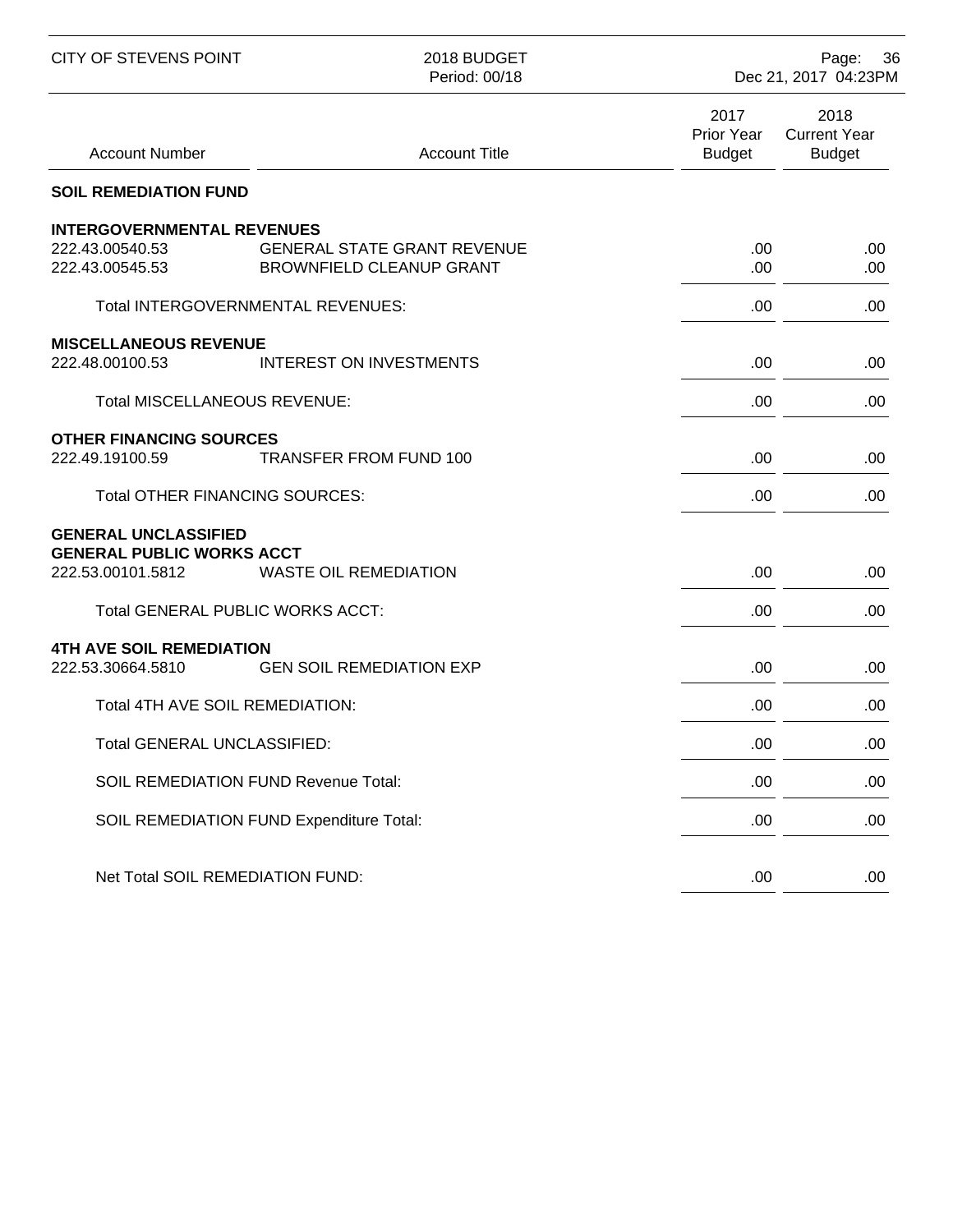| <b>CITY OF STEVENS POINT</b>                                                    | 2018 BUDGET<br>Period: 00/18                                     |                                     | Page: 37<br>Dec 21, 2017 04:23PM             |
|---------------------------------------------------------------------------------|------------------------------------------------------------------|-------------------------------------|----------------------------------------------|
| <b>Account Number</b>                                                           | <b>Account Title</b>                                             | 2017<br>Prior Year<br><b>Budget</b> | 2018<br><b>Current Year</b><br><b>Budget</b> |
| <b>HRRP/PROJECT FUND</b>                                                        |                                                                  |                                     |                                              |
| <b>MISCELLANEOUS REVENUE</b>                                                    |                                                                  |                                     |                                              |
| 224.48.00110.56<br>224.48.00120.56                                              | <b>INTEREST ON CHECKING ACCTS</b><br><b>INTEREST ON NOTES</b>    | 20<br>1,400                         | 30<br>1,400                                  |
| <b>Total MISCELLANEOUS REVENUE:</b>                                             |                                                                  | 1,420                               | 1,430                                        |
| <b>OTHER FINANCING SOURCES</b>                                                  |                                                                  |                                     |                                              |
| 224.49.00100.56<br>224.49.00140.56                                              | <b>PRINCIPAL PAYMENTS</b><br><b>LOAN SATIFACTIONS</b>            | 3,000<br>.00.                       | 3,100<br>.00                                 |
| <b>Total OTHER FINANCING SOURCES:</b>                                           |                                                                  | 3,000                               | 3,100                                        |
| <b>GENERAL GOVERNMENT</b><br><b>MISC UNCLASSIFIED GENERAL</b>                   |                                                                  |                                     |                                              |
| 224.51.00850.5000                                                               | MISCELLANEOUS EXPENSES                                           | .00.                                | .00.                                         |
| Total MISC UNCLASSIFIED GENERAL:                                                |                                                                  | .00                                 | .00                                          |
| <b>Total GENERAL GOVERNMENT:</b>                                                |                                                                  | .00.                                | .00.                                         |
| <b>CONSERVATION &amp; DEVELOPMENT</b>                                           |                                                                  |                                     |                                              |
| <b>CONSERVATION &amp; DEVELOPMENT</b><br>224.56.00600.5950<br>224.56.00600.7500 | <b>GENERAL ADMINISTRATIVE CHGS</b><br>LOAN PROCEEDS DISTRIBUTION | .00<br>4,420                        | 30<br>4,500                                  |
| Total CONSERVATION & DEVELOPMENT:                                               |                                                                  | 4,420                               | 4,530                                        |
|                                                                                 | Total CONSERVATION & DEVELOPMENT:                                | 4,420                               | 4,530                                        |
| HRRP/PROJECT FUND Revenue Total:                                                |                                                                  | 4,420                               | 4,530                                        |
| HRRP/PROJECT FUND Expenditure Total:                                            |                                                                  | 4,420                               | 4,530                                        |
| Net Total HRRP/PROJECT FUND:                                                    |                                                                  | .00                                 | .00.                                         |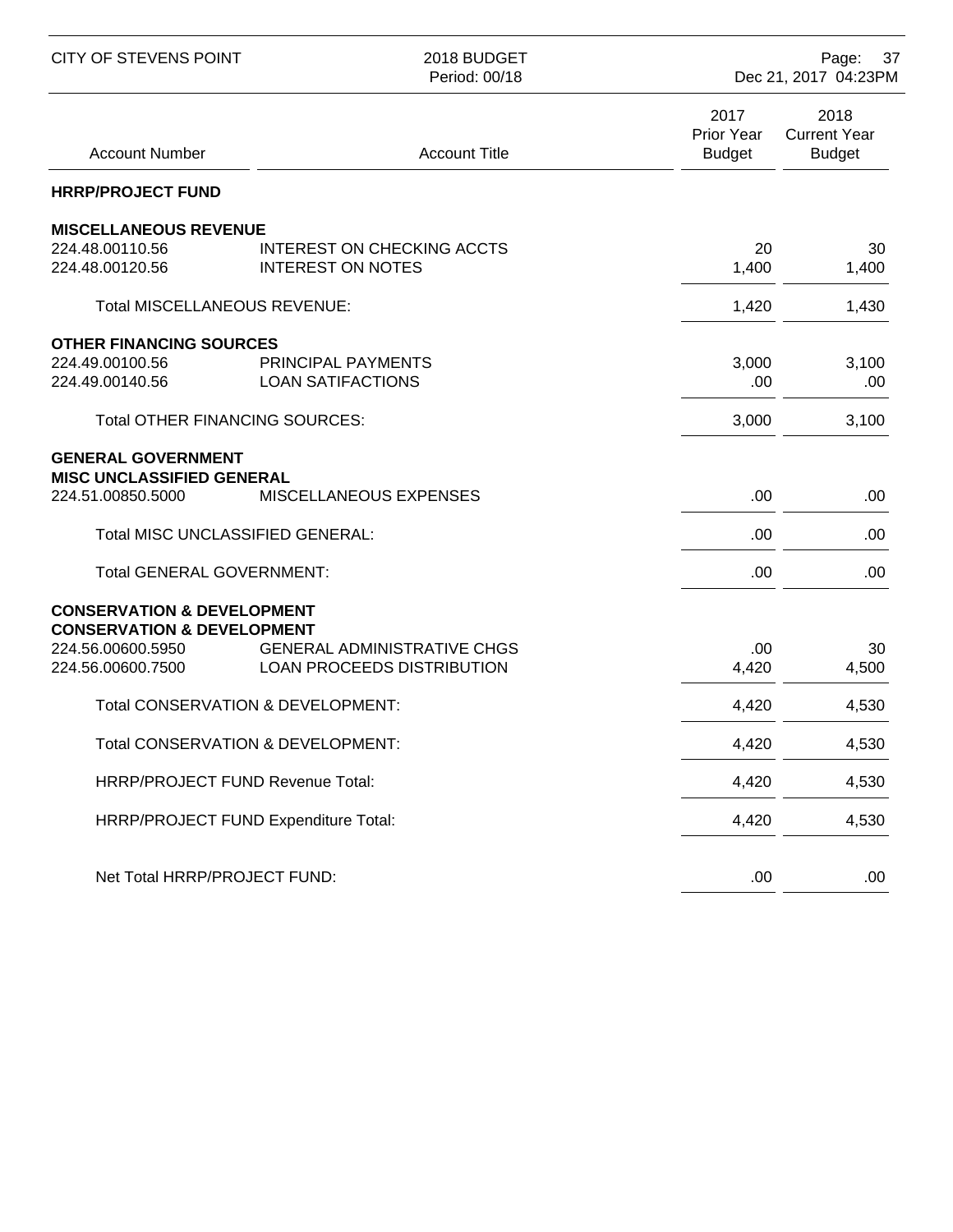| <b>CITY OF STEVENS POINT</b>                       | 2018 BUDGET<br>Period: 00/18      |                                     | 38<br>Page:<br>Dec 21, 2017 04:23PM          |
|----------------------------------------------------|-----------------------------------|-------------------------------------|----------------------------------------------|
| <b>Account Number</b>                              | <b>Account Title</b>              | 2017<br>Prior Year<br><b>Budget</b> | 2018<br><b>Current Year</b><br><b>Budget</b> |
| <b>FORFEITURE FUND</b>                             |                                   |                                     |                                              |
| <b>INTERGOVERNMENTAL REVENUES</b>                  |                                   |                                     |                                              |
| 227.43.00215.52                                    | FED REV - FORFEITED PROPERTY      | .00                                 | .00                                          |
| 227.43.00220.52                                    | STATE REV - FORFEITED PROPERTY    | .00.                                | .00                                          |
| 227.43.00225.52                                    | LOCAL REV - FORFEITED PROPERTY    | .00.                                | .00.                                         |
| 227.43.00280.52                                    | <b>FEDERAL GRANT FUNDS</b>        | .00.                                | .00                                          |
|                                                    | Total INTERGOVERNMENTAL REVENUES: | .00                                 | .00.                                         |
| <b>MISCELLANEOUS REVENUE</b>                       |                                   |                                     |                                              |
| 227.48.00100.51                                    | FED - INV INTEREST REVENUE        | .00                                 | .00                                          |
| 227.48.19900.51                                    | FED - MISC UNCLASSIFIED REV       | .00.                                | .00                                          |
| 227.48.19920.52                                    | STATE - MISC UNCLASSIFIED REV     | .00                                 | .00                                          |
| 227.48.19925.52                                    | LOCAL - MISC UNCLASSIFIED REV     | .00                                 | .00                                          |
| <b>Total MISCELLANEOUS REVENUE:</b>                |                                   | .00.                                | .00                                          |
| <b>PUBLIC SAFETY</b><br><b>FED - MISC EXPENSES</b> |                                   |                                     |                                              |
| 227.52.00100.5000                                  | FED - MISC EXPENSES               | .00.                                | .00.                                         |
| Total FED - MISC EXPENSES:                         |                                   | .00.                                | .00                                          |
| <b>STATE - MISC EXPENSES</b>                       |                                   |                                     |                                              |
| 227.52.00120.5000                                  | <b>STATE - MISC EXPENSES</b>      | .00.                                | .00.                                         |
| Total STATE - MISC EXPENSES:                       |                                   | .00                                 | .00.                                         |
|                                                    |                                   |                                     |                                              |
| <b>LOCAL - MISC EXPENSES</b><br>227.52.00125.5000  | <b>LOCAL - MISC EXPENSES</b>      | .00                                 | .00.                                         |
| Total LOCAL - MISC EXPENSES:                       |                                   | .00                                 | .00                                          |
| <b>Total PUBLIC SAFETY:</b>                        |                                   | .00                                 | .00.                                         |
| <b>FORFEITURE FUND Revenue Total:</b>              |                                   | .00                                 | .00.                                         |
|                                                    |                                   |                                     |                                              |
| <b>FORFEITURE FUND Expenditure Total:</b>          |                                   | .00                                 | .00.                                         |
| Net Total FORFEITURE FUND:                         |                                   | .00                                 | .00.                                         |
|                                                    |                                   |                                     |                                              |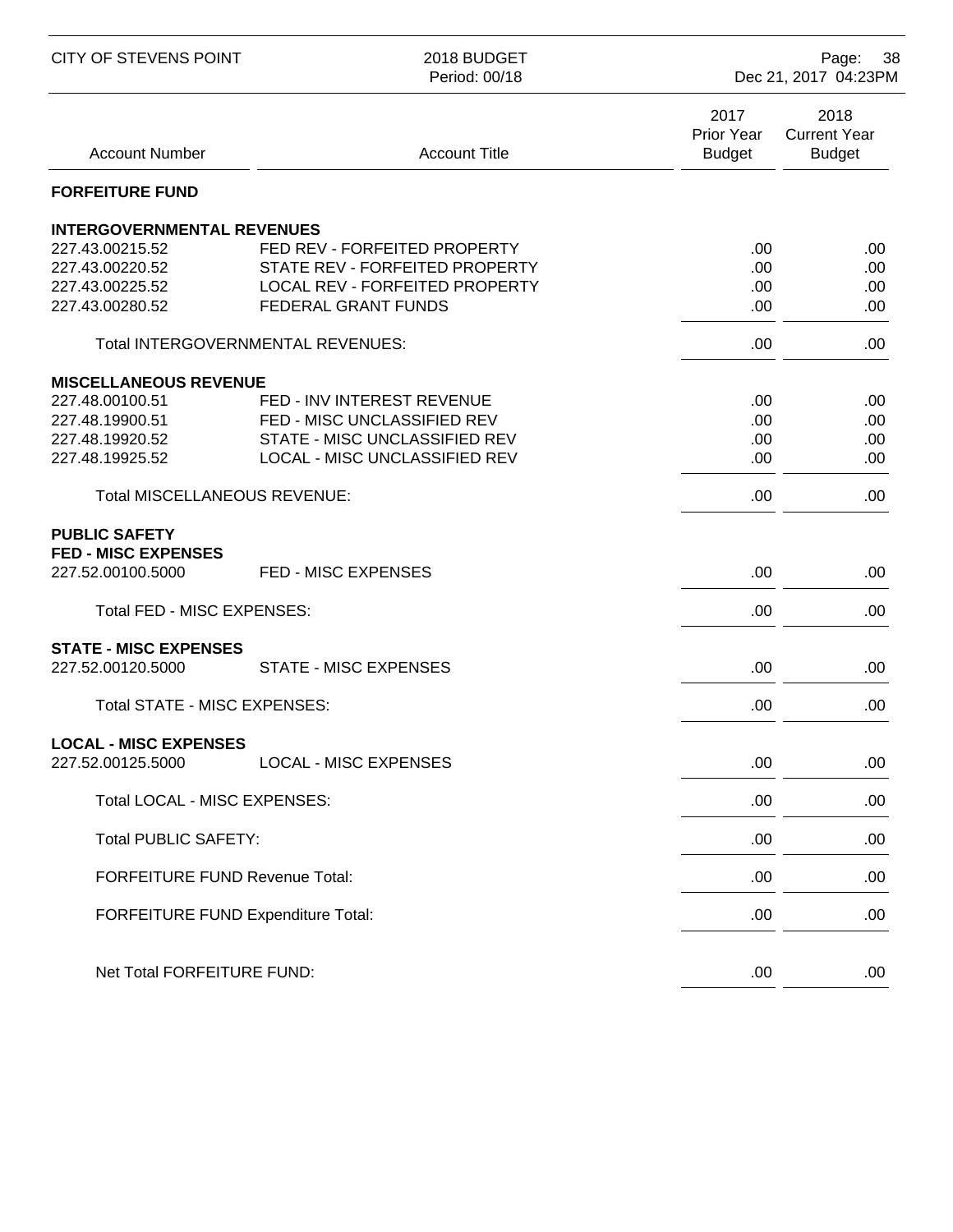| <b>CITY OF STEVENS POINT</b>                            | 2018 BUDGET<br>Period: 00/18               |                                     | 39<br>Page:<br>Dec 21, 2017 04:23PM          |
|---------------------------------------------------------|--------------------------------------------|-------------------------------------|----------------------------------------------|
| <b>Account Number</b>                                   | <b>Account Title</b>                       | 2017<br>Prior Year<br><b>Budget</b> | 2018<br><b>Current Year</b><br><b>Budget</b> |
| <b>DRUG TASK FORCE FUND</b>                             |                                            |                                     |                                              |
| <b>INTERGOVERNMENTAL REVENUES</b>                       |                                            |                                     |                                              |
| 228.43.00540.52                                         | <b>MEG - STATE GRANT REVENUE</b>           | .00.                                | .00                                          |
| 228.43.00820.52                                         | MEG OT REIMBURSEMENT'S                     | .00                                 | .00                                          |
| 228.43.00821.52                                         | MEG CONFIDENTIAL FUNDS REIMB               | .00                                 | .00                                          |
| 228.43.00825.52                                         | OTHER CONFIDENTIAL FUNDS REIMB             | .00                                 | .00                                          |
|                                                         | Total INTERGOVERNMENTAL REVENUES:          | .00                                 | .00                                          |
| <b>PUBLIC SAFETY</b>                                    |                                            |                                     |                                              |
| <b>MEG - DRUG ENFORCEMENT OPER</b>                      |                                            |                                     |                                              |
| 228.52.20128.5960                                       | <b>MEG - OVERTIME EXPENSES</b>             | .00.                                | .00.                                         |
| 228.52.20128.5962                                       | MEG - CONFIDENTIAL FUNDS EXP               | .00                                 | .00.                                         |
|                                                         | <b>Total MEG - DRUG ENFORCEMENT OPER:</b>  | .00                                 | .00                                          |
| <b>OTHER DRUG INVEST (NON-MEG)</b>                      |                                            |                                     |                                              |
| 228.52.20129.5962                                       | OTHER CONFIDENTIAL FUNDS EXP               | .00                                 | .00.                                         |
|                                                         | Total OTHER DRUG INVEST (NON-MEG):         | .00.                                | .00.                                         |
| <b>Total PUBLIC SAFETY:</b>                             |                                            | .00.                                | .00.                                         |
| <b>TRANSFERS OUT</b>                                    |                                            |                                     |                                              |
| <b>OPERATING TRANS TO GEN FUND</b><br>228.59.20100.9500 | <b>OPERATING TRANSFERS</b>                 | .00                                 | .00.                                         |
|                                                         |                                            |                                     |                                              |
|                                                         | Total OPERATING TRANS TO GEN FUND:         | .00                                 | .00.                                         |
| Total TRANSFERS OUT:                                    |                                            | .00                                 | .00.                                         |
|                                                         | <b>DRUG TASK FORCE FUND Revenue Total:</b> | .00                                 | .00                                          |
|                                                         | DRUG TASK FORCE FUND Expenditure Total:    | .00                                 | .00.                                         |
| Net Total DRUG TASK FORCE FUND:                         |                                            | .00.                                | .00.                                         |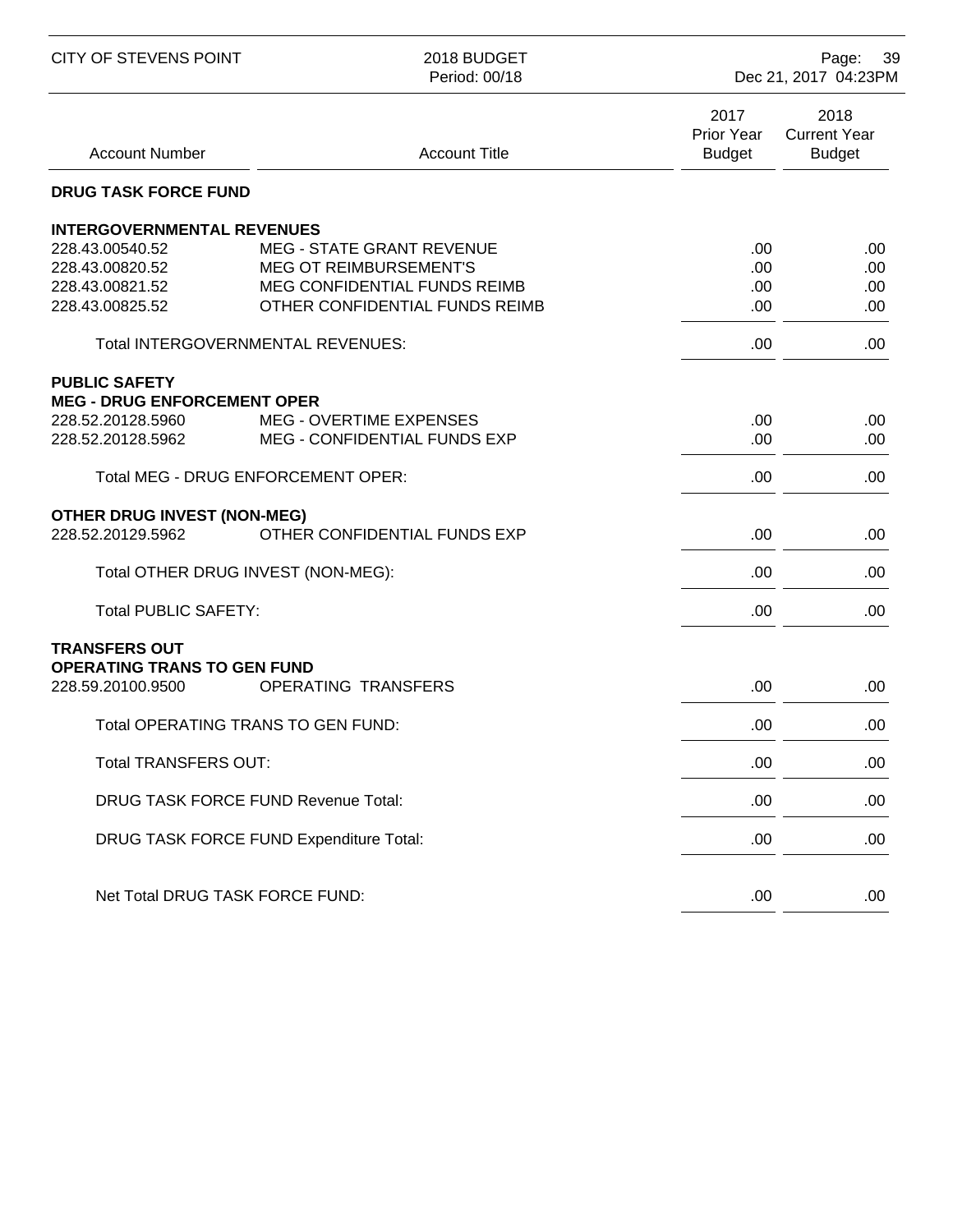| CITY OF STEVENS POINT                                                  | 2018 BUDGET<br>Period: 00/18          |                                     | 40<br>Page:<br>Dec 21, 2017 04:23PM          |
|------------------------------------------------------------------------|---------------------------------------|-------------------------------------|----------------------------------------------|
| <b>Account Number</b>                                                  | <b>Account Title</b>                  | 2017<br>Prior Year<br><b>Budget</b> | 2018<br><b>Current Year</b><br><b>Budget</b> |
| <b>TELECOMMUNICATIONS FUND</b>                                         |                                       |                                     |                                              |
| <b>PUBLIC CHARGES FOR SERVICES</b>                                     |                                       |                                     |                                              |
| 232.46.00710.51                                                        | CABLE T.V. FRANCHISE REV.             | 254,876                             | 265,974                                      |
| 232.46.00715.51                                                        | (T) TELECOMM GEN REVENUES             | .00                                 | .00.                                         |
| 232.46.00716.51                                                        | CABLE ASSESS N/T                      | .00                                 | .00.                                         |
| 232.46.00717.51                                                        | (NT) MISC TELECOMM REVENUES           | .00                                 | .00.                                         |
|                                                                        | Total PUBLIC CHARGES FOR SERVICES:    | 254,876                             | 265,974                                      |
| <b>OTHER FINANCING SOURCES</b>                                         |                                       |                                     |                                              |
| 232.49.19310.59                                                        | <b>GENERAL FUND BALANCE USAGE</b>     | .00                                 | 11,047                                       |
| <b>Total OTHER FINANCING SOURCES:</b>                                  |                                       | .00.                                | 11,047                                       |
| <b>CULTURE, RECREATION &amp; EDUCATIO</b><br><b>TELECOMMUNICATIONS</b> |                                       |                                     |                                              |
| 232.55.50600.1164                                                      | CABLE TV COORD. WAGES                 | 55,765                              | 58,337                                       |
| 232.55.50600.1420                                                      | PRODUCTION SPEC. WAGES                | 21,320                              | 21,712                                       |
| 232.55.50600.1422                                                      | PROD SPEC ASSISTANT WAGES             | 1,873                               | 1,907                                        |
| 232.55.50600.1500                                                      | <b>LONGEVITY</b>                      | 690                                 | 750                                          |
| 232.55.50600.1530                                                      | <b>GENERAL OVERTIME WAGES</b>         | 100                                 | 100                                          |
| 232.55.50600.1900                                                      | EMPLOYER CONTRIB/WISC RET.            | 5,296                               | 5,420                                        |
| 232.55.50600.1910                                                      | <b>EMPLOYER CONTRIB/S.S. TAX</b>      | 6,101                               | 6,335                                        |
| 232.55.50600.1920                                                      | <b>EMPLOYER CONTRIB/LIFE INSUR</b>    | 72                                  | 72                                           |
| 232.55.50600.1930                                                      | <b>WORKERS COMPENSATION PREM</b>      | 2,688                               | 3,487                                        |
| 232.55.50600.1940                                                      | I.C. INSURANCE PREMIUM                | 155                                 | 155                                          |
| 232.55.50600.1950                                                      | MEDICAL INSURANCE PREM                | 20,941                              | 21,988                                       |
| 232.55.50600.1955                                                      | <b>HSA CONTRIBUTIONS</b>              | 1,000                               | 1,000                                        |
| 232.55.50600.2203                                                      | TELEPHONE UTILITY CHARGES             | 517                                 | 400                                          |
| 232.55.50600.2911                                                      | CONTRACTED OFFICE MCH MAINT           | 6,000                               | 6,000                                        |
| 232.55.50600.3000                                                      | <b>OFFICE SUPPLIES</b>                | 500                                 | 500                                          |
| 232.55.50600.3006                                                      | <b>POSTAGE</b>                        | 50                                  | 50                                           |
| 232.55.50600.3202                                                      | <b>MEMBERSHIP DUES</b>                | 910                                 | 910                                          |
| 232.55.50600.3301                                                      | <b>MILEAGE EXPENSES</b>               | .00.                                | .00                                          |
| 232.55.50600.3757                                                      | <b>GEN TELECOMMUNICATION EQUIP</b>    | 11,750                              | 11,750                                       |
| 232.55.50600.5100                                                      | <b>INSURANCE PREMIUM PAYMENT</b>      | .00                                 | .00                                          |
| 232.55.50600.5110                                                      | <b>LIABILITY INSURANCE</b>            | .00.                                | .00                                          |
| 232.55.50600.5502                                                      | <b>WEB SERVICES</b>                   | 19,418                              | 19,418                                       |
| 232.55.50600.5503                                                      | <b>RADIO LICENSES</b>                 | 1,955                               | 1,955                                        |
| 232.55.50600.5710                                                      | <b>RADIO EQUIPMENT</b>                | 2,000                               | 2,000                                        |
| 232.55.50600.5910                                                      | <b>GEN SEMINAR/EDUCATION EXP.</b>     | 5,775                               | 5,775                                        |
| 232.55.50600.9050                                                      | LEVY FOR CONTINGENCIES                | .00                                 | .00                                          |
| Total TELECOMMUNICATIONS:                                              |                                       | 164,876                             | 170,021                                      |
|                                                                        | Total CULTURE, RECREATION & EDUCATIO: | 164,876                             | 170,021                                      |
| <b>TRANSFERS OUT</b>                                                   |                                       |                                     |                                              |
| <b>OPERATING TRANSFER TO G.F.</b>                                      |                                       |                                     |                                              |
| 232.59.00100.9010                                                      | OP. TRANSFER DISB.                    | 90,000                              | 107,000                                      |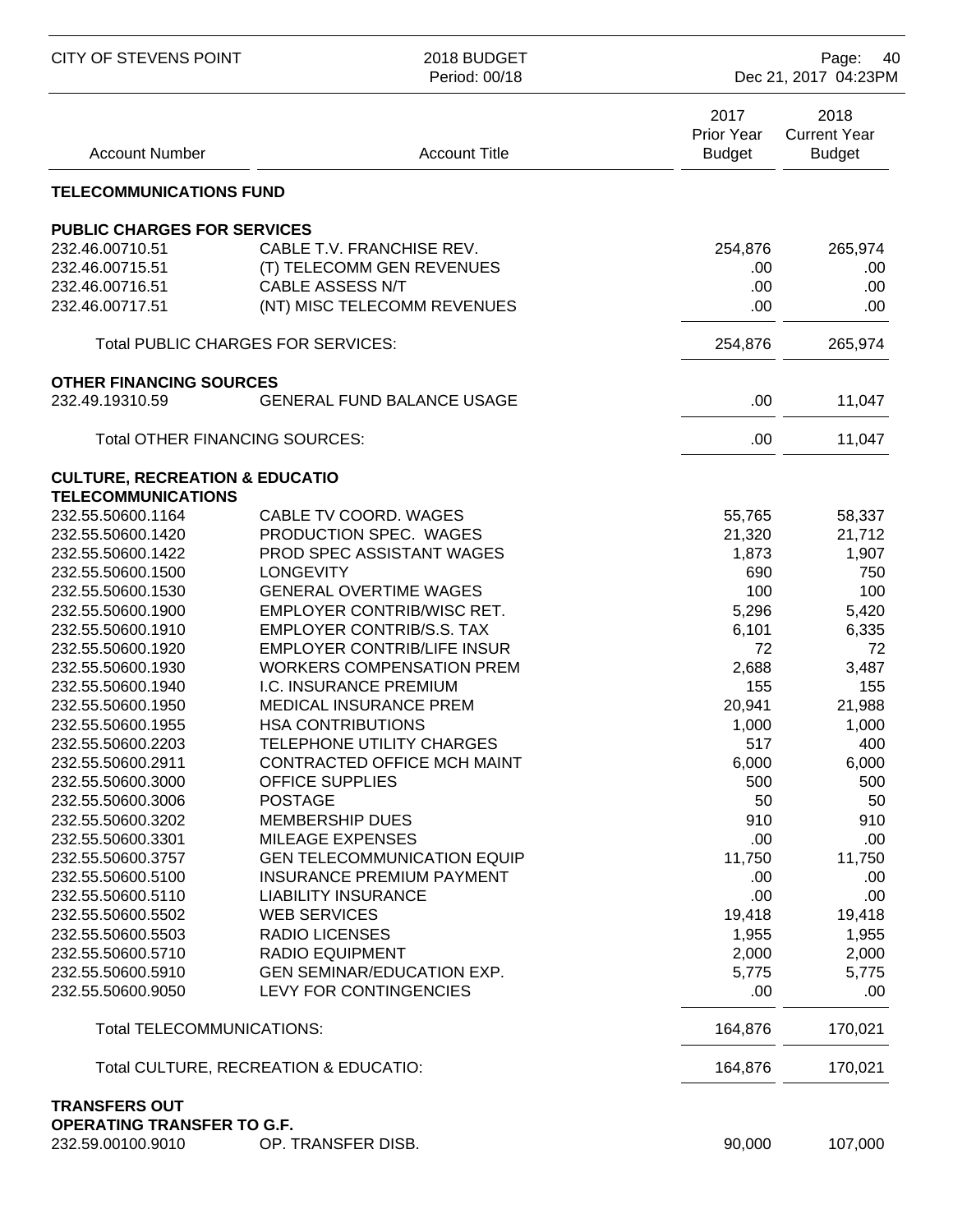| CITY OF STEVENS POINT                      | 2018 BUDGET<br>Period: 00/18 |                                     | - 41<br>Page:<br>Dec 21, 2017 04:23PM        |
|--------------------------------------------|------------------------------|-------------------------------------|----------------------------------------------|
| <b>Account Number</b>                      | <b>Account Title</b>         | 2017<br>Prior Year<br><b>Budget</b> | 2018<br><b>Current Year</b><br><b>Budget</b> |
| Total OPERATING TRANSFER TO G.F.:          |                              | 90,000                              | 107,000                                      |
| Total TRANSFERS OUT:                       |                              | 90,000                              | 107,000                                      |
| TELECOMMUNICATIONS FUND Revenue Total:     |                              | 254,876                             | 277,021                                      |
| TELECOMMUNICATIONS FUND Expenditure Total: |                              | 254,876                             | 277,021                                      |
| Net Total TELECOMMUNICATIONS FUND:         |                              | .00                                 | .00                                          |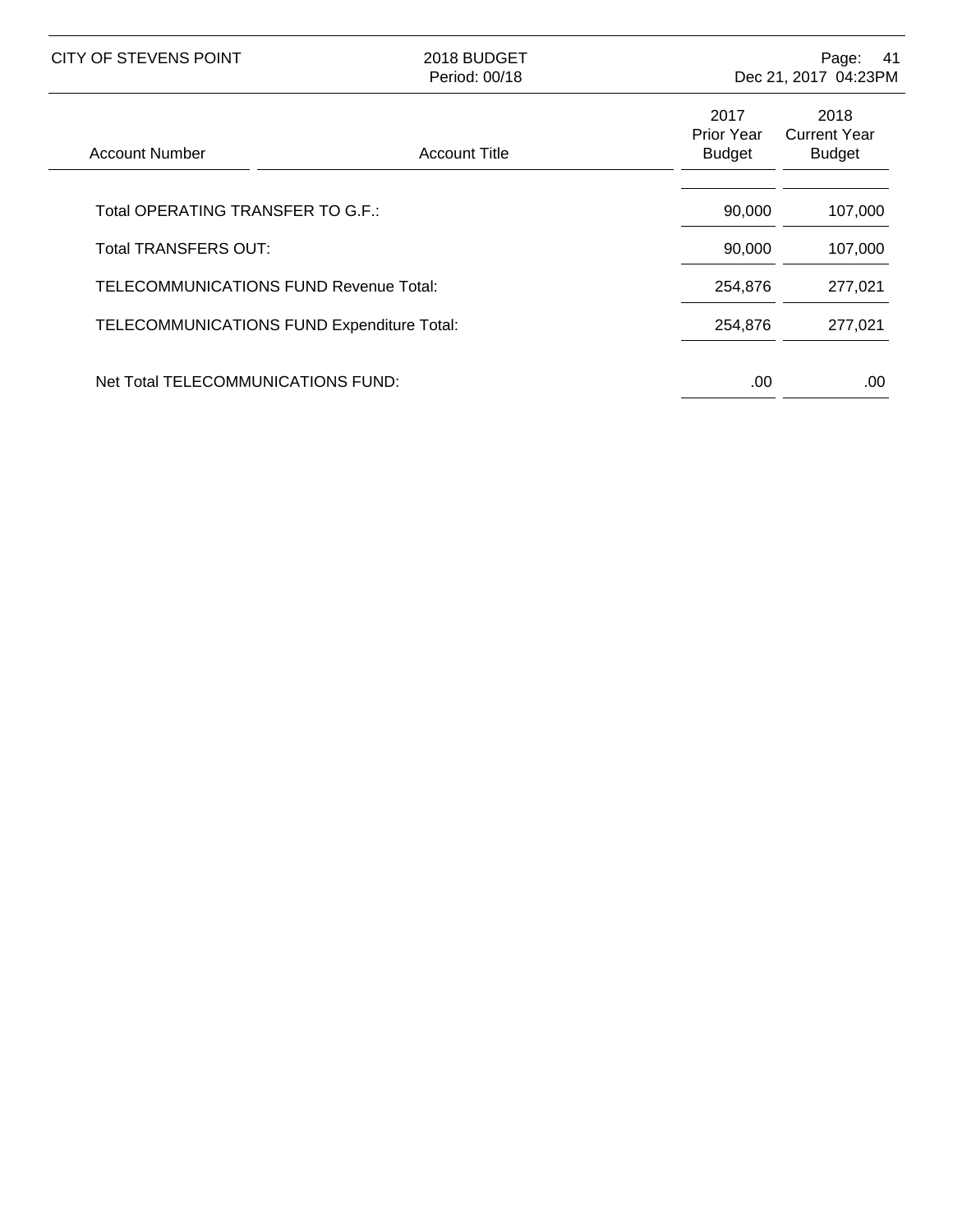| <b>CITY OF STEVENS POINT</b>          | 2018 BUDGET<br>Period: 00/18                      |                                            | 42<br>Page:<br>Dec 21, 2017 04:23PM          |
|---------------------------------------|---------------------------------------------------|--------------------------------------------|----------------------------------------------|
| <b>Account Number</b>                 | <b>Account Title</b>                              | 2017<br><b>Prior Year</b><br><b>Budget</b> | 2018<br><b>Current Year</b><br><b>Budget</b> |
| POLICE GRANTS - PASS THRU FUND        |                                                   |                                            |                                              |
| <b>INTERGOVERNMENTAL REVENUES</b>     |                                                   |                                            |                                              |
| 236.43.00589.52                       | <b>SPEED ENFORCEMENT GRANT</b>                    | .00.                                       | .00                                          |
| 236.43.00593.52                       | <b>BULLET PROOF VEST GRANT</b>                    | .00                                        | .00                                          |
| 236.43.00596.52                       | <b>DISTRACTED DRIVER GRANT</b>                    | .00.                                       | .00                                          |
| 236.43.00597.52                       | SAFER UNIVERSITY PROGRAM GRANT                    | .00                                        | 7,100                                        |
|                                       | Total INTERGOVERNMENTAL REVENUES:                 | .00                                        | 7,100                                        |
| <b>PUBLIC SAFETY</b>                  |                                                   |                                            |                                              |
| <b>BULLET PROOF VEST GRANT</b>        |                                                   |                                            |                                              |
| 236.52.00113.5000                     | <b>BULLET PROOF VEST MISC EXP</b>                 | .00                                        | .00                                          |
| <b>Total BULLET PROOF VEST GRANT:</b> |                                                   | .00.                                       | .00                                          |
| <b>DISTRACTED DRIVER GRANT</b>        |                                                   |                                            |                                              |
| 236.52.00116.1530                     | <b>GENERAL OVERTIME WAGES</b>                     | .00                                        | .00                                          |
| 236.52.00116.1900                     | EMPLOYER CONTRIB/WISC RET.                        | .00.                                       | .00                                          |
| 236.52.00116.1910                     | <b>EMPLOYER CONTRIB/S.S. TAX</b>                  | .00.                                       | .00                                          |
| 236.52.00116.1920                     | <b>EMPLOYER CONTRIB/LIFE INSUR</b>                | .00                                        | .00                                          |
| 236.52.00116.1930                     | <b>WORKERS COMPENSATION PREM</b>                  | .00                                        | .00                                          |
| 236.52.00116.1940                     | I.C. INSURANCE PREMIUM                            | .00                                        | .00                                          |
| 236.52.00116.5000                     | MISCELLANEOUS EXPENSES                            | .00                                        | .00                                          |
| <b>Total DISTRACTED DRIVER GRANT:</b> |                                                   | .00                                        | .00                                          |
| <b>SAFER UNIVERSITY PROGRAM GRANT</b> |                                                   |                                            |                                              |
| 236.52.00117.1530                     | <b>GENERAL OVERTIME WAGES</b>                     | .00                                        | 7,100                                        |
| 236.52.00117.1900                     | EMPLOYER CONTRIB/WISC RET.                        | .00                                        | .00                                          |
| 236.52.00117.1910                     | <b>EMPLOYER CONTRIB/S.S. TAX</b>                  | .00                                        | .00                                          |
| 236.52.00117.1920                     | <b>EMPLOYER CONTRIB/LIFE INSUR</b>                | .00                                        | .00                                          |
| 236.52.00117.1930                     | <b>WORKERS COMPENSATION PREM</b>                  | .00.                                       | .00                                          |
| 236.52.00117.1940                     | <b>I.C. INSURANCE PREMIUM</b>                     | .00                                        | .00                                          |
| 236.52.00117.5000                     | MISCELLANEOUS EXPENSES                            | .00                                        | .00                                          |
|                                       | <b>Total SAFER UNIVERSITY PROGRAM GRANT:</b>      | .00                                        | 7,100                                        |
| <b>Total PUBLIC SAFETY:</b>           |                                                   | .00                                        | 7,100                                        |
|                                       | POLICE GRANTS - PASS THRU FUND Revenue Total:     | .00                                        | 7,100                                        |
|                                       | POLICE GRANTS - PASS THRU FUND Expenditure Total: | .00                                        | 7,100                                        |
|                                       | Net Total POLICE GRANTS - PASS THRU FUND:         | .00.                                       | .00.                                         |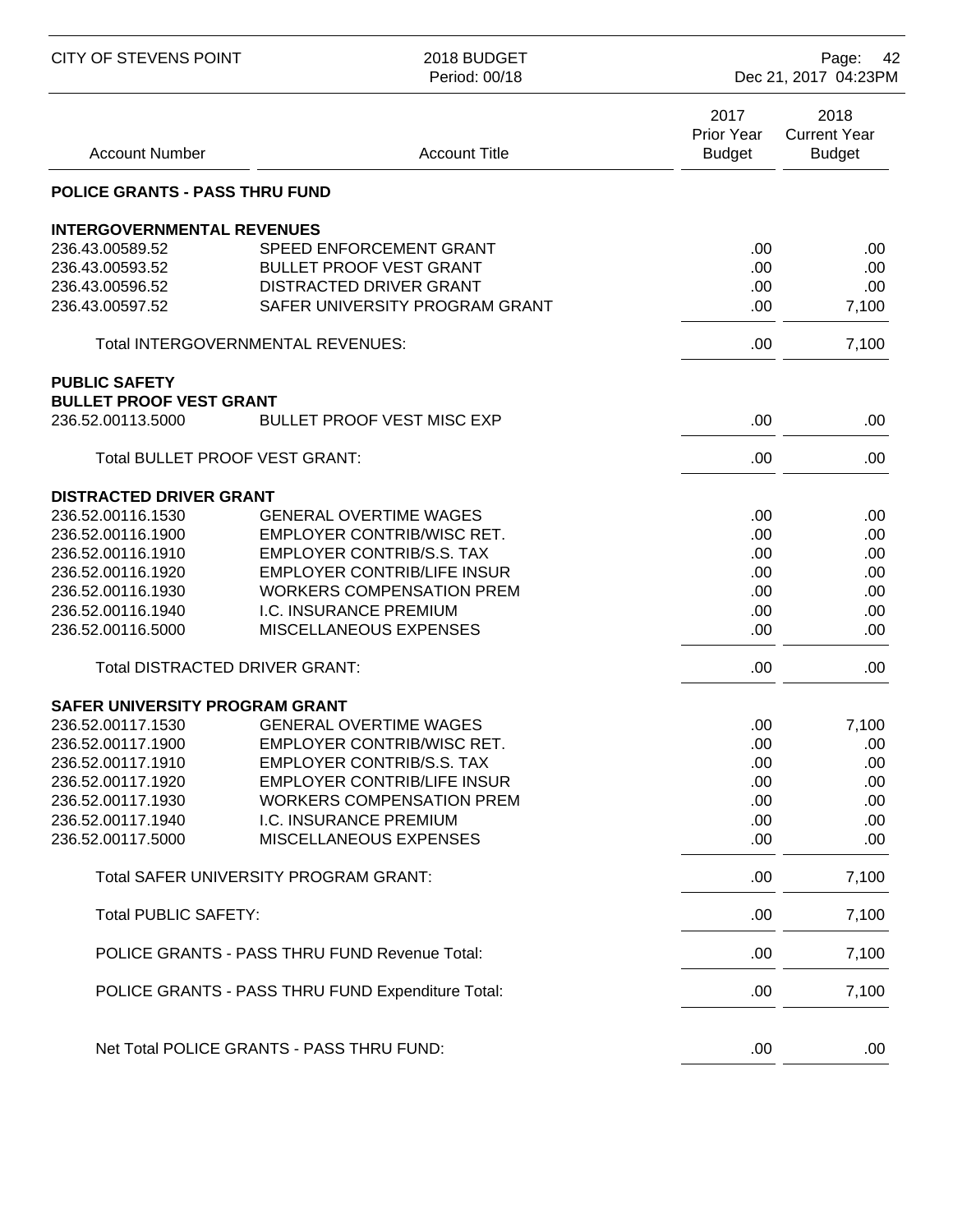| 2017<br>2018<br>Prior Year<br><b>Current Year</b><br><b>Budget</b><br><b>Account Number</b><br><b>Account Title</b><br><b>Budget</b><br><b>FIRE GRANTS FUND</b><br><b>INTERGOVERNMENTAL REVENUES</b><br>240.43.25282.52<br>FED FIRE COL RESCUE GRANT<br>.00.<br>240.43.25283.52<br><b>FEMA GRANT REVENUE</b><br>.00<br>240.43.25287.52<br>MISCELLANEOUS GRANT<br>.00. | .00 |
|-----------------------------------------------------------------------------------------------------------------------------------------------------------------------------------------------------------------------------------------------------------------------------------------------------------------------------------------------------------------------|-----|
|                                                                                                                                                                                                                                                                                                                                                                       |     |
|                                                                                                                                                                                                                                                                                                                                                                       |     |
|                                                                                                                                                                                                                                                                                                                                                                       |     |
|                                                                                                                                                                                                                                                                                                                                                                       |     |
|                                                                                                                                                                                                                                                                                                                                                                       | .00 |
|                                                                                                                                                                                                                                                                                                                                                                       | .00 |
| .00<br><b>Total INTERGOVERNMENTAL REVENUES:</b>                                                                                                                                                                                                                                                                                                                       | .00 |
| <b>PUBLIC SAFETY</b><br><b>FIRE GRANT EXPENSE</b>                                                                                                                                                                                                                                                                                                                     |     |
| 240.52.25227.1230<br>F.F./EMT WAGES<br>.00.                                                                                                                                                                                                                                                                                                                           | .00 |
| 240.52.25227.1900<br>EMPLOYER CONTRIB/WISC RET.<br>.00.                                                                                                                                                                                                                                                                                                               | .00 |
| 240.52.25227.1910<br>EMPLOYER CONTRIB/S.S. TAX<br>.00                                                                                                                                                                                                                                                                                                                 | .00 |
| 240.52.25227.1930<br><b>WORKERS COMPENSATION PREM</b><br>.00                                                                                                                                                                                                                                                                                                          | .00 |
| 240.52.25227.2913<br>CONTRACTED RADIO/COMM MAINT<br>.00.                                                                                                                                                                                                                                                                                                              | .00 |
| 240.52.25227.3001<br><b>GENERAL SUPPLIES</b><br>.00                                                                                                                                                                                                                                                                                                                   | .00 |
| 240.52.25227.3507<br><b>GENERAL VEHICLE EXPENSES</b><br>.00.                                                                                                                                                                                                                                                                                                          | .00 |
| 240.52.25227.3652<br><b>FIREMEN'S EQUIPMENT</b><br>.00                                                                                                                                                                                                                                                                                                                | .00 |
| 240.52.25227.3653<br>PERSONAL PROTECTIVE EQUIPMENT<br>.00                                                                                                                                                                                                                                                                                                             | .00 |
| <b>Total FIRE GRANT EXPENSE:</b><br>.00                                                                                                                                                                                                                                                                                                                               | .00 |
| <b>Total PUBLIC SAFETY:</b><br>.00                                                                                                                                                                                                                                                                                                                                    | .00 |
| FIRE GRANTS FUND Revenue Total:<br>.00                                                                                                                                                                                                                                                                                                                                | .00 |
| FIRE GRANTS FUND Expenditure Total:<br>.00.                                                                                                                                                                                                                                                                                                                           | .00 |
| Net Total FIRE GRANTS FUND:<br>.00                                                                                                                                                                                                                                                                                                                                    | .00 |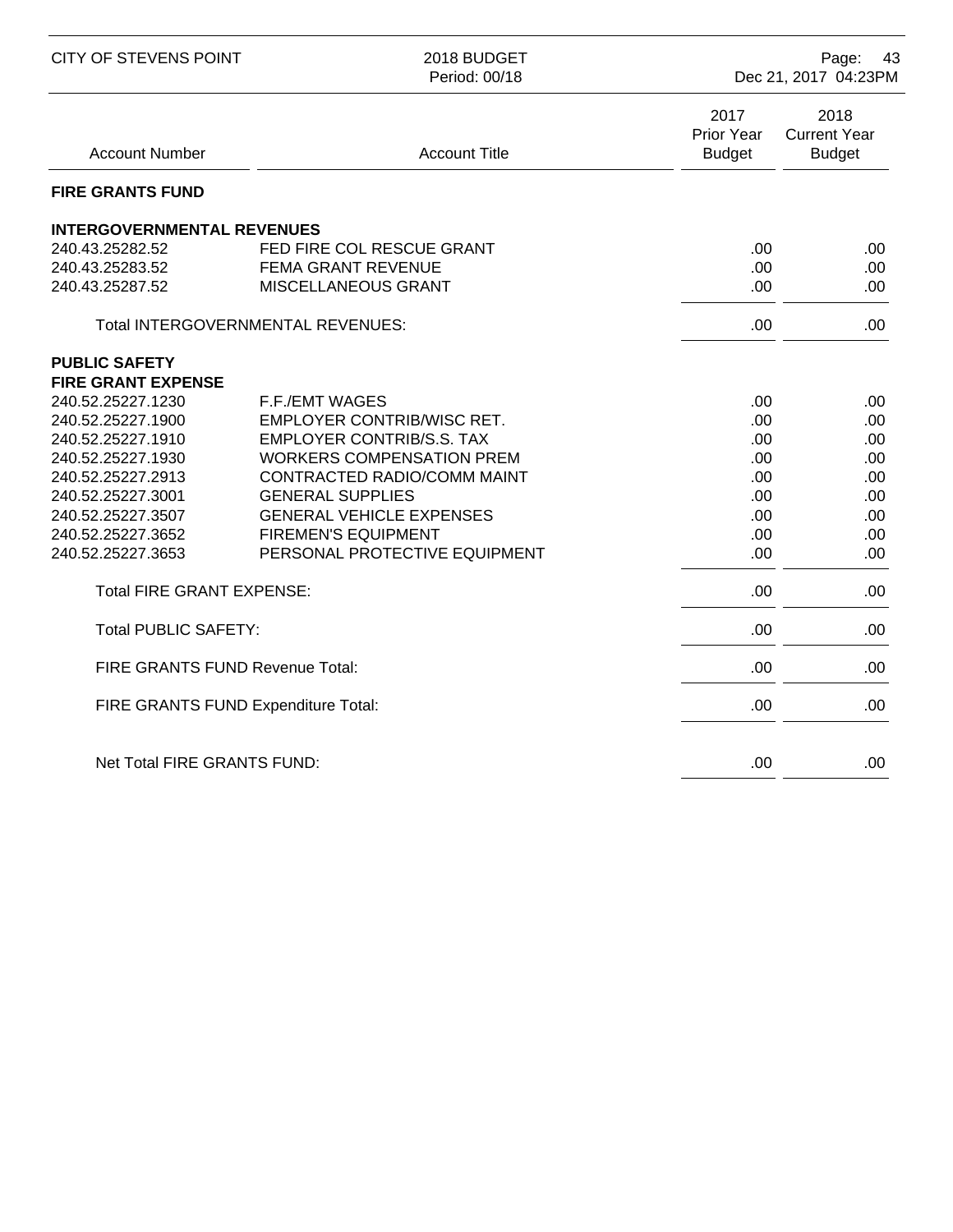| <b>CITY OF STEVENS POINT</b>                                                | 2018 BUDGET<br>Period: 00/18                         |                                            | Page:<br>44<br>Dec 21, 2017 04:23PM          |
|-----------------------------------------------------------------------------|------------------------------------------------------|--------------------------------------------|----------------------------------------------|
| <b>Account Number</b>                                                       | <b>Account Title</b>                                 | 2017<br><b>Prior Year</b><br><b>Budget</b> | 2018<br><b>Current Year</b><br><b>Budget</b> |
| <b>MUSEUM FUND</b>                                                          |                                                      |                                            |                                              |
| <b>PUBLIC CHARGES FOR SERVICES</b><br>241.46.00720.51<br>241.46.00721.51    | <b>MUSEUM RENTAL REVENUE</b><br>MUSEUM SALES REVENUE | 10,000<br>.00.                             | 10,000<br>.00                                |
| <b>Total PUBLIC CHARGES FOR SERVICES:</b>                                   |                                                      | 10,000                                     | 10,000                                       |
| <b>MUSEUM GENERAL EXP</b><br><b>MUSEUM GENERAL EXP</b><br>241.51.00750.2204 | <b>MUSEUM UTILITY EXP</b>                            | 2,423                                      | 2,200                                        |
| 241.51.00750.5000                                                           | <b>MUSEUM MISC EXP</b>                               | 7,577                                      | 7,800                                        |
| Total MUSEUM GENERAL EXP:                                                   |                                                      | 10,000                                     | 10,000                                       |
| Total MUSEUM GENERAL EXP:                                                   |                                                      | 10,000                                     | 10,000                                       |
| <b>MUSEUM FUND Revenue Total:</b>                                           |                                                      | 10,000                                     | 10,000                                       |
| <b>MUSEUM FUND Expenditure Total:</b>                                       |                                                      | 10,000                                     | 10,000                                       |
| Net Total MUSEUM FUND:                                                      |                                                      | .00                                        | .00                                          |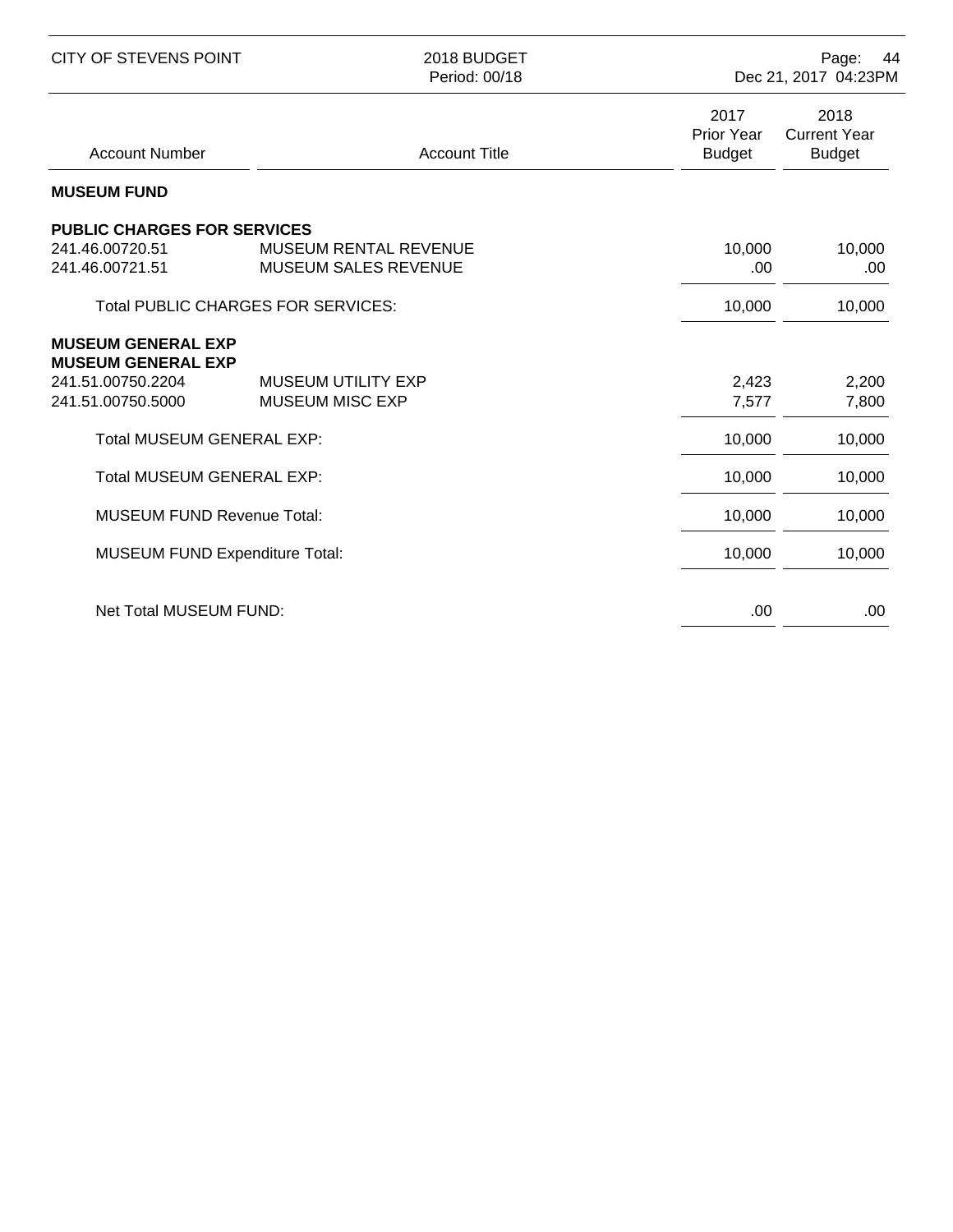| <b>CITY OF STEVENS POINT</b>                                                                          | 2018 BUDGET<br>Period: 00/18                          |                                            | 45<br>Page:<br>Dec 21, 2017 04:23PM          |
|-------------------------------------------------------------------------------------------------------|-------------------------------------------------------|--------------------------------------------|----------------------------------------------|
| <b>Account Number</b>                                                                                 | <b>Account Title</b>                                  | 2017<br><b>Prior Year</b><br><b>Budget</b> | 2018<br><b>Current Year</b><br><b>Budget</b> |
| <b>NATURAL DISASTER FUND</b>                                                                          |                                                       |                                            |                                              |
| <b>INTERGOVERNMENTAL REVENUES</b><br>242.43.00500.51                                                  | 2017 STORM DAMAGE REIMB                               | .00.                                       | .00                                          |
| <b>Total INTERGOVERNMENTAL REVENUES:</b>                                                              |                                                       | .00                                        | .00.                                         |
| <b>GENERAL GOVERNMENT</b><br><b>2017 STORM EXPENDITURES</b><br>242.51.19870.1411<br>242.51.19870.5000 | <b>OVERTIME WAGES EXP</b><br><b>MISC EXPENDITURES</b> | .00<br>.00.                                | .00<br>.00                                   |
| Total 2017 STORM EXPENDITURES:                                                                        |                                                       | .00.                                       | .00.                                         |
| <b>Total GENERAL GOVERNMENT:</b>                                                                      |                                                       | .00                                        | .00.                                         |
| <b>NATURAL DISASTER FUND Revenue Total:</b>                                                           |                                                       | .00.                                       | .00                                          |
|                                                                                                       | NATURAL DISASTER FUND Expenditure Total:              | .00                                        | .00.                                         |
| Net Total NATURAL DISASTER FUND:                                                                      |                                                       | .00                                        | .00                                          |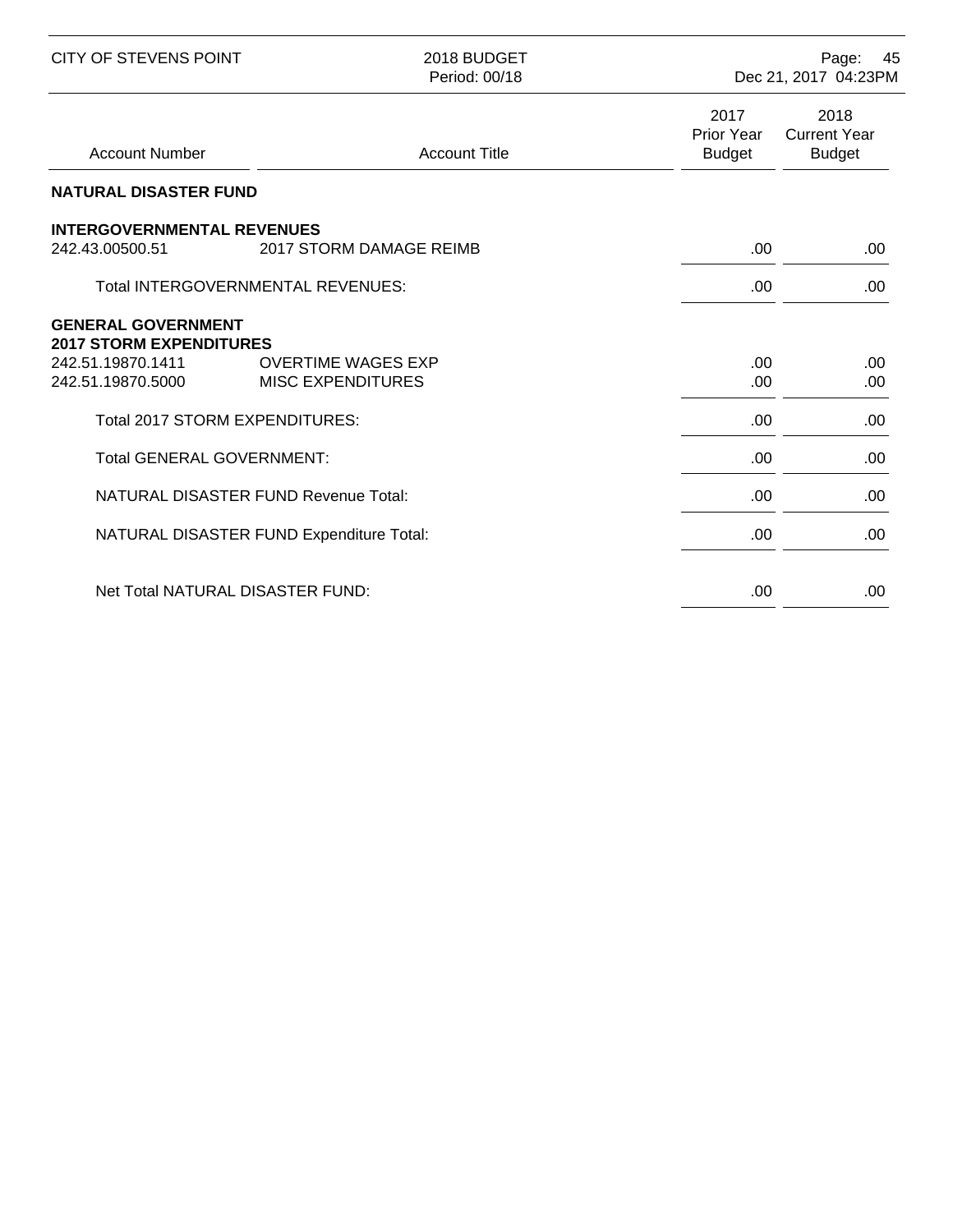| <b>CITY OF STEVENS POINT</b>                   | 2018 BUDGET<br>Period: 00/18                     |                                     | 46<br>Page:<br>Dec 21, 2017 04:23PM          |
|------------------------------------------------|--------------------------------------------------|-------------------------------------|----------------------------------------------|
| <b>Account Number</b>                          | <b>Account Title</b>                             | 2017<br>Prior Year<br><b>Budget</b> | 2018<br><b>Current Year</b><br><b>Budget</b> |
| <b>COMM REHAB REVOLVING LOAN</b>               |                                                  |                                     |                                              |
| <b>MISCELLANEOUS REVENUE</b>                   |                                                  |                                     |                                              |
| 243.48.00912.56                                | <b>INTEREST ON NOTES</b>                         | .00                                 | .00                                          |
| <b>Total MISCELLANEOUS REVENUE:</b>            |                                                  | .00                                 | .00                                          |
| <b>OTHER FINANCING SOURCES</b>                 |                                                  |                                     |                                              |
| 243.49.00100.00                                | OP TRANS GEN FUND                                | .00                                 | .00                                          |
| 243.49.00120.56<br>243.49.00310.55             | NOTE PRINCIPAL REPAYMENTS<br>FUND BALANCE USEAGE | .00.                                | .00                                          |
|                                                |                                                  | .00                                 | .00                                          |
| <b>Total OTHER FINANCING SOURCES:</b>          |                                                  | .00                                 | .00                                          |
| <b>GENERAL GOVERNMENT</b>                      |                                                  |                                     |                                              |
| MISC UNCLASSIFIED GENERAL<br>243.51.00850.5000 | MISCELLANEOUS EXPENSES                           | .00                                 | .00                                          |
| 243.51.00850.7500                              | <b>LOAN PROCEEDS DISTRIBUTION</b>                | .00.                                | .00                                          |
| 243.51.00850.7910                              | <b>GRANT DISBURSEMENTS</b>                       | .00.                                | .00                                          |
| Total MISC UNCLASSIFIED GENERAL:               |                                                  | .00                                 | .00                                          |
| <b>Total GENERAL GOVERNMENT:</b>               |                                                  | .00                                 | .00.                                         |
|                                                | <b>COMM REHAB REVOLVING LOAN Revenue Total:</b>  | .00                                 | .00.                                         |
|                                                | COMM REHAB REVOLVING LOAN Expenditure Total:     | .00                                 | .00.                                         |
|                                                | Net Total COMM REHAB REVOLVING LOAN:             | .00                                 |                                              |
|                                                |                                                  |                                     | .00.                                         |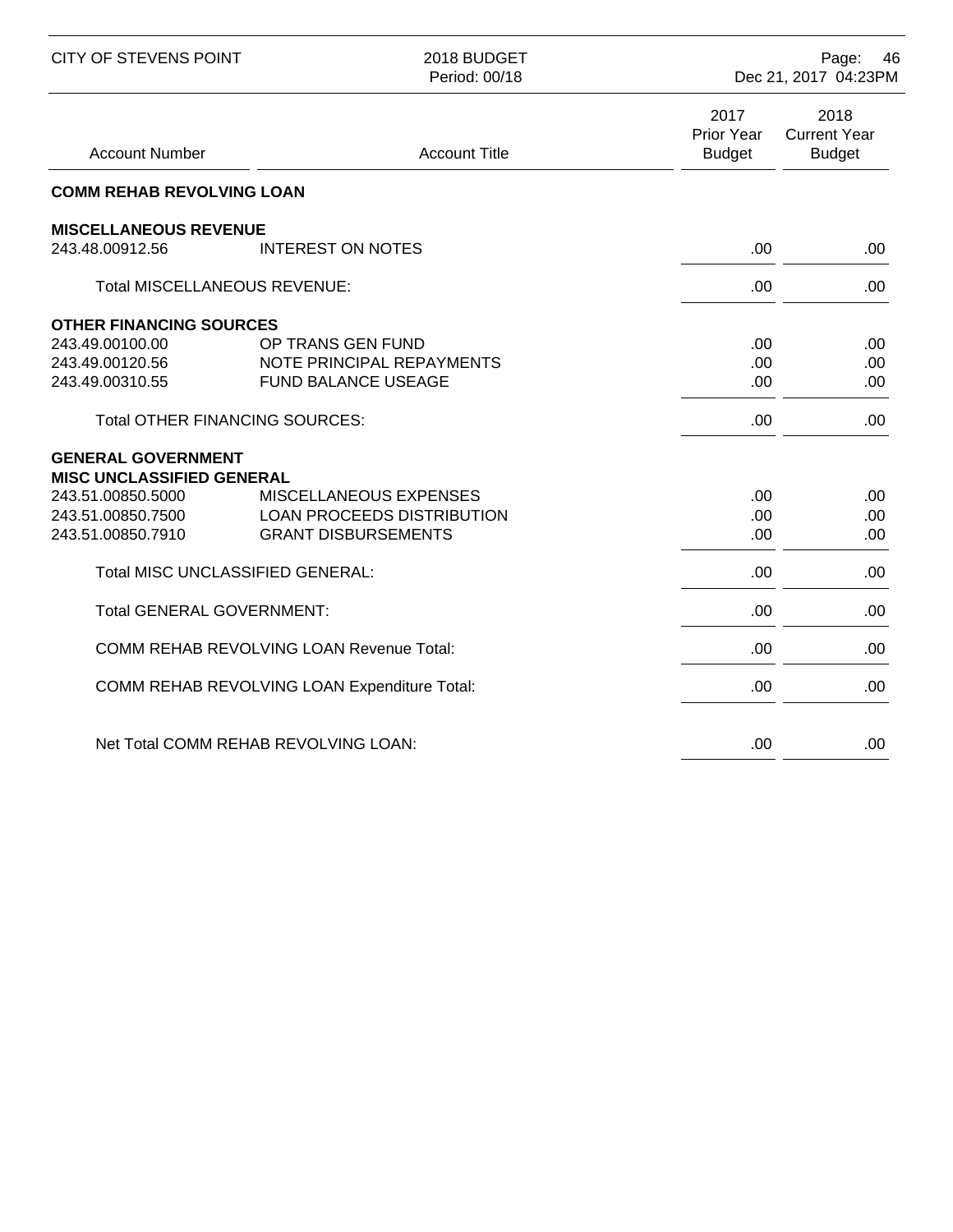| <b>CITY OF STEVENS POINT</b>                  | 2018 BUDGET<br>Period: 00/18                      | Page:<br>47<br>Dec 21, 2017 04:23PM        |                                              |
|-----------------------------------------------|---------------------------------------------------|--------------------------------------------|----------------------------------------------|
| <b>Account Number</b>                         | <b>Account Title</b>                              | 2017<br><b>Prior Year</b><br><b>Budget</b> | 2018<br><b>Current Year</b><br><b>Budget</b> |
| <b>HOUSING TRUST FUND</b>                     |                                                   |                                            |                                              |
| <b>MISCELLENEOUS REVENUE</b>                  |                                                   |                                            |                                              |
| 246.48.00100.51                               | <b>INV. INTEREST REVENUE</b>                      | .00                                        | .00                                          |
| 246.48.00110.56                               | <b>INTEREST ON CHECKING ACCTS</b>                 | 125                                        | 300                                          |
| 246.48.00120.56                               | <b>INTEREST ON NOTES</b>                          | .00.                                       | 22,769                                       |
| 246.48.00155.56                               | <b>INTEREST ON NOTES - TIF #6</b>                 | .00                                        | 18,857                                       |
| 246.48.19900.51                               | MISC UNCLASSIFIED REVENUE                         | .00                                        | .00.                                         |
| <b>Total MISCELLENEOUS REVENUE:</b>           |                                                   | 125                                        | 41,926                                       |
| <b>OTHER FINANCING SOURCES</b>                |                                                   |                                            |                                              |
| 246.49.00100.56                               | PRINCIPAL PAYMENTS                                | 30,000                                     | .00                                          |
| 246.49.00310.55                               | <b>FUND BALANCE USAGE</b>                         | .00                                        | .00                                          |
| 246.49.19817.59                               | <b>TRANSFER FROM FUND 817</b>                     | 75,000                                     | 35,000                                       |
| <b>Total OTHER FINANCING SOURCES:</b>         |                                                   | 105,000                                    | 35,000                                       |
| <b>MISCELLANEOUS EXPENSES</b>                 |                                                   |                                            |                                              |
| <b>MISCELLANEOUS EXPENSES</b>                 |                                                   |                                            |                                              |
| 246.56.00600.5000                             | MISCELLANEOUS EXPENSES                            | 5,000                                      | 57,526                                       |
| 246.56.00600.5450                             | <b>DEPRECIATION EXPENSE</b>                       | .00                                        | .00                                          |
| 246.56.00600.5865                             | COMM DEV WAGE EXPENSE<br><b>GEN ADMIN CHARGES</b> | 16,336<br>500                              | .00                                          |
| 246.56.00600.5950<br>246.56.00600.7500        | LOAN PROCEED DISTRIBUTION                         | 65,360                                     | 200<br>.00                                   |
| 246.56.00600.7501                             | <b>BAD DEBT EXPENSE</b>                           | 15,000                                     | 15,000                                       |
| <b>Total MISCELLANEOUS EXPENSES:</b>          |                                                   | 102,196                                    | 72,726                                       |
|                                               |                                                   |                                            |                                              |
| <b>EXTERNAL AUDITING</b><br>246.56.00960.2004 | <b>CPA/AUDITING SERVICES</b>                      | 2,929                                      | 4,200                                        |
| <b>Total EXTERNAL AUDITING:</b>               |                                                   | 2,929                                      | 4,200                                        |
| <b>INSURANCE</b>                              |                                                   |                                            |                                              |
| 246.56.19931.5100                             | <b>INSURANCE PREMIUMS</b>                         | .00                                        | .00.                                         |
| <b>Total INSURANCE:</b>                       |                                                   | .00                                        | .00.                                         |
| Total MISCELLANEOUS EXPENSES:                 |                                                   | 105,125                                    | 76,926                                       |
| <b>HOUSING TRUST FUND Revenue Total:</b>      |                                                   | 105,125                                    | 76,926                                       |
|                                               | <b>HOUSING TRUST FUND Expenditure Total:</b>      | 105,125                                    | 76,926                                       |
|                                               |                                                   |                                            |                                              |
| Net Total HOUSING TRUST FUND:                 |                                                   | .00                                        | .00                                          |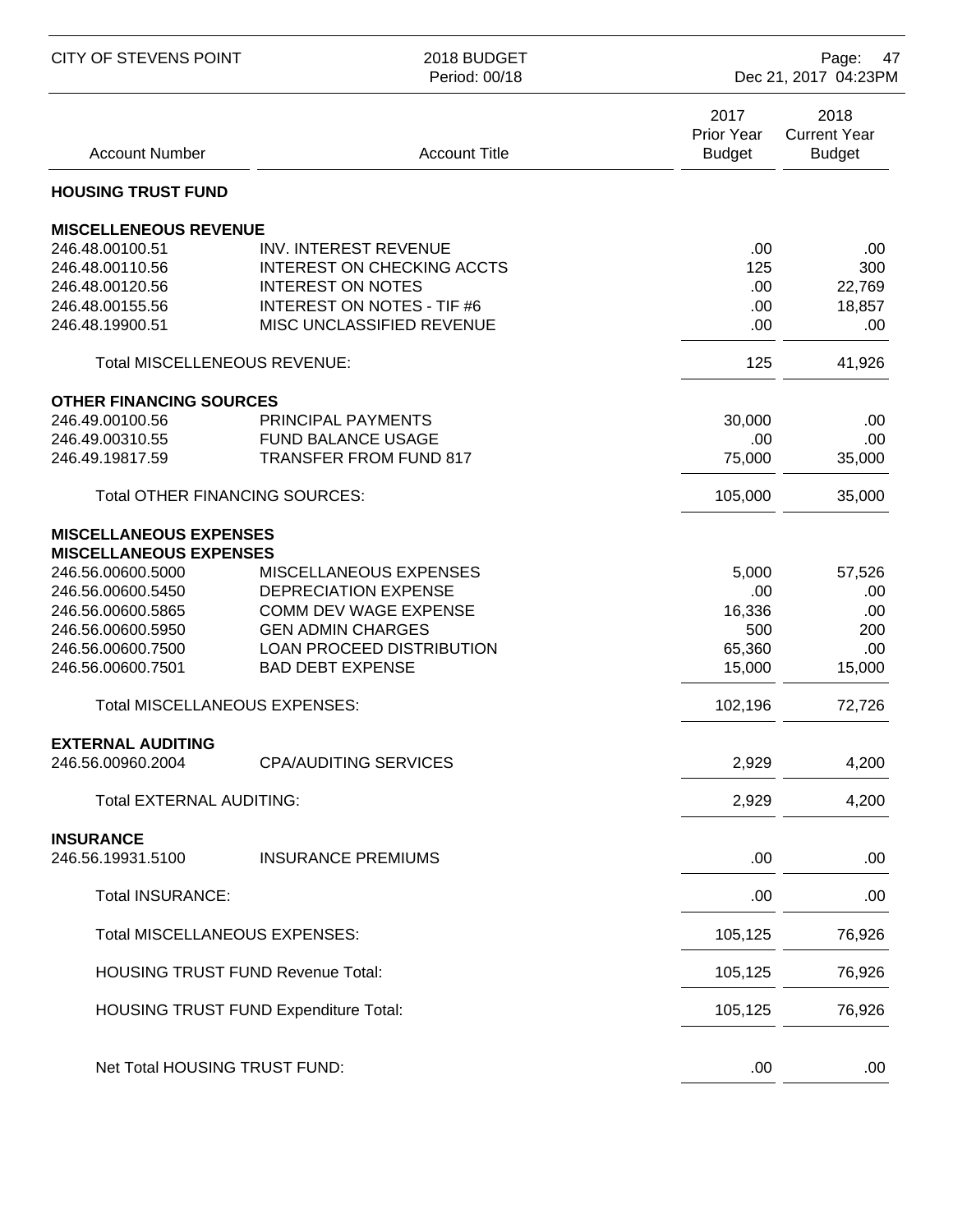| CITY OF STEVENS POINT                                | 2018 BUDGET<br>Period: 00/18                               |                                            | 48<br>Page:<br>Dec 21, 2017 04:23PM          |  |
|------------------------------------------------------|------------------------------------------------------------|--------------------------------------------|----------------------------------------------|--|
| <b>Account Number</b>                                | <b>Account Title</b>                                       | 2017<br><b>Prior Year</b><br><b>Budget</b> | 2018<br><b>Current Year</b><br><b>Budget</b> |  |
| <b>EDGEWATER FUND</b>                                |                                                            |                                            |                                              |  |
| <b>MISCELLANEOUS REVENUE</b>                         |                                                            |                                            |                                              |  |
| 247.48.00100.51                                      | <b>INV. INTEREST REVENUE</b>                               | .00                                        | .00                                          |  |
| 247.48.00110.56                                      | <b>INTEREST ON CHECKING ACCT</b>                           | .00                                        | .00                                          |  |
| 247.48.19900.51                                      | MISC UNCLASSIFIED REVENUE                                  | 17,000                                     | 15,000                                       |  |
| 247.48.20120.51                                      | <b>RENTAL INCOME</b>                                       | 490,000                                    | 535,000                                      |  |
| <b>Total MISCELLANEOUS REVENUE:</b>                  |                                                            | 507,000                                    | 550,000                                      |  |
| <b>MISCELLANEOUS EXPENSES</b>                        |                                                            |                                            |                                              |  |
| <b>MISCELLANEOUS EXPENSES</b><br>247.56.00600.2007   | PYMT IN LIEU OF TAXES                                      | 41,000                                     | 45,000                                       |  |
| 247.56.00600.2200                                    | <b>GAS/ELECTRIC CHARGES</b>                                | 75,958                                     | .00                                          |  |
| 247.56.00600.2203                                    | TELEPHONE UTILITY CHARGES                                  | 41,289                                     | .00                                          |  |
| 247.56.00600.2204                                    | <b>WATER/SEWER UTIL CHARGES</b>                            | 16,768                                     | .00                                          |  |
| 247.56.00600.2211                                    | <b>TRASH REMOVAL</b>                                       | 4,500                                      | 4,500                                        |  |
| 247.56.00600.2922                                    | CONTRACTED/BLDG MAINTENANCE                                | 158,485                                    | 271,500                                      |  |
| 247.56.00600.3000                                    | <b>GENERAL OFFICE SUPPLIES</b>                             | 2,000                                      | 2,000                                        |  |
| 247.56.00600.3550                                    | <b>GEN BUILDING MAINTENANCE</b>                            | 100,000                                    | 100,000                                      |  |
| 247.56.00600.5000                                    | MISCELLANEOUS EXPENSES                                     | 10,000                                     | 10,000                                       |  |
| 247.56.00600.5450                                    | <b>DEPRECIATION EXPENSE</b>                                | .00                                        | 60,000                                       |  |
| 247.56.00600.5751                                    | <b>SNOW REMOVAL CHARGES</b>                                | 3,000                                      | 3,000                                        |  |
| 247.56.00600.5758                                    | <b>LAWN CARE</b>                                           | 2,000                                      | 2,000                                        |  |
| 247.56.00600.5940<br>247.56.00600.5950               | <b>MANAGEMENT FEE</b><br><b>GEN ADMINISTRATION CHARGES</b> | 38,000<br>.00                              | 38,000<br>.00                                |  |
| <b>Total MISCELLANEOUS EXPENSES:</b>                 |                                                            | 493,000                                    | 536,000                                      |  |
| <b>EXTERNAL AUDITING</b>                             |                                                            |                                            |                                              |  |
| 247.56.00960.2004                                    | <b>CPA/AUDITING SERVICES</b>                               | 2,000                                      | 2,000                                        |  |
| <b>Total EXTERNAL AUDITING:</b>                      |                                                            | 2,000                                      | 2,000                                        |  |
| <b>INSURANCE - PROPERTY</b>                          |                                                            |                                            |                                              |  |
| 247.56.19931.5100                                    | <b>INSURANCE PREMIUMS</b>                                  | 12,000                                     | 12,000                                       |  |
| Total INSURANCE - PROPERTY:                          |                                                            | 12,000                                     | 12,000                                       |  |
| Total MISCELLANEOUS EXPENSES:                        |                                                            | 507,000                                    | 550,000                                      |  |
| <b>GEN CONSTRUCTION CHARGES</b>                      |                                                            |                                            |                                              |  |
| <b>GEN CONSTRUCTION CHARGES</b><br>247.57.70841.8700 | <b>GEN CONSTRUCTION CHARGES</b>                            | .00.                                       | .00.                                         |  |
| <b>Total GEN CONSTRUCTION CHARGES:</b>               |                                                            | .00                                        | .00.                                         |  |
| <b>Total GEN CONSTRUCTION CHARGES:</b>               |                                                            | .00                                        | .00                                          |  |
| <b>EDGEWATER FUND Revenue Total:</b>                 |                                                            | 507,000                                    | 550,000                                      |  |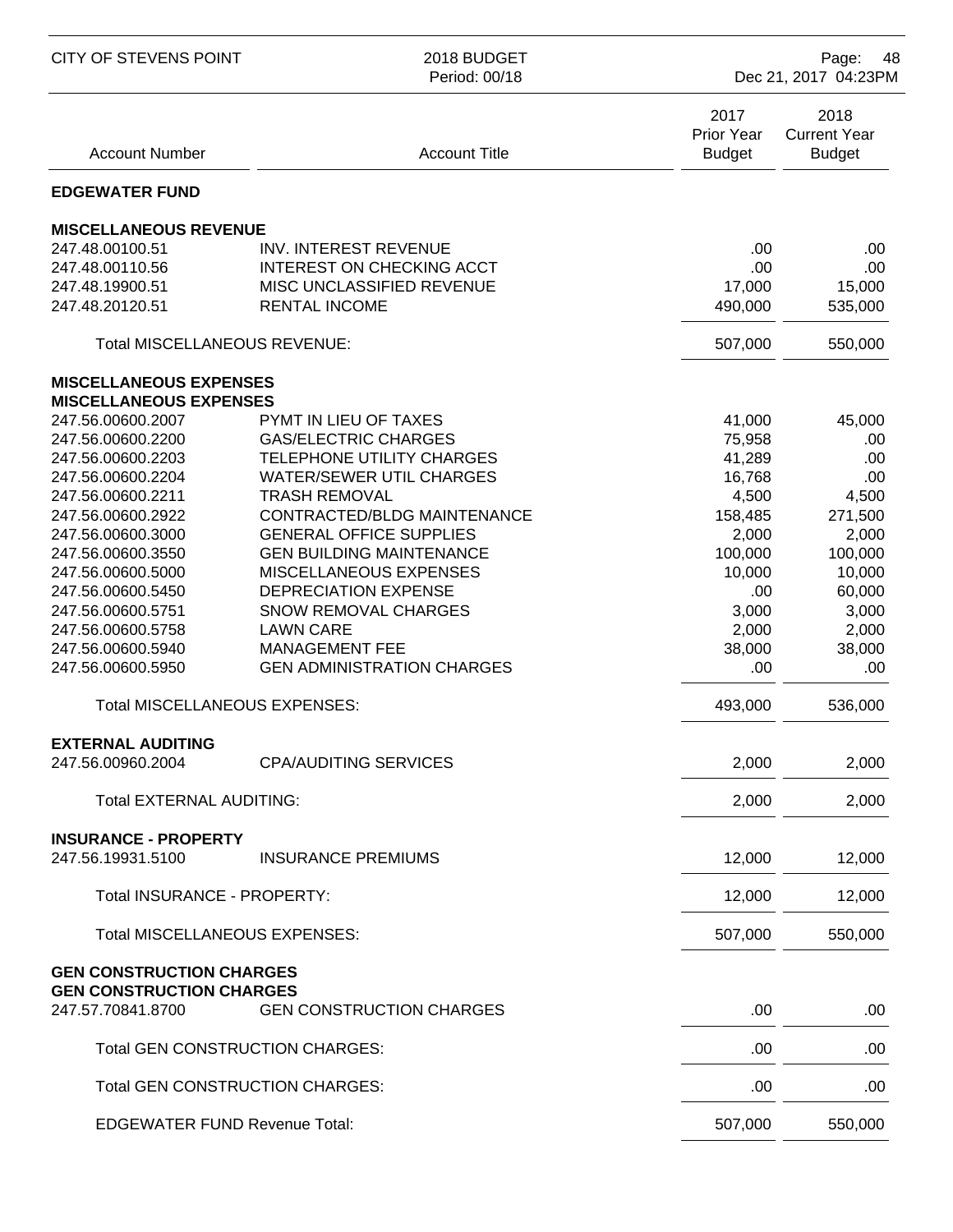| CITY OF STEVENS POINT                    | 2018 BUDGET<br>Period: 00/18 |                                     | 49<br>Page:<br>Dec 21, 2017 04:23PM   |
|------------------------------------------|------------------------------|-------------------------------------|---------------------------------------|
| Account Number                           | <b>Account Title</b>         | 2017<br>Prior Year<br><b>Budget</b> | 2018<br>Current Year<br><b>Budget</b> |
| <b>EDGEWATER FUND Expenditure Total:</b> |                              | 507,000                             | 550,000                               |
| Net Total EDGEWATER FUND:                |                              | .00                                 | .00                                   |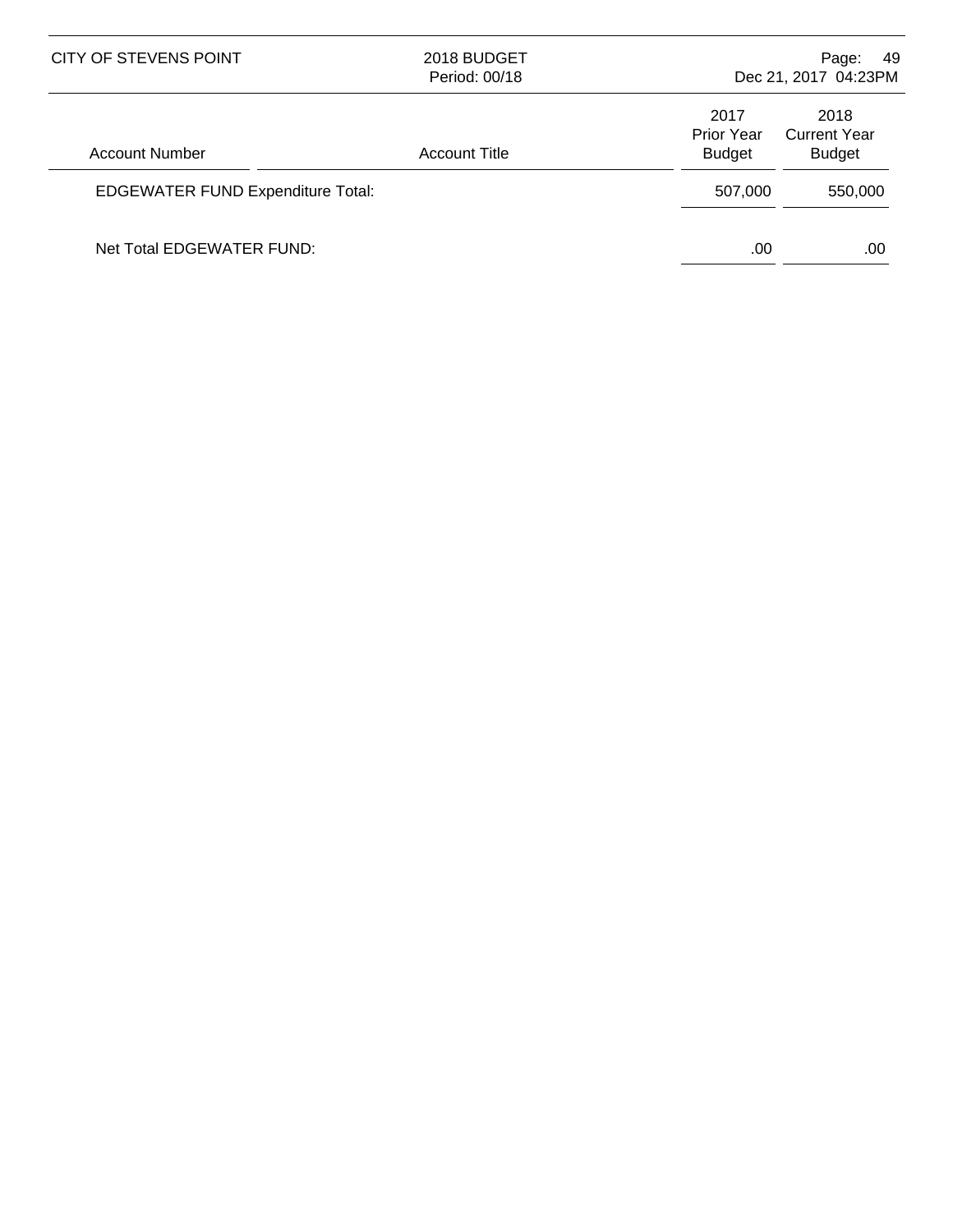| <b>CITY OF STEVENS POINT</b>                                                                                                                 | 2018 BUDGET<br>Period: 00/18                                                                                                                                                             |                                                 | Page:<br>50<br>Dec 21, 2017 04:23PM                |  |
|----------------------------------------------------------------------------------------------------------------------------------------------|------------------------------------------------------------------------------------------------------------------------------------------------------------------------------------------|-------------------------------------------------|----------------------------------------------------|--|
| <b>Account Number</b>                                                                                                                        | <b>Account Title</b>                                                                                                                                                                     | 2017<br><b>Prior Year</b><br><b>Budget</b>      | 2018<br><b>Current Year</b><br><b>Budget</b>       |  |
| <b>SPECIAL ASSESSMENTS</b>                                                                                                                   |                                                                                                                                                                                          |                                                 |                                                    |  |
| <b>SPECIAL ASSESSMENTS</b><br>248.42.00510.00<br>248.42.00511.00<br>248.42.00512.00<br>248.42.00513.00<br>248.42.00514.00<br>248.42.00515.00 | TREE RELATED ASSMNT REVENUE<br>SEWER/WATER ASSMNT REVENUE<br><b>CURB &amp; GUTTER ASSMNT REVENUE</b><br>SIDEWALK ASSMNT REVENUE<br>STREET RELATED ASSMNT REVENUE<br>OTHER ASSMNT REVENUE | 5,000<br>.00<br>.00<br>70,000<br>.00<br>100,000 | 5,000<br>10,000<br>.00<br>60,000<br>.00<br>100,000 |  |
| Total SPECIAL ASSESSMENTS:                                                                                                                   |                                                                                                                                                                                          | 175,000                                         | 175,000                                            |  |
| <b>MISCELLANEOUS REVENUE</b><br>248.48.19130.51                                                                                              | <b>INTEREST ON ASSESSMENTS</b>                                                                                                                                                           | .00                                             | .00.                                               |  |
| Total MISCELLANEOUS REVENUE:                                                                                                                 |                                                                                                                                                                                          | .00                                             | .00.                                               |  |
| <b>SPECIAL ASSMNT EXPENDITURES</b><br><b>SPECIAL ASSMNT EXPENDITURES</b>                                                                     |                                                                                                                                                                                          |                                                 |                                                    |  |
| 248.51.19110.5030<br>248.51.19110.5031<br>248.51.19110.5032<br>248.51.19110.5033<br>248.51.19110.5034<br>248.51.19110.5035                   | TREE RELATED ASSMNT EXPENSE<br>SEWER/WATER ASSMNT EXPENSE<br><b>CURB &amp; GUTTER ASSMNT EXPENSE</b><br>SIDEWALK ASSMNT EXPENSE<br>STREET RELATED ASSMNT EXPENSE<br>OTHER ASSMNT EXPENSE | 5,000<br>.00<br>.00<br>70,000<br>.00<br>100,000 | 5,000<br>10,000<br>.00<br>60,000<br>.00<br>100,000 |  |
| <b>Total SPECIAL ASSMNT EXPENDITURES:</b>                                                                                                    |                                                                                                                                                                                          | 175,000                                         | 175,000                                            |  |
| <b>Total SPECIAL ASSMNT EXPENDITURES:</b>                                                                                                    |                                                                                                                                                                                          | 175,000                                         | 175,000                                            |  |
| SPECIAL ASSESSMENTS Revenue Total:                                                                                                           |                                                                                                                                                                                          | 175,000                                         | 175,000                                            |  |
|                                                                                                                                              | SPECIAL ASSESSMENTS Expenditure Total:                                                                                                                                                   | 175,000                                         | 175,000                                            |  |
| Net Total SPECIAL ASSESSMENTS:                                                                                                               |                                                                                                                                                                                          | .00                                             | .00.                                               |  |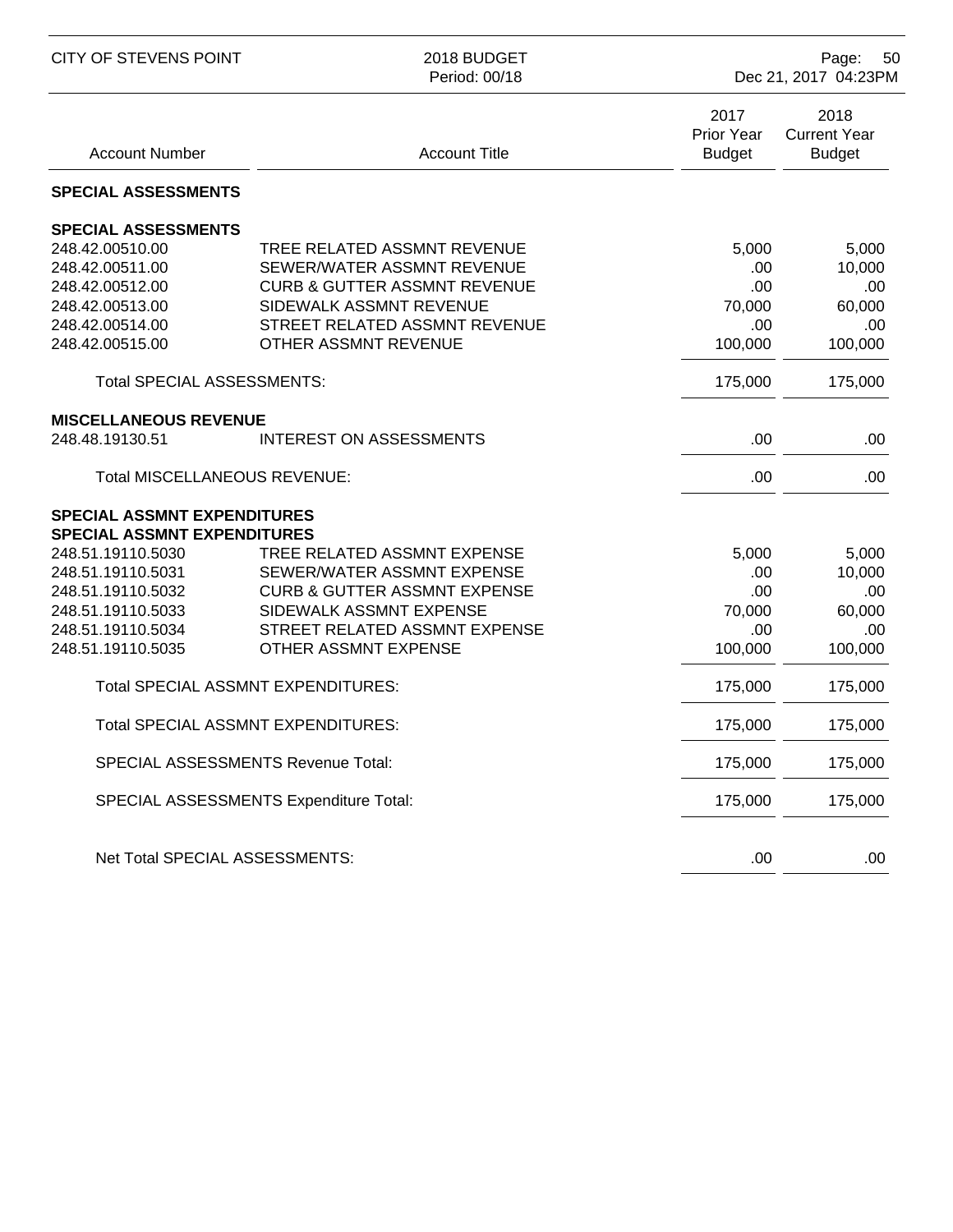| CITY OF STEVENS POINT                                                  | 2018 BUDGET<br>Period: 00/18        |                                            | Page:<br>51<br>Dec 21, 2017 04:23PM          |  |
|------------------------------------------------------------------------|-------------------------------------|--------------------------------------------|----------------------------------------------|--|
| <b>Account Number</b>                                                  | <b>Account Title</b>                | 2017<br><b>Prior Year</b><br><b>Budget</b> | 2018<br><b>Current Year</b><br><b>Budget</b> |  |
| <b>WILLETT ICE ARENA FUND</b>                                          |                                     |                                            |                                              |  |
| <b>PUBLIC CHARGES FOR SERVICE</b>                                      |                                     |                                            |                                              |  |
| 249.46.50950.55                                                        | (T) ICE FACILITY GEN REV            | 15,000                                     | 15,000                                       |  |
| 249.46.50953.55                                                        | (NT) SKATING LESSON REV             | 25,000                                     | 25,000                                       |  |
| 249.46.50955.55                                                        | (NT) HOCKEY LESSON REV              | .00                                        | .00                                          |  |
| 249.46.50956.55                                                        | (T) ICE FACILITY RENTAL REV         | 10,000                                     | 10,000                                       |  |
| 249.46.50957.55                                                        | (NT) ICE FACILITY RENTAL REV        | 140,000                                    | 140,000                                      |  |
| 249.46.50958.55                                                        | (T) PRO SHOP SALES REV              | 100                                        | 100                                          |  |
| 249.46.50960.55                                                        | (NT) ICE CONCESSION REV             | 500                                        | 500                                          |  |
| 249.46.50961.55                                                        | (T) ICE SKATE SHARPENING REV        | 2,000                                      | 2,000                                        |  |
| 249.46.50963.55                                                        | ICE FACILITY-AMUSEMENT DEV          | 750                                        | 750                                          |  |
| 249.46.50964.55                                                        | (T) ICE SKATE RENTAL REV            | 6,500                                      | 6,500                                        |  |
| 249.46.50966.55                                                        | (T) ICE SHOW ADMISSION REV          | 14,000                                     | 14,000                                       |  |
| 249.46.50967.55                                                        | (T) NON ICE/FACILITY REV            | 2,500                                      | 2,500                                        |  |
| 249.46.50968.55                                                        | (NT) NON ICE FACILITY REV           | 500                                        | 500                                          |  |
| 249.46.50969.55                                                        | (T) ICE FACILITY MISC REV           | 500                                        | 500                                          |  |
| 249.46.50970.55                                                        | (NT) MISC ICE FACILITY REV          | .00                                        | .00                                          |  |
| 249.46.50971.55                                                        | ARENA CONCESSION REVENUE            | 85,000                                     | 85,000                                       |  |
| 249.46.50972.55                                                        | <b>ARENA ADVERTISING</b>            | 12,000                                     | 12,000                                       |  |
| <b>Total PUBLIC CHARGES FOR SERVICE:</b>                               |                                     | 314,350                                    | 314,350                                      |  |
| <b>OTHER FINANCING SOURCES</b>                                         |                                     |                                            |                                              |  |
| 249.49.19202.59                                                        | <b>TRANSFER FROM FUND 202</b>       | 80,000                                     | 80,000                                       |  |
| 249.49.19310.59                                                        | <b>GENERAL FUND BALANCE USAGE</b>   | 12,823                                     | .00                                          |  |
| <b>Total OTHER FINANCING SOURCES:</b>                                  |                                     | 92,823                                     | 80,000                                       |  |
| <b>CULTURE, RECREATION &amp; EDUCATION</b><br><b>WILLETT ICE ARENA</b> |                                     |                                            |                                              |  |
| 249.55.50450.1400                                                      | <b>SEASONAL EMP WAGES</b>           | 87,189                                     | 64,352                                       |  |
| 249.55.50450.1450                                                      | <b>SKATING INSTRUCTOR WAGES</b>     | 12,333                                     | 12,560                                       |  |
| 249.55.50450.1900                                                      | <b>EMPLOYER CONTRIB/WISC RET</b>    | 1,500                                      | 1,500                                        |  |
| 249.55.50450.1910                                                      | <b>EMPLOYER CONTRIB/S.S. TAX</b>    | 1,443                                      | 1,115                                        |  |
| 249.55.50450.1920                                                      | <b>EMPLOYER CONTRIB/LIFE INSUR</b>  | .00                                        | .00                                          |  |
| 249.55.50450.1930                                                      | <b>WORKERS COMPENSATION PREM</b>    | 3,384                                      | 3,269                                        |  |
| 249.55.50450.1940                                                      | I.C. INSURANCE PREMIUM              | .00                                        | .00                                          |  |
| 249.55.50450.1950                                                      | <b>MEDICAL INSURANCE PREM</b>       | .00                                        | .00                                          |  |
| 249.55.50450.2200                                                      | <b>GENERAL UTILITY CHARGE</b>       | 92,617                                     | 80,000                                       |  |
| 249.55.50450.2204                                                      | <b>WATER/SEWER UTIL CHARGES</b>     | 21,387                                     | 20,000                                       |  |
| 249.55.50450.2601                                                      | <b>ICE EQUIP MAINT/REPAIRS</b>      | 17,000                                     | 38,330                                       |  |
| 249.55.50450.2702                                                      | <b>GENERAL EQUIPMENT REPAIRS</b>    | 20,000                                     | 20,000                                       |  |
| 249.55.50450.3000                                                      | <b>GENERAL OFFICE SUPPLIES</b>      | 1,500                                      | 1,500                                        |  |
| 249.55.50450.3008                                                      | SAFETY EQUIPMENT/SUPPLIES           | 500                                        | 500                                          |  |
| 249.55.50450.3202                                                      | <b>MEMBERSHIP DUES</b>              | 1,000                                      | 1,000                                        |  |
| 249.55.50450.3301                                                      | <b>MILEAGE EXPENSES</b>             | 200                                        | 200                                          |  |
| 249.55.50450.3450                                                      | <b>GENERAL PROMOTIONAL SUPPLIES</b> | 4,500                                      | 4,500                                        |  |
| 249.55.50450.3505                                                      | <b>TOOLS &amp; RELATED SUPPLIES</b> | 500                                        | 500                                          |  |
| 249.55.50450.3551                                                      | <b>GEN JANITORIAL SUPPLIES</b>      | 5,000                                      | 5,000                                        |  |
| 249.55.50450.5000                                                      | MISCELLANEOUS EXPENSES              | 7,000                                      | 7,000                                        |  |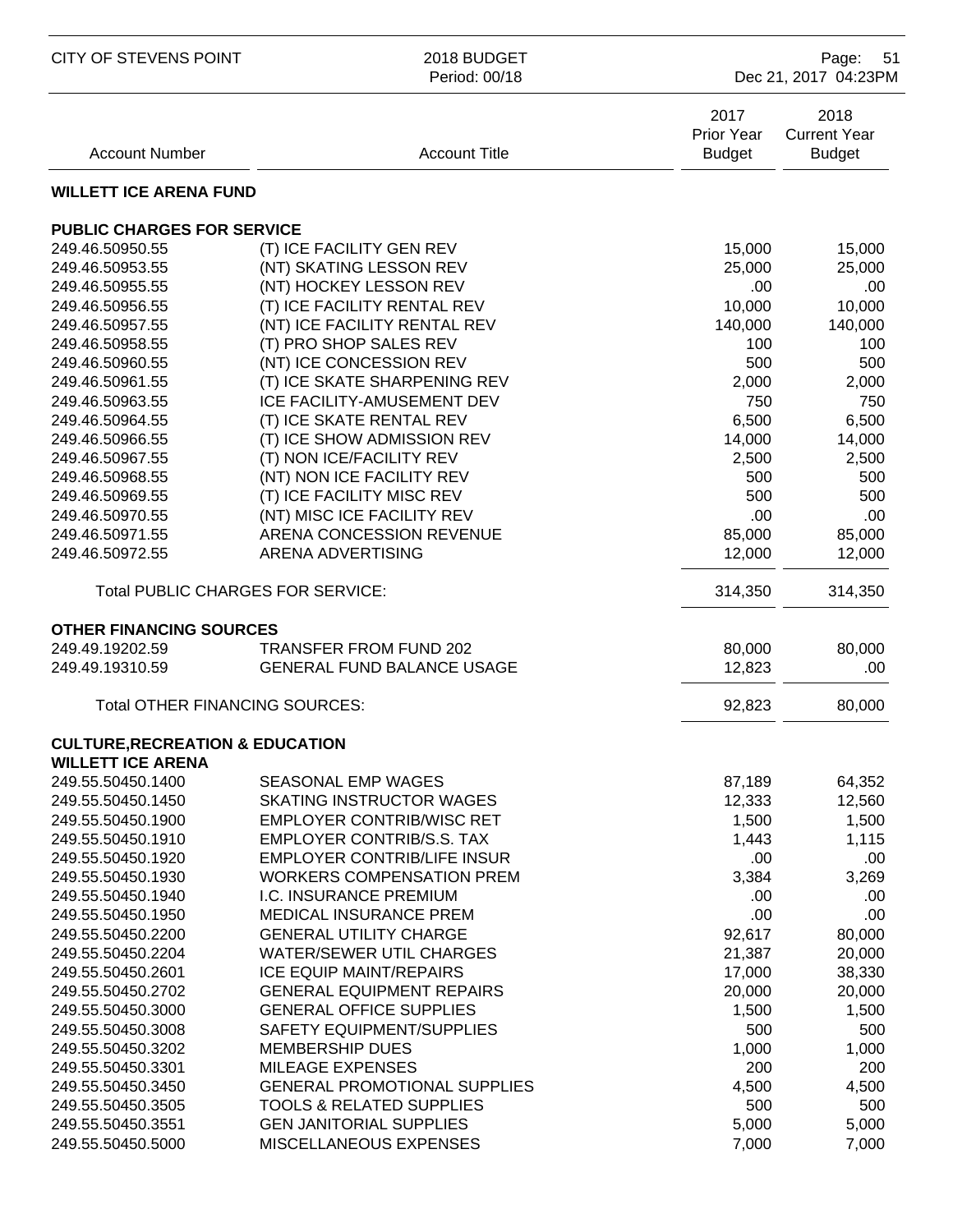| CITY OF STEVENS POINT                                                                                                                                                                                                               | 2018 BUDGET<br>Period: 00/18                                                                                                                                                                                                                                              |                                                                               | Page:<br>52<br>Dec 21, 2017 04:24PM                                           |  |
|-------------------------------------------------------------------------------------------------------------------------------------------------------------------------------------------------------------------------------------|---------------------------------------------------------------------------------------------------------------------------------------------------------------------------------------------------------------------------------------------------------------------------|-------------------------------------------------------------------------------|-------------------------------------------------------------------------------|--|
| <b>Account Number</b>                                                                                                                                                                                                               | <b>Account Title</b>                                                                                                                                                                                                                                                      | 2017<br>Prior Year<br><b>Budget</b>                                           | 2018<br><b>Current Year</b><br><b>Budget</b>                                  |  |
| 249.55.50450.5854<br>249.55.50450.5865<br>249.55.50450.5910                                                                                                                                                                         | RECREATION SPEC EVENT EXP<br>ARENA WAGE EXPENSE<br><b>GEN SEMINAR/EDUCATION EXP</b>                                                                                                                                                                                       | 8,000<br>36,202<br>1,000                                                      | 8,000<br>50,642<br>1,000                                                      |  |
| <b>Total WILLETT ICE ARENA:</b>                                                                                                                                                                                                     |                                                                                                                                                                                                                                                                           | 322,255                                                                       | 320,968                                                                       |  |
| <b>ARENA CONCESSIONS</b><br>249.55.50451.1400<br>249.55.50451.1900<br>249.55.50451.1910<br>249.55.50451.1930<br>249.55.50451.3001<br>249.55.50451.3025<br>249.55.50451.5970<br>Total ARENA CONCESSIONS:<br><b>CAPITAL - WILLETT</b> | <b>SEASONAL EMP WAGES</b><br><b>EMPLOYER CONTRIB/WISC RET</b><br><b>EMPLOYER CONTRIB/S.S. TAX</b><br><b>WORKERS COMPENSATION PREM</b><br><b>GENERAL SUPPLIES</b><br><b>GENERAL EQUIP PURCHASE</b><br><b>COMMISSION PAYMENTS</b><br>Total CULTURE, RECREATION & EDUCATION: | 16,612<br>.00<br>241<br>565<br>40,000<br>1,500<br>14,000<br>72,918<br>395,173 | 16,918<br>.00<br>245<br>719<br>40,000<br>1,500<br>14,000<br>73,382<br>394,350 |  |
| <b>CAPITAL - WILLETT</b><br>249.57.70646.8230                                                                                                                                                                                       | <b>ZAMBONI EQUIPMENT</b>                                                                                                                                                                                                                                                  | 12,000                                                                        | .00                                                                           |  |
| Total CAPITAL - WILLETT:                                                                                                                                                                                                            |                                                                                                                                                                                                                                                                           | 12,000                                                                        | .00                                                                           |  |
| Total CAPITAL - WILLETT:                                                                                                                                                                                                            |                                                                                                                                                                                                                                                                           | 12,000                                                                        | .00                                                                           |  |
|                                                                                                                                                                                                                                     | <b>WILLETT ICE ARENA FUND Revenue Total:</b>                                                                                                                                                                                                                              | 407,173                                                                       | 394,350                                                                       |  |
|                                                                                                                                                                                                                                     | WILLETT ICE ARENA FUND Expenditure Total:                                                                                                                                                                                                                                 | 407,173                                                                       | 394,350                                                                       |  |
| Net Total WILLETT ICE ARENA FUND:                                                                                                                                                                                                   |                                                                                                                                                                                                                                                                           | .00                                                                           | .00                                                                           |  |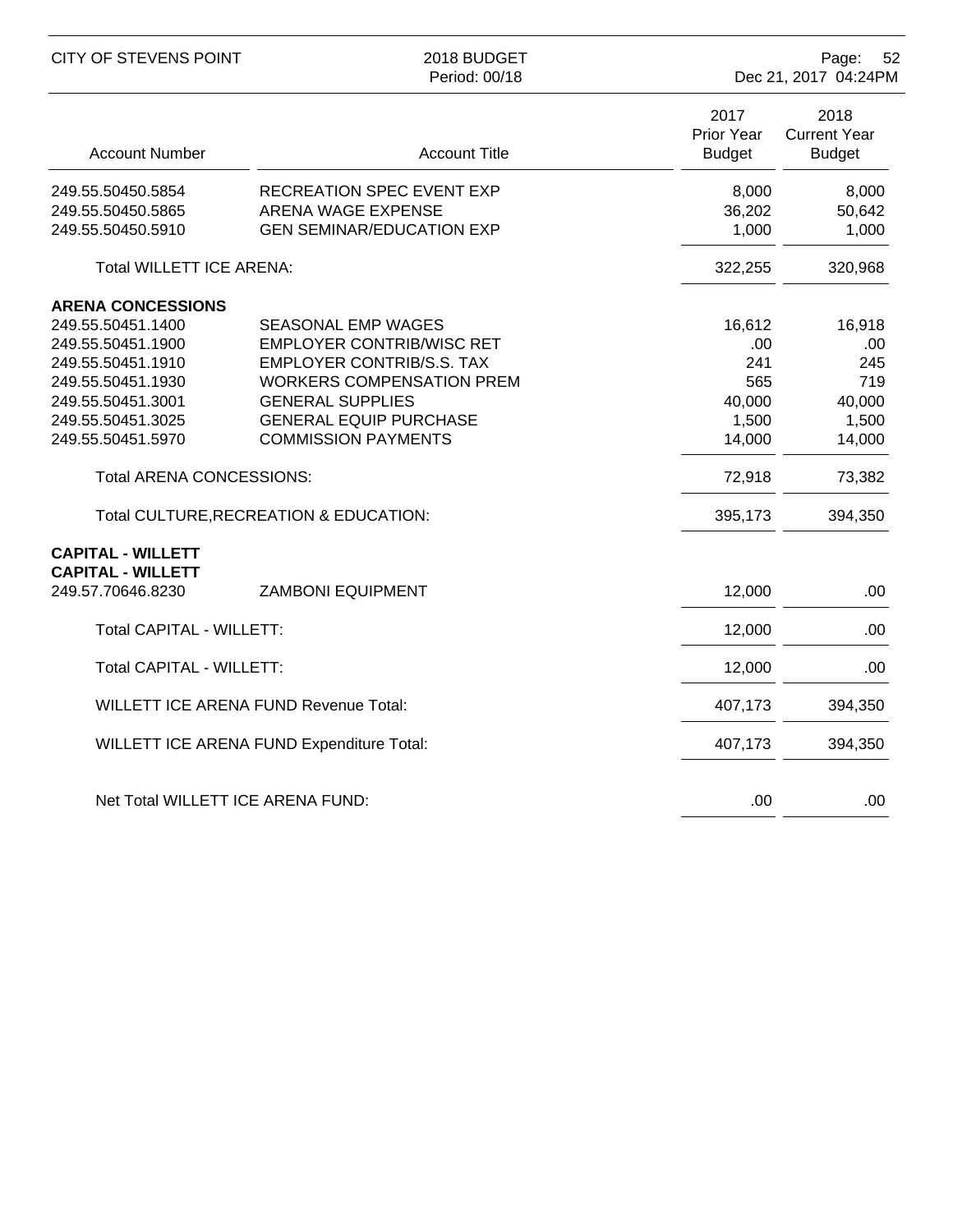| <b>CITY OF STEVENS POINT</b>                                                                   | 2018 BUDGET<br>Period: 00/18                                   | Page:<br>53<br>Dec 21, 2017 04:24PM |                                              |
|------------------------------------------------------------------------------------------------|----------------------------------------------------------------|-------------------------------------|----------------------------------------------|
| <b>Account Number</b>                                                                          | <b>Account Title</b>                                           | 2017<br>Prior Year<br><b>Budget</b> | 2018<br><b>Current Year</b><br><b>Budget</b> |
| <b>CELL TOWER FUND</b>                                                                         |                                                                |                                     |                                              |
| <b>CELL TOWER RENT</b><br>250.47.19802.55<br>250.47.19803.55<br><b>Total CELL TOWER RENT:</b>  | CELL TOWER RENTAL-GOERKE PARK<br>CELL TOWER RENTAL-ZENOFF PARK | 18,000<br>18,000<br>36,000          | 19,560<br>19,400<br>38,960                   |
| <b>OTHER FINANCING SOURCES</b>                                                                 |                                                                |                                     |                                              |
| 250.49.19100.59                                                                                | <b>TRANSFER FROM FUND 100</b>                                  | .00                                 | .00                                          |
| <b>Total OTHER FINANCING SOURCES:</b>                                                          |                                                                | .00.                                | .00                                          |
| <b>PARK EXPENDITURES</b><br><b>PARK EXPENDITURES</b><br>250.55.50215.5863<br>250.55.50215.5864 | <b>GOERKE PARK EXPENDITURES</b><br>ZENOFF PARK EXPENDITURES    | 18,000<br>18,000                    | 19,560<br>19,400                             |
| <b>Total PARK EXPENDITURES:</b>                                                                |                                                                | 36,000                              | 38,960                                       |
| <b>Total PARK EXPENDITURES:</b>                                                                |                                                                | 36,000                              | 38,960                                       |
| <b>CELL TOWER FUND Revenue Total:</b>                                                          |                                                                | 36,000                              | 38,960                                       |
| <b>CELL TOWER FUND Expenditure Total:</b>                                                      |                                                                | 36,000                              | 38,960                                       |
| Net Total CELL TOWER FUND:                                                                     |                                                                | .00                                 | .00                                          |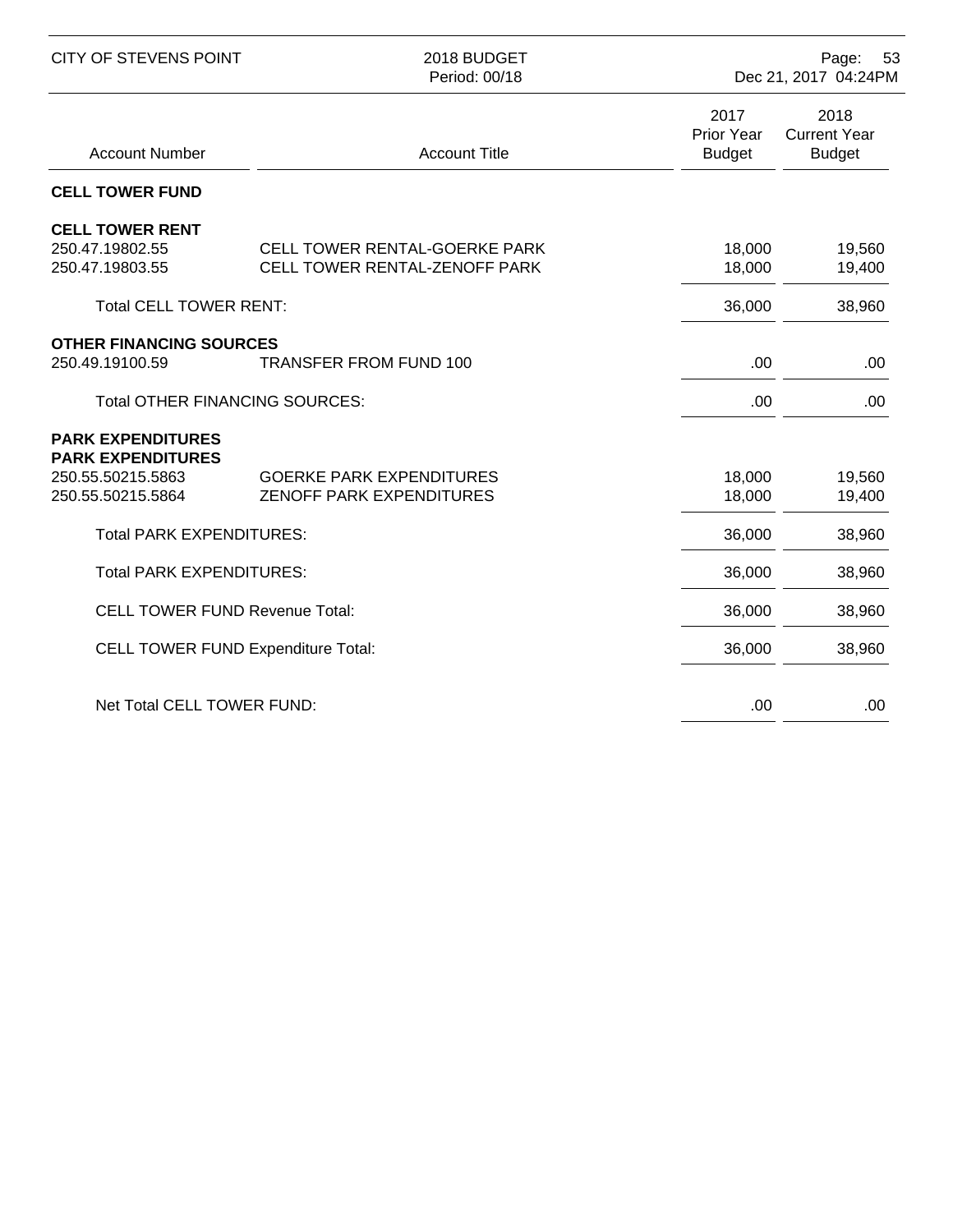| <b>CITY OF STEVENS POINT</b>          | 2018 BUDGET<br>Period: 00/18        |                                     | Page:<br>54<br>Dec 21, 2017 04:24PM          |
|---------------------------------------|-------------------------------------|-------------------------------------|----------------------------------------------|
| <b>Account Number</b>                 | <b>Account Title</b>                | 2017<br>Prior Year<br><b>Budget</b> | 2018<br><b>Current Year</b><br><b>Budget</b> |
| <b>ARTS CENTER</b>                    |                                     |                                     |                                              |
| <b>MISCELLANEOUS REVENUE</b>          |                                     |                                     |                                              |
| 251.48.00100.51                       | <b>INV. INTEREST REVENUE</b>        | .00                                 | .00                                          |
| 251.48.00208.55                       | PARKS CONST REIMB/DONATIONS         | 2,000                               | .00                                          |
| 251.48.00210.55                       | ARTS CENTER BLDG RENTAL REVENU      | .00                                 | .00                                          |
| 251.48.00300.55                       | <b>ARTS CENTER SALES</b>            | 21,500                              | 21,500                                       |
| 251.48.00310.55                       | <b>ENTRY FEES</b>                   | 6,000                               | 6,000                                        |
| 251.48.00540.55                       | SPONSORSHIP REVENUE                 | 100                                 | 100                                          |
| 251.48.00550.55                       | <b>MISC DONATIONS</b>               | 3,000                               | 3,000                                        |
| 251.48.00551.55                       | CAPITAL PROJECT DONATIONS           | 100                                 | 100                                          |
| 251.48.00900.55                       | <b>MISC REVENUE</b>                 | 100                                 | 100                                          |
| 251.48.00950.55                       | CAPITAL (GAIN)/LOSS ON INVEST       | .00                                 | .00                                          |
| 251.48.00954.55                       | UNREALIZED (GAIN)/LOSS ON INV       | .00                                 | .00                                          |
| <b>Total MISCELLANEOUS REVENUE:</b>   |                                     | 32,800                              | 30,800                                       |
| <b>OTHER FINANCING SOURCES</b>        |                                     |                                     |                                              |
| 251.49.19202.59                       | <b>TRANSFER FROM FUND 202</b>       | 21,000                              | 20,000                                       |
| <b>Total OTHER FINANCING SOURCES:</b> |                                     | 21,000                              | 20,000                                       |
| <b>ARTS CENTER</b>                    |                                     |                                     |                                              |
| <b>ARTS CENTER</b>                    |                                     |                                     |                                              |
| 251.55.00375.1470                     | PART TIME DIRECTOR WAGES            | 16,911                              | 17,804                                       |
| 251.55.00375.1900                     | EMPLOYER CONTRIB/WISC RET.          | 1,150                               | 1,193                                        |
| 251.55.00375.1910                     | <b>EMPLOYER CONTRIB/S.S. TAX</b>    | 1,294                               | 1,362                                        |
| 251.55.00375.1930                     | <b>WORKERS COMPENSATION PREM</b>    | 22                                  | 37                                           |
| 251.55.00375.2200                     | <b>GENERAL UTILITY CHARGES</b>      | 2,194                               | 1,600                                        |
| 251.55.00375.2203                     | TELEPHONE UTILITY CHARGES           | 576                                 | 580                                          |
| 251.55.00375.3006                     | <b>POSTAGE</b>                      | 500                                 | 500                                          |
| 251.55.00375.3550                     | <b>GENERAL BUILDING MAINT SUPPL</b> | 1,500                               | 1,500                                        |
| 251.55.00375.5000                     | MISCELLANEOUS EXPENSES              | 7,653                               | 4,224                                        |
| 251.55.00375.5856                     | ARTS EXHIBITION EXP.                | 22,000                              | 22,000                                       |
| 251.55.00375.5930                     | ARTS CNTR CAP PROJ DONATION EX      | .00                                 | .00                                          |
| <b>Total ARTS CENTER:</b>             |                                     | 53,800                              | 50,800                                       |
| <b>Total ARTS CENTER:</b>             |                                     | 53,800                              | 50,800                                       |
| <b>ARTS CENTER Revenue Total:</b>     |                                     | 53,800                              | 50,800                                       |
| <b>ARTS CENTER Expenditure Total:</b> |                                     | 53,800                              | 50,800                                       |
| Net Total ARTS CENTER:                |                                     | .00                                 | .00.                                         |
|                                       |                                     |                                     |                                              |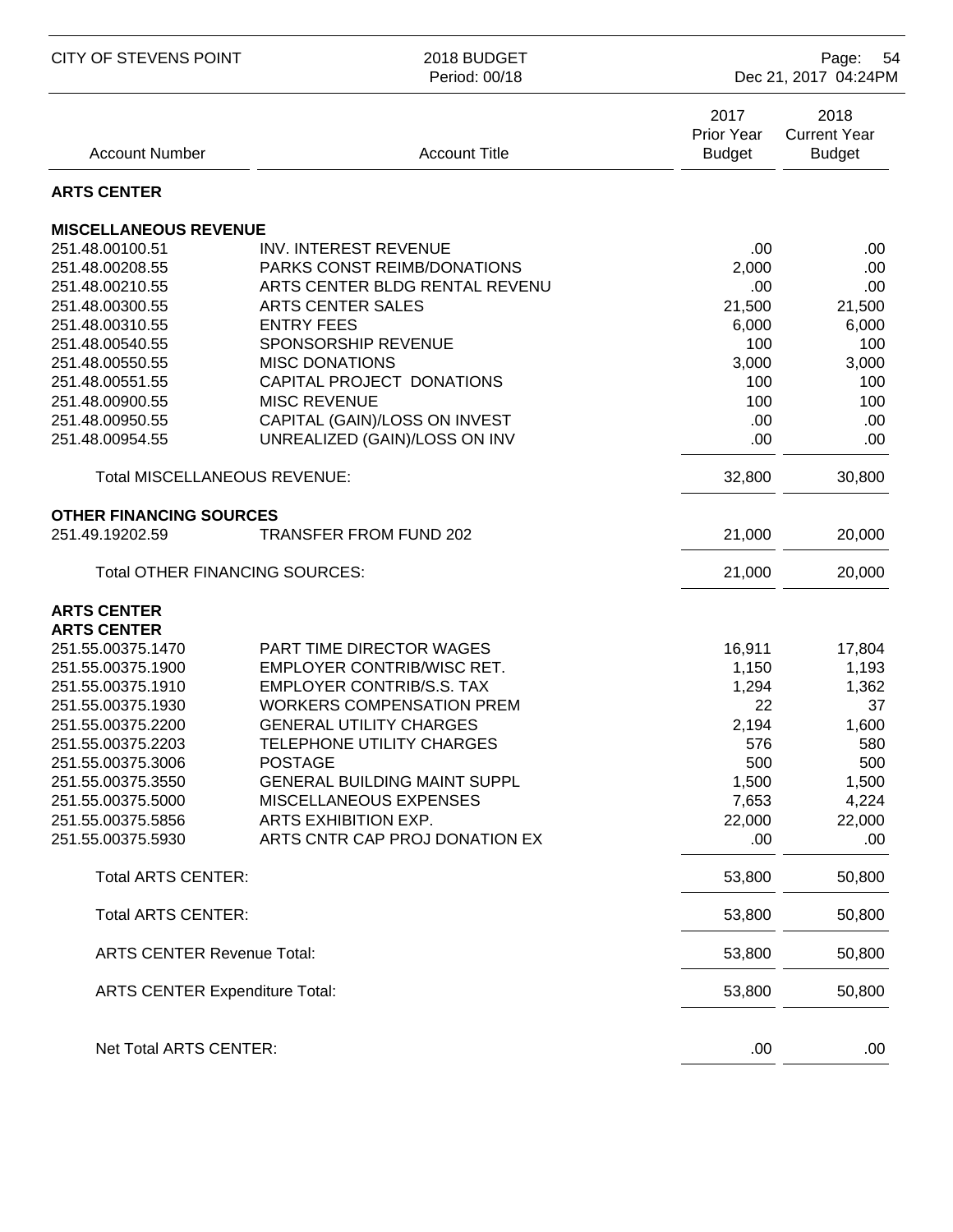| <b>CITY OF STEVENS POINT</b>          | 2018 BUDGET<br>Period: 00/18      |                                            | Page:<br>55<br>Dec 21, 2017 04:24PM          |  |
|---------------------------------------|-----------------------------------|--------------------------------------------|----------------------------------------------|--|
| <b>Account Number</b>                 | <b>Account Title</b>              | 2017<br><b>Prior Year</b><br><b>Budget</b> | 2018<br><b>Current Year</b><br><b>Budget</b> |  |
| <b>GENERAL DEBT SERVICE FUND</b>      |                                   |                                            |                                              |  |
| <b>TAXES</b>                          |                                   |                                            |                                              |  |
| 300.41.00110.58                       | <b>GENERAL PROPERTY TAXES</b>     | .00.                                       | 4,975,286                                    |  |
| <b>Total TAXES:</b>                   |                                   | .00                                        | 4,975,286                                    |  |
| <b>INTERGOVERNMENTAL REVENUES</b>     |                                   |                                            |                                              |  |
| 300.43.00500.58                       | WATER/SEWER DEBT REIMB.           | 171,498                                    | .00                                          |  |
| 300.43.00501.58                       | <b>WATER DEPT-INT REIMB.</b>      | 10,611                                     | .00                                          |  |
|                                       | Total INTERGOVERNMENTAL REVENUES: | 182,109                                    | .00                                          |  |
| <b>MISCELLANEOUS REVENUE</b>          |                                   |                                            |                                              |  |
| 300.48.00100.51                       | <b>INV. INTEREST REVENUE</b>      | .00.                                       | .00                                          |  |
| 300.48.00150.51                       | PLEDGE REIMBURSEMENT REV          | 79,000                                     | .00                                          |  |
| <b>Total MISCELLANEOUS REVENUE:</b>   |                                   | 79,000                                     | .00                                          |  |
| <b>OTHER FINANCING SOURCES</b>        |                                   |                                            |                                              |  |
| 300.49.00100.51                       | FEDERAL INTEREST REBATE           | 31,969                                     | 17,044                                       |  |
| 300.49.00240.58                       | OPER TRANSFER/C.P. FUNDS          | .00.                                       | .00                                          |  |
| 300.49.00250.58                       | OPERATING TRANS FROM ROOM TAX     | .00                                        | .00                                          |  |
| 300.49.19202.59                       | <b>TRANSFER FROM FUND 202</b>     | .00                                        | .00                                          |  |
| 300.49.19310.59                       | GENERAL FUND BALANCE USAGE        | 13,676                                     | .00                                          |  |
| <b>Total OTHER FINANCING SOURCES:</b> |                                   | 45,645                                     | 17,044                                       |  |
| <b>GENERAL GOVERNMENT</b>             |                                   |                                            |                                              |  |
| <b>MISC UNCLASSIFIED GENERAL</b>      |                                   |                                            |                                              |  |
| 300.51.00850.5000                     | MISCELLANEOUS EXPENSES            | 5,000                                      | 61,809                                       |  |
| Total MISC UNCLASSIFIED GENERAL:      |                                   | 5,000                                      | 61,809                                       |  |
| <b>Total GENERAL GOVERNMENT:</b>      |                                   | 5,000                                      | 61,809                                       |  |
| <b>DEBT SERVICE</b>                   |                                   |                                            |                                              |  |
| <b>2009 BUILD AMERICA BOND</b>        |                                   |                                            |                                              |  |
| 300.58.00133.6100                     | 2009 BUILD AMERICA - PRIN         | 700,000                                    | .00                                          |  |
| 300.58.00133.6200                     | 2009 BUILD AMERICA - INT          | 26,880                                     | .00                                          |  |
| Total 2009 BUILD AMERICA BOND:        |                                   | 726,880                                    | .00                                          |  |
| <b>2010 (A) BOND ISSUE</b>            |                                   |                                            |                                              |  |
| 300.58.00134.6100                     | 2010A BUILD AM BOND - PRIN        | 500,000                                    | 500,000                                      |  |
| 300.58.00134.6200                     | 2010A BUILD AM BOND - INT         | 71,125                                     | 52,250                                       |  |
| Total 2010 (A) BOND ISSUE:            |                                   | 571,125                                    | 552,250                                      |  |
| 2011 (B) NOTE                         |                                   |                                            |                                              |  |
| 300.58.00135.6100                     | 2011(B) PRINCIPAL ON DEBT         | 242,564                                    | 311,868                                      |  |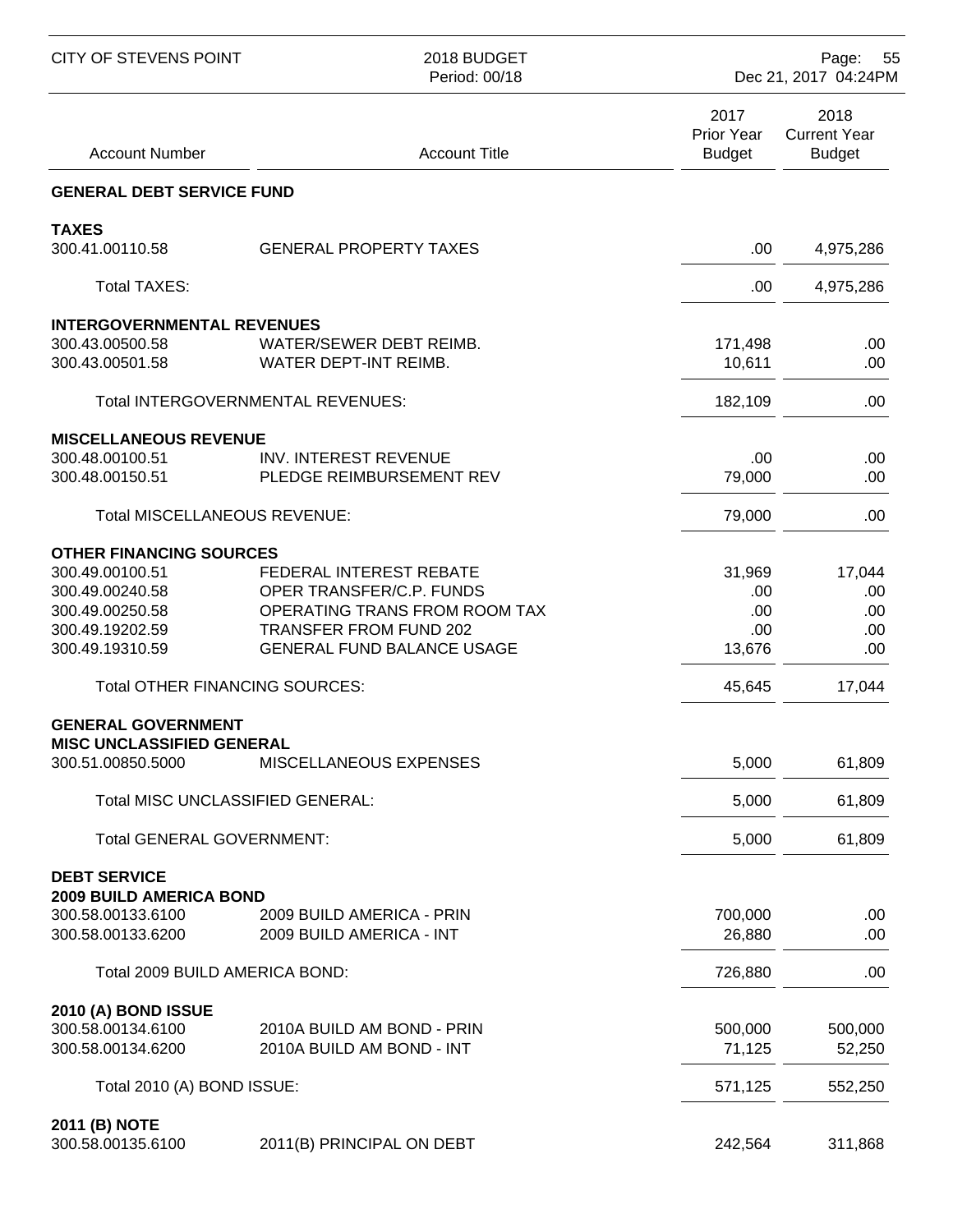| <b>CITY OF STEVENS POINT</b>                                                 | 2018 BUDGET<br>Period: 00/18                          |                                     | Page:<br>56<br>Dec 21, 2017 04:24PM          |  |
|------------------------------------------------------------------------------|-------------------------------------------------------|-------------------------------------|----------------------------------------------|--|
| <b>Account Number</b>                                                        | <b>Account Title</b>                                  | 2017<br>Prior Year<br><b>Budget</b> | 2018<br><b>Current Year</b><br><b>Budget</b> |  |
| 300.58.00135.6200                                                            | 2011(B) INTEREST ON DEBT                              | 29,890                              | 23,003                                       |  |
| Total 2011 (B) NOTE:                                                         |                                                       | 272,454                             | 334,871                                      |  |
| 2011 (C) NOTE<br>300.58.00136.6100<br>300.58.00136.6200                      | 2011(C) PRINCIPAL ON DEBT<br>2011(C) INTEREST ON DEBT | 400,000<br>24,750                   | 415,000<br>12,525                            |  |
| Total 2011 (C) NOTE:                                                         |                                                       | 424,750                             | 427,525                                      |  |
| 2012(A) BOND ISSUE<br>300.58.00137.6100<br>300.58.00137.6200                 | 2012(A) PRINCIPAL ON DEBT<br>2012(A) INTEREST ON DEBT | 480,000<br>50,964                   | 420,000<br>42,501                            |  |
| Total 2012(A) BOND ISSUE:                                                    |                                                       | 530,964                             | 462,501                                      |  |
| 2013 (A) NOTE<br>300.58.00138.6100<br>300.58.00138.6200                      | 2013(A) PRINCIPAL ON DEBT<br>2013(A) INTEREST ON DEBT | 500,000<br>39,857                   | 600,000<br>32,035                            |  |
| Total 2013 (A) NOTE:                                                         |                                                       | 539,857                             | 632,035                                      |  |
| <b>2014(A) NOTE</b><br>300.58.00139.6100<br>300.58.00139.6200                | 2014(A) PRINCIPAL ON DEBT<br>2014(A) INTEREST ON DEBT | 100,000<br>20,000                   | 100,000<br>18,000                            |  |
| Total 2014(A) NOTE:                                                          |                                                       | 120,000                             | 118,000                                      |  |
| <b>2015(A) NOTE</b><br>300.58.00140.6100<br>300.58.00140.6200                | 2015(A) PRINCIPAL ON DEBT<br>2015(A) INTEREST ON DEBT | 100,000<br>31,680                   | 100,000<br>29,700                            |  |
| Total 2015(A) NOTE:                                                          |                                                       | 131,680                             | 129,700                                      |  |
| 2016(A) NOTE<br>300.58.00142.6100<br>300.58.00142.6200                       | 2016(A) PRINCIPAL ON DEBT<br>2016(A) INTEREST ON DEBT | 100,000<br>39,512                   | 210,000<br>25,448                            |  |
| Total 2016(A) NOTE:                                                          |                                                       | 139,512                             | 235,448                                      |  |
| 2017(A) NOTE<br>300.58.00146.6100<br>300.58.00146.6200                       | 2017(A) PRINCIPAL ON DEBT<br>2017(A) INTEREST ON DEBT | .00<br>.00                          | 2,000,000<br>38,191                          |  |
| Total 2017(A) NOTE:                                                          |                                                       | .00                                 | 2,038,191                                    |  |
| <b>Total DEBT SERVICE:</b>                                                   |                                                       | 3,457,222                           | 4,930,521                                    |  |
| <b>TRANSFERS OUT</b><br><b>TRANSFER TO TRANSIT FUND</b><br>300.59.99601.9500 | TRANSFER TO TRANSIT FUND                              | .00                                 | .00                                          |  |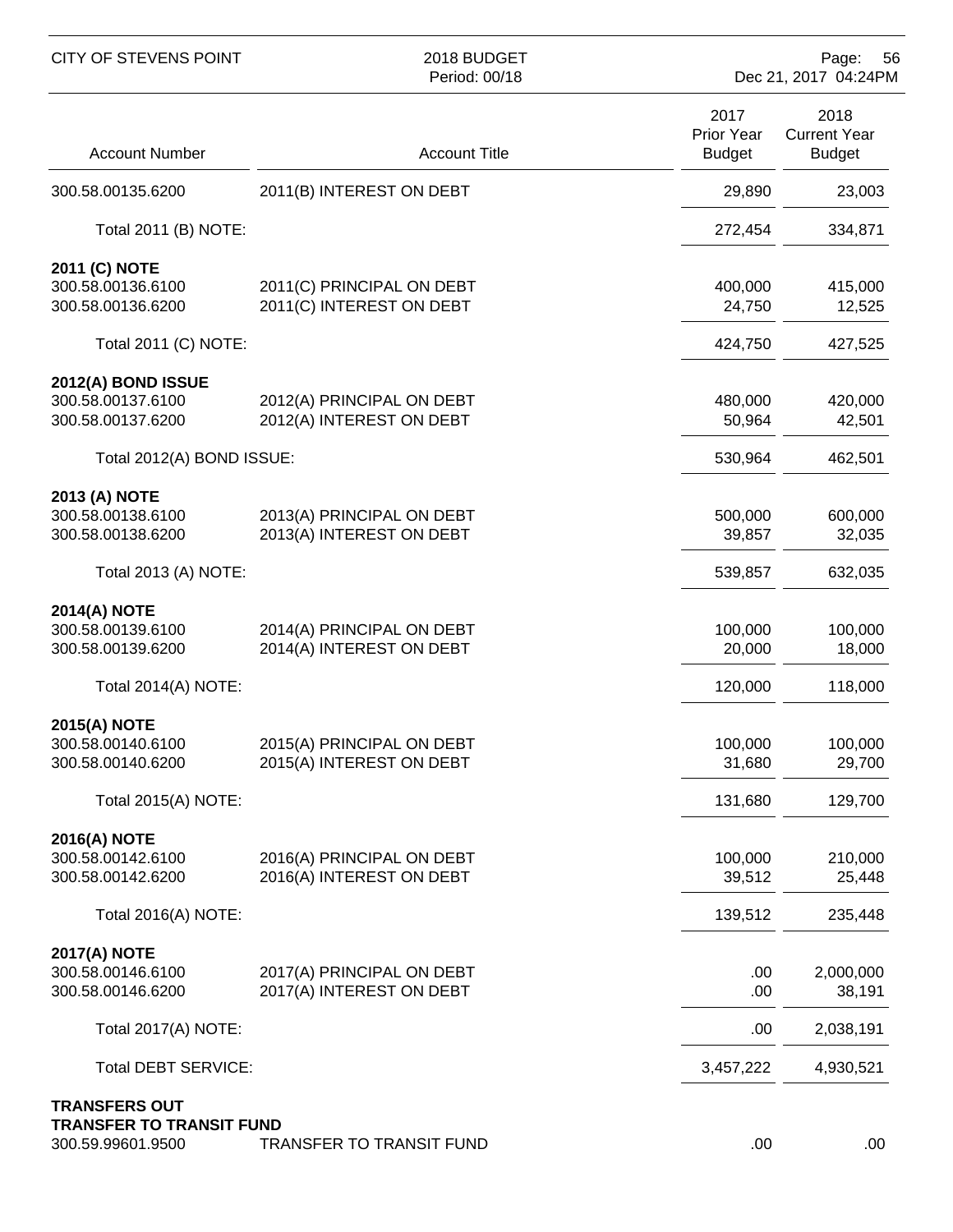| CITY OF STEVENS POINT                               | 2018 BUDGET<br>Period: 00/18 |                                     | Page:<br>- 57<br>Dec 21, 2017 04:24PM        |
|-----------------------------------------------------|------------------------------|-------------------------------------|----------------------------------------------|
| <b>Account Number</b>                               | <b>Account Title</b>         | 2017<br>Prior Year<br><b>Budget</b> | 2018<br><b>Current Year</b><br><b>Budget</b> |
| Total TRANSFER TO TRANSIT FUND:                     |                              | .00                                 | .00                                          |
| Total TRANSFERS OUT:                                |                              | .00                                 | .00                                          |
| <b>GENERAL DEBT SERVICE FUND Revenue Total:</b>     |                              | 306,754                             | 4,992,330                                    |
| <b>GENERAL DEBT SERVICE FUND Expenditure Total:</b> |                              | 3,462,222                           | 4,992,330                                    |
| Net Total GENERAL DEBT SERVICE FUND:                |                              | 3,155,468-                          | .00                                          |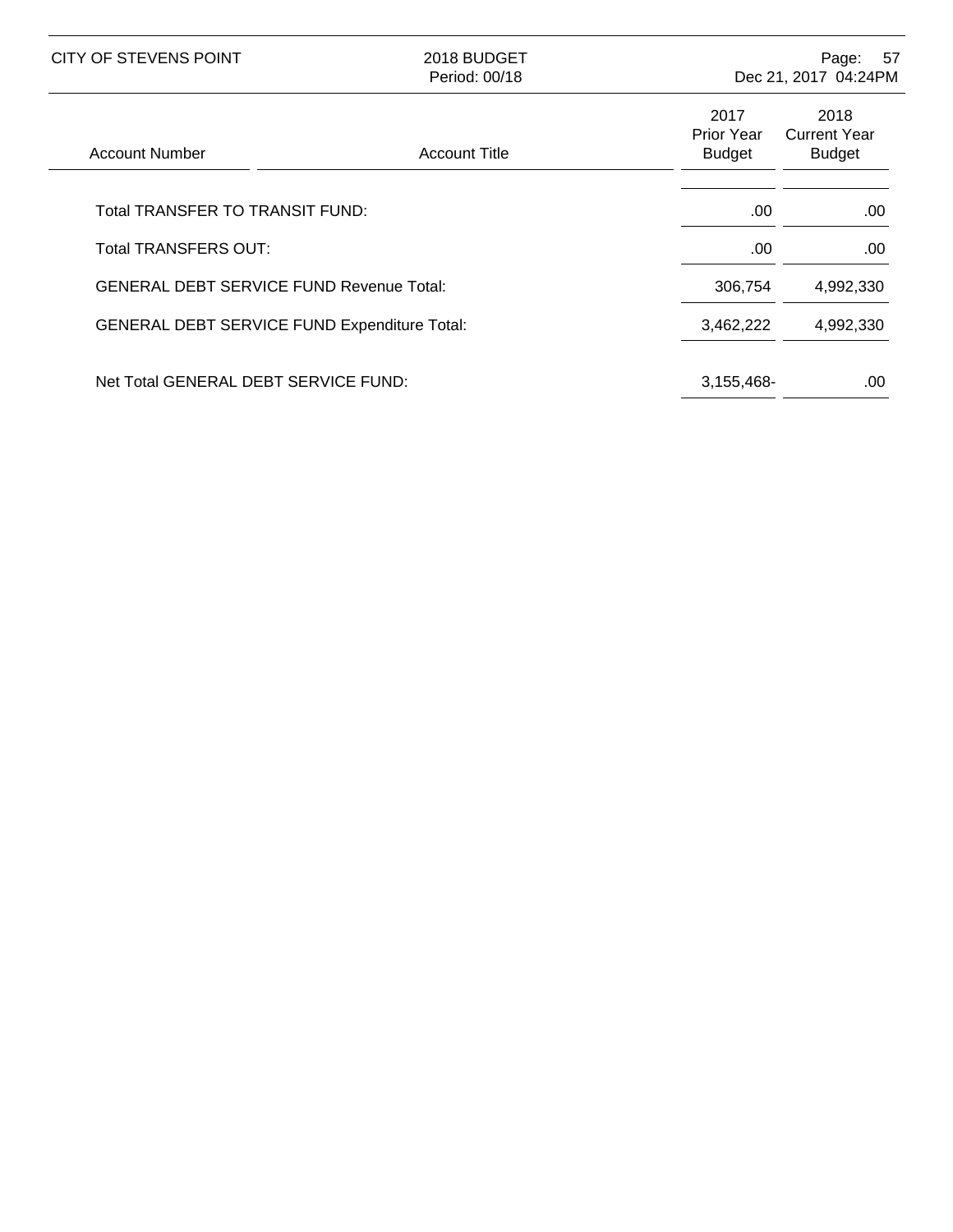| <b>CITY OF STEVENS POINT</b>                                               | 2018 BUDGET<br>Period: 00/18                              |                                     | Page:<br>58<br>Dec 21, 2017 04:24PM          |
|----------------------------------------------------------------------------|-----------------------------------------------------------|-------------------------------------|----------------------------------------------|
| <b>Account Number</b>                                                      | <b>Account Title</b>                                      | 2017<br>Prior Year<br><b>Budget</b> | 2018<br><b>Current Year</b><br><b>Budget</b> |
| T.I.F. DISTRICT #5 - DIVISION                                              |                                                           |                                     |                                              |
| <b>TAXES</b><br>305.41.00120.58<br>305.41.00125.58                         | TAX INCREMENTS - OTHER ENT.<br><b>CITY TAX INCREMENTS</b> | 270,000<br>156,600                  | 297,000<br>208,000                           |
| <b>Total TAXES:</b>                                                        |                                                           | 426,600                             | 505,000                                      |
| <b>INTERGOVERNMENTAL REVENUES</b><br>305.43.00415.58                       | STATE EXEMPT COMPUTER AID                                 | 9,200                               | 7,500                                        |
|                                                                            | <b>Total INTERGOVERNMENTAL REVENUES:</b>                  | 9,200                               | 7,500                                        |
| <b>MISCELLANEOUS REVENUE</b><br>305.48.00100.51                            | <b>INV. INTEREST REVENUE</b>                              | .00                                 | .00                                          |
| <b>Total MISCELLANEOUS REVENUE:</b>                                        |                                                           | .00                                 | .00                                          |
| <b>GENERAL GOVERNMENT</b><br><b>EXTERNAL AUDITING</b><br>305.51.00960.2004 | <b>CPA/AUDITING SERVICES</b>                              | 1,500                               | 1,500                                        |
| <b>Total EXTERNAL AUDITING:</b>                                            |                                                           | 1,500                               | 1,500                                        |
| <b>Total GENERAL GOVERNMENT:</b>                                           |                                                           | 1,500                               | 1,500                                        |
| <b>CONSERVATION &amp; DEVELOPMENT</b>                                      |                                                           |                                     |                                              |
| <b>DEVELOPER EXPENSES</b><br>305.56.00900.5009                             | DEVELOPER INCENTIVE PYMT                                  | 80,000                              | 80,000                                       |
| Total DEVELOPER EXPENSES:                                                  |                                                           | 80,000                              | 80,000                                       |
|                                                                            | Total CONSERVATION & DEVELOPMENT:                         | 80,000                              | 80,000                                       |
| <b>OPERATING TRANSFERS</b><br><b>OPERATING TRANSFERS</b>                   |                                                           |                                     |                                              |
| 305.59.00100.5000                                                          | <b>MISCELLANEOUS EXPENSES</b>                             | .00                                 | .00                                          |
| <b>Total OPERATING TRANSFERS:</b>                                          |                                                           | .00                                 | .00                                          |
| <b>OPERATING TRANSFER TO GEN FUND</b><br>305.59.00230.9010                 | OP. TRANSFER DISB.                                        | .00                                 | .00                                          |
|                                                                            | Total OPERATING TRANSFER TO GEN FUND:                     | .00                                 | .00                                          |
| <b>TRANS TO TIF#6-DOWNTOWN</b><br>305.59.99306.9500                        | <b>TRANS TO TIF #6-DOWNTOWN</b>                           | 510,900                             | 431,000                                      |
| Total TRANS TO TIF#6-DOWNTOWN:                                             |                                                           | 510,900                             | 431,000                                      |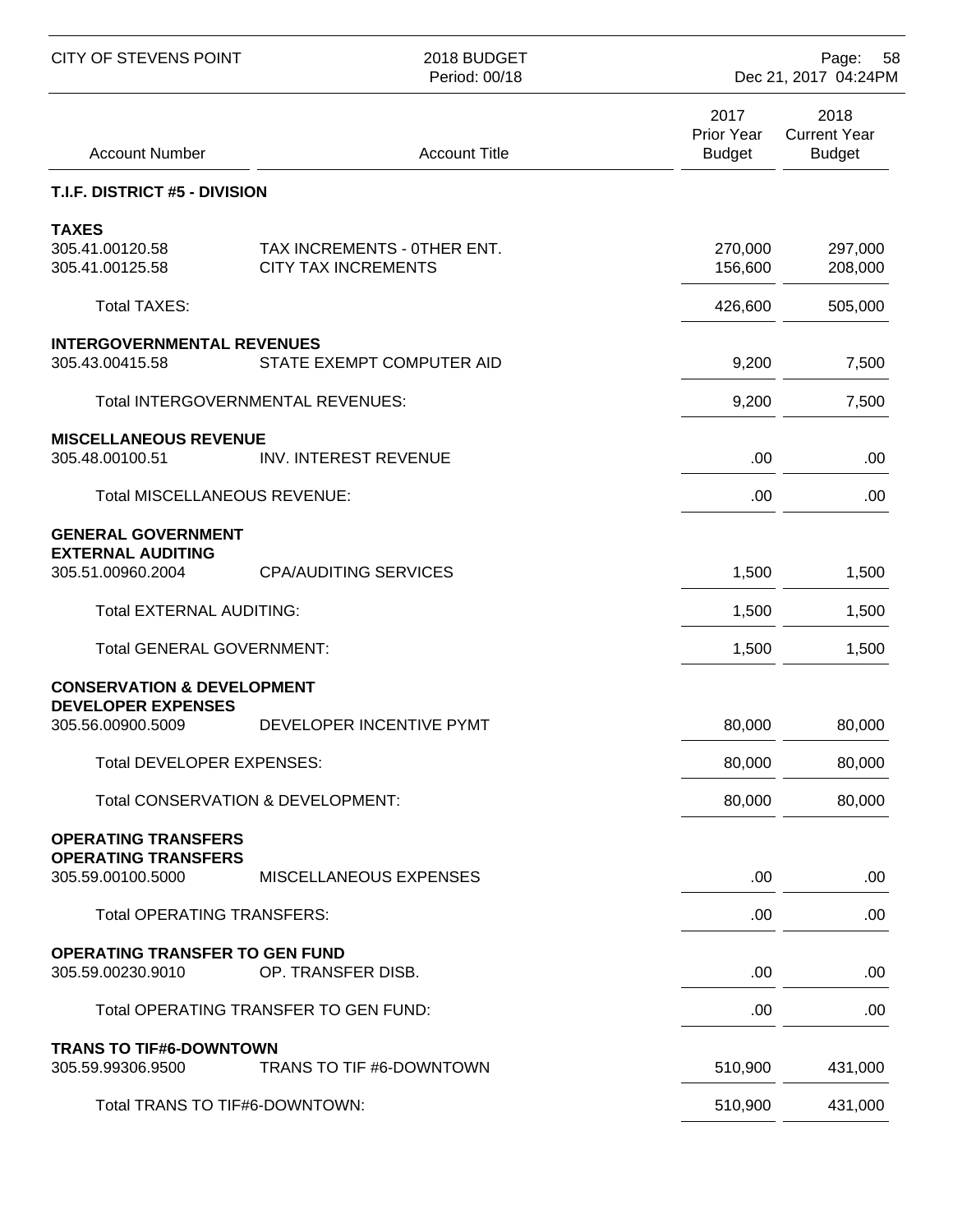| CITY OF STEVENS POINT                           | 2018 BUDGET<br>Period: 00/18                     |                                     | 59<br>Page:<br>Dec 21, 2017 04:24PM          |  |
|-------------------------------------------------|--------------------------------------------------|-------------------------------------|----------------------------------------------|--|
| <b>Account Number</b>                           | <b>Account Title</b>                             | 2017<br>Prior Year<br><b>Budget</b> | 2018<br><b>Current Year</b><br><b>Budget</b> |  |
| TRANS TO TIF #5 CONST FUND<br>305.59.99415.9500 | TRANS TO TIF #5 CONST FUND                       | .00                                 | .00                                          |  |
| Total TRANS TO TIF #5 CONST FUND:               |                                                  | .00                                 | .00.                                         |  |
| Total OPERATING TRANSFERS:                      |                                                  | 510,900                             | 431,000                                      |  |
|                                                 | T.I.F. DISTRICT #5 - DIVISION Revenue Total:     | 435,800                             | 512,500                                      |  |
|                                                 | T.I.F. DISTRICT #5 - DIVISION Expenditure Total: | 592,400                             | 512,500                                      |  |
| Net Total T.I.F. DISTRICT #5 - DIVISION:        |                                                  | 156,600-                            | .00                                          |  |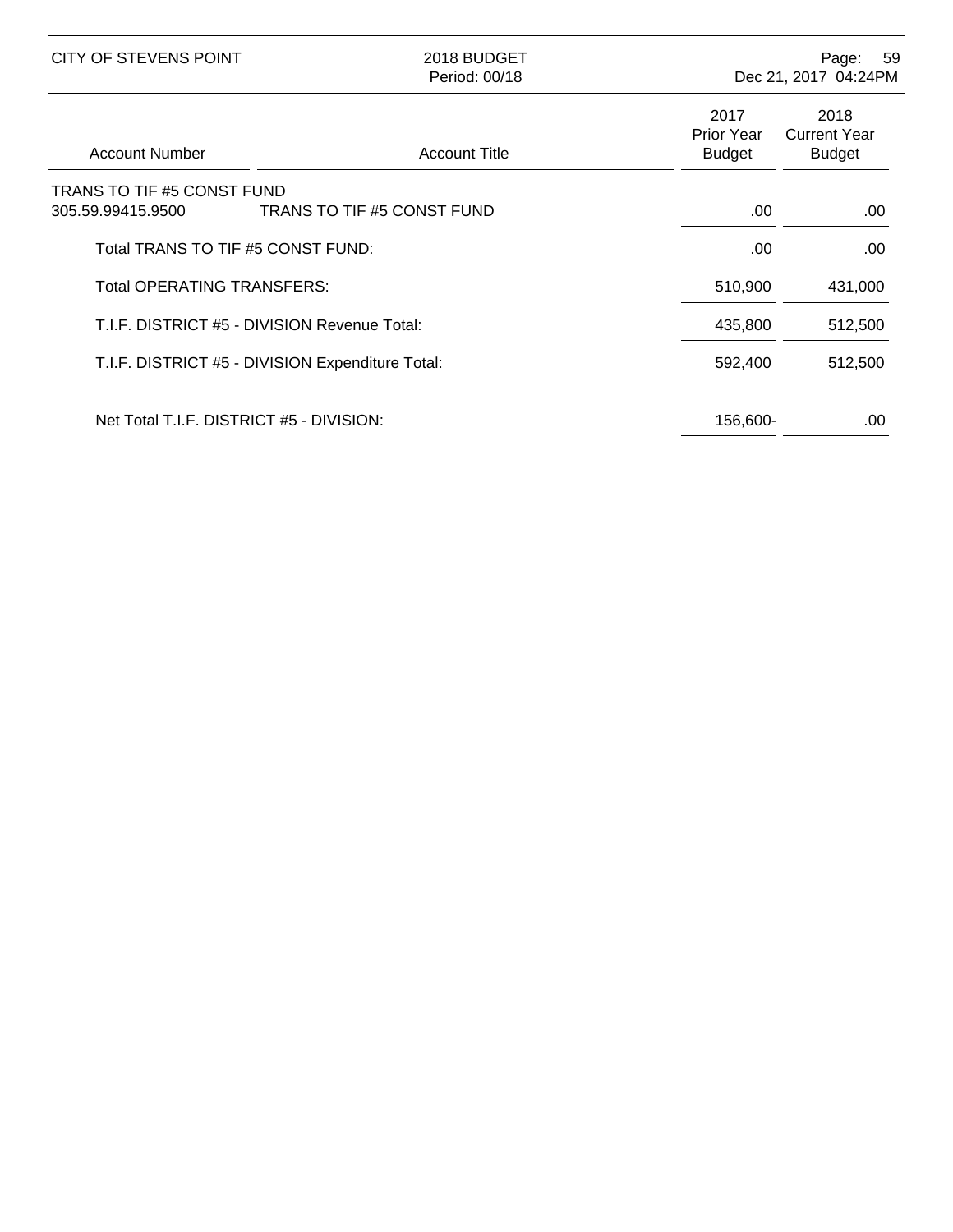| <b>CITY OF STEVENS POINT</b>                                                                                 | 2018 BUDGET<br>Period: 00/18                                                                                        |                                            | Page:<br>60<br>Dec 21, 2017 04:24PM          |
|--------------------------------------------------------------------------------------------------------------|---------------------------------------------------------------------------------------------------------------------|--------------------------------------------|----------------------------------------------|
| <b>Account Number</b>                                                                                        | <b>Account Title</b>                                                                                                | 2017<br><b>Prior Year</b><br><b>Budget</b> | 2018<br><b>Current Year</b><br><b>Budget</b> |
| T.I.F. DISTRICT #6 - DOWNTOWN                                                                                |                                                                                                                     |                                            |                                              |
| <b>TAXES</b><br>306.41.00120.58                                                                              | TAX INCREMENTS - OTHER ENT.                                                                                         | 65,000                                     | 57,000                                       |
| 306.41.00125.58                                                                                              | <b>CITY TAX INCREMENTS</b>                                                                                          | .00.                                       | 43,000                                       |
| <b>Total TAXES:</b>                                                                                          |                                                                                                                     | 65,000                                     | 100,000                                      |
| <b>INTERGOVERNMENTAL REVENUES</b><br>306.43.00415.58                                                         | STATE EXEMPT COMPUTER AID                                                                                           | 58,000                                     | 59,000                                       |
|                                                                                                              | Total INTERGOVERNMENTAL REVENUES:                                                                                   | 58,000                                     | 59,000                                       |
| <b>MISCELLANEOUS REVENUE</b><br>306.48.00100.51<br>306.48.00852.56<br>306.48.00853.56<br>306.48.00854.56     | <b>INV. INTEREST REVENUE</b><br><b>DEVELOPER REIMB</b><br>DEV REIMB - GREAT LAKES<br><b>GREAT LAKES LEASE PYMTS</b> | .00<br>.00<br>.00<br>70,224                | .00<br>.00<br>.00<br>70,224                  |
| <b>Total MISCELLANEOUS REVENUE:</b>                                                                          |                                                                                                                     | 70,224                                     | 70,224                                       |
| <b>TRANSFER FROM OTHER FUNDS</b><br>306.49.00115.70<br>306.49.19306.59<br>306.49.19307.59<br>306.49.19416.59 | NOTE PROCEED REVENUE<br><b>TRANSFER FROM FUND 305</b><br>TRANSFER FROM FUND 307<br><b>TRANSFER FROM FUND 416</b>    | .00<br>510,900<br>.00<br>.00               | .00<br>431,000<br>145,000<br>.00             |
| <b>Total TRANSFER FROM OTHER FUNDS:</b>                                                                      |                                                                                                                     | 510,900                                    | 576,000                                      |
| <b>GENERAL GOVERNMENT</b><br><b>EXTERNAL AUDITING</b>                                                        |                                                                                                                     |                                            |                                              |
| 306.51.00960.2004                                                                                            | <b>CPA/AUDITING SERVICES</b>                                                                                        | 1,500                                      | 1,500                                        |
| <b>Total EXTERNAL AUDITING:</b>                                                                              |                                                                                                                     | 1,500                                      | 1,500                                        |
| <b>Total GENERAL GOVERNMENT:</b>                                                                             |                                                                                                                     | 1,500                                      | 1,500                                        |
| <b>DEBT SERVICE</b><br><b>2007 STATE TRUST FUND</b><br>306.58.00128.6100<br>306.58.00128.6200                | 2007 TRUST FUND - PRIN ON DEBT<br>2007 TRUST FUND - INT ON DEBT                                                     | 39,215<br>31,446                           | .00<br>.00                                   |
| Total 2007 STATE TRUST FUND:                                                                                 |                                                                                                                     | 70,661                                     | .00.                                         |
| 2011 (A) BOND<br>306.58.00130.6100<br>306.58.00130.6200                                                      | 2011(A) PRINCIPAL ON DEBT<br>2011(A) INTEREST ON DEBT                                                               | 310,000<br>154,025                         | 155,000<br>132,718                           |
| Total 2011 (A) BOND:                                                                                         |                                                                                                                     | 464,025                                    | 287,718                                      |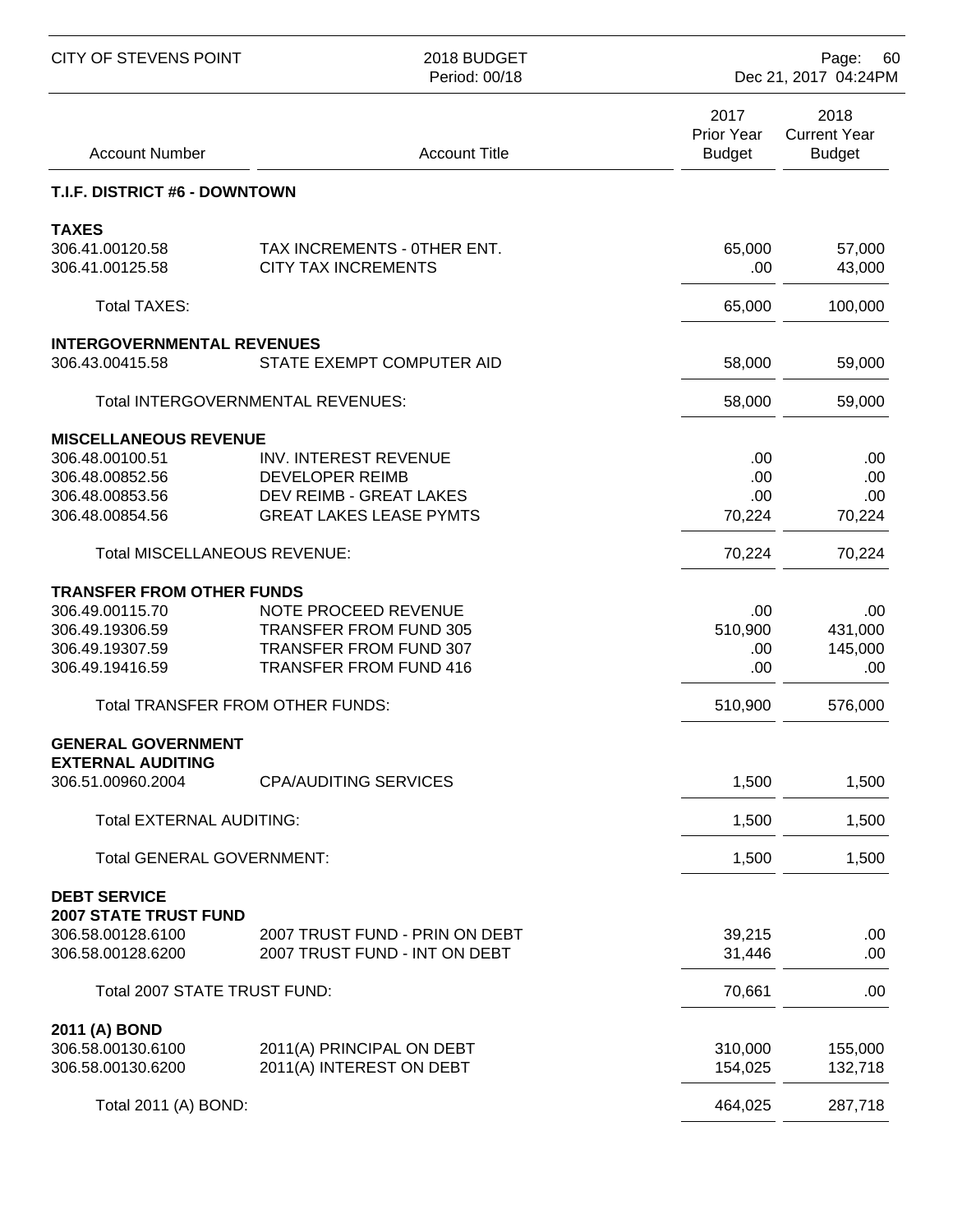| <b>CITY OF STEVENS POINT</b>                                                   | 2018 BUDGET<br>Period: 00/18                          |                                            | Page:<br>61<br>Dec 21, 2017 04:24PM          |
|--------------------------------------------------------------------------------|-------------------------------------------------------|--------------------------------------------|----------------------------------------------|
| <b>Account Number</b>                                                          | <b>Account Title</b>                                  | 2017<br><b>Prior Year</b><br><b>Budget</b> | 2018<br><b>Current Year</b><br><b>Budget</b> |
| 2011 (B) NOTE<br>306.58.00135.6100<br>306.58.00135.6200                        | 2011(B) PRINCIPAL ON DEBT<br>2011(B) INTEREST ON DEBT | 107,436<br>13,239                          | 138,132<br>10,188                            |
| Total 2011 (B) NOTE:                                                           |                                                       | 120,675                                    | 148,320                                      |
| 2013 (B) NOTE<br>306.58.00139.6100<br>306.58.00139.6200                        | 2013B PRINCIPAL ON DEBT<br>2013B INTEREST ON DEBT     | 350,000<br>21,525                          | 200,000<br>13,650                            |
| Total 2013 (B) NOTE:                                                           |                                                       | 371,525                                    | 213,650                                      |
| 2013 (C) NOTE<br>306.58.00140.6100<br>306.58.00140.6200                        | 2013C PRINCIPAL ON DEBT<br>2013C INTEREST ON DEBT     | 85,000<br>5,950                            | 85,000<br>4,250                              |
| Total 2013 (C) NOTE:                                                           |                                                       | 90,950                                     | 89,250                                       |
| <b>2017 RA NOTE</b><br>306.58.00145.6100<br>306.58.00145.6200                  | 2017 RA PRINCIPAL ON DEBT<br>2017 RA INTEREST ON DEBT | .00<br>.00                                 | 45,928<br>18,858                             |
| Total 2017 RA NOTE:                                                            |                                                       | .00                                        | 64,786                                       |
| <b>Total DEBT SERVICE:</b>                                                     |                                                       | 1,117,836                                  | 803,724                                      |
| <b>OPERATING TRANSFERS</b><br><b>GENERAL UNCLASSIFIED</b><br>306.59.00100.5000 | <b>MISCELLANEOUS EXPENSES</b>                         | .00                                        | .00                                          |
| Total GENERAL UNCLASSIFIED:                                                    |                                                       | .00                                        | .00                                          |
| <b>Total OPERATING TRANSFERS:</b>                                              |                                                       | .00                                        | .00                                          |
|                                                                                | T.I.F. DISTRICT #6 - DOWNTOWN Revenue Total:          | 704,124                                    | 805,224                                      |
|                                                                                | T.I.F. DISTRICT #6 - DOWNTOWN Expenditure Total:      | 1,119,336                                  | 805,224                                      |
|                                                                                | Net Total T.I.F. DISTRICT #6 - DOWNTOWN:              | 415,212-                                   | .00                                          |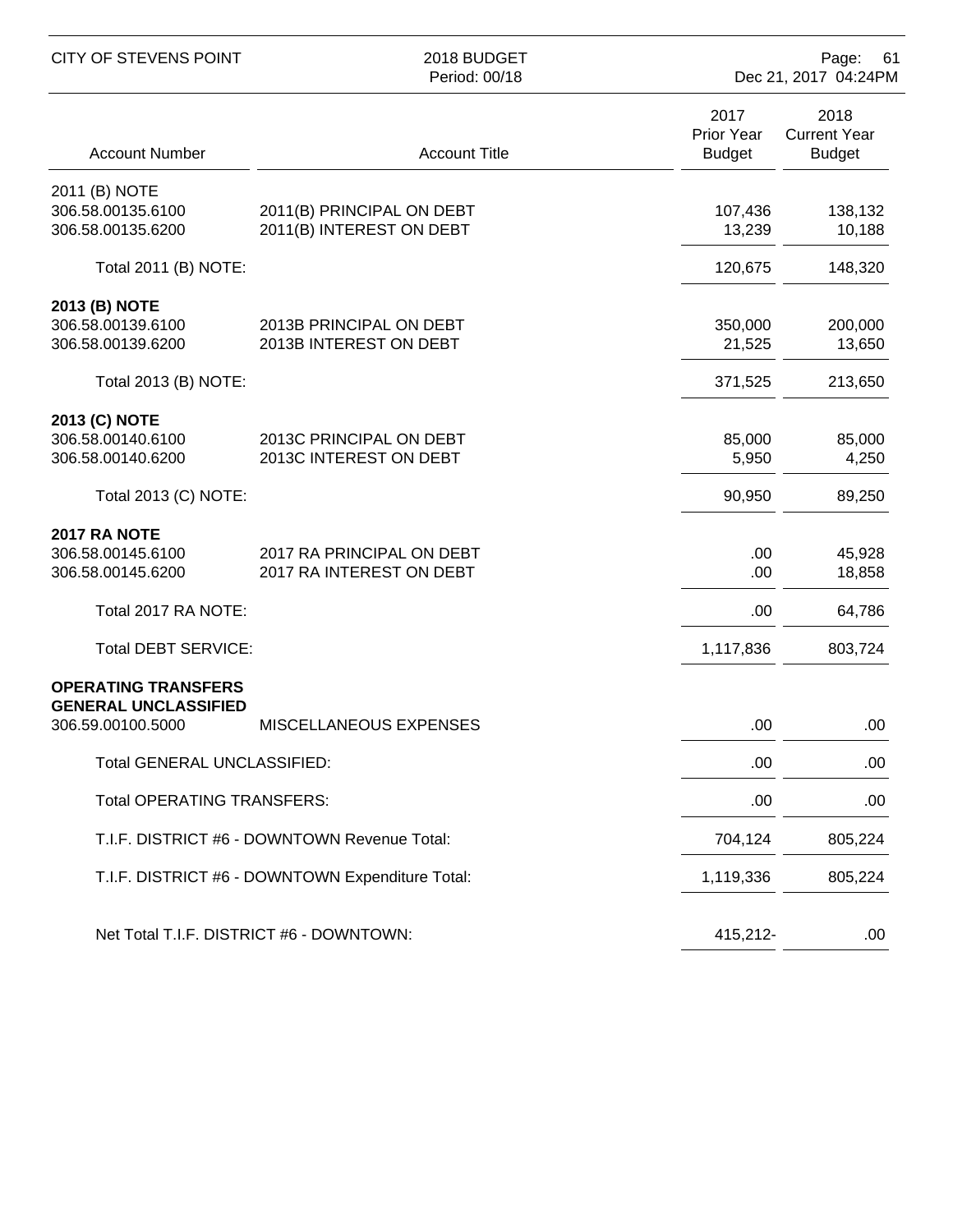| <b>CITY OF STEVENS POINT</b>                                                       | 2018 BUDGET<br>Period: 00/18                              |                                     | Page:<br>62<br>Dec 21, 2017 04:24PM          |  |
|------------------------------------------------------------------------------------|-----------------------------------------------------------|-------------------------------------|----------------------------------------------|--|
| <b>Account Number</b>                                                              | <b>Account Title</b>                                      | 2017<br>Prior Year<br><b>Budget</b> | 2018<br><b>Current Year</b><br><b>Budget</b> |  |
| T.I.F. DISTRICT #7 - TRAVEL GU                                                     |                                                           |                                     |                                              |  |
| <b>TAXES</b><br>307.41.00120.58<br>307.41.00125.58                                 | TAX INCREMENTS - OTHER ENT.<br><b>CITY TAX INCREMENTS</b> | 362,000<br>.00.                     | 275,000<br>208,000                           |  |
| <b>Total TAXES:</b>                                                                |                                                           | 362,000                             | 483,000                                      |  |
| <b>INTERGOVERNMENTAL REVENUES</b><br>307.43.00415.58                               | STATE EXEMPT COMPUTER AID                                 | 9,500                               | 6,000                                        |  |
|                                                                                    | Total INTERGOVERNMENTAL REVENUES:                         | 9,500                               | 6,000                                        |  |
| <b>MISCELLANEOUS REVENUES</b><br>307.48.00100.51                                   | <b>INV. INTEREST REVENUE</b>                              | .00                                 | .00                                          |  |
| <b>Total MISCELLANEOUS REVENUES:</b>                                               |                                                           | .00                                 | .00                                          |  |
| <b>OTHER FINANCING SOURCES</b><br>307.49.00600.59                                  | <b>DEBT PREMIUM</b>                                       | .00                                 | .00                                          |  |
| <b>Total OTHER FINANCING SOURCES:</b>                                              |                                                           | .00                                 | .00                                          |  |
| <b>GENERAL GOVERNMENT</b><br><b>MISC UNCLASSIFIED GENERAL</b><br>307.51.00850.6400 | <b>BOND ISSUANCE COSTS</b>                                | .00                                 | .00                                          |  |
| Total MISC UNCLASSIFIED GENERAL:                                                   |                                                           | .00                                 | .00                                          |  |
| <b>EXTERNAL AUDITING</b><br>307.51.00960.2004                                      | <b>CPA/AUDITING SERVICES</b>                              | 1,500                               | 1,500                                        |  |
| <b>Total EXTERNAL AUDITING:</b>                                                    |                                                           | 1,500                               | 1,500                                        |  |
| <b>Total GENERAL GOVERNMENT:</b>                                                   |                                                           | 1,500                               | 1,500                                        |  |
| <b>DEBT SERVICE</b><br>2016(B) REFUNDING BOND                                      |                                                           |                                     |                                              |  |
| 307.58.00143.6100<br>307.58.00143.6200                                             | 2016(B) PRINCIPAL ON DEBT<br>2016(B) INTEREST ON DEBT     | 320,000<br>60,425                   | 275,000<br>54,475                            |  |
| Total 2016(B) REFUNDING BOND:                                                      |                                                           | 380,425                             | 329,475                                      |  |
| <b>Total DEBT SERVICE:</b>                                                         |                                                           | 380,425                             | 329,475                                      |  |
| <b>OPERATING TRANSFERS</b><br><b>GENERAL GOVERNMENT</b>                            |                                                           |                                     |                                              |  |
| 307.59.00100.5000                                                                  | MISCELLANEOUS EXPENSES                                    | .00                                 | .00                                          |  |
| <b>Total GENERAL GOVERNMENT:</b>                                                   |                                                           | .00                                 | .00                                          |  |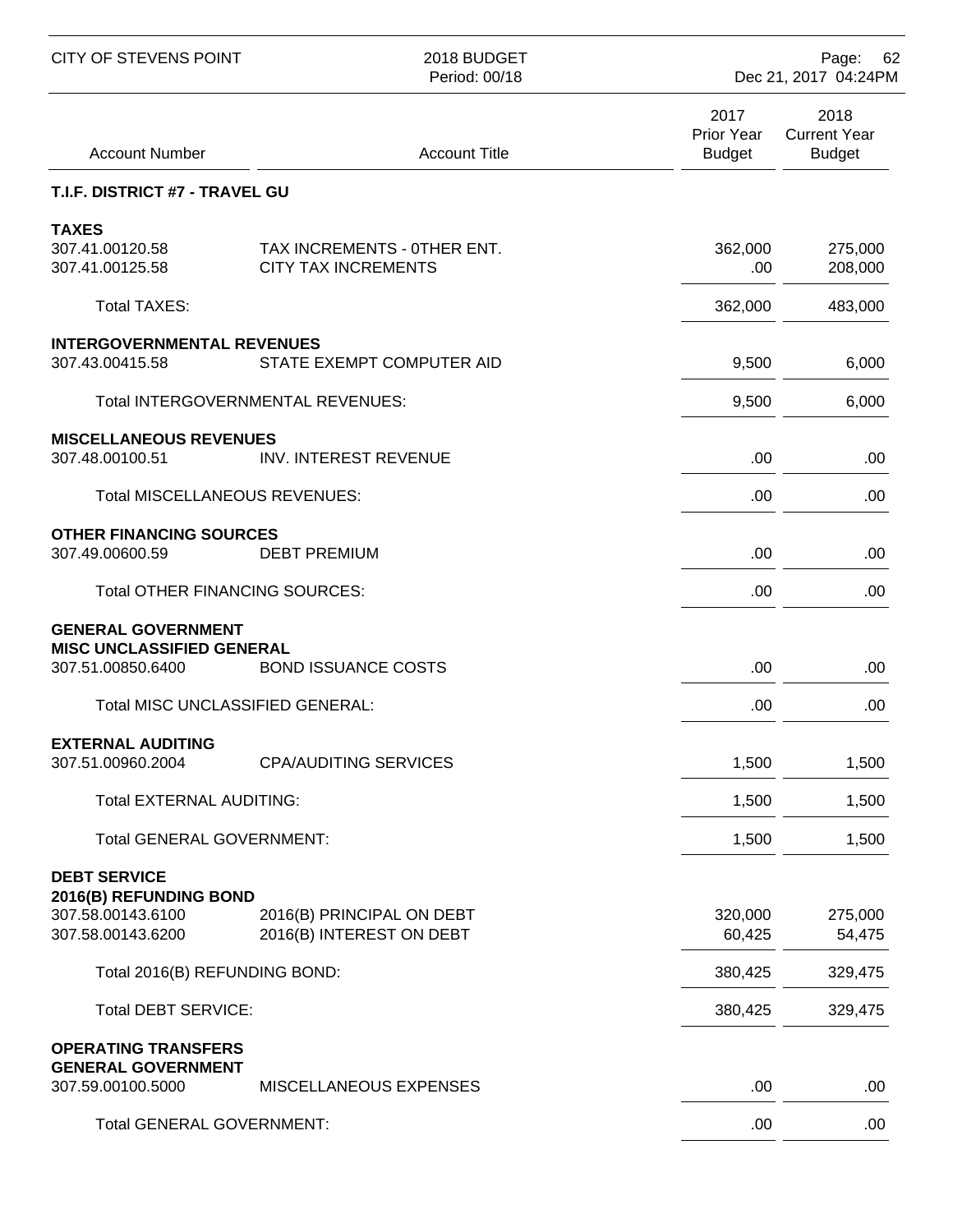| <b>CITY OF STEVENS POINT</b>                      | 2018 BUDGET<br>Period: 00/18   |                                            | Page:<br>63<br>Dec 21, 2017 04:24PM          |
|---------------------------------------------------|--------------------------------|--------------------------------------------|----------------------------------------------|
| <b>Account Number</b>                             | <b>Account Title</b>           | 2017<br><b>Prior Year</b><br><b>Budget</b> | 2018<br><b>Current Year</b><br><b>Budget</b> |
| DEVELOPER INCENTIVE PAYMENT                       |                                |                                            |                                              |
| 307.59.00800.5009                                 | DEVELOPER INCENTIVE PAYMENT    | 202,100                                    | 13,025                                       |
| Total DEVELOPER INCENTIVE PAYMENT:                |                                | 202,100                                    | 13,025                                       |
| <b>TRANS TO TIF#6-DOWNTOWN</b>                    |                                |                                            |                                              |
| 307.59.99306.9500                                 | <b>TRANS TO TIF#6-DOWNTOWN</b> | .00                                        | 145,000                                      |
| Total TRANS TO TIF#6-DOWNTOWN:                    |                                | .00                                        | 145,000                                      |
| <b>TRANS TO TIF#7 CONST FUND</b>                  |                                |                                            |                                              |
| 307.59.99417.9500                                 | TRANS TO TIF#7 CONST FUND      | .00                                        | .00                                          |
| Total TRANS TO TIF#7 CONST FUND:                  |                                | .00.                                       | .00                                          |
| <b>Total OPERATING TRANSFERS:</b>                 |                                | 202,100                                    | 158,025                                      |
| T.I.F. DISTRICT #7 - TRAVEL GU Revenue Total:     |                                | 371,500                                    | 489,000                                      |
| T.I.F. DISTRICT #7 - TRAVEL GU Expenditure Total: |                                | 584,025                                    | 489,000                                      |
| Net Total T.I.F. DISTRICT #7 - TRAVEL GU:         |                                | 212,525-                                   | .00                                          |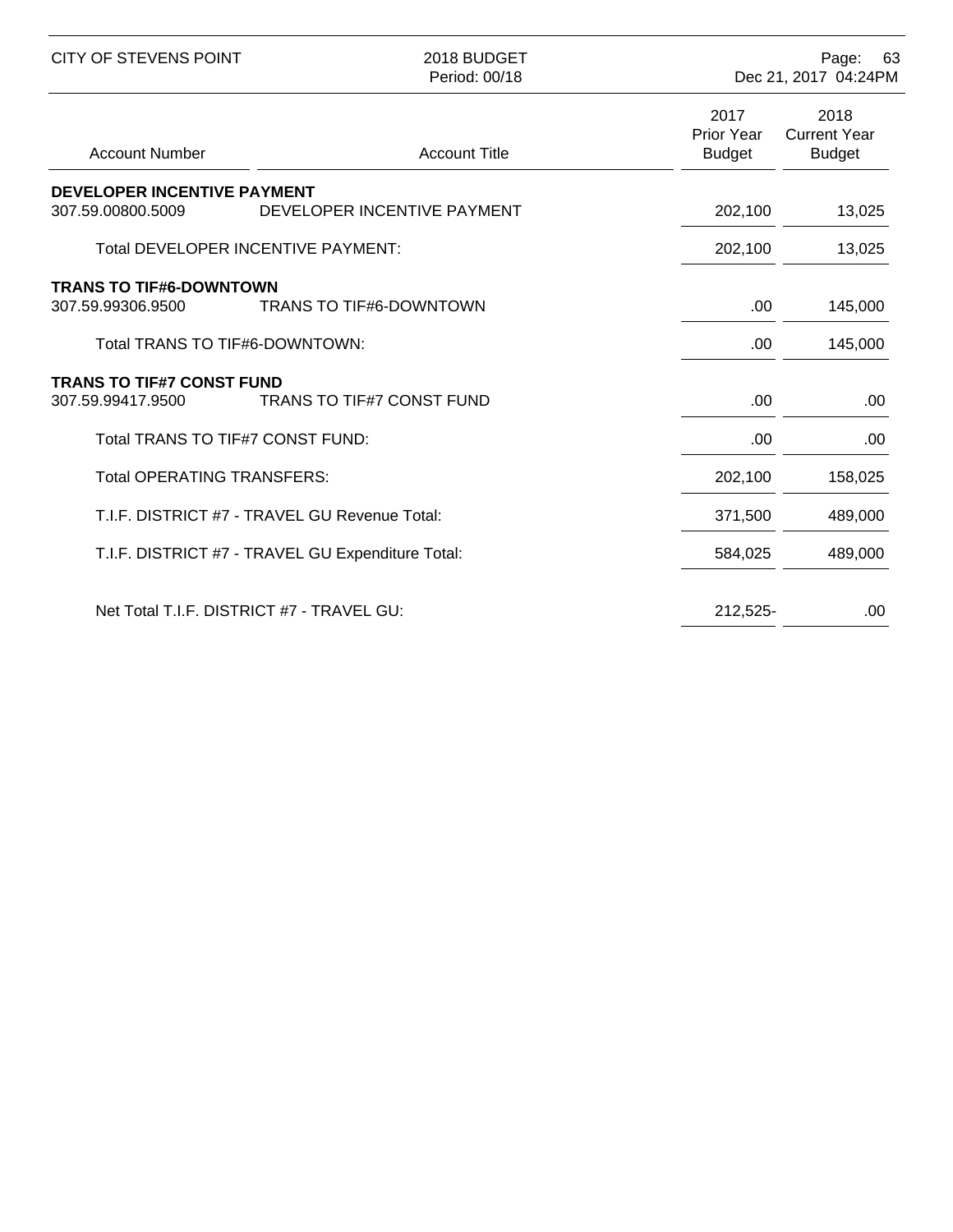| <b>CITY OF STEVENS POINT</b>                                                         | 2018 BUDGET<br>Period: 00/18                              |                                     | Page:<br>64<br>Dec 21, 2017 04:24PM          |  |
|--------------------------------------------------------------------------------------|-----------------------------------------------------------|-------------------------------------|----------------------------------------------|--|
| <b>Account Number</b>                                                                | <b>Account Title</b>                                      | 2017<br>Prior Year<br><b>Budget</b> | 2018<br><b>Current Year</b><br><b>Budget</b> |  |
| T.I.F. DISTRICT #8 - SPECTRA                                                         |                                                           |                                     |                                              |  |
| <b>TAXES</b><br>308.41.00120.58<br>308.41.00125.58                                   | TAX INCREMENTS - OTHER ENT.<br><b>CITY TAX INCREMENTS</b> | 33,000<br>.00.                      | 44,000<br>33,000                             |  |
| <b>Total TAXES:</b>                                                                  |                                                           | 33,000                              | 77,000                                       |  |
| <b>INTERGOVERNMENTAL REVENUES</b><br>308.43.00415.58                                 | STATE EXEMPT COMPUTER AID                                 | 7,300                               | 14,000                                       |  |
|                                                                                      | Total INTERGOVERNMENTAL REVENUES:                         | 7,300                               | 14,000                                       |  |
| <b>MISCELLANEOUS REVENUES</b><br>308.48.00100.51                                     | INV. INTEREST REVENUE                                     | .00                                 | .00                                          |  |
| Total MISCELLANEOUS REVENUES:                                                        |                                                           | .00                                 | .00                                          |  |
| <b>GENERAL GOVERNMENT</b><br><b>EXTERNAL AUDITING</b><br>308.51.00960.2204           | <b>CPA/AUDITING SERVICES</b>                              | .00                                 | .00                                          |  |
| <b>Total EXTERNAL AUDITING:</b>                                                      |                                                           | .00                                 | .00                                          |  |
| <b>Total GENERAL GOVERNMENT:</b>                                                     |                                                           | .00                                 | .00                                          |  |
| <b>2017(A) NOTE</b><br><b>2017(A) NOTE</b><br>308.58.00146.6100<br>308.58.00146.6200 | 2017(A) PRINCIPAL ON DEBT<br>2017(A) INTEREST ON DEBT     | .00<br>.00                          | .00<br>13,090                                |  |
| Total 2017(A) NOTE:                                                                  |                                                           | .00                                 | 13,090                                       |  |
| Total 2017(A) NOTE:                                                                  |                                                           | .00                                 | 13,090                                       |  |
| <b>OPERATING TRANSFERS</b><br><b>GENERAL UNCLASSIFIED</b>                            |                                                           |                                     |                                              |  |
| 308.59.00100.5000                                                                    | MISCELLANEOUS EXPENSES                                    | 59,500                              | 77,910                                       |  |
| <b>Total GENERAL UNCLASSIFIED:</b>                                                   |                                                           | 59,500                              | 77,910                                       |  |
| <b>OPERATING TRANSFER</b><br>308.59.00230.9010                                       | OP. TRANSFER DISB.                                        | .00                                 | .00                                          |  |
| <b>Total OPERATING TRANSFER:</b>                                                     |                                                           | .00                                 | .00                                          |  |
| DEVELOPER INCENTIVE PAYMENT<br>308.59.00800.5009                                     | DEVELOPER INCENTIVE PAYMENT                               | .00                                 | .00                                          |  |
| Total DEVELOPER INCENTIVE PAYMENT:                                                   |                                                           | .00                                 | .00                                          |  |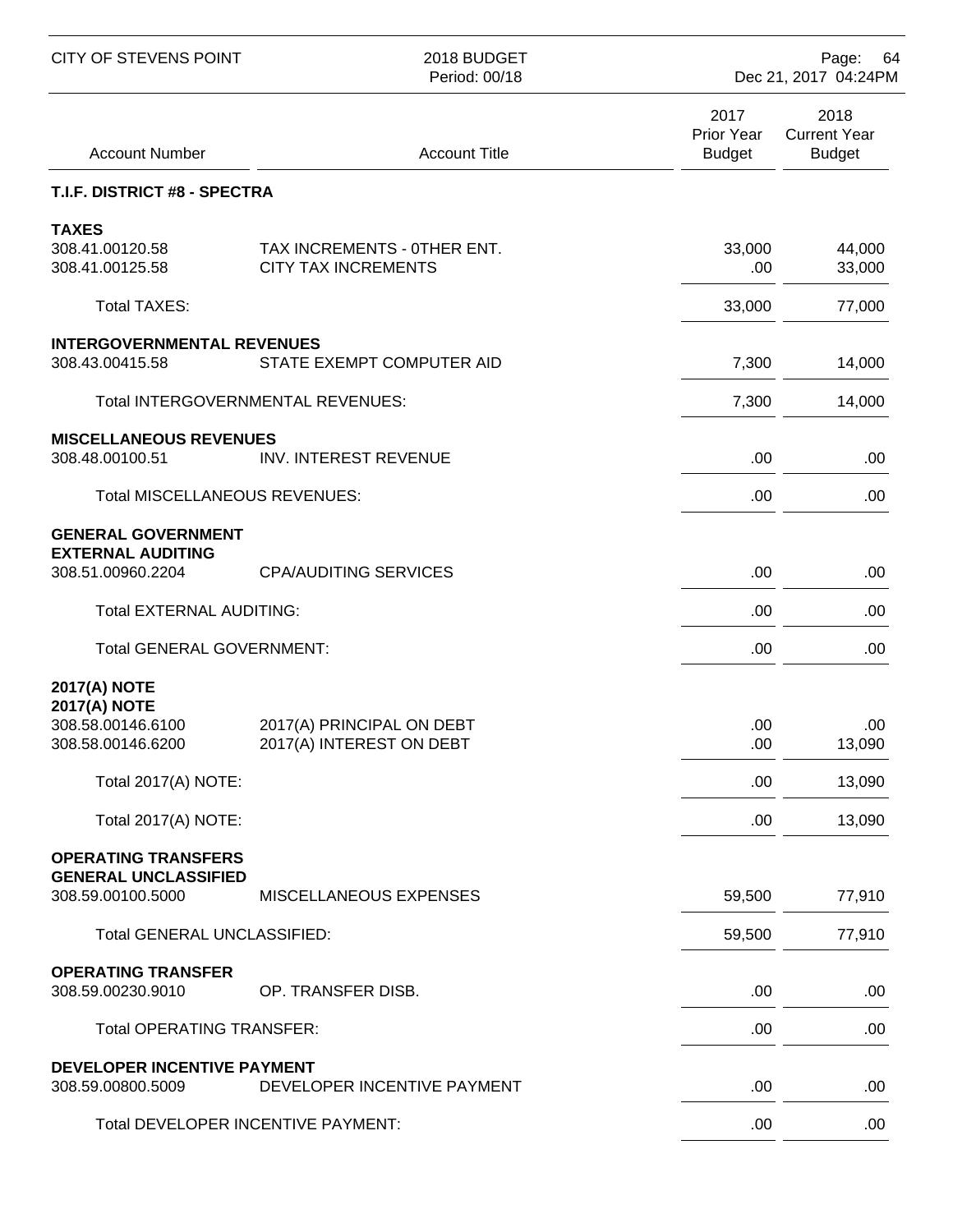| CITY OF STEVENS POINT                           | 2018 BUDGET<br>Period: 00/18 |                                     | 65<br>Page:<br>Dec 21, 2017 04:24PM          |
|-------------------------------------------------|------------------------------|-------------------------------------|----------------------------------------------|
| <b>Account Number</b>                           | <b>Account Title</b>         | 2017<br>Prior Year<br><b>Budget</b> | 2018<br><b>Current Year</b><br><b>Budget</b> |
| Total OPERATING TRANSFERS:                      |                              | 59,500                              | 77,910                                       |
| T.I.F. DISTRICT #8 - SPECTRA Revenue Total:     |                              | 40.300                              | 91,000                                       |
| T.I.F. DISTRICT #8 - SPECTRA Expenditure Total: |                              | 59,500                              | 91,000                                       |
| Net Total T.I.F. DISTRICT #8 - SPECTRA:         |                              | 19.200-                             | .00                                          |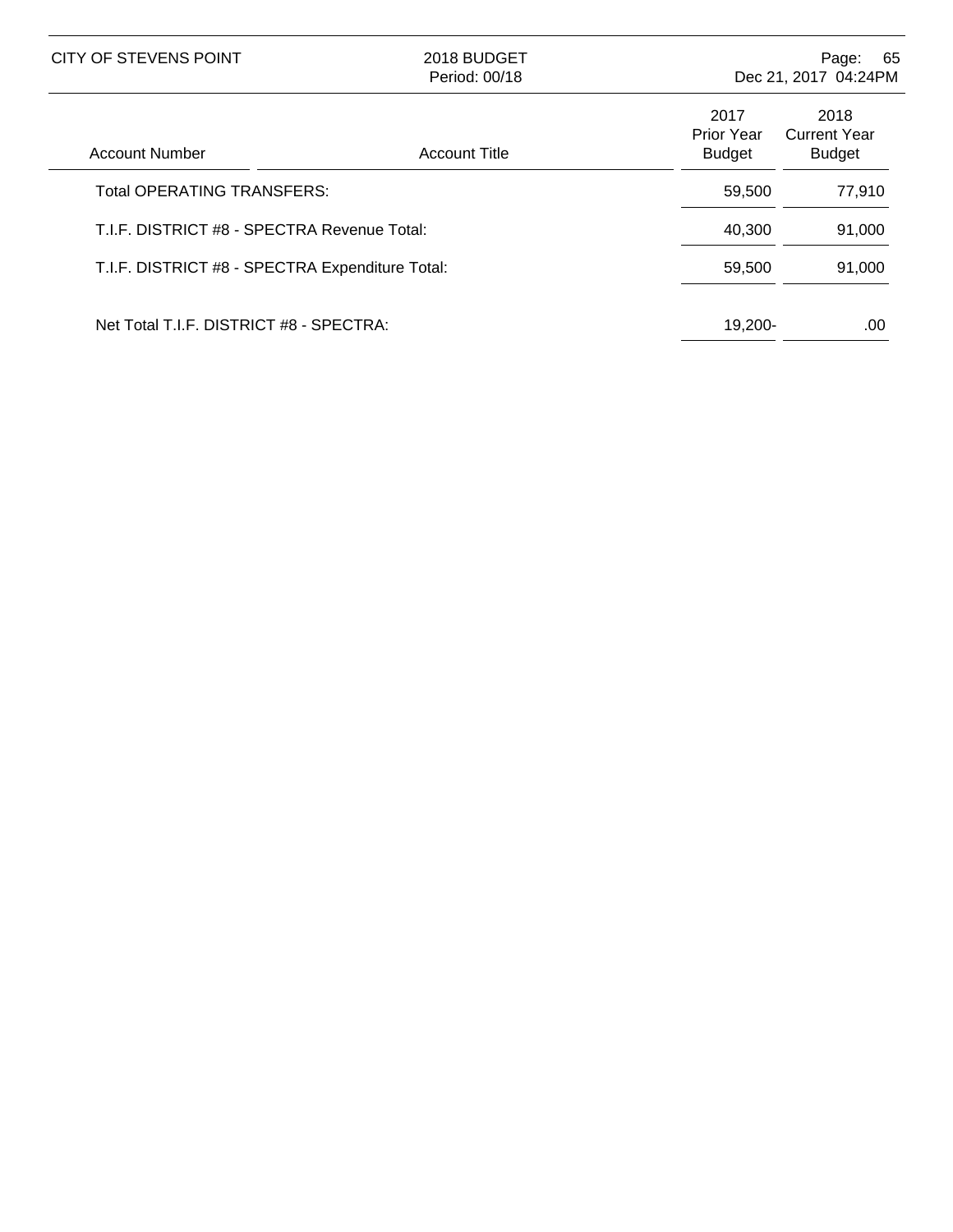| <b>CITY OF STEVENS POINT</b>                     | 2018 BUDGET<br>Period: 00/18                              |                                            | Page:<br>66<br>Dec 21, 2017 04:24PM          |
|--------------------------------------------------|-----------------------------------------------------------|--------------------------------------------|----------------------------------------------|
| <b>Account Number</b>                            | <b>Account Title</b>                                      | 2017<br><b>Prior Year</b><br><b>Budget</b> | 2018<br><b>Current Year</b><br><b>Budget</b> |
| T.I.F. DIST #9 - EAST PARK COM                   |                                                           |                                            |                                              |
| <b>TAXES</b>                                     |                                                           |                                            |                                              |
| 309.41.00120.58<br>309.41.00125.58               | TAX INCREMENTS - 0THER ENT.<br><b>CITY TAX INCREMENTS</b> | 665,000<br>.00.                            | 568,000<br>430,000                           |
| <b>Total TAXES:</b>                              |                                                           | 665,000                                    | 998,000                                      |
| <b>INTERGOVERNMENTAL REVENUES</b>                |                                                           |                                            |                                              |
| 309.43.00415.58                                  | STATE EXEMPT COMPUTER AID                                 | 5,300                                      | 33,000                                       |
|                                                  | Total INTERGOVERNMENTAL REVENUES:                         | 5,300                                      | 33,000                                       |
| <b>MISCELLANEOUS REVENUES</b>                    |                                                           |                                            |                                              |
| 309.48.00100.51<br>309.48.00852.56               | <b>INV. INTEREST REVENUE</b><br>DEVELOPER REIMBURSEMENT   | .00<br>.00.                                | .00<br>.00                                   |
| 309.48.19900.51                                  | <b>MISC REVENUES</b>                                      | .00                                        | .00                                          |
| <b>Total MISCELLANEOUS REVENUES:</b>             |                                                           | .00                                        | .00                                          |
| <b>TRANSFER FROM FUND 419</b>                    |                                                           |                                            |                                              |
| 309.49.19419.59                                  | <b>TRANSFER FROM FUND 419</b>                             | .00                                        | .00                                          |
| Total TRANSFER FROM FUND 419:                    |                                                           | .00                                        | .00                                          |
| <b>GENERAL GOVERNMENT</b>                        |                                                           |                                            |                                              |
| <b>EXTERNAL AUDITING</b><br>309.51.00960.2004    | <b>CPA/AUDITING SERVICES</b>                              | 1,500                                      | 1,500                                        |
| <b>Total EXTERNAL AUDITING:</b>                  |                                                           | 1,500                                      | 1,500                                        |
| <b>Total GENERAL GOVERNMENT:</b>                 |                                                           | 1,500                                      | 1,500                                        |
| 2013 (C) NOTE                                    |                                                           |                                            |                                              |
| 2013 (C) NOTE<br>309.58.00140.6100               | 2013C PRINCIPAL ON DEBT                                   | 150,000                                    | 160,000                                      |
| 309.58.00140.6200                                | 2013C INTEREST ON DEBT                                    | 39,650                                     | 36,650                                       |
| Total 2013 (C) NOTE:                             |                                                           | 189,650                                    | 196,650                                      |
| 2013 (D) NOTE                                    |                                                           |                                            |                                              |
| 309.58.00141.6100                                | 2013D PRINCIPAL ON DEBT                                   | 80,000                                     | 85,000                                       |
| 309.58.00141.6200                                | 2013D INTEREST ON DEBT                                    | 12,120                                     | 11,320                                       |
| Total 2013 (D) NOTE:                             |                                                           | 92,120                                     | 96,320                                       |
| Total 2013 (C) NOTE:                             |                                                           | 281,770                                    | 292,970                                      |
| <b>OPERATING TRANSFERS</b>                       |                                                           |                                            |                                              |
| <b>GENERAL UNCLASSIFIED</b><br>309.59.00100.5000 | MISCELLANEOUS EXPENSES                                    | .00                                        | .00.                                         |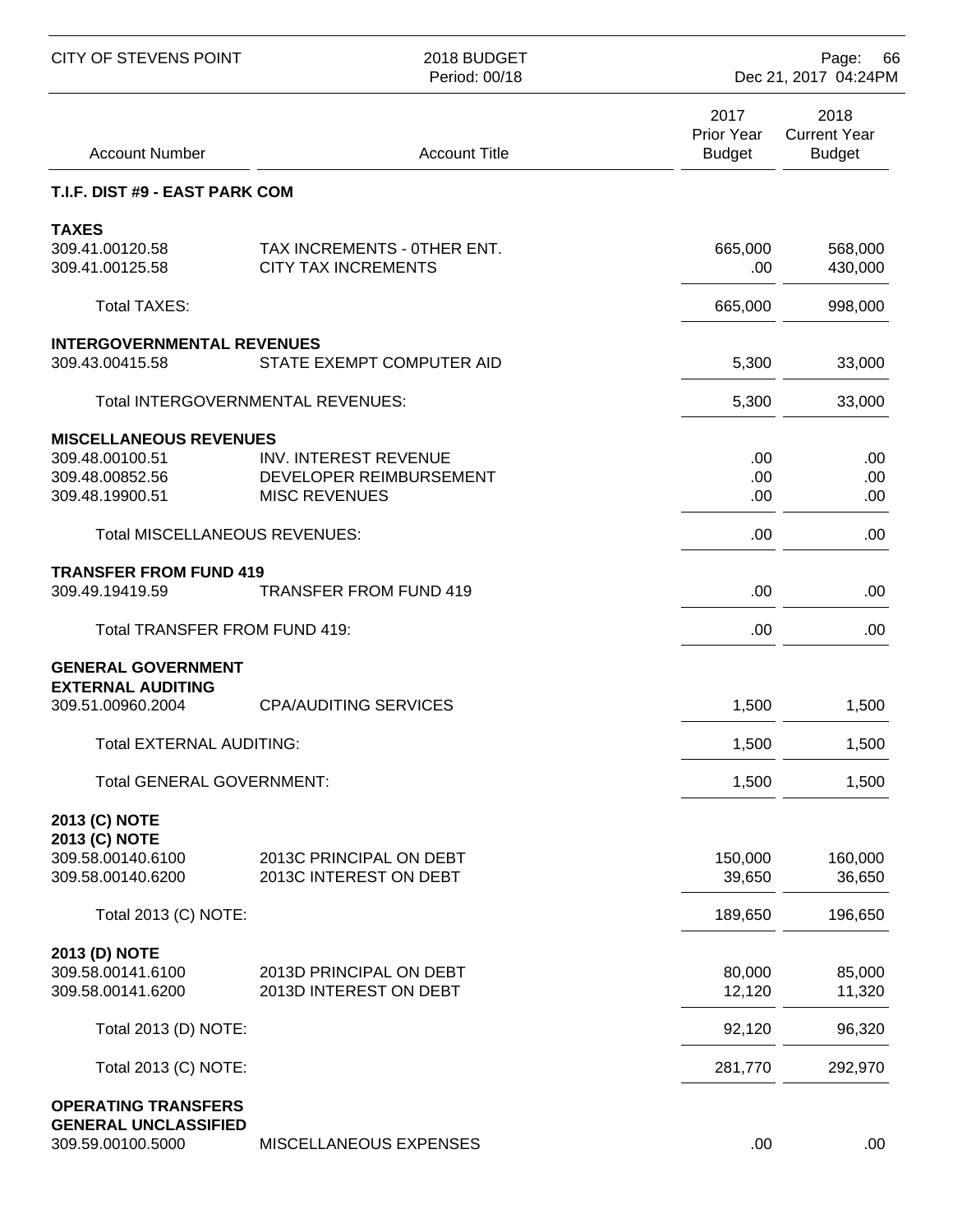| <b>CITY OF STEVENS POINT</b>                          | 2018 BUDGET<br>Period: 00/18                      | Page:<br>67<br>Dec 21, 2017 04:24PM |                                              |
|-------------------------------------------------------|---------------------------------------------------|-------------------------------------|----------------------------------------------|
| <b>Account Number</b>                                 | <b>Account Title</b>                              | 2017<br>Prior Year<br><b>Budget</b> | 2018<br><b>Current Year</b><br><b>Budget</b> |
| Total GENERAL UNCLASSIFIED:                           |                                                   | .00.                                | .00                                          |
| <b>OPERATING TRANSFER</b><br>309.59.00230.9010        | OP. TRANSFER DISB.                                | .00.                                | .00                                          |
| <b>Total OPERATING TRANSFER:</b>                      |                                                   | .00.                                | .00                                          |
| DEVELOPER INCENTIVE PAYMENT<br>309.59.00800.5009      | DEVELOPER INCENTIVE PAYMENT                       | 773,530                             | 736,530                                      |
|                                                       | Total DEVELOPER INCENTIVE PAYMENT:                | 773,530                             | 736,530                                      |
| <b>TRANS TO TIF#9 CONST FUND</b><br>309.59.99419.9500 | TRANS TO TIF #9 CONST FUND                        | .00                                 | .00                                          |
| Total TRANS TO TIF#9 CONST FUND:                      |                                                   | .00.                                | .00                                          |
| <b>Total OPERATING TRANSFERS:</b>                     |                                                   | 773,530                             | 736,530                                      |
|                                                       | T.I.F. DIST #9 - EAST PARK COM Revenue Total:     | 670,300                             | 1,031,000                                    |
|                                                       | T.I.F. DIST #9 - EAST PARK COM Expenditure Total: | 1,056,800                           | 1,031,000                                    |
|                                                       | Net Total T.I.F. DIST #9 - EAST PARK COM:         | 386,500-                            | .00                                          |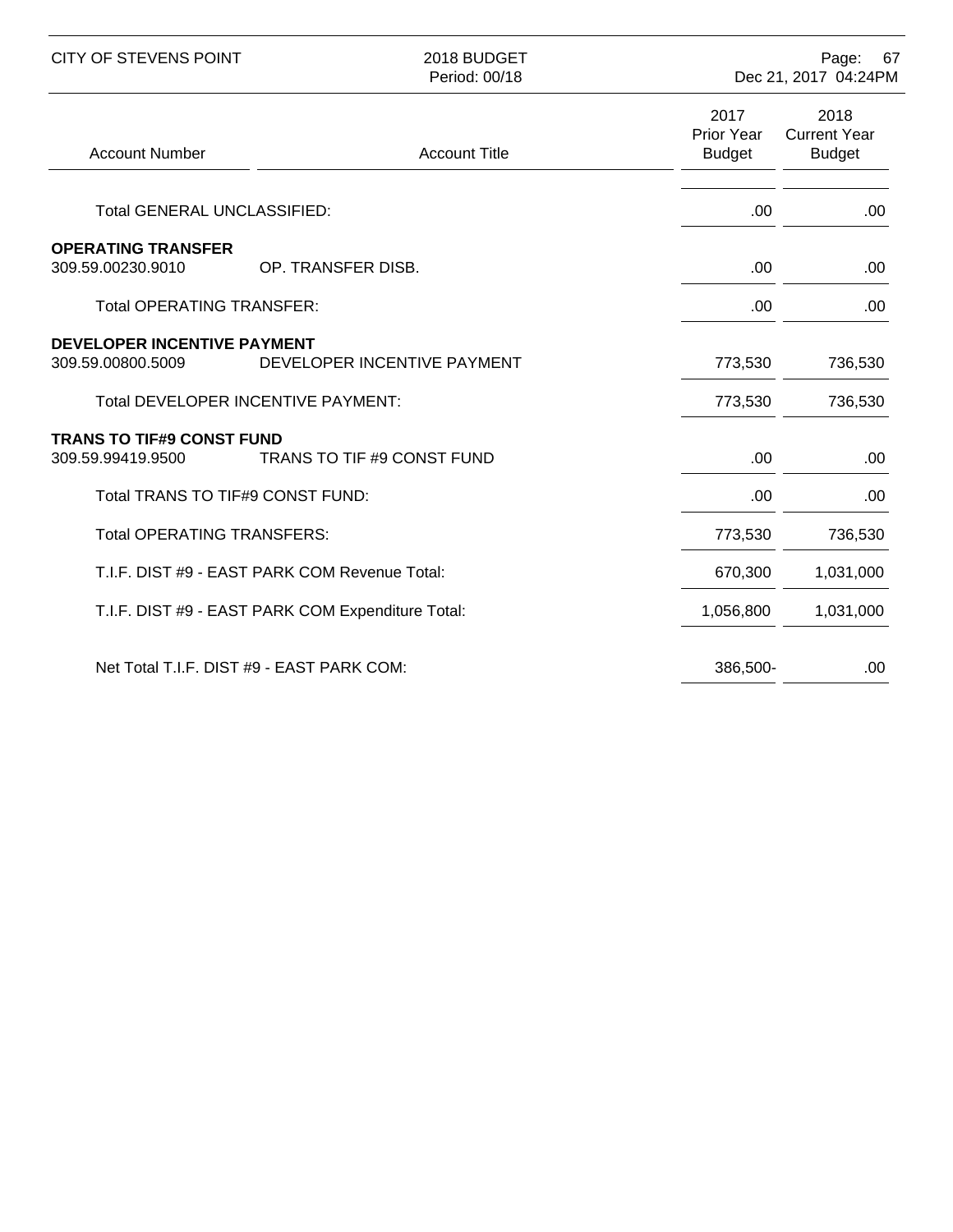| <b>CITY OF STEVENS POINT</b>                                   | 2018 BUDGET<br>Period: 00/18                                 |                                     | Page:<br>68<br>Dec 21, 2017 04:24PM          |
|----------------------------------------------------------------|--------------------------------------------------------------|-------------------------------------|----------------------------------------------|
| <b>Account Number</b>                                          | <b>Account Title</b>                                         | 2017<br>Prior Year<br><b>Budget</b> | 2018<br><b>Current Year</b><br><b>Budget</b> |
| <b>CAPITAL PROJECTS FUND 2</b>                                 | <b>**SEE APPENDIX A**</b><br><b>FOR FURTHER BREAKDOWN ON</b> |                                     |                                              |
| <b>INTERGOVERNMENTAL REVENUES</b><br>401.43.30530.53           | <b>CAPITAL ITEMS</b><br>STATE PROJ REIMBURSEMENT ACCT        | .00                                 | .00                                          |
|                                                                | Total INTERGOVERNMENTAL REVENUES:                            | .00                                 | .00                                          |
| <b>MISCELLANEOUS REVENUE</b>                                   |                                                              |                                     |                                              |
| 401.48.00100.51                                                | <b>INV. INTEREST REVENUE</b>                                 | .00                                 | .00                                          |
| 401.48.00852.56                                                | DEVELOPER REIMBURSEMENTS                                     | .00                                 | .00                                          |
| 401.48.19700.51                                                | <b>GEN PROJECT REIMBURSEMENTS</b>                            | .00                                 | .00                                          |
| <b>Total MISCELLANEOUS REVENUE:</b>                            |                                                              | .00                                 | .00.                                         |
| <b>OTHER FINANCING SOURCES</b>                                 |                                                              |                                     |                                              |
| 401.49.00100.59                                                | <b>G.O. BOND PROCEED REVENUE</b>                             | 3,850,000                           | 8,508,500                                    |
| 401.49.00115.70                                                | NOTE PROCEED REVENUE                                         | .00                                 | .00                                          |
| 401.49.19204.59                                                | <b>TRANSFER FROM FUND 204</b>                                | .00                                 | .00                                          |
| 401.49.19207.59                                                | <b>TRANSFER FROM FUND 207</b>                                | .00                                 | .00                                          |
| 401.49.19310.59                                                | FUND BALANCE USAGE                                           | .00                                 | 2,000,000                                    |
| 401.49.19418.59                                                | <b>TRANSFER FROM FUND 418</b>                                | .00                                 | .00                                          |
| <b>Total OTHER FINANCING SOURCES:</b>                          |                                                              | 3,850,000                           | 10,508,500                                   |
| <b>GENERAL GOVERNMENT</b><br><b>MISC UNCLASSIFIED GENERAL</b>  |                                                              |                                     |                                              |
| 401.51.00850.5000                                              | MISCELLANEOUS EXPENSES                                       | .00                                 | .00                                          |
| 401.51.00850.5020                                              | PROJECT EXPENSES-REIMBURSABLE                                | .00                                 | .00                                          |
|                                                                |                                                              |                                     |                                              |
| 401.51.00850.6400                                              | <b>BOND ISSUANCE COSTS</b>                                   | 7,500                               | .00                                          |
| <b>Total MISC UNCLASSIFIED GENERAL:</b>                        |                                                              | 7,500                               | .00                                          |
| Total GENERAL GOVERNMENT:                                      |                                                              | 7,500                               | .00.                                         |
| <b>CAPITAL OUTLAY</b><br><b>CAPITAL OUTLAY - GEN CITY HALL</b> |                                                              |                                     |                                              |
| 401.57.70140.8903                                              | <b>GEN BLDG CONST - NEW CITY HALL</b>                        | .00                                 | 6,000,000                                    |
|                                                                | Total CAPITAL OUTLAY - GEN CITY HALL:                        | .00                                 | 6,000,000                                    |
| <b>CAPITAL OUTLAY - FIRE</b>                                   |                                                              |                                     |                                              |
| 401.57.70220.8206                                              | <b>FIRE TRUCK</b>                                            | .00                                 | 670,000                                      |
| 401.57.70220.8219                                              | <b>STAFF VEHICLE VEHICLES</b>                                | .00.                                | 36,000                                       |
| Total CAPITAL OUTLAY - FIRE:                                   |                                                              | .00                                 | 706,000                                      |
| <b>CAPITAL OUTLAY - DPW</b>                                    |                                                              |                                     |                                              |
| 401.57.70320.8021                                              | <b>TRAFFIC SIGNAL EQUIPMENT</b>                              | 36,000                              | 57,000                                       |
| 401.57.70320.8201                                              | PUBLIC WORKS VEHICLES                                        | .00                                 | 1,230,000                                    |
| 401.57.70320.8203                                              | <b>PURCHASE SWEEPERS</b>                                     | 237,000                             | .00                                          |
| 401.57.70320.8208                                              | <b>GARBAGE TRUCK PURCHASE</b>                                | 550,000                             | .00                                          |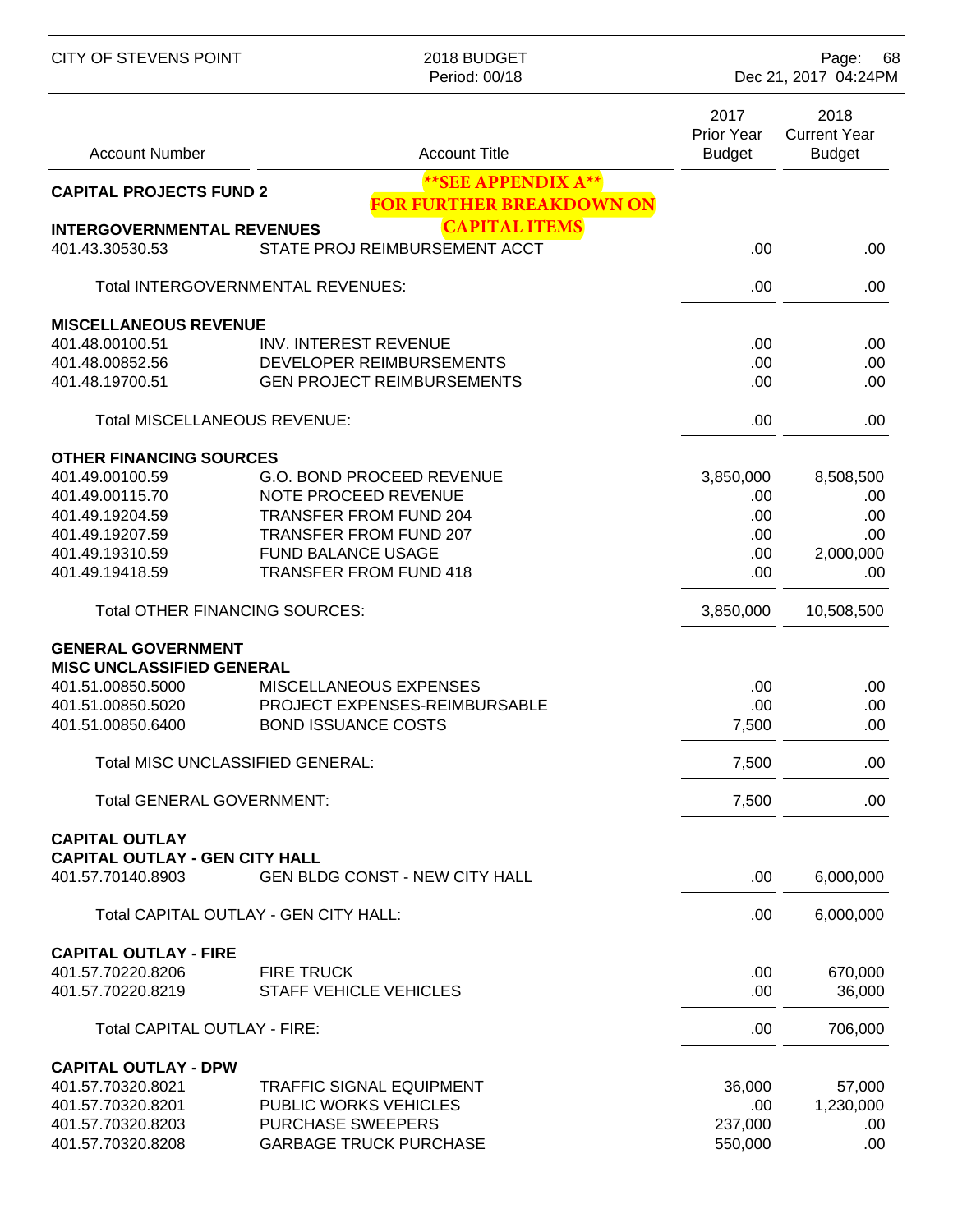| <b>CITY OF STEVENS POINT</b>                                                                                                            | 2018 BUDGET<br>Period: 00/18                                                                                                         |                                            | Page:<br>69<br>Dec 21, 2017 04:24PM             |
|-----------------------------------------------------------------------------------------------------------------------------------------|--------------------------------------------------------------------------------------------------------------------------------------|--------------------------------------------|-------------------------------------------------|
| <b>Account Number</b>                                                                                                                   | <b>Account Title</b>                                                                                                                 | 2017<br><b>Prior Year</b><br><b>Budget</b> | 2018<br><b>Current Year</b><br><b>Budget</b>    |
| 401.57.70320.8209<br>401.57.70320.8903                                                                                                  | <b>MULTI-SPACE PARKING METERS</b><br><b>GENERAL BUILDING CONSTRUCTION</b>                                                            | 300,000<br>40,000                          | .00<br>.00.                                     |
| Total CAPITAL OUTLAY - DPW:                                                                                                             |                                                                                                                                      | 1,163,000                                  | 1,287,000                                       |
| <b>CAPITAL OUTLAY - POLICE</b><br>401.57.70321.8059<br>401.57.70321.8210<br>401.57.70321.8250<br>401.57.70321.8254<br>401.57.70321.8259 | POLICE CAMERAS<br>POLICE DEPT VEHICLES<br><b>VEHICLE RADIO PURCHASES</b><br><b>GENERAL POLICE EQUIPMENT</b><br><b>SWAT EQUIPMENT</b> | .00<br>.00.<br>.00<br>.00<br>.00           | 60,000<br>285,000<br>15,000<br>11,000<br>32,000 |
| <b>Total CAPITAL OUTLAY - POLICE:</b>                                                                                                   |                                                                                                                                      | .00                                        | 403,000                                         |
| <b>CAPITAL OUTLAY - AIRPORT</b><br>401.57.70351.8758                                                                                    | <b>BLDGS/GROUNDS MAINT/UPGRADES</b>                                                                                                  | .00                                        | 260,000                                         |
| Total CAPITAL OUTLAY - AIRPORT:                                                                                                         |                                                                                                                                      | .00.                                       | 260,000                                         |
| <b>CAPITAL OUTLAY - PARKS</b><br>401.57.70620.8600                                                                                      | <b>MOWER PURCHASES</b>                                                                                                               | 79,500                                     | 60,500                                          |
| Total CAPITAL OUTLAY - PARKS:                                                                                                           |                                                                                                                                      | 79,500                                     | 60,500                                          |
| <b>CAPITAL OUTLAY- ROAD MAINT</b><br>401.57.70850.8270<br>401.57.70850.8703<br>401.57.70850.8767                                        | ONGOING ROAD MAINTENANCE<br>STREET/UTILITY RECONSTRUCTION<br>HOOVER AVE GRADE SEP PROJ                                               | 400,000<br>1,000,000<br>1,200,000          | 750,000<br>1,042,000<br>.00                     |
| Total CAPITAL OUTLAY- ROAD MAINT:                                                                                                       |                                                                                                                                      | 2,600,000                                  | 1,792,000                                       |
| Total CAPITAL OUTLAY:                                                                                                                   |                                                                                                                                      | 3,842,500                                  | 10,508,500                                      |
|                                                                                                                                         | CAPITAL PROJECTS FUND 2 Revenue Total:                                                                                               | 3,850,000                                  | 10,508,500                                      |
|                                                                                                                                         | CAPITAL PROJECTS FUND 2 Expenditure Total:                                                                                           | 3,850,000                                  | 10,508,500                                      |
| Net Total CAPITAL PROJECTS FUND 2:                                                                                                      |                                                                                                                                      | .00                                        | .00                                             |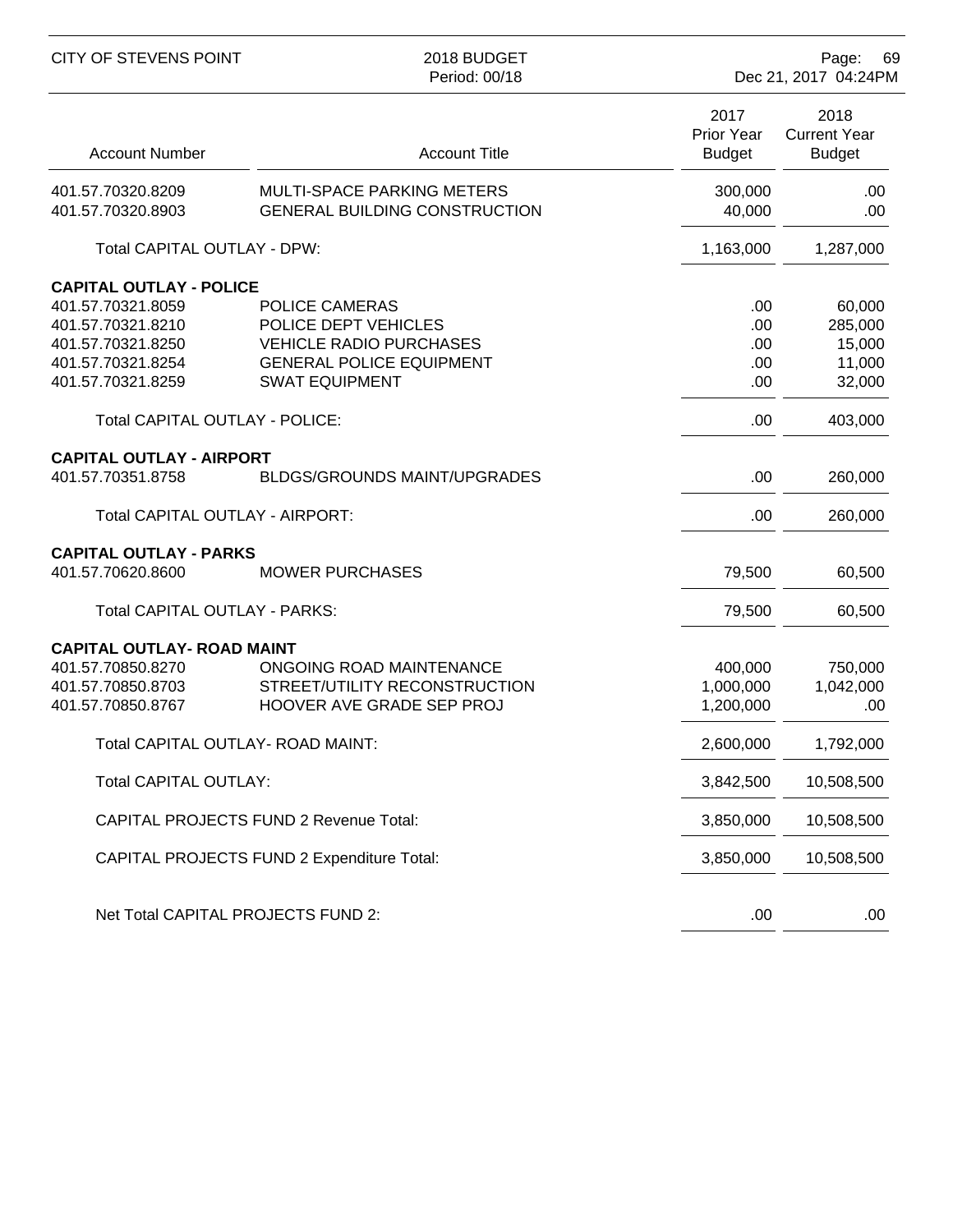| CITY OF STEVENS POINT                                                              | 2018 BUDGET<br>Period: 00/18                    | 70<br>Page:<br>Dec 21, 2017 04:24PM |                                              |
|------------------------------------------------------------------------------------|-------------------------------------------------|-------------------------------------|----------------------------------------------|
| <b>Account Number</b>                                                              | <b>Account Title</b>                            | 2017<br>Prior Year<br><b>Budget</b> | 2018<br><b>Current Year</b><br><b>Budget</b> |
| <b>FIRE SAFETY SMOKE HOUSE FUND</b>                                                |                                                 |                                     |                                              |
| <b>MISCELLANEOUS REVENUE</b><br>407.48.00550.52                                    | MISCELLANEOUS DONATION REV.                     | 50                                  | .00.                                         |
| Total MISCELLANEOUS REVENUE:                                                       |                                                 | 50                                  | .00                                          |
| <b>GENERAL GOVERNMENT</b><br><b>MISC UNCLASSIFIED GENERAL</b><br>407.51.00850.5000 | MISCELLANEOUS EXPENSES                          | 50                                  | .00.                                         |
| Total MISC UNCLASSIFIED GENERAL:                                                   |                                                 | 50                                  | .00                                          |
| <b>Total GENERAL GOVERNMENT:</b>                                                   |                                                 | 50                                  | .00                                          |
| FIRE SAFETY SMOKE HOUSE FUND Revenue Total:                                        |                                                 | 50                                  | .00                                          |
|                                                                                    | FIRE SAFETY SMOKE HOUSE FUND Expenditure Total: | 50                                  | .00                                          |
|                                                                                    | Net Total FIRE SAFETY SMOKE HOUSE FUND:         | .00                                 | .00                                          |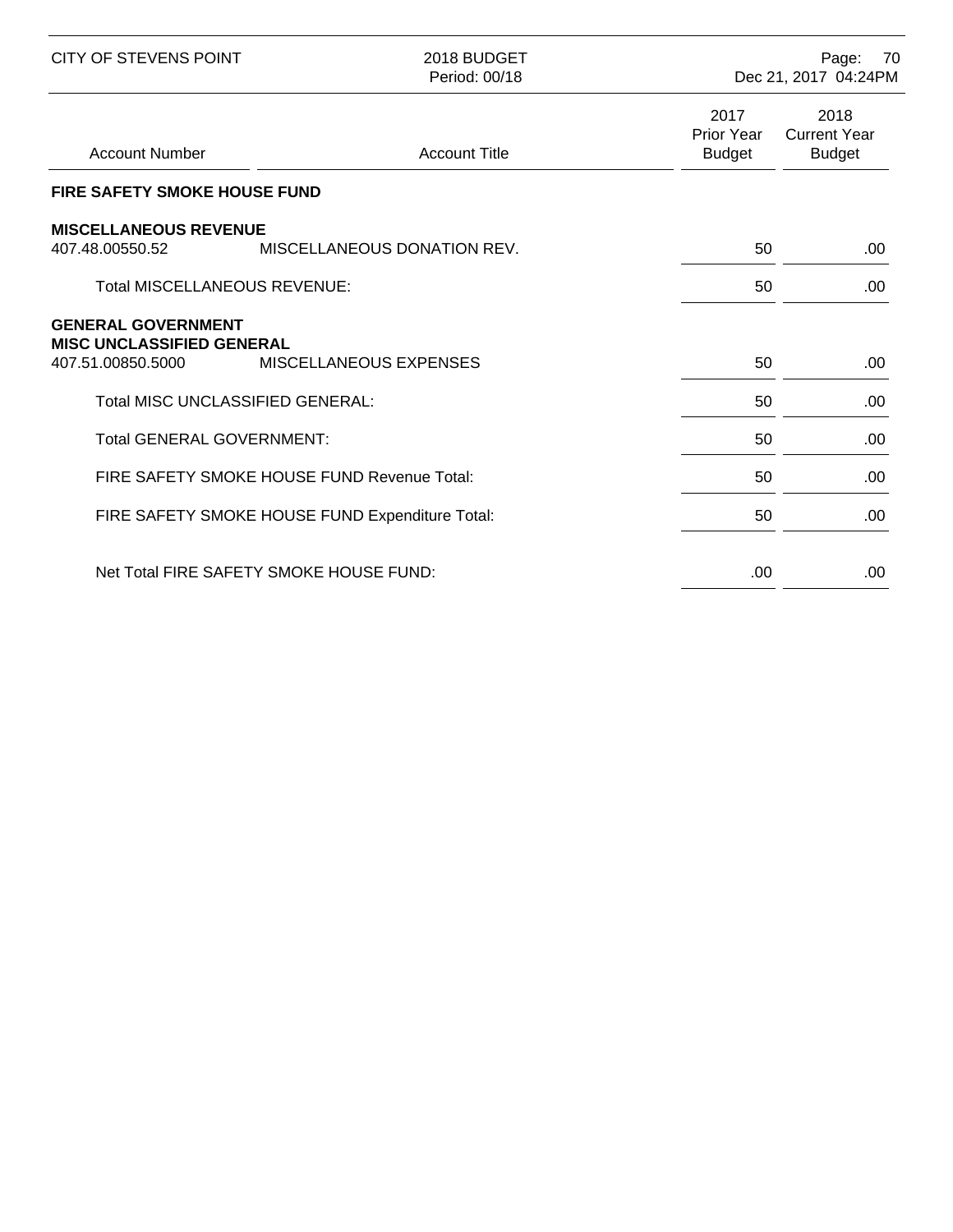| <b>CITY OF STEVENS POINT</b>                          | 2018 BUDGET<br>Period: 00/18        | Page:<br>- 71<br>Dec 21, 2017 04:24PM      |                                              |
|-------------------------------------------------------|-------------------------------------|--------------------------------------------|----------------------------------------------|
| <b>Account Number</b>                                 | <b>Account Title</b>                | 2017<br><b>Prior Year</b><br><b>Budget</b> | 2018<br><b>Current Year</b><br><b>Budget</b> |
| <b>WHITE TAIL SUBD CONST FUND</b>                     |                                     |                                            |                                              |
| <b>PUBLIC CHARGES FOR SERVICES</b><br>410.46.20830.51 | <b>RENTAL INCOME</b>                | .00.                                       | .00                                          |
| <b>Total PUBLIC CHARGES FOR SERVICES:</b>             |                                     | .00                                        | .00                                          |
| <b>MISCELLANEOUS REVENUE</b>                          |                                     |                                            |                                              |
| 410.48.00193.51                                       | <b>LAND/PROPERTY SALES</b>          | .00                                        | .00                                          |
| <b>Total MISCELLANEOUS REVENUE:</b>                   |                                     | .00                                        | .00                                          |
| <b>GENERAL GOVERNMENT</b>                             |                                     |                                            |                                              |
| <b>MISC UNCLASSIFIED GENERAL</b><br>410.51.00850.5000 | <b>MISCELLANEOUS EXPENSES</b>       | .00.                                       | .00                                          |
| Total MISC UNCLASSIFIED GENERAL:                      |                                     | .00.                                       | .00                                          |
| <b>MISC UNCLASSIFIED GENERAL</b>                      |                                     |                                            |                                              |
| 410.51.19900.5010                                     | TAXES ON CITY OWNED PROPERTY        | .00                                        | .00                                          |
| Total MISC UNCLASSIFIED GENERAL:                      |                                     | .00.                                       | .00                                          |
| <b>Total GENERAL GOVERNMENT:</b>                      |                                     | .00                                        | .00                                          |
| <b>MISCELLANEOUS EXPENSES</b>                         |                                     |                                            |                                              |
| <b>MISCELLANEOUS EXPENSES</b><br>410.56.00500.2200    | <b>GAS/ELECTRIC CHARGES</b>         | .00.                                       | .00                                          |
| 410.56.00500.2922                                     | CONTRACTED/BLDG MAINTENANCE         | .00                                        | .00                                          |
| 410.56.00500.3550                                     | <b>GEN BUILDING MAINTENANCE</b>     | .00                                        | .00                                          |
| 410.56.00500.5940                                     | <b>MANAGEMENT FEE</b>               | .00                                        | .00                                          |
| <b>Total MISCELLANEOUS EXPENSES:</b>                  |                                     | .00                                        | .00                                          |
| <b>Total MISCELLANEOUS EXPENSES:</b>                  |                                     | .00                                        | .00.                                         |
| <b>CAPITAL OUTLAY</b>                                 |                                     |                                            |                                              |
| <b>DPW STREET/HWY UTILITY CONST</b>                   |                                     |                                            |                                              |
| 410.57.00331.8700                                     | <b>GEN CONSTRUCTION CHARGES</b>     | .00                                        | .00.                                         |
|                                                       | Total DPW STREET/HWY UTILITY CONST: | .00                                        | .00.                                         |
| <b>CAPITAL OUTLAY - HWY 10 E</b>                      |                                     |                                            |                                              |
| 410.57.00715.8755                                     | <b>GEN BLDG RENOVATION EXP.</b>     | .00.                                       | .00                                          |
| 410.57.00715.8900                                     | <b>PURCHASE LAND</b>                | .00.                                       | .00                                          |
| 410.57.00715.8901                                     | <b>GEN BUILDING PURCHASE</b>        | .00.                                       | .00                                          |
| Total CAPITAL OUTLAY - HWY 10 E:                      |                                     | .00                                        | .00                                          |
| <b>Total CAPITAL OUTLAY:</b>                          |                                     | .00                                        | .00.                                         |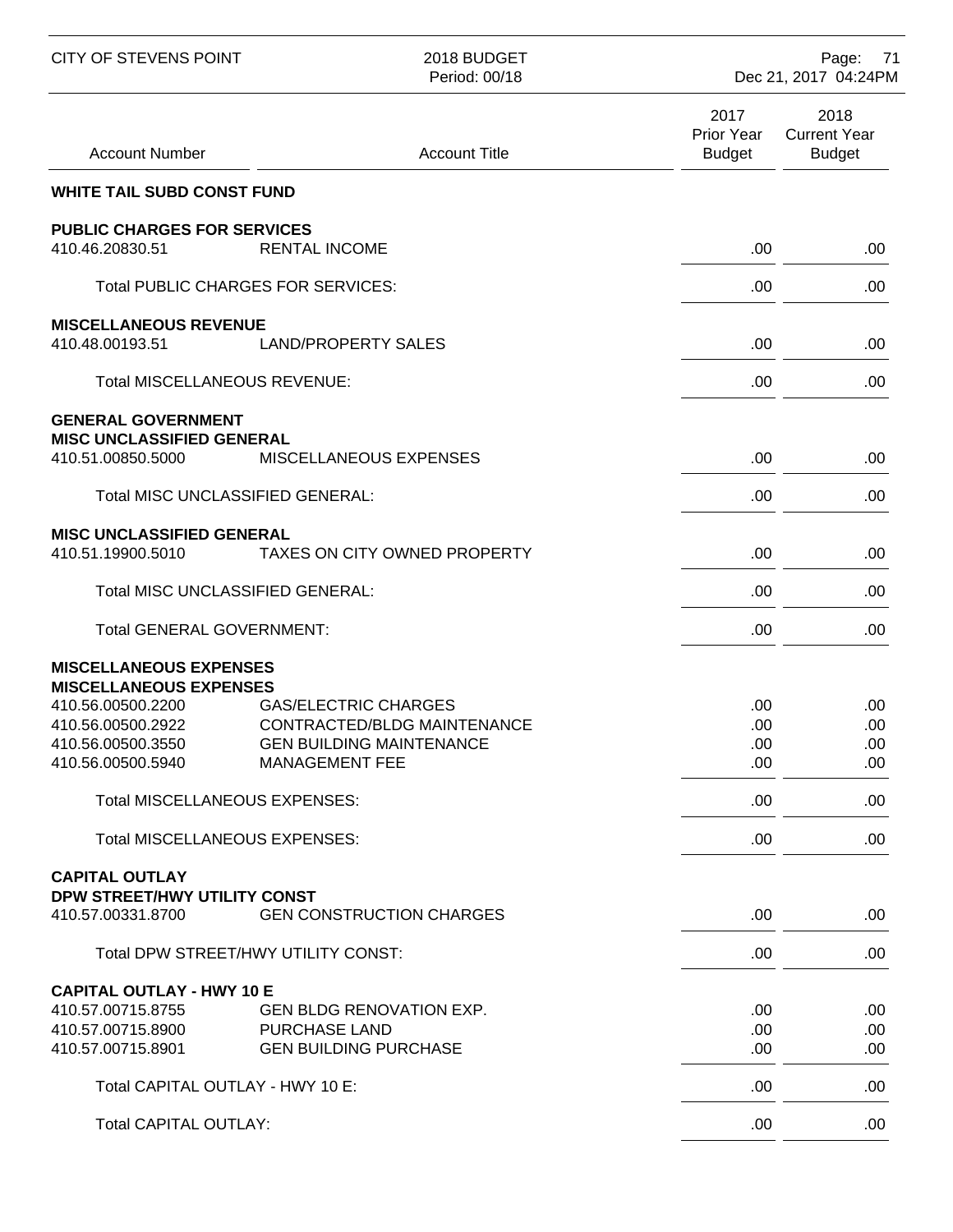| CITY OF STEVENS POINT                         | 2018 BUDGET<br>Period: 00/18 |                                     | -72<br>Page:<br>Dec 21, 2017 04:24PM         |
|-----------------------------------------------|------------------------------|-------------------------------------|----------------------------------------------|
| <b>Account Number</b>                         | <b>Account Title</b>         | 2017<br>Prior Year<br><b>Budget</b> | 2018<br><b>Current Year</b><br><b>Budget</b> |
| WHITE TAIL SUBD CONST FUND Revenue Total:     |                              | .00                                 | .00                                          |
| WHITE TAIL SUBD CONST FUND Expenditure Total: |                              | .00                                 | .00                                          |
| Net Total WHITE TAIL SUBD CONST FUND:         |                              | .00                                 | .00                                          |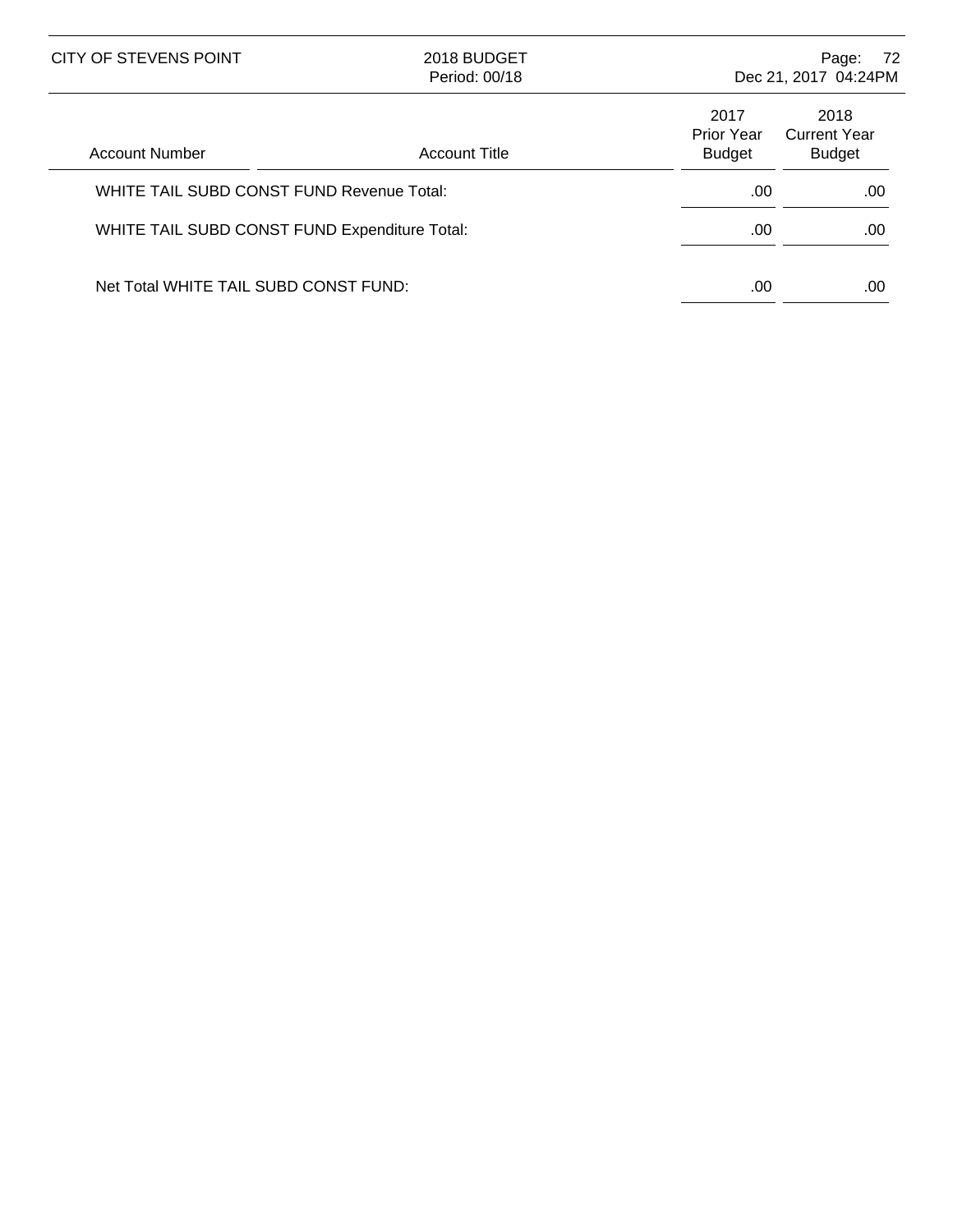| <b>CITY OF STEVENS POINT</b>                                                                                  | 2018 BUDGET<br>Period: 00/18                                  |                                     | - 73<br>Page:<br>Dec 21, 2017 04:24PM        |
|---------------------------------------------------------------------------------------------------------------|---------------------------------------------------------------|-------------------------------------|----------------------------------------------|
| <b>Account Number</b>                                                                                         | <b>Account Title</b>                                          | 2017<br>Prior Year<br><b>Budget</b> | 2018<br><b>Current Year</b><br><b>Budget</b> |
| TIF #5 CONST FUND - N DIVISION                                                                                |                                                               |                                     |                                              |
| <b>MISCELLANEOUS REVENUES</b><br>415.48.00100.51<br>415.48.19900.51                                           | <b>INTEREST ON INVESTMENTS</b><br>MISC REVENUE ACCOUNT        | .00<br>.00.                         | .00<br>.00                                   |
| <b>Total MISCELLANEOUS REVENUES:</b>                                                                          |                                                               | .00                                 | .00.                                         |
| <b>OTHER FINANCING SOURCES</b><br>415.49.00110.49<br>415.49.19305.59<br><b>Total OTHER FINANCING SOURCES:</b> | <b>BOND PROCEEDS REVENUE</b><br><b>TRANSFER FROM FUND 305</b> | .00<br>.00<br>.00                   | .00<br>.00<br>.00.                           |
| <b>MISCELLANEOUS UNCLASSIFIED</b><br><b>MISCELLANEOUS UNCLASSIFIED</b><br>415.51.19850.5000                   | MISCELLANEOUS EXPENSES                                        | .00                                 | .00                                          |
| Total MISCELLANEOUS UNCLASSIFIED:                                                                             |                                                               | .00                                 | .00.                                         |
| Total MISCELLANEOUS UNCLASSIFIED:                                                                             |                                                               | .00                                 | .00.                                         |
| <b>OTHER GENERAL GOVERNMENT</b><br><b>DEVELOPER EXPENSES</b><br>415.56.00900.5009                             | DEVELOPER INCENTIVE PYMT                                      | .00                                 | .00.                                         |
| <b>Total DEVELOPER EXPENSES:</b>                                                                              |                                                               | .00                                 | .00.                                         |
| <b>Total OTHER GENERAL GOVERNMENT:</b>                                                                        |                                                               | .00                                 | .00                                          |
| <b>FRONTAGE ROAD PROJECT</b><br><b>GEN CONSTRUCTION CHARGES</b><br>415.57.70841.8700                          | <b>GEN CONSTRUCTION CHARGES</b>                               | .00                                 | .00                                          |
| <b>Total GEN CONSTRUCTION CHARGES:</b>                                                                        |                                                               | .00                                 | .00.                                         |
| <b>Total FRONTAGE ROAD PROJECT:</b>                                                                           |                                                               | .00                                 | .00.                                         |
|                                                                                                               | TIF #5 CONST FUND - N DIVISION Revenue Total:                 | .00                                 | .00.                                         |
|                                                                                                               | TIF #5 CONST FUND - N DIVISION Expenditure Total:             | .00                                 | .00                                          |
|                                                                                                               | Net Total TIF #5 CONST FUND - N DIVISION:                     | .00.                                | .00                                          |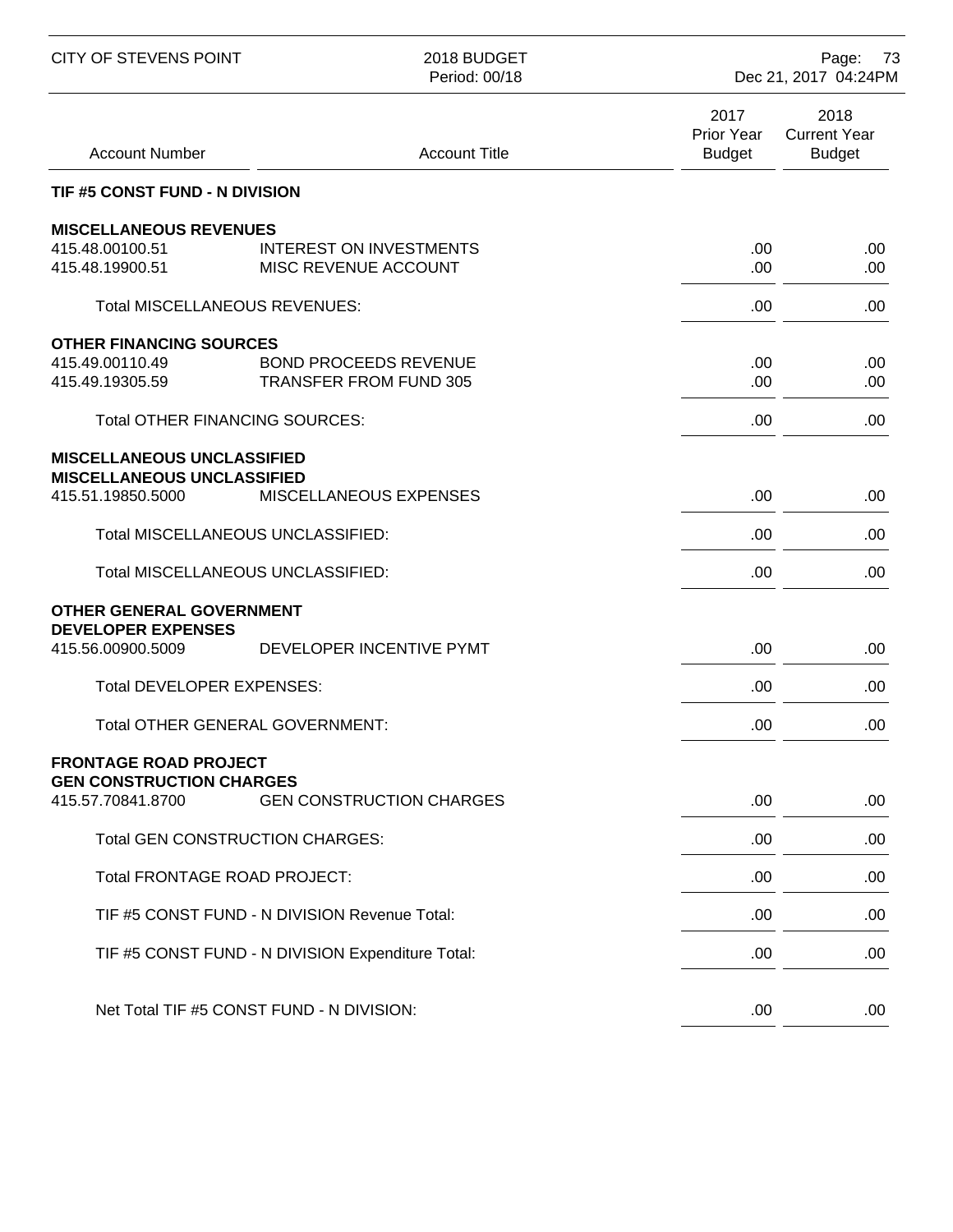| <b>CITY OF STEVENS POINT</b>                          |                                          | 2018 BUDGET<br>Period: 00/18 |                                     | Page:<br>- 74<br>Dec 21, 2017 04:24PM        |
|-------------------------------------------------------|------------------------------------------|------------------------------|-------------------------------------|----------------------------------------------|
| <b>Account Number</b>                                 | <b>Account Title</b>                     |                              | 2017<br>Prior Year<br><b>Budget</b> | 2018<br><b>Current Year</b><br><b>Budget</b> |
| TIF #6 CONST FUND - DOWNTOWN                          |                                          |                              |                                     |                                              |
| <b>TAXES</b>                                          |                                          |                              |                                     |                                              |
| 416.41.00322.00                                       | PAYMENT IN LIEU OF TAXES                 |                              | .00                                 | .00.                                         |
| <b>Total TAXES:</b>                                   |                                          |                              | .00                                 | .00                                          |
| <b>INTERGOVERNMENTAL REVENUES</b>                     |                                          |                              |                                     |                                              |
| 416.43.00528.51                                       | STATE GRANT REV - WEDC                   |                              | .00                                 | .00                                          |
| 416.43.00530.51                                       | <b>STATE GRANT REV - CDBG</b>            |                              | .00                                 | .00                                          |
|                                                       | <b>Total INTERGOVERNMENTAL REVENUES:</b> |                              | .00                                 | .00.                                         |
| <b>BUILDING RENT REVENUE</b>                          |                                          |                              |                                     |                                              |
| 416.46.00720.51                                       | <b>BUILDING RENT REVENUE</b>             |                              | .00                                 | .00.                                         |
| <b>Total BUILDING RENT REVENUE:</b>                   |                                          |                              | .00                                 | .00.                                         |
| <b>MISCELLANEOUS REVENUE</b>                          |                                          |                              |                                     |                                              |
| 416.48.00100.51                                       | <b>INTEREST ON INVESTMENTS</b>           |                              | .00                                 | .00                                          |
| 416.48.19900.51                                       | MISC REVENUE ACCOUNT                     |                              | 10,000                              | 10,000                                       |
| <b>Total MISCELLANEOUS REVENUE:</b>                   |                                          |                              | 10,000                              | 10,000                                       |
| <b>OTHER FINANCING SOURCES</b>                        |                                          |                              |                                     |                                              |
| 416.49.00110.59                                       | <b>BOND PROCEEDS</b>                     |                              | .00                                 | .00                                          |
| 416.49.00600.59                                       | <b>DEBT PREMIUM</b>                      |                              | .00                                 | .00                                          |
| 416.49.19232.59                                       | OP TRANSFER FROM GEN FUND                |                              | .00                                 | .00                                          |
| 416.49.19401.59                                       | TRANSFER FROM FUND 401                   |                              | .00                                 | .00                                          |
| <b>Total OTHER FINANCING SOURCES:</b>                 |                                          |                              | .00                                 | .00.                                         |
| <b>MISCELLANEOUS EXPENSES</b>                         |                                          |                              |                                     |                                              |
| <b>MISC UNCLASSIFIED GENERAL</b><br>416.51.00850.6400 | <b>BOND ISSUANCE COSTS</b>               |                              | .00.                                | .00.                                         |
| <b>Total MISC UNCLASSIFIED GENERAL:</b>               |                                          |                              | .00                                 | .00.                                         |
| <b>MISC BUILDING EXPENDITURES</b>                     |                                          |                              |                                     |                                              |
| 416.51.19860.5000                                     | <b>BUILDING EXPENDITURES</b>             |                              | .00                                 | .00.                                         |
| <b>Total MISC BUILDING EXPENDITURES:</b>              |                                          |                              | .00                                 | .00                                          |
| <b>MISC UNCLASSIFIED GENERAL</b>                      |                                          |                              |                                     |                                              |
| 416.51.19900.5010                                     | <b>TAXES ON CITY OWNED PROPERTY</b>      |                              | .00                                 | .00                                          |
| Total MISC UNCLASSIFIED GENERAL:                      |                                          |                              | .00                                 | .00                                          |
| Total MISCELLANEOUS EXPENSES:                         |                                          |                              | .00                                 | .00                                          |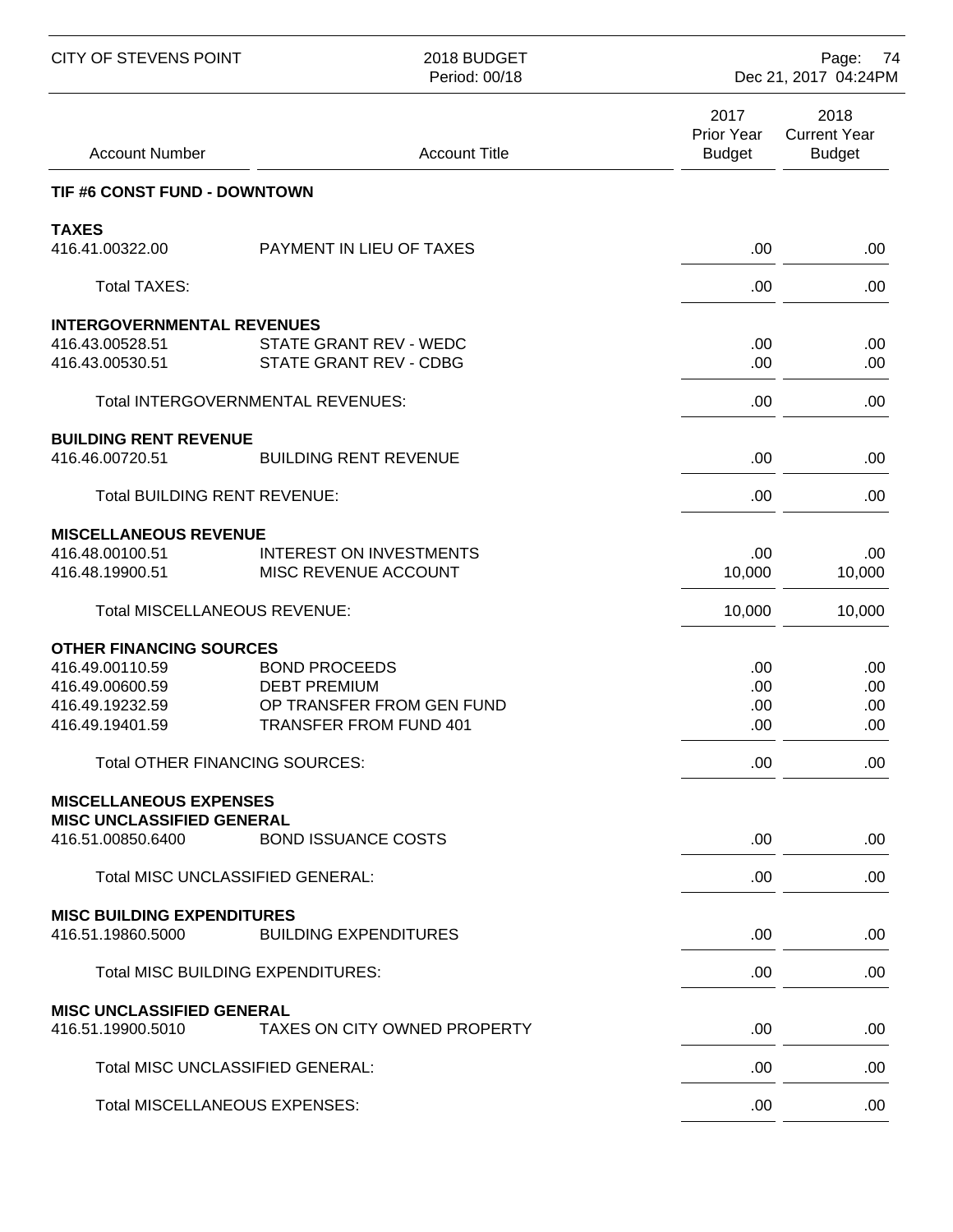| 2018<br><b>Current Year</b><br><b>Budget</b> |
|----------------------------------------------|
|                                              |
| .00.                                         |
| .00.                                         |
| .00.                                         |
|                                              |
| 10,000                                       |
| 10,000                                       |
|                                              |
| .00                                          |
| .00                                          |
| 10,000                                       |
|                                              |
| .00                                          |
| .00                                          |
| .00                                          |
|                                              |
| .00.                                         |
| .00.                                         |
| .00                                          |
| 10,000                                       |
| 10,000                                       |
| .00.                                         |
|                                              |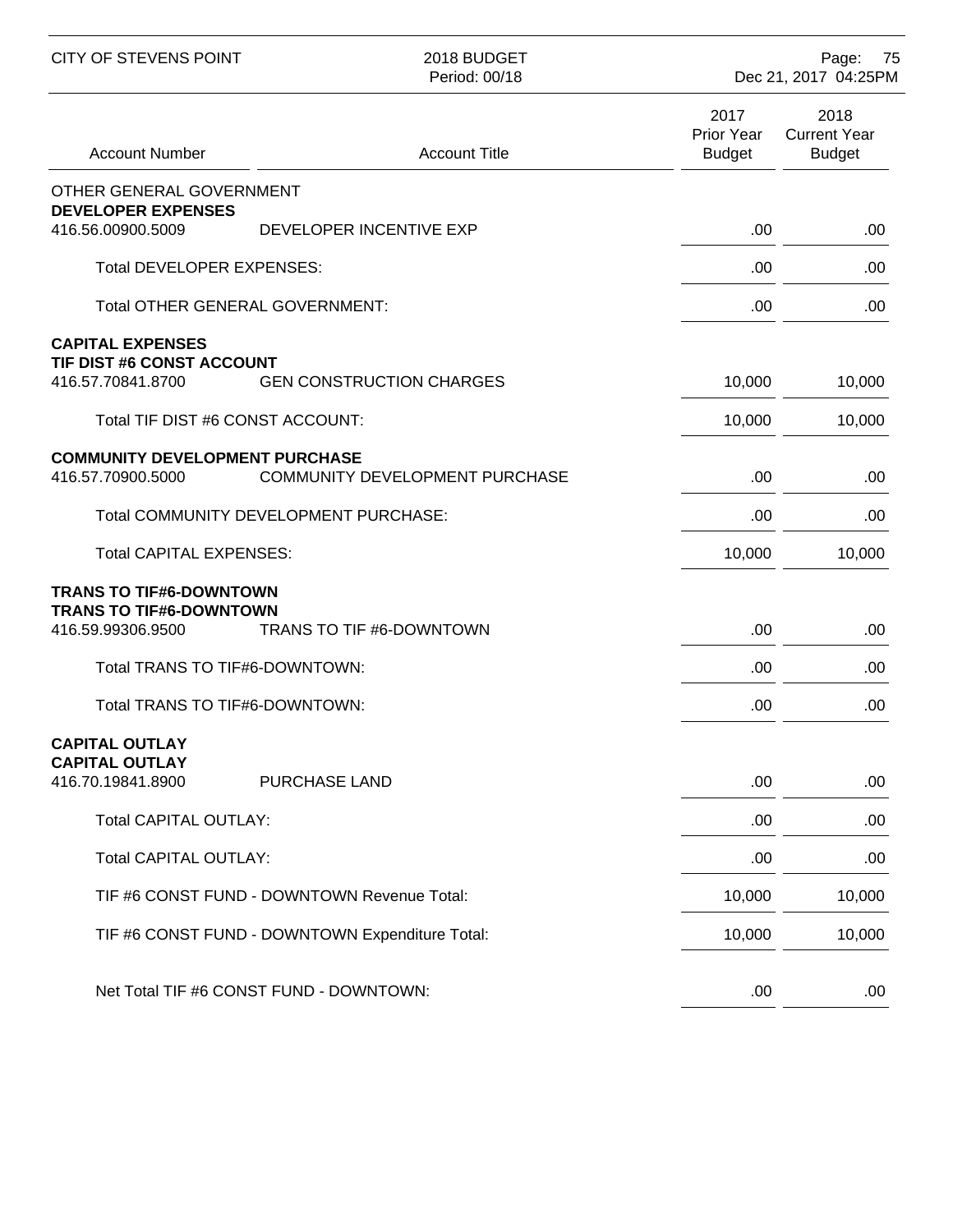| <b>CITY OF STEVENS POINT</b>                                                                                  | 2018 BUDGET<br>Period: 00/18                           |                                            | Page:<br>- 76<br>Dec 21, 2017 04:25PM        |
|---------------------------------------------------------------------------------------------------------------|--------------------------------------------------------|--------------------------------------------|----------------------------------------------|
| <b>Account Number</b>                                                                                         | <b>Account Title</b>                                   | 2017<br><b>Prior Year</b><br><b>Budget</b> | 2018<br><b>Current Year</b><br><b>Budget</b> |
| TIF #7 CONST FUND - AIG                                                                                       |                                                        |                                            |                                              |
| <b>MISCELLANEOUS REVENUES</b><br>417.48.00100.51<br>417.48.19900.51                                           | <b>INTEREST ON INVESTMENTS</b><br><b>MISC REVENUES</b> | .00.<br>.00.                               | .00<br>.00                                   |
| <b>Total MISCELLANEOUS REVENUES:</b>                                                                          |                                                        | .00                                        | .00                                          |
| <b>OTHER FINANCING SOURCES</b><br>417.49.00110.59<br>417.49.19307.59<br><b>Total OTHER FINANCING SOURCES:</b> | <b>BOND PROCEEDS</b><br><b>TRANSFER FROM FUND 307</b>  | .00<br>.00<br>.00                          | .00.<br>.00<br>.00                           |
| <b>GENERAL GOVERNMENT</b><br><b>MISC UNCLASSIFIED GENERAL</b><br>417.51.19850.5000                            | MISCELLANEOUS EXPENSES                                 | .00                                        | .00.                                         |
| Total MISC UNCLASSIFIED GENERAL:                                                                              |                                                        | .00                                        | .00                                          |
| <b>Total GENERAL GOVERNMENT:</b>                                                                              |                                                        | .00.                                       | .00.                                         |
| <b>GENERAL GOVERNMENT</b><br><b>GEN CONSTRUCTION CHARGES</b><br>417.57.70841.8700                             | <b>GEN CONSTRUCTION CHARGES</b>                        | .00                                        | .00.                                         |
| <b>Total GEN CONSTRUCTION CHARGES:</b>                                                                        |                                                        | .00                                        | .00                                          |
| <b>Total GENERAL GOVERNMENT:</b>                                                                              |                                                        | .00                                        | .00                                          |
| <b>CAPITAL OUTLAY</b><br><b>CAPITAL OUTLAY</b><br>417.70.19841.8900                                           | <b>PURCHASE LAND</b>                                   | .00                                        | .00                                          |
| <b>Total CAPITAL OUTLAY:</b>                                                                                  |                                                        | .00                                        | .00                                          |
| <b>Total CAPITAL OUTLAY:</b>                                                                                  |                                                        | .00                                        | .00                                          |
|                                                                                                               | TIF #7 CONST FUND - AIG Revenue Total:                 | .00                                        | .00.                                         |
|                                                                                                               | TIF #7 CONST FUND - AIG Expenditure Total:             | .00                                        | .00.                                         |
| Net Total TIF #7 CONST FUND - AIG:                                                                            |                                                        | .00                                        | .00.                                         |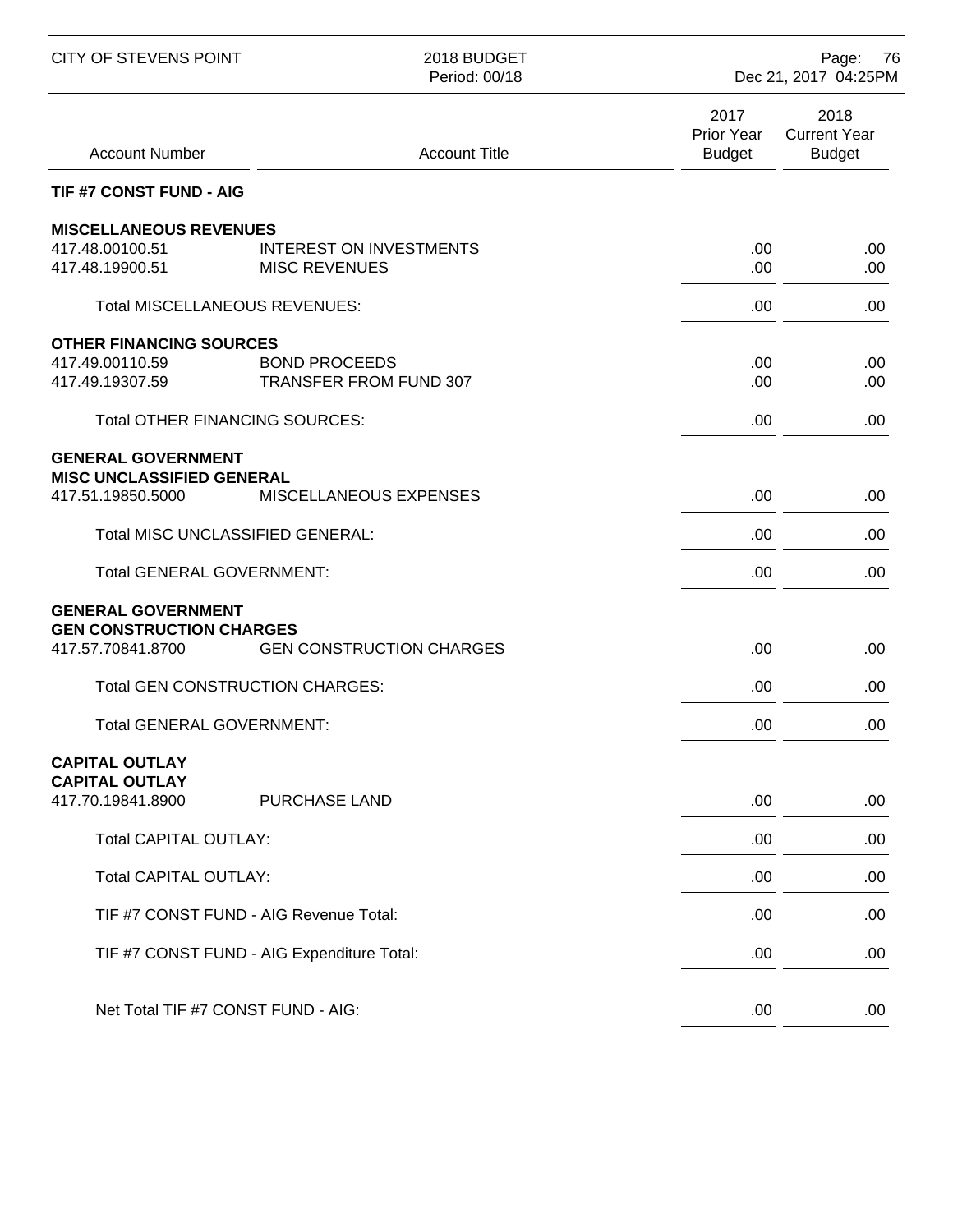| <b>CITY OF STEVENS POINT</b>                           | 2018 BUDGET<br>Period: 00/18                           |      | - 77<br>Page:<br>Dec 21, 2017 04:25PM      |                                              |
|--------------------------------------------------------|--------------------------------------------------------|------|--------------------------------------------|----------------------------------------------|
| <b>Account Number</b>                                  | <b>Account Title</b>                                   |      | 2017<br><b>Prior Year</b><br><b>Budget</b> | 2018<br><b>Current Year</b><br><b>Budget</b> |
| TIF #8 CONST FUND - CAROLS LN                          |                                                        |      |                                            |                                              |
| <b>MISCELLANEOUS REVENUES</b>                          |                                                        |      |                                            |                                              |
| 418.48.00100.51<br>418.48.19900.51                     | <b>INTEREST ON INVESTMENTS</b><br><b>MISC REVENUES</b> |      | .00.<br>.00.                               | .00<br>.00.                                  |
| <b>Total MISCELLANEOUS REVENUES:</b>                   |                                                        |      | .00                                        | .00                                          |
| <b>OTHER FINANCING SOURCES</b>                         |                                                        |      |                                            |                                              |
| 418.49.00110.59<br>418.49.19308.59                     | <b>BOND PROCEEDS</b><br><b>TRANSFER FROM FUND 308</b>  |      | .00.<br>.00.                               | .00.<br>.00                                  |
| <b>Total OTHER FINANCING SOURCES:</b>                  |                                                        |      | .00                                        | .00                                          |
| <b>GENERAL GOVERNMENT</b>                              |                                                        |      |                                            |                                              |
| <b>MISC UNCLASSIFIED GENERAL</b>                       |                                                        |      |                                            |                                              |
| 418.51.19850.5000                                      | MISCELLANEOUS EXPENSES                                 |      | .00                                        | .00.                                         |
| Total MISC UNCLASSIFIED GENERAL:                       |                                                        | .00. | .00.                                       |                                              |
| <b>MISC UNCLASSIFIED GENERAL</b><br>418.51.19900.5010  | TAXES ON CITY OWNED PROPERTY                           |      | .00                                        | .00.                                         |
| Total MISC UNCLASSIFIED GENERAL:                       |                                                        |      | .00.                                       | .00.                                         |
| <b>Total GENERAL GOVERNMENT:</b>                       |                                                        |      | .00                                        | .00                                          |
| <b>OTHER GENERAL GOVERNMENT</b>                        |                                                        |      |                                            |                                              |
| <b>DEVELOPER EXPENSES</b>                              |                                                        |      |                                            |                                              |
| 418.56.00900.5009                                      | DEVELOPER INCENTIVE EXP                                |      | .00                                        | .00                                          |
| <b>Total DEVELOPER EXPENSES:</b>                       |                                                        |      | .00                                        | .00.                                         |
| Total OTHER GENERAL GOVERNMENT:                        |                                                        |      | .00                                        | .00.                                         |
| <b>GENERAL GOVERNMENT</b>                              |                                                        |      |                                            |                                              |
| <b>GEN CONSTRUCTION CHARGES</b><br>418.57.70841.8700   | <b>GEN CONSTRUCTION CHARGES</b>                        |      | .00                                        | .00.                                         |
| <b>Total GEN CONSTRUCTION CHARGES:</b>                 |                                                        |      | .00                                        | .00.                                         |
| <b>Total GENERAL GOVERNMENT:</b>                       |                                                        |      | .00                                        | .00.                                         |
| <b>TRANS TO CAPITAL PROJ FUND</b>                      |                                                        |      |                                            |                                              |
| <b>TRANS TO CAPITAL PROJ FUND</b><br>418.59.99401.9500 | <b>TRANS TO CAPITAL PROJ FUND</b>                      |      | .00.                                       | .00.                                         |
| Total TRANS TO CAPITAL PROJ FUND:                      |                                                        |      | .00.                                       | .00                                          |
| Total TRANS TO CAPITAL PROJ FUND:                      |                                                        |      | .00.                                       | .00.                                         |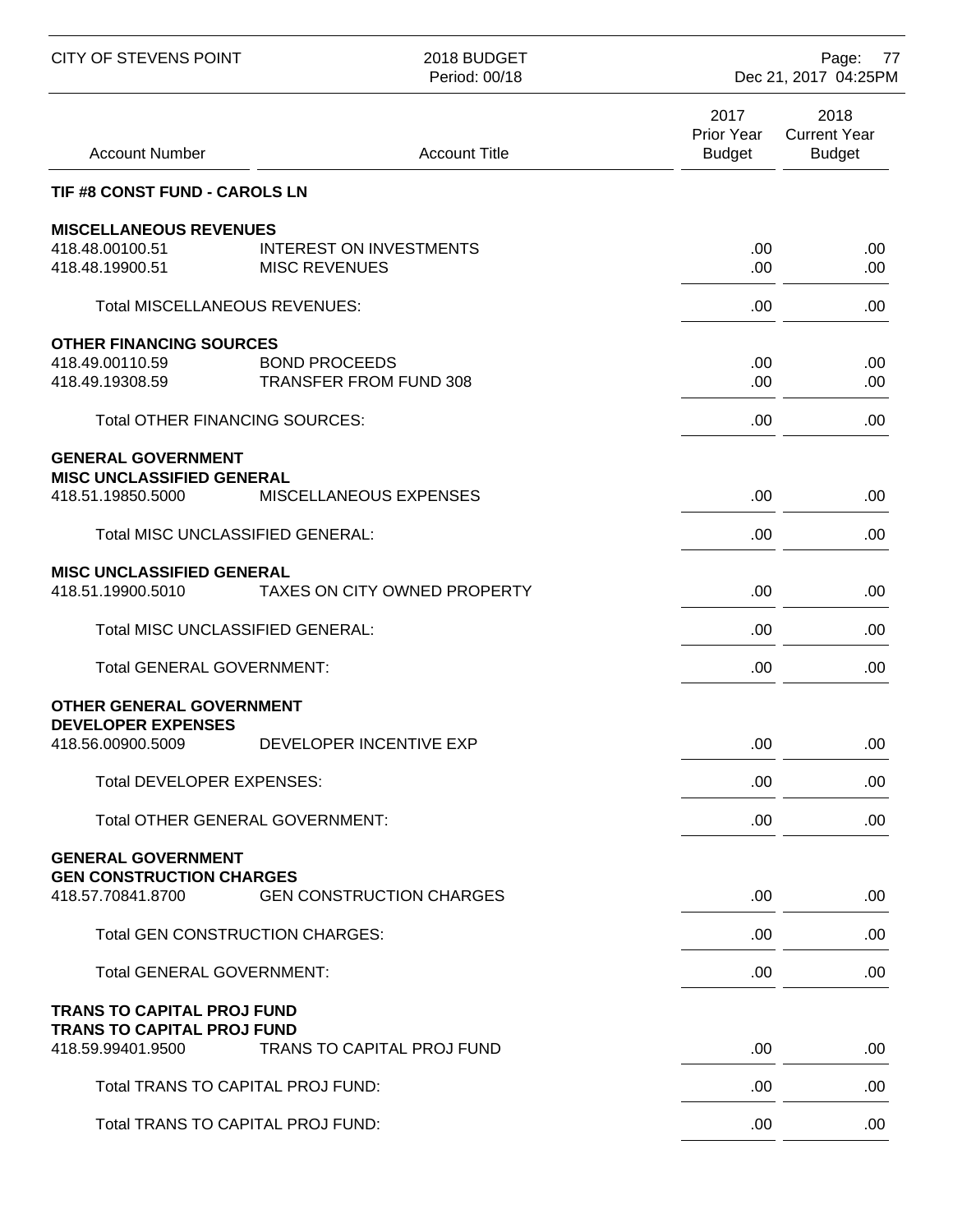| CITY OF STEVENS POINT                            | 2018 BUDGET<br>Period: 00/18 |                                     | 78<br>Page:<br>Dec 21, 2017 04:25PM   |
|--------------------------------------------------|------------------------------|-------------------------------------|---------------------------------------|
| <b>Account Number</b>                            | <b>Account Title</b>         | 2017<br>Prior Year<br><b>Budget</b> | 2018<br>Current Year<br><b>Budget</b> |
| TIF #8 CONST FUND - CAROLS LN Revenue Total:     |                              | .00                                 | .00.                                  |
| TIF #8 CONST FUND - CAROLS LN Expenditure Total: |                              | .00                                 | .00                                   |
| Net Total TIF #8 CONST FUND - CAROLS LN:         |                              | .00                                 | .00                                   |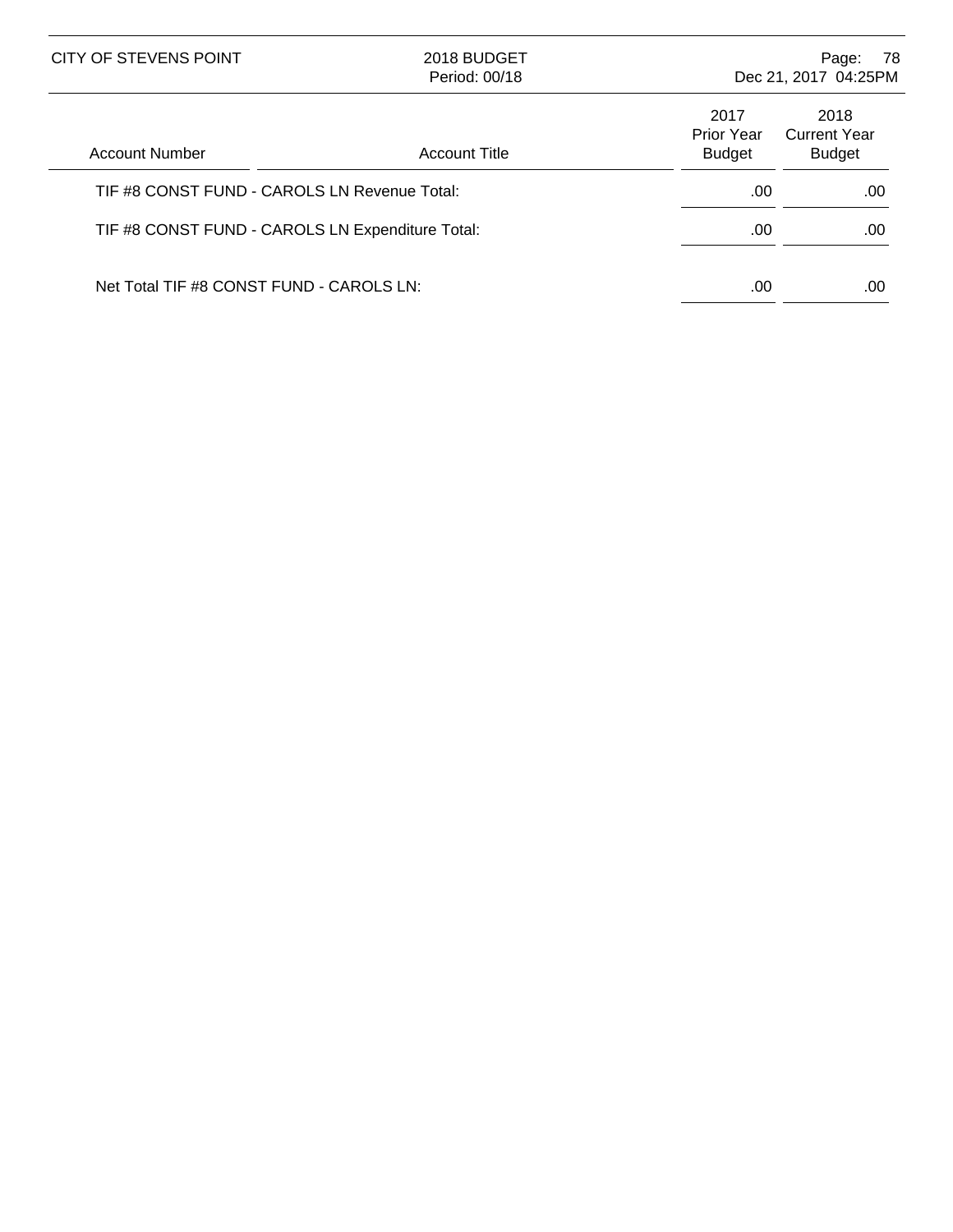| <b>CITY OF STEVENS POINT</b>                           | 2018 BUDGET<br>Period: 00/18                           |                                            | Page:<br>- 79<br>Dec 21, 2017 04:25PM        |  |
|--------------------------------------------------------|--------------------------------------------------------|--------------------------------------------|----------------------------------------------|--|
| <b>Account Number</b>                                  | <b>Account Title</b>                                   | 2017<br><b>Prior Year</b><br><b>Budget</b> | 2018<br><b>Current Year</b><br><b>Budget</b> |  |
| TIF #9 CONST FUND - EAST PARK                          |                                                        |                                            |                                              |  |
| <b>MISCELLANEOUS REVENUES</b>                          |                                                        |                                            |                                              |  |
| 419.48.00100.51<br>419.48.19900.51                     | <b>INTEREST ON INVESTMENTS</b><br><b>MISC REVENUES</b> | .00.<br>.00.                               | .00<br>.00.                                  |  |
| <b>Total MISCELLANEOUS REVENUES:</b>                   |                                                        | .00                                        | .00                                          |  |
| <b>OTHER FINANCING SOURCES</b>                         |                                                        |                                            |                                              |  |
| 419.49.00110.59                                        | <b>BOND PROCEEDS</b>                                   | .00.                                       | .00.                                         |  |
| 419.49.00600.59                                        | <b>DEBT PREMIUM</b>                                    | .00.                                       | .00                                          |  |
| 419.49.19309.59                                        | TRANSFER FROM FUND 309                                 | .00                                        | .00                                          |  |
| <b>Total OTHER FINANCING SOURCES:</b>                  |                                                        | .00                                        | .00                                          |  |
| <b>BOND ISSUANCE COSTS</b>                             |                                                        |                                            |                                              |  |
| <b>BOND ISSUANCE COSTS</b><br>419.51.00850.6400        | <b>BOND ISSUANCE COSTS</b>                             | .00                                        | .00                                          |  |
| Total BOND ISSUANCE COSTS:                             |                                                        | .00.                                       | .00.                                         |  |
| MISC UNCLASSIFIED GENERAL                              |                                                        |                                            |                                              |  |
| 419.51.19850.5000                                      | MISCELLANEOUS EXPENSES                                 | .00.                                       | .00                                          |  |
| 419.51.19850.5001                                      | <b>LAND ENGINEERING</b>                                | .00                                        | .00                                          |  |
| Total MISC UNCLASSIFIED GENERAL:                       |                                                        | .00                                        | .00                                          |  |
| Total BOND ISSUANCE COSTS:                             |                                                        | .00                                        | .00                                          |  |
| <b>DEVELOPER EXPENSES</b><br><b>DEVELOPER EXPENSES</b> |                                                        |                                            |                                              |  |
| 419.56.00900.5009                                      | DEVELOPER INCENTIVE EXP                                | .00                                        | .00                                          |  |
| <b>Total DEVELOPER EXPENSES:</b>                       |                                                        | .00                                        | .00                                          |  |
| Total DEVELOPER EXPENSES:                              |                                                        | .00                                        | .00.                                         |  |
| <b>GEN CONSTRUCTION CHARGES</b>                        |                                                        |                                            |                                              |  |
| <b>GEN CONSTRUCTION CHARGES</b><br>419.57.70841.8700   | <b>GEN CONSTRUCTION CHARGES</b>                        | .00.                                       | .00.                                         |  |
| <b>Total GEN CONSTRUCTION CHARGES:</b>                 |                                                        | .00                                        | .00.                                         |  |
| <b>Total GEN CONSTRUCTION CHARGES:</b>                 |                                                        | .00                                        | .00.                                         |  |
| <b>TRANS TO TIF #9 CONST FUND</b>                      |                                                        |                                            |                                              |  |
| <b>TRANS TO TIF #9 CONST FUND</b>                      |                                                        |                                            |                                              |  |
| 419.59.99309.9500                                      | TRANS TO TIF #9 CONST FUND                             | .00.                                       | .00                                          |  |
| Total TRANS TO TIF #9 CONST FUND:                      |                                                        | .00                                        | .00.                                         |  |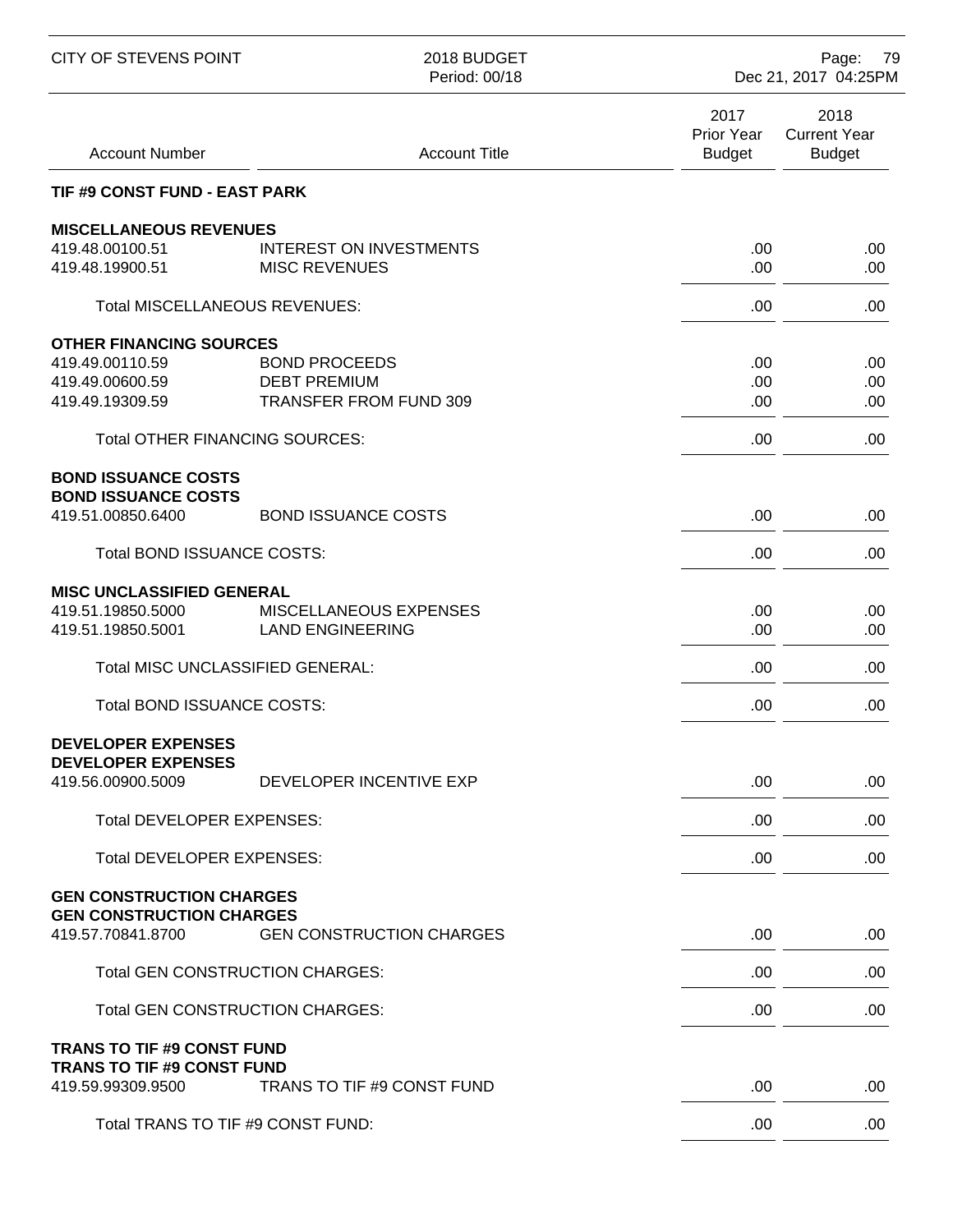| CITY OF STEVENS POINT                                               | 2018 BUDGET<br>Period: 00/18 |                                     | 80<br>Page:<br>Dec 21, 2017 04:25PM          |
|---------------------------------------------------------------------|------------------------------|-------------------------------------|----------------------------------------------|
| <b>Account Number</b>                                               | <b>Account Title</b>         | 2017<br>Prior Year<br><b>Budget</b> | 2018<br><b>Current Year</b><br><b>Budget</b> |
| Total TRANS TO TIF #9 CONST FUND:                                   |                              | .00.                                | .00                                          |
| <b>CAPITAL OUTLAY</b><br><b>CAPITAL OUTLAY</b><br>419.70.19841.8900 | <b>PURCHASE LAND</b>         | .00.                                | .00                                          |
| <b>Total CAPITAL OUTLAY:</b>                                        |                              | .00                                 | .00.                                         |
| <b>Total CAPITAL OUTLAY:</b>                                        |                              | .00                                 | .00.                                         |
| TIF #9 CONST FUND - EAST PARK Revenue Total:                        |                              | .00.                                | .00.                                         |
| TIF #9 CONST FUND - EAST PARK Expenditure Total:                    |                              | .00.                                | .00.                                         |
| Net Total TIF #9 CONST FUND - EAST PARK:                            |                              | .00                                 | .00                                          |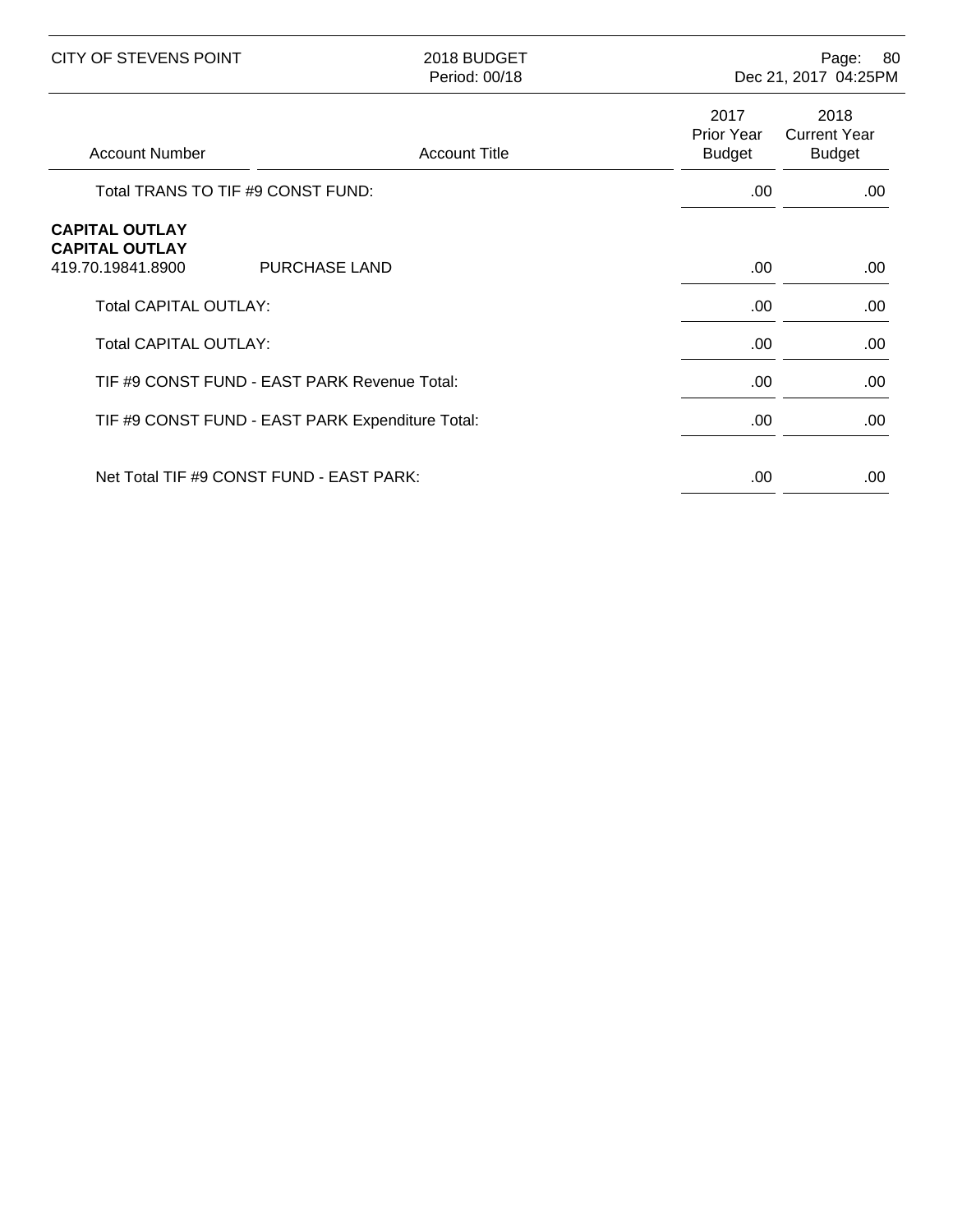| <b>CITY OF STEVENS POINT</b>                   | 2018 BUDGET<br>Period: 00/18                          |                                            | Page:<br>81<br>Dec 21, 2017 04:25PM          |
|------------------------------------------------|-------------------------------------------------------|--------------------------------------------|----------------------------------------------|
| <b>Account Number</b>                          | <b>Account Title</b>                                  | 2017<br><b>Prior Year</b><br><b>Budget</b> | 2018<br><b>Current Year</b><br><b>Budget</b> |
| <b>VEHICLE/EQUIPMENT FUND</b>                  |                                                       |                                            |                                              |
| <b>MISCELLANEOUS REVENUES</b>                  |                                                       |                                            |                                              |
| 450.48.00302.51                                | <b>GEN GOV'T-VEHICLE/EQUIP SALES</b>                  | 20,000                                     | 20,000                                       |
| 450.48.00302.52                                | PD-VEHICLE/EQUIP SALES                                | 70,000                                     | 70,000                                       |
| 450.48.00302.53                                | DPW ELIG-VEHICLE/EQUIP SALES                          | 40,000                                     | 40,000                                       |
| 450.48.00302.55                                | PARKS-VEHICLE/EQUIP SALES                             | 10,000                                     | 10,000                                       |
| 450.48.00303.53                                | DPW INELIG-VEH/EQUIP SALES                            | .00                                        | .00                                          |
| 450.48.00304.52                                | <b>FD-VEHICLE/EQUIP SALES</b>                         | .00                                        | .00                                          |
| 450.48.19400.51                                | <b>GEN GOV'T-INS RECOVERY REV</b>                     | .00                                        | .00                                          |
| 450.48.19400.52                                | PD-INS RECOVERY REV                                   | .00                                        | .00                                          |
| 450.48.19400.53                                | DPW ELIG-INS RECOVERY REV                             | .00                                        | .00                                          |
| 450.48.19400.55<br>450.48.19402.53             | PARKS-INS RECOVERY REV<br>DPW INELIG-INS RECOVERY REV | .00<br>.00                                 | .00<br>.00                                   |
| 450.48.19403.52                                | <b>FD-INS RECOVERY REV</b>                            | .00                                        | .00                                          |
| 450.48.20121.53                                | <b>VEHICLE/EQUIPMENT RENTAL REV</b>                   | 10,000                                     | 10,000                                       |
| <b>Total MISCELLANEOUS REVENUES:</b>           |                                                       | 150,000                                    | 150,000                                      |
| <b>OTHER FINANCING SOURCES</b>                 |                                                       |                                            |                                              |
| 450.49.19100.59                                | <b>TRANSFER FROM FUND 100</b>                         | .00                                        | .00                                          |
| <b>Total OTHER FINANCING SOURCES:</b>          |                                                       | .00                                        | .00.                                         |
| <b>CAPITAL OUTLAY</b>                          |                                                       |                                            |                                              |
| <b>GENERAL GOVERNMENT</b><br>450.57.70150.8209 | <b>GEN GOV'T VEHICLES &amp; EQUIP</b>                 | 20,000                                     | 20,000                                       |
| <b>Total GENERAL GOVERNMENT:</b>               |                                                       | 20,000                                     | 20,000                                       |
| <b>POLICE DEPARTMENT</b><br>450.57.70210.8209  | PD VEHICLES & EQUIPMENT                               | 30,000                                     | 30,000                                       |
| <b>Total POLICE DEPARTMENT:</b>                |                                                       | 30,000                                     | 30,000                                       |
| <b>FIRE DEPARTMENT</b>                         |                                                       |                                            |                                              |
| 450.57.70220.8209                              | <b>FD VEHICLES &amp; EQUIPMENT</b>                    | 20,000                                     | 20,000                                       |
| <b>Total FIRE DEPARTMENT:</b>                  |                                                       | 20,000                                     | 20,000                                       |
| <b>PUBLIC WORKS - ELIGIBLE</b>                 |                                                       |                                            |                                              |
| 450.57.70326.8209                              | DPW ELIGIBLE VEHICLES & EQUIP                         | 60,000                                     | 60,000                                       |
| <b>Total PUBLIC WORKS - ELIGIBLE:</b>          |                                                       | 60,000                                     | 60,000                                       |
| <b>PUBLIC WORKS - INELIGIBLE</b>               |                                                       |                                            |                                              |
| 450.57.70327.8209                              | DPW INELIGIBLE VEHICLE & EQUIP                        | 20,000                                     | 20,000                                       |
| Total PUBLIC WORKS - INELIGIBLE:               |                                                       | 20,000                                     | 20,000                                       |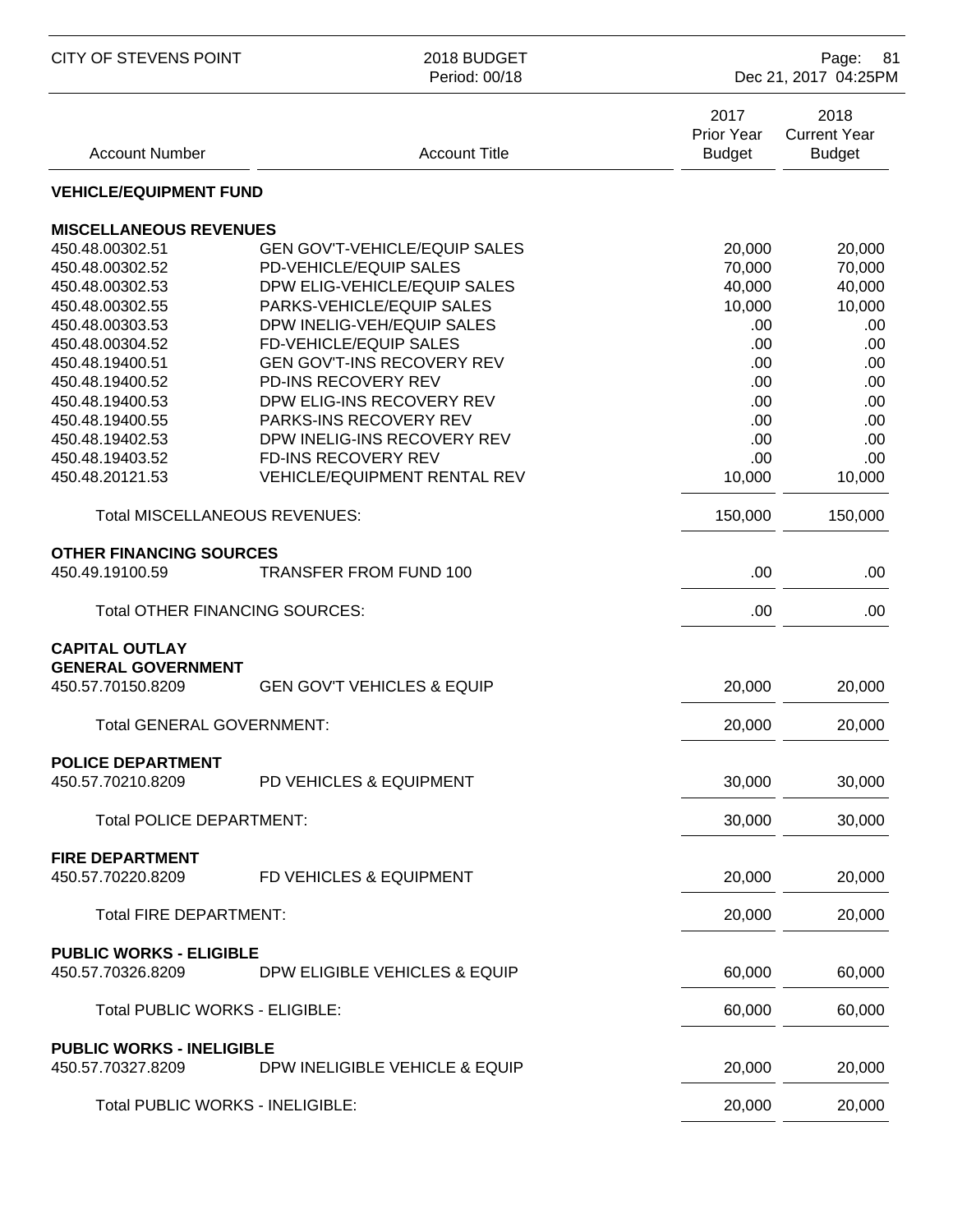| CITY OF STEVENS POINT                        | 2018 BUDGET<br>Period: 00/18                 |                                     | -82<br>Page:<br>Dec 21, 2017 04:25PM         |  |
|----------------------------------------------|----------------------------------------------|-------------------------------------|----------------------------------------------|--|
| <b>Account Number</b>                        | <b>Account Title</b>                         | 2017<br>Prior Year<br><b>Budget</b> | 2018<br><b>Current Year</b><br><b>Budget</b> |  |
| <b>PARKS DEPARTMENT</b><br>450.57.70620.8209 | PARKS VEHICLES AND EQUIPMENT                 | .00                                 | .00                                          |  |
| Total PARKS DEPARTMENT:                      |                                              | .00                                 | .00                                          |  |
| <b>Total CAPITAL OUTLAY:</b>                 |                                              | 150,000                             | 150,000                                      |  |
|                                              | <b>VEHICLE/EQUIPMENT FUND Revenue Total:</b> | 150,000                             | 150,000                                      |  |
|                                              | VEHICLE/EQUIPMENT FUND Expenditure Total:    | 150,000                             | 150,000                                      |  |
| Net Total VEHICLE/EQUIPMENT FUND:            |                                              | .00                                 | .00                                          |  |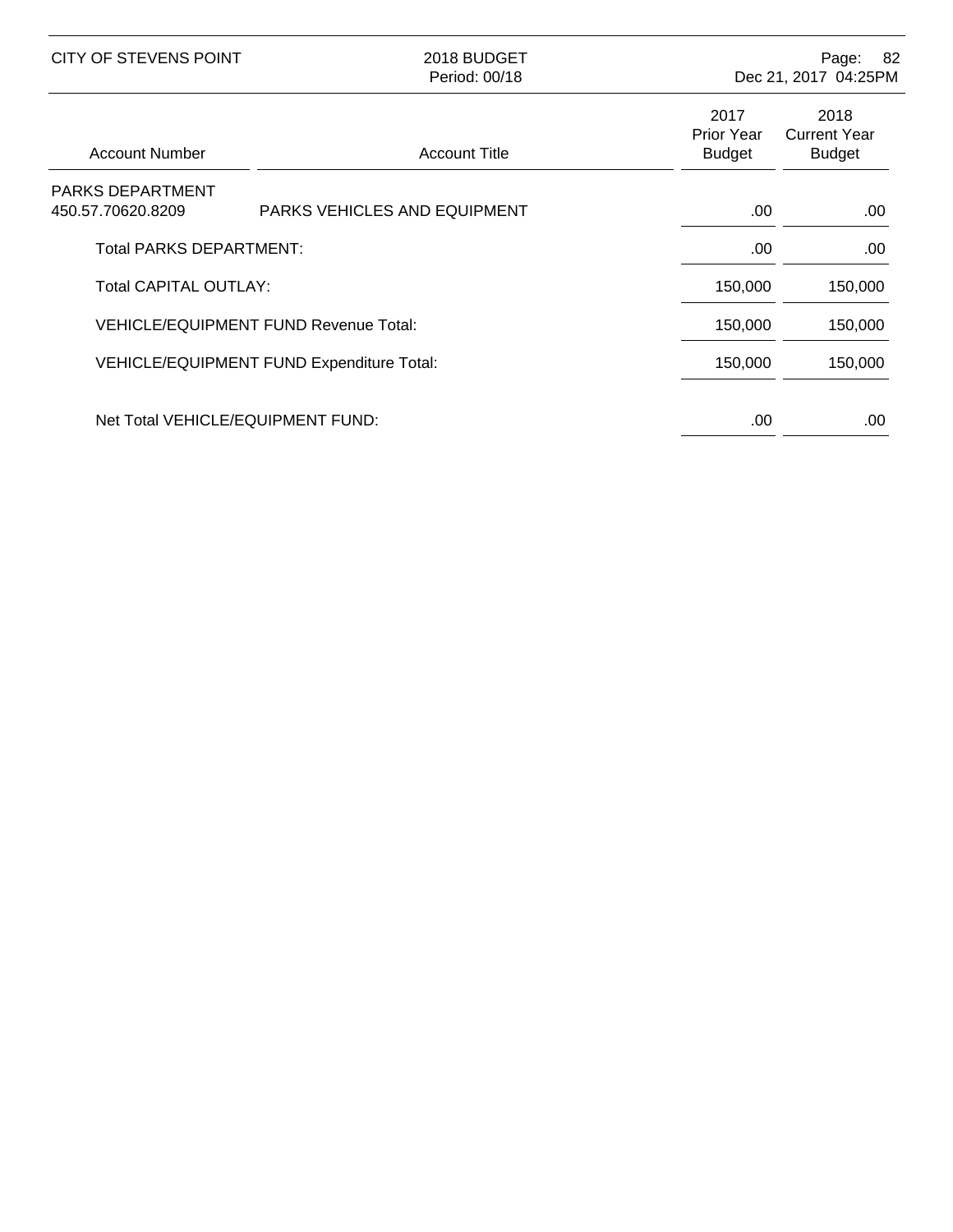| <b>CITY OF STEVENS POINT</b>                                                                                                                                                                                                                                                                                                                                 | 2018 BUDGET<br>Period: 00/18                                                                                                                                                                                                                                                                                                                                                         |                                                                                           | 83<br>Page:<br>Dec 21, 2017 04:25PM                                                                                    |
|--------------------------------------------------------------------------------------------------------------------------------------------------------------------------------------------------------------------------------------------------------------------------------------------------------------------------------------------------------------|--------------------------------------------------------------------------------------------------------------------------------------------------------------------------------------------------------------------------------------------------------------------------------------------------------------------------------------------------------------------------------------|-------------------------------------------------------------------------------------------|------------------------------------------------------------------------------------------------------------------------|
| <b>Account Number</b>                                                                                                                                                                                                                                                                                                                                        | <b>Account Title</b>                                                                                                                                                                                                                                                                                                                                                                 | 2017<br>Prior Year<br><b>Budget</b>                                                       | 2018<br><b>Current Year</b><br><b>Budget</b>                                                                           |
| <b>PARKING FUND</b>                                                                                                                                                                                                                                                                                                                                          |                                                                                                                                                                                                                                                                                                                                                                                      |                                                                                           |                                                                                                                        |
| <b>OPERATING REVENUES</b><br>615.45.20130.52                                                                                                                                                                                                                                                                                                                 | PARKING TICKET REVENUES                                                                                                                                                                                                                                                                                                                                                              | .00                                                                                       | 160,000                                                                                                                |
| <b>Total OPERATING REVENUES:</b>                                                                                                                                                                                                                                                                                                                             |                                                                                                                                                                                                                                                                                                                                                                                      | .00                                                                                       | 160,000                                                                                                                |
| <b>OPERATING REVENUES</b><br>615.46.20331.52<br>615.46.20332.52<br><b>Total OPERATING REVENUES:</b>                                                                                                                                                                                                                                                          | <b>METER REVENUE</b><br>(T) PARKING PERMIT REVENUE                                                                                                                                                                                                                                                                                                                                   | .00<br>.00<br>.00                                                                         | 94,000<br>6,000<br>100,000                                                                                             |
| <b>OPERATING EXPENSES</b><br><b>TRANSPORTATION/PUBLIC SAFETY</b><br>615.52.20100.1281<br>615.52.20100.1910<br>615.52.20100.1920<br>615.52.20100.1930<br>615.52.20100.3401<br>615.52.20100.3501<br>615.52.20100.3801<br>615.52.20100.5200<br>615.52.20100.5620<br>615.52.20100.5621<br><b>DEPRECIATION</b><br>615.52.20600.5450<br><b>Total DEPRECIATION:</b> | PART-TIME CSO/PRKNG OFCR WA<br><b>EMPLOYER CONTRIB/S.S. TAX</b><br><b>EMPLOYER CONTRIB/LIFE INSUR</b><br><b>WORKERS COMPENSATION PREM</b><br><b>GAS &amp; OIL CHARGES</b><br><b>PARTS &amp; SUPPLIES</b><br>UNIFORM REPLACEMENTS<br><b>CREDIT CARD FEES</b><br>PARKING METER EXPENSES<br>PARKING ENFORCEMENT EXPENSES<br>Total TRANSPORTATION/PUBLIC SAFETY:<br>DEPRECIATION EXPENSE | .00<br>.00.<br>.00.<br>.00<br>.00<br>.00<br>.00<br>.00<br>.00<br>.00<br>.00<br>.00<br>.00 | 43,689<br>3,342<br>48<br>1,857<br>2,000<br>1,000<br>1,000<br>12,000<br>30,000<br>10,000<br>104,936<br>28,000<br>28,000 |
| <b>Total OPERATING EXPENSES:</b>                                                                                                                                                                                                                                                                                                                             |                                                                                                                                                                                                                                                                                                                                                                                      | .00                                                                                       | 132,936                                                                                                                |
| <b>TRANSFER OUT</b><br><b>TRANS TO GENERAL FUND</b><br>615.59.99100.9500                                                                                                                                                                                                                                                                                     | TRANS TO GENERAL FUND                                                                                                                                                                                                                                                                                                                                                                | .00                                                                                       | 127,064                                                                                                                |
| <b>Total TRANS TO GENERAL FUND:</b>                                                                                                                                                                                                                                                                                                                          |                                                                                                                                                                                                                                                                                                                                                                                      | .00                                                                                       | 127,064                                                                                                                |
| <b>Total TRANSFER OUT:</b>                                                                                                                                                                                                                                                                                                                                   |                                                                                                                                                                                                                                                                                                                                                                                      | .00                                                                                       | 127,064                                                                                                                |
| <b>PARKING FUND Revenue Total:</b>                                                                                                                                                                                                                                                                                                                           |                                                                                                                                                                                                                                                                                                                                                                                      | .00                                                                                       | 260,000                                                                                                                |
| PARKING FUND Expenditure Total:                                                                                                                                                                                                                                                                                                                              |                                                                                                                                                                                                                                                                                                                                                                                      | .00                                                                                       | 260,000                                                                                                                |
| Net Total PARKING FUND:                                                                                                                                                                                                                                                                                                                                      |                                                                                                                                                                                                                                                                                                                                                                                      | .00                                                                                       | .00                                                                                                                    |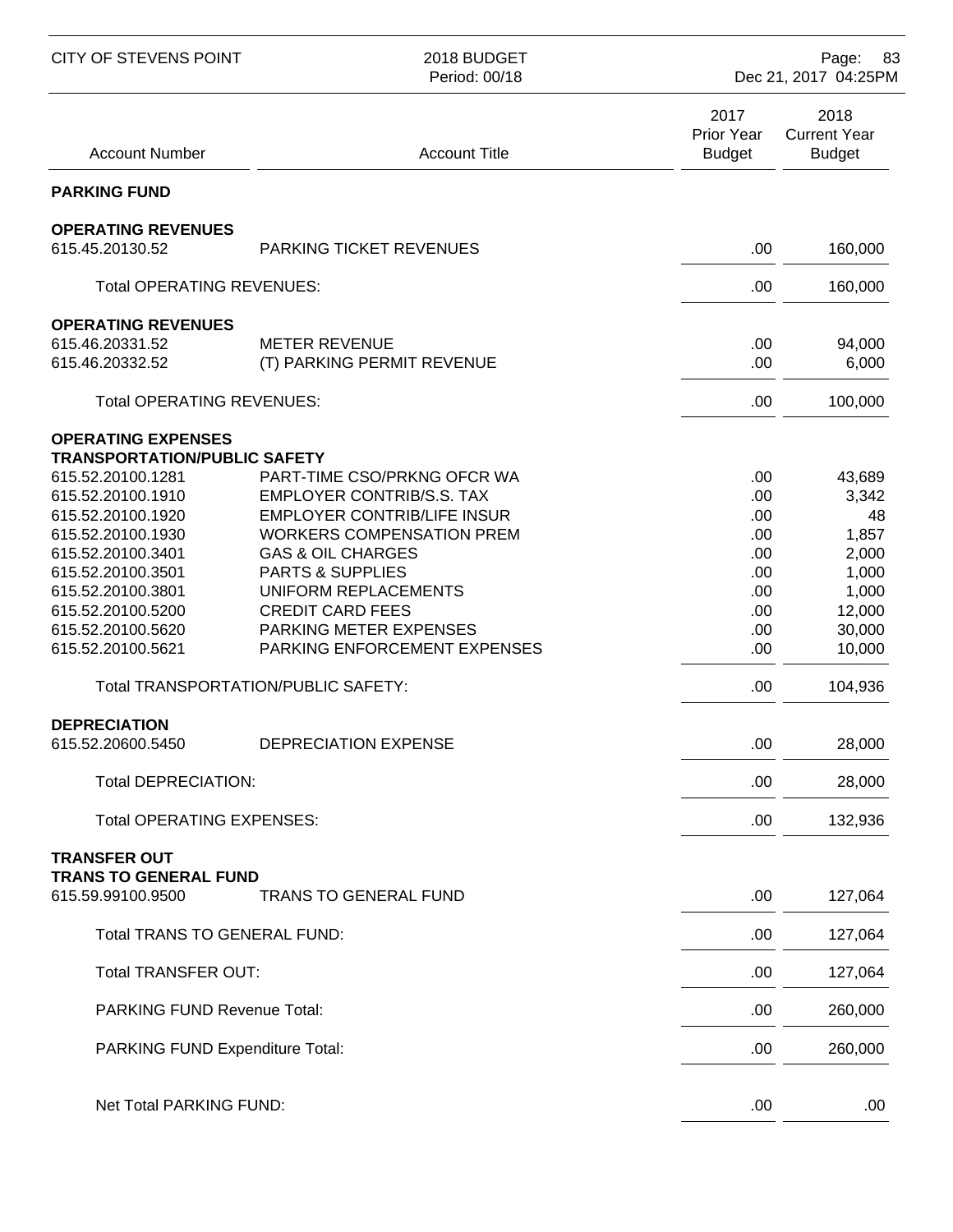| <b>CITY OF STEVENS POINT</b>                                  | 2018 BUDGET<br>Period: 00/18                                                                 |                                     | Page:<br>84<br>Dec 21, 2017 04:25PM          |
|---------------------------------------------------------------|----------------------------------------------------------------------------------------------|-------------------------------------|----------------------------------------------|
| <b>Account Number</b>                                         | <b>Account Title</b>                                                                         | 2017<br>Prior Year<br><b>Budget</b> | 2018<br><b>Current Year</b><br><b>Budget</b> |
| <b>EMPLOYE SELF INSURANCE FUND</b>                            |                                                                                              |                                     |                                              |
| <b>INTERGOVERNMENTAL REVENUES</b>                             |                                                                                              |                                     |                                              |
| 650.43.00710.00<br>650.43.00711.00<br>650.43.00712.00         | WATER/SEWER MED INSUR PAYMNT<br><b>TRANSIT MED INSUR PAYMENT</b><br>AIRPORT MED INSUR PAYMNT | .00<br>240,000<br>40,000            | .00<br>240,000<br>45,000                     |
| Total INTERGOVERNMENTAL REVENUES:                             |                                                                                              | 280,000                             | 285,000                                      |
| <b>PUBLIC CHARGES FOR SERVICES</b>                            |                                                                                              |                                     |                                              |
| 650.46.00500.00<br>650.46.00510.00                            | EMPLOYEE MED INSUR DED REV<br>RET. EMPLOYEE MED INS PREM.                                    | 285,000<br>195,000                  | 285,000<br>170,000                           |
| <b>Total PUBLIC CHARGES FOR SERVICES:</b>                     |                                                                                              | 480,000                             | 455,000                                      |
| <b>MISCELLANEOUS REVENUE</b>                                  |                                                                                              |                                     |                                              |
| 650.48.00100.51                                               | INV. INTEREST REVENUE                                                                        | .00                                 | .00                                          |
| 650.48.00410.00<br>650.48.00910.00                            | PCS DRUG REIMBURSEMENTS<br><b>GENERAL REFUND REVENUES</b>                                    | .00<br>25,000                       | .00<br>100,000                               |
| <b>Total MISCELLANEOUS REVENUE:</b>                           |                                                                                              | 25,000                              | 100,000                                      |
| <b>OTHER FINANCING SOURCES</b>                                |                                                                                              |                                     |                                              |
| 650.49.00215.00                                               | OPER TRANS REVENUE/EMP INSUR                                                                 | 2,600,000                           | 2,600,000                                    |
| <b>Total OTHER FINANCING SOURCES:</b>                         |                                                                                              | 2,600,000                           | 2,600,000                                    |
| <b>GENERAL GOVERNMENT</b><br><b>MISC UNCLASSIFIED GENERAL</b> |                                                                                              |                                     |                                              |
| 650.51.00850.5000                                             | <b>MISCELLANEOUS EXPENSES</b>                                                                | 100,000                             | 120,000                                      |
| 650.51.00850.5905                                             | MEDICAL INSURANCE CLAIMS                                                                     | .00                                 | .00                                          |
| Total MISC UNCLASSIFIED GENERAL:                              |                                                                                              | 100,000                             | 120,000                                      |
| <b>OTHER GENERAL GOVERNMENT</b>                               |                                                                                              |                                     |                                              |
| 650.51.00900.2005<br>650.51.00900.5118                        | <b>HEALTH CLAIMS PAYMENTS</b><br>NON PPO HEALTH CLAIMS                                       | 3,285,000<br>.00                    | 3,320,000<br>.00.                            |
| Total OTHER GENERAL GOVERNMENT:                               |                                                                                              | 3,285,000                           | 3,320,000                                    |
| <b>Total GENERAL GOVERNMENT:</b>                              |                                                                                              | 3,385,000                           | 3,440,000                                    |
|                                                               | <b>EMPLOYE SELF INSURANCE FUND Revenue Total:</b>                                            | 3,385,000                           | 3,440,000                                    |
|                                                               | <b>EMPLOYE SELF INSURANCE FUND Expenditure Total:</b>                                        | 3,385,000                           | 3,440,000                                    |
|                                                               | Net Total EMPLOYE SELF INSURANCE FUND:                                                       | .00                                 | .00                                          |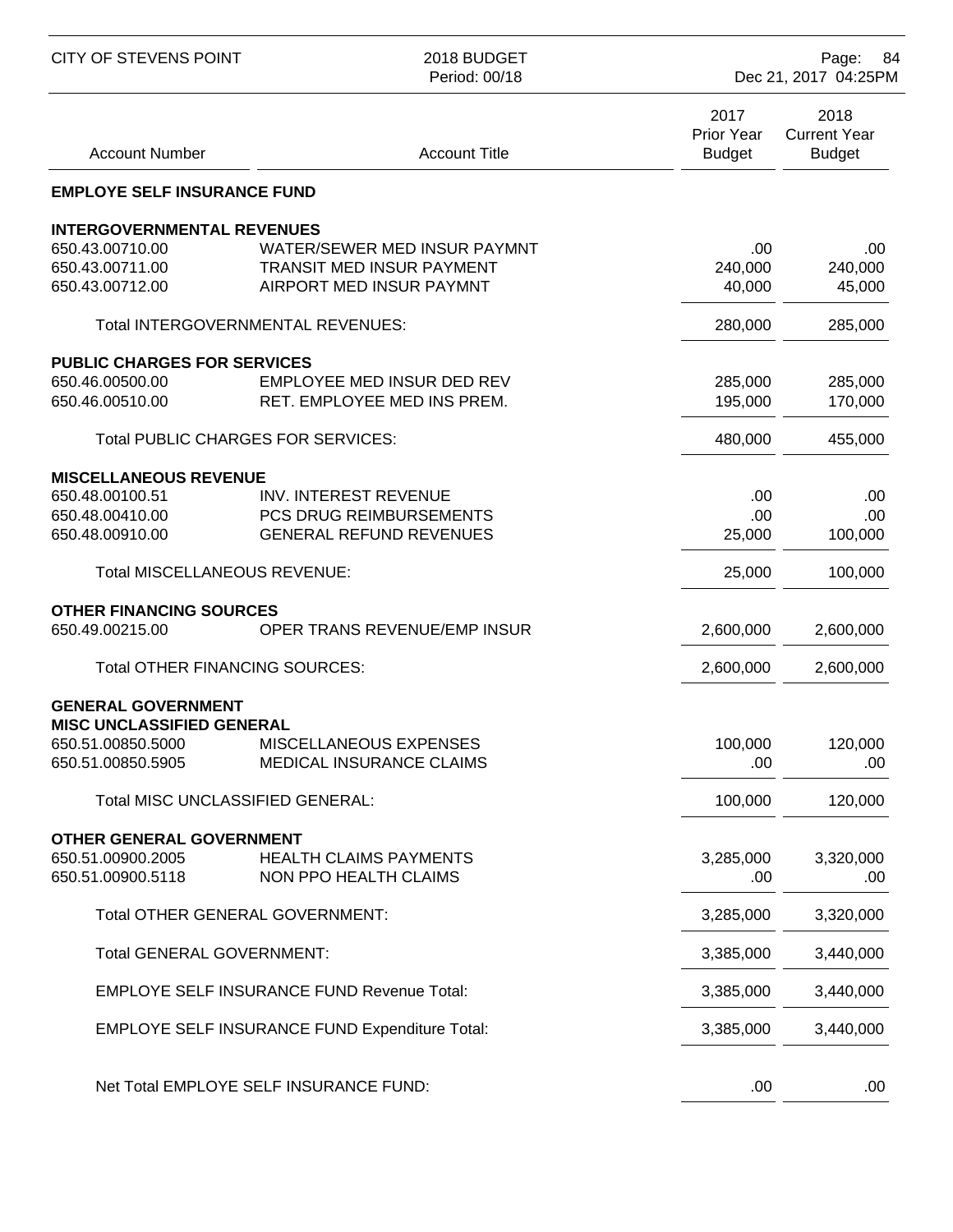| <b>CITY OF STEVENS POINT</b>                                                                                                                            | 2018 BUDGET<br>Period: 00/18                                                                                                                 |                                         | 85<br>Page:<br>Dec 21, 2017 04:25PM          |
|---------------------------------------------------------------------------------------------------------------------------------------------------------|----------------------------------------------------------------------------------------------------------------------------------------------|-----------------------------------------|----------------------------------------------|
| <b>Account Number</b>                                                                                                                                   | <b>Account Title</b>                                                                                                                         | 2017<br>Prior Year<br><b>Budget</b>     | 2018<br><b>Current Year</b><br><b>Budget</b> |
| <b>WORK COMP SELF INS FUND</b>                                                                                                                          |                                                                                                                                              |                                         |                                              |
| <b>INTERGOVERNMENTAL REVENUES</b><br>651.43.00710.00<br>651.43.00711.00<br>651.43.00712.00                                                              | <b>WATER/SEWER WC PREMIUMS</b><br><b>TRANSIT WC PREMIUMS</b><br><b>AIRPORT WC PREMIUMS</b>                                                   | 57,000<br>43,000<br>4,000               | 57,000<br>43,000<br>4,000                    |
|                                                                                                                                                         | Total INTERGOVERNMENTAL REVENUES:                                                                                                            | 104,000                                 | 104,000                                      |
| <b>MISCELLANEOUS REVENUES</b><br>651.48.19900.51                                                                                                        | MISC REVENUE ACCT                                                                                                                            | .00                                     | .00                                          |
| <b>Total MISCELLANEOUS REVENUES:</b>                                                                                                                    |                                                                                                                                              | .00                                     | .00.                                         |
| <b>OTHER FINANCING SOURCES</b><br>651.49.00215.00                                                                                                       | OPER TRANS REV WC PREMIUMS                                                                                                                   | 340,000                                 | 396,000                                      |
| <b>Total OTHER FINANCING SOURCES:</b>                                                                                                                   |                                                                                                                                              | 340,000                                 | 396,000                                      |
| <b>ADMINISTRATION</b><br><b>ADMINISTRATION</b><br>651.51.00850.5000<br>651.51.00850.5105<br>651.51.00850.5106<br>651.51.00850.5111<br>651.51.00850.5123 | <b>MISC EXPENDITURES</b><br>STOPLOSS INSURANCE PREMIUMS<br>THIRD PARTY ADMINISTRATOR<br><b>INVESTIGATION EXPENSE</b><br><b>LEGAL EXPENSE</b> | 1,000<br>33,000<br>10,000<br>.00<br>.00 | 1,000<br>35,000<br>10,000<br>.00<br>.00      |
| <b>Total ADMINISTRATION:</b>                                                                                                                            |                                                                                                                                              | 44,000                                  | 46,000                                       |
| <b>CLAIMS</b><br>651.51.00900.2005<br>651.51.00900.2007<br>651.51.00900.2008                                                                            | <b>MEDICAL CLAIMS PAYMENTS</b><br><b>WAGE PAYMENTS</b><br>PERMANENT DISABILITY                                                               | 400,000<br>.00.<br>.00                  | 454,000<br>.00<br>.00                        |
| <b>Total CLAIMS:</b>                                                                                                                                    |                                                                                                                                              | 400,000                                 | 454,000                                      |
| Total ADMINISTRATION:                                                                                                                                   |                                                                                                                                              | 444,000                                 | 500,000                                      |
|                                                                                                                                                         | <b>WORK COMP SELF INS FUND Revenue Total:</b>                                                                                                | 444,000                                 | 500,000                                      |
|                                                                                                                                                         | WORK COMP SELF INS FUND Expenditure Total:                                                                                                   | 444,000                                 | 500,000                                      |
| Net Total WORK COMP SELF INS FUND:                                                                                                                      |                                                                                                                                              | .00                                     | .00                                          |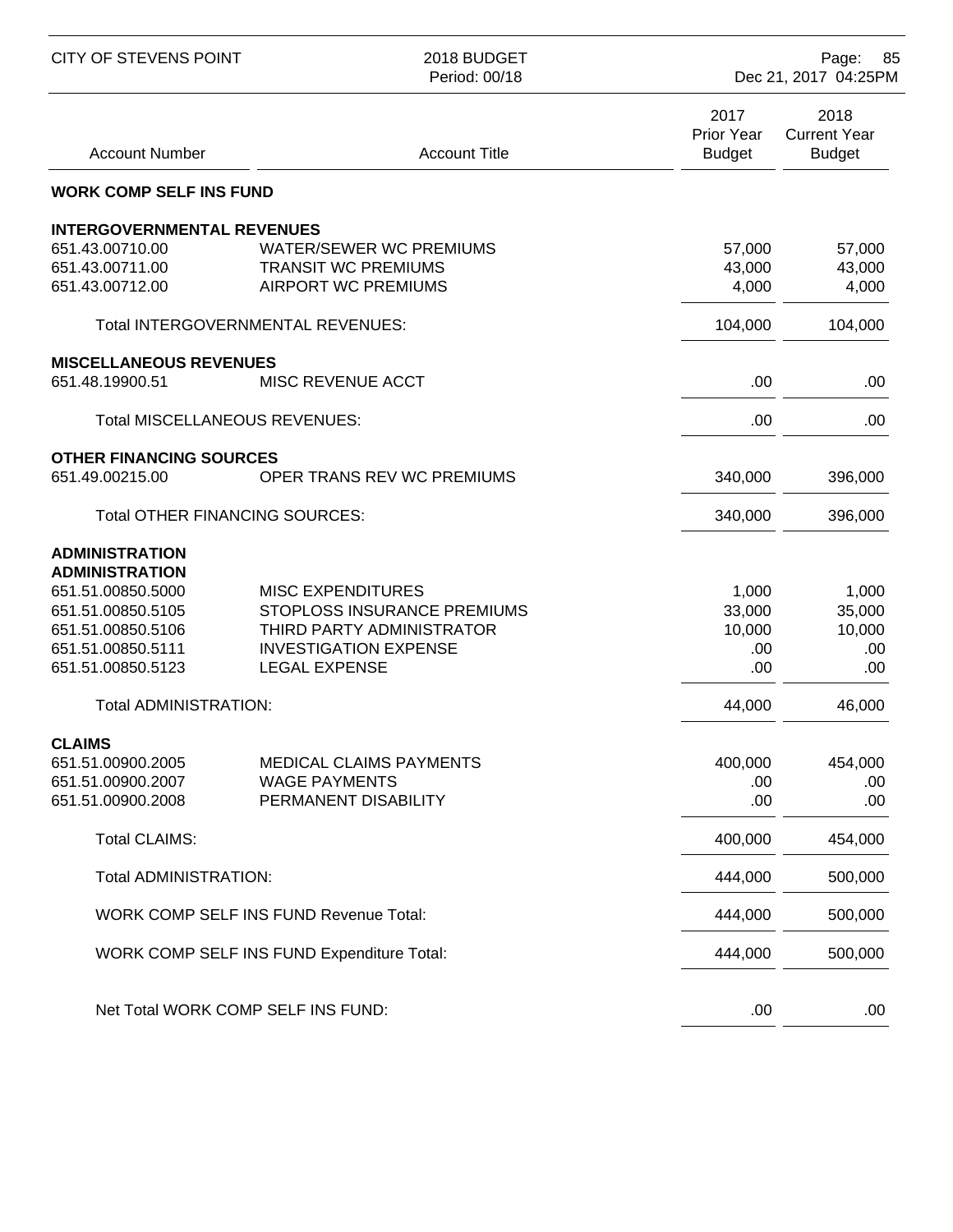| <b>CITY OF STEVENS POINT</b>                       | 2018 BUDGET<br>Period: 00/18                                    |                                     | 86<br>Page:<br>Dec 21, 2017 04:25PM          |  |
|----------------------------------------------------|-----------------------------------------------------------------|-------------------------------------|----------------------------------------------|--|
| <b>Account Number</b>                              | <b>Account Title</b>                                            | 2017<br>Prior Year<br><b>Budget</b> | 2018<br><b>Current Year</b><br><b>Budget</b> |  |
| <b>LIAB/PROP INS RESERVE FUND</b>                  |                                                                 |                                     |                                              |  |
| <b>MISCELLANEOUS REVENUE</b>                       |                                                                 |                                     |                                              |  |
| 652.48.00445.00<br>652.48.00446.00                 | LIABILITY RECOVERIES/REIMBURSE<br>PROPERTY RECOVERIES/REIMBURSE | .00<br>.00                          | .00<br>.00                                   |  |
| <b>Total MISCELLANEOUS REVENUE:</b>                |                                                                 | .00                                 | .00.                                         |  |
| <b>OTHER FINANCING SOURCES</b><br>652.49.19100.59  | <b>TRANSFER FROM GENERAL FUND</b>                               | 55,000                              | 55,000                                       |  |
|                                                    |                                                                 |                                     |                                              |  |
| <b>Total OTHER FINANCING SOURCES:</b>              |                                                                 | 55,000                              | 55,000                                       |  |
| <b>LIABILITY CLAIMS</b><br><b>LIABILITY CLAIMS</b> |                                                                 |                                     |                                              |  |
| 652.51.00935.5115                                  | <b>GEN GOV'T LIABILITY CLAIMS</b>                               | 6,000                               | 6,000                                        |  |
| 652.51.00935.5116                                  | PD LIABILITY CLAIMS                                             | 5,000                               | 5,000                                        |  |
| 652.51.00935.5117                                  | FD LIABILITY CLAIMS                                             | 5,000                               | 5,000                                        |  |
| 652.51.00935.5124                                  | <b>DPW ELIG LIABILITY CLAIMS</b>                                | 5,000                               | 5,000                                        |  |
| 652.51.00935.5125                                  | DPW INELIG LIABILITY CLAIMS                                     | 5,000                               | 5,000                                        |  |
| 652.51.00935.5126                                  | PARKS LIABILITY CLAIMS                                          | 5,000                               | 5,000                                        |  |
| <b>Total LIABILITY CLAIMS:</b>                     |                                                                 | 31,000                              | 31,000                                       |  |
| <b>PROPERTY CLAIMS</b>                             |                                                                 |                                     |                                              |  |
| 652.51.00936.5127                                  | <b>GEN GOV'T PROPERTY CLAIMS</b>                                | 4,000                               | 4,000                                        |  |
| 652.51.00936.5128                                  | PD PROPERTY CLAIMS                                              | 4,000                               | 4,000                                        |  |
| 652.51.00936.5129                                  | FD PROPERTY CLAIMS                                              | 4,000                               | 4,000                                        |  |
| 652.51.00936.5130                                  | DPW ELIG PROPERTY CLAIMS                                        | 4,000                               | 4,000                                        |  |
| 652.51.00936.5131                                  | DPW INELIG PROPERTY CLAIMS                                      | 4,000                               | 4,000                                        |  |
| 652.51.00936.5132                                  | PARKS PROPERTY CLAIMS                                           | 4,000                               | 4,000                                        |  |
| <b>Total PROPERTY CLAIMS:</b>                      |                                                                 | 24,000                              | 24,000                                       |  |
| <b>Total LIABILITY CLAIMS:</b>                     |                                                                 | 55,000                              | 55,000                                       |  |
|                                                    | LIAB/PROP INS RESERVE FUND Revenue Total:                       | 55,000                              | 55,000                                       |  |
|                                                    | LIAB/PROP INS RESERVE FUND Expenditure Total:                   | 55,000                              | 55,000                                       |  |
|                                                    | Net Total LIAB/PROP INS RESERVE FUND:                           | .00                                 | .00.                                         |  |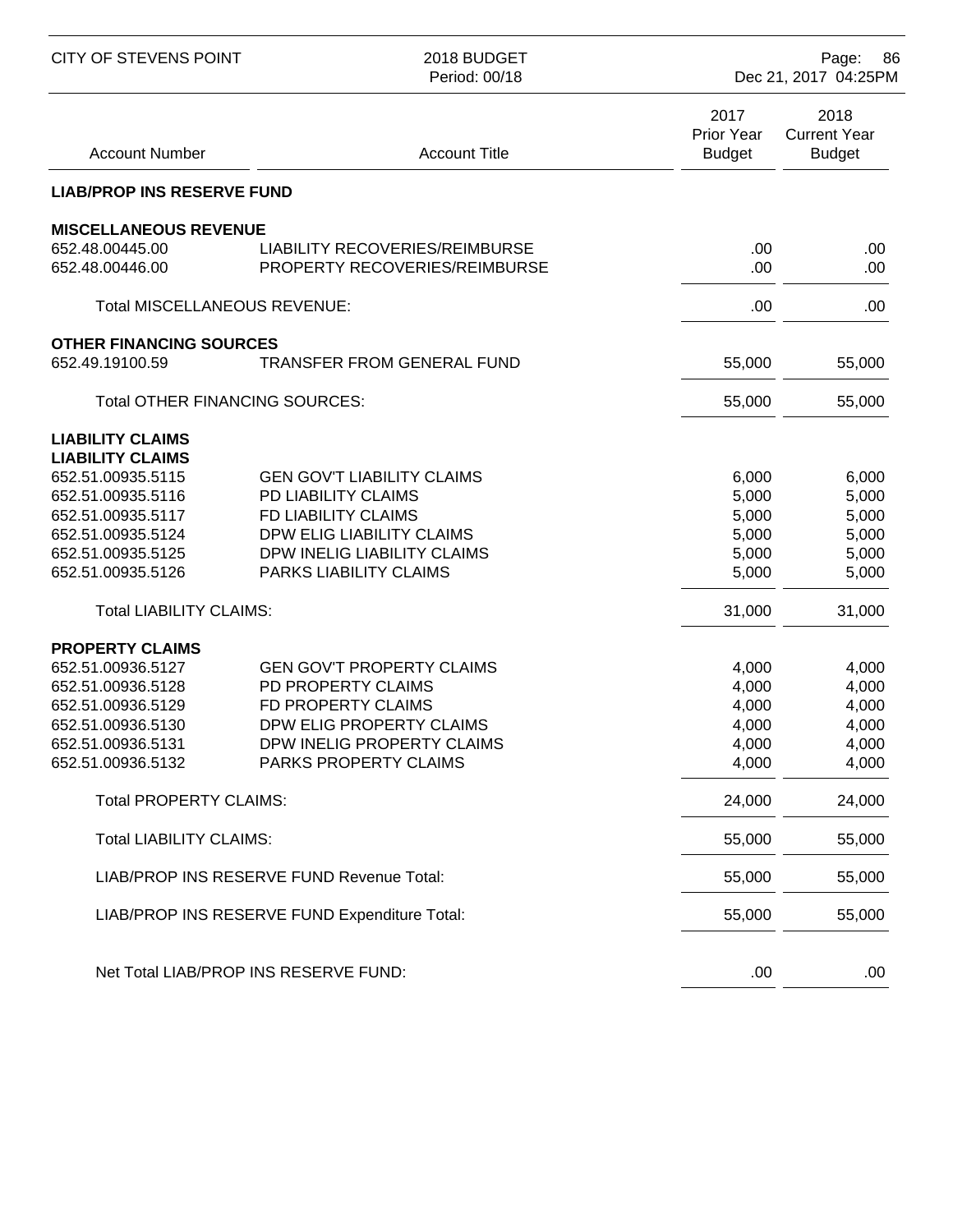| <b>CITY OF STEVENS POINT</b>                                                       | 2018 BUDGET<br>Period: 00/18 | 87<br>Page:<br>Dec 21, 2017 04:25PM |                                              |
|------------------------------------------------------------------------------------|------------------------------|-------------------------------------|----------------------------------------------|
| <b>Account Number</b>                                                              | <b>Account Title</b>         | 2017<br>Prior Year<br><b>Budget</b> | 2018<br><b>Current Year</b><br><b>Budget</b> |
| <b>UNITED WAY FUND</b>                                                             |                              |                                     |                                              |
| <b>MISCELLANEOUS REVENUE</b><br>800.48.00100.51                                    | INV. INTEREST REVENUE        | .00.                                | .00.                                         |
| <b>Total MISCELLANEOUS REVENUE:</b>                                                |                              | .00.                                | .00.                                         |
| <b>GENERAL GOVERNMENT</b><br><b>MISC UNCLASSIFIED GENERAL</b><br>800.51.00850.7100 | <b>SUBSIDY DISBURSEMENTS</b> | .00.                                | .00.                                         |
| Total MISC UNCLASSIFIED GENERAL:                                                   |                              | .00.                                | .00.                                         |
| <b>Total GENERAL GOVERNMENT:</b>                                                   |                              | .00                                 | .00                                          |
| <b>UNITED WAY FUND Revenue Total:</b>                                              |                              | .00                                 | .00.                                         |
| <b>UNITED WAY FUND Expenditure Total:</b>                                          |                              | .00.                                | .00                                          |
| Net Total UNITED WAY FUND:                                                         |                              | .00.                                | .00                                          |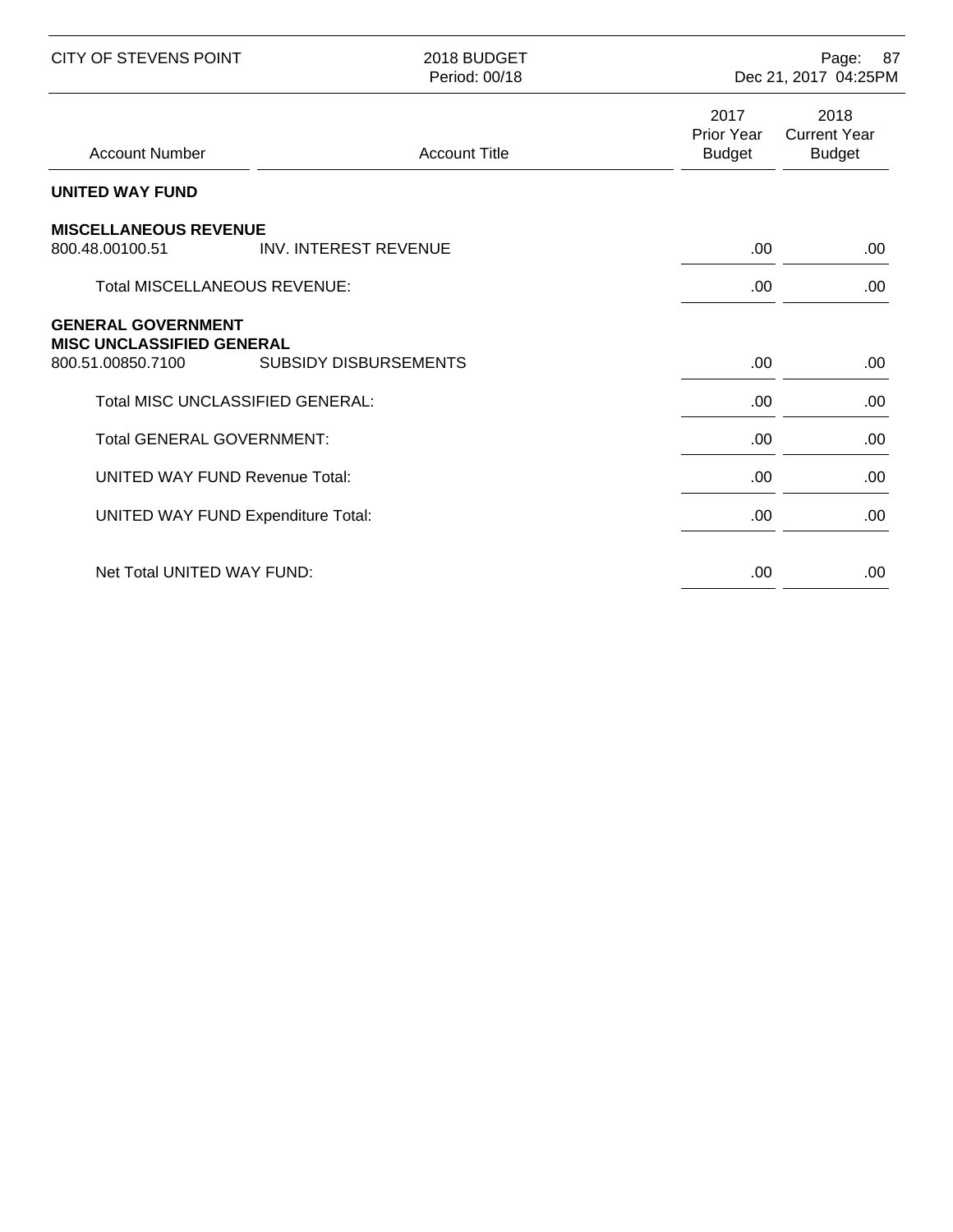| <b>CITY OF STEVENS POINT</b>                                                 | 2018 BUDGET<br>Period: 00/18                         |                                     | Page:<br>88<br>Dec 21, 2017 04:25PM          |
|------------------------------------------------------------------------------|------------------------------------------------------|-------------------------------------|----------------------------------------------|
| <b>Account Number</b>                                                        | <b>Account Title</b>                                 | 2017<br>Prior Year<br><b>Budget</b> | 2018<br><b>Current Year</b><br><b>Budget</b> |
| <b>GOERKE MEMORIAL TRUST FUND</b>                                            |                                                      |                                     |                                              |
| <b>MISCELLANEOUS REVENUE</b><br>801.48.00100.51                              | <b>INV. INTEREST REVENUE</b>                         | .00                                 | .00.                                         |
| <b>Total MISCELLANEOUS REVENUE:</b>                                          |                                                      | .00                                 | .00.                                         |
| <b>GENERAL GOVERNMENT</b><br><b>GENERAL PAYMENTS</b><br>801.51.00990.7100    | <b>SUBSIDY DISBURSEMENTS</b>                         | .00                                 | .00                                          |
| <b>Total GENERAL PAYMENTS:</b>                                               |                                                      | .00                                 | .00                                          |
| <b>Total GENERAL GOVERNMENT:</b>                                             |                                                      | .00                                 | .00                                          |
| <b>TRANSFERS OUT</b><br><b>TRANSFER TO GENERAL FUND</b><br>801.59.99100.9500 | <b>TRANS TO GENERAL FUND</b>                         | .00                                 | .00                                          |
| Total TRANSFER TO GENERAL FUND:                                              |                                                      | .00.                                | .00                                          |
| <b>Total TRANSFERS OUT:</b>                                                  |                                                      | .00                                 | .00                                          |
|                                                                              | <b>GOERKE MEMORIAL TRUST FUND Revenue Total:</b>     | .00                                 | .00                                          |
|                                                                              | <b>GOERKE MEMORIAL TRUST FUND Expenditure Total:</b> | .00                                 | .00                                          |
|                                                                              | Net Total GOERKE MEMORIAL TRUST FUND:                | .00                                 | .00                                          |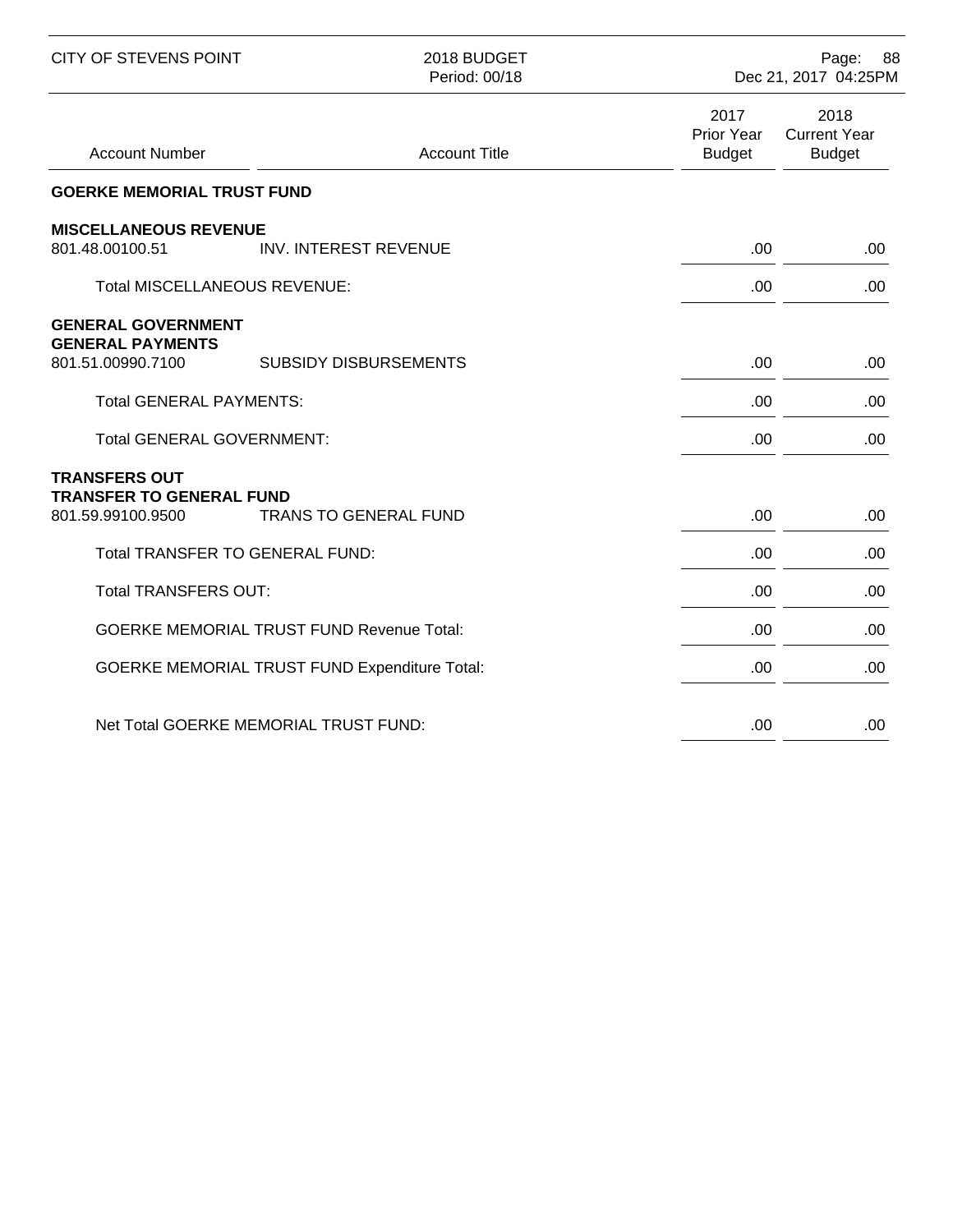| <b>CITY OF STEVENS POINT</b>                                                          | 2018 BUDGET<br>Period: 00/18                                                                   |                                     | 89<br>Page:<br>Dec 21, 2017 04:25PM          |  |
|---------------------------------------------------------------------------------------|------------------------------------------------------------------------------------------------|-------------------------------------|----------------------------------------------|--|
| <b>Account Number</b>                                                                 | <b>Account Title</b>                                                                           | 2017<br>Prior Year<br><b>Budget</b> | 2018<br><b>Current Year</b><br><b>Budget</b> |  |
| <b>LIBRARY GEN TRUST FUND</b>                                                         |                                                                                                |                                     |                                              |  |
| <b>MISCELLANEOUS REVENUE</b><br>802.48.00100.51<br>802.48.00950.55<br>802.48.00954.55 | <b>INV. INTEREST REVENUE</b><br>CAPITAL (GAIN)/LOSS ON INVEST<br>UNREALIZED (GAIN)/LOSS ON INV | 1,950<br>.00.<br>.00                | .00<br>.00.<br>.00.                          |  |
| <b>Total MISCELLANEOUS REVENUE:</b>                                                   |                                                                                                | 1,950                               | .00                                          |  |
| <b>CULTURE, RECREATION &amp; EDUCATIO</b><br><b>PUBLIC LIBRARY</b>                    |                                                                                                |                                     |                                              |  |
| 802.55.00110.7100                                                                     | <b>SUBSIDY DISBURSEMENTS</b>                                                                   | 1,950                               | .00.                                         |  |
| <b>Total PUBLIC LIBRARY:</b>                                                          |                                                                                                | 1,950                               | .00                                          |  |
| Total CULTURE, RECREATION & EDUCATIO:                                                 |                                                                                                | 1,950                               | .00                                          |  |
| <b>LIBRARY GEN TRUST FUND Revenue Total:</b>                                          |                                                                                                | 1,950                               | .00.                                         |  |
|                                                                                       | LIBRARY GEN TRUST FUND Expenditure Total:                                                      | 1,950                               | .00.                                         |  |
| Net Total LIBRARY GEN TRUST FUND:                                                     |                                                                                                | .00                                 | .00.                                         |  |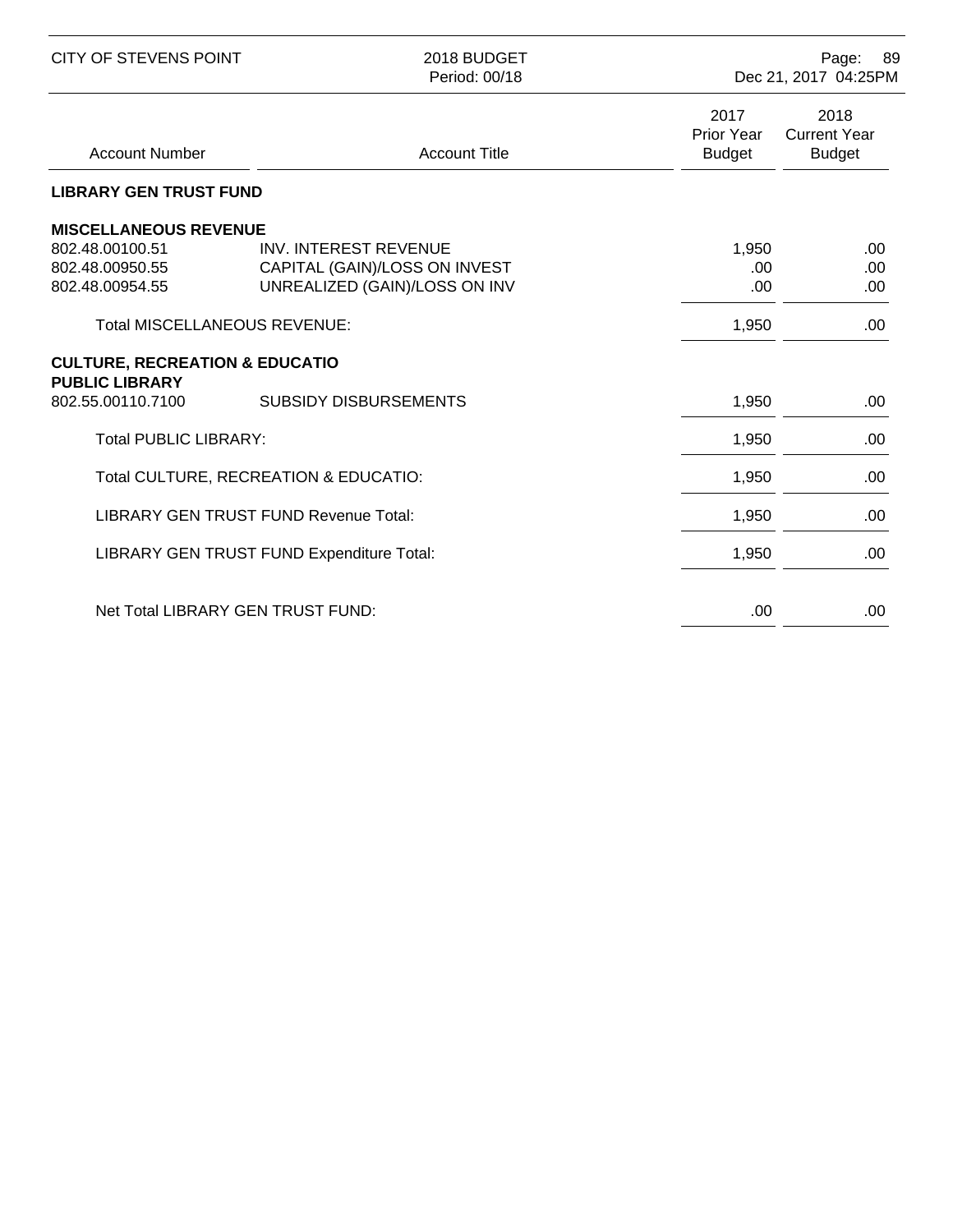| CITY OF STEVENS POINT                                                               | 2018 BUDGET<br>Period: 00/18                 |                                     | Page:<br>90<br>Dec 21, 2017 04:25PM          |  |
|-------------------------------------------------------------------------------------|----------------------------------------------|-------------------------------------|----------------------------------------------|--|
| <b>Account Number</b>                                                               | <b>Account Title</b>                         | 2017<br>Prior Year<br><b>Budget</b> | 2018<br><b>Current Year</b><br><b>Budget</b> |  |
| PFIFFNER PARK IMPROVEMENT                                                           |                                              |                                     |                                              |  |
| <b>MISCELLANEOUS REVENUE</b><br>804.48.00550.00                                     | MISCELLANEOUS DONATION REV.                  | .00.                                | .00                                          |  |
| <b>Total MISCELLANEOUS REVENUE:</b>                                                 |                                              | .00                                 | .00                                          |  |
| <b>GENERAL GOVERNMENT</b><br><b>MISCELLANEOUS UNCLASSIFIED</b><br>804.51.19850.5000 | MISC UNCLASS, EXPENDITURES                   | .00.                                | .00                                          |  |
| Total MISCELLANEOUS UNCLASSIFIED:                                                   |                                              | .00                                 | .00.                                         |  |
| <b>Total GENERAL GOVERNMENT:</b>                                                    |                                              | .00                                 | .00                                          |  |
| PFIFFNER PARK IMPROVEMENT Revenue Total:                                            |                                              | .00                                 | .00.                                         |  |
|                                                                                     | PFIFFNER PARK IMPROVEMENT Expenditure Total: | .00                                 | .00                                          |  |
|                                                                                     | Net Total PFIFFNER PARK IMPROVEMENT:         | .00                                 | .00                                          |  |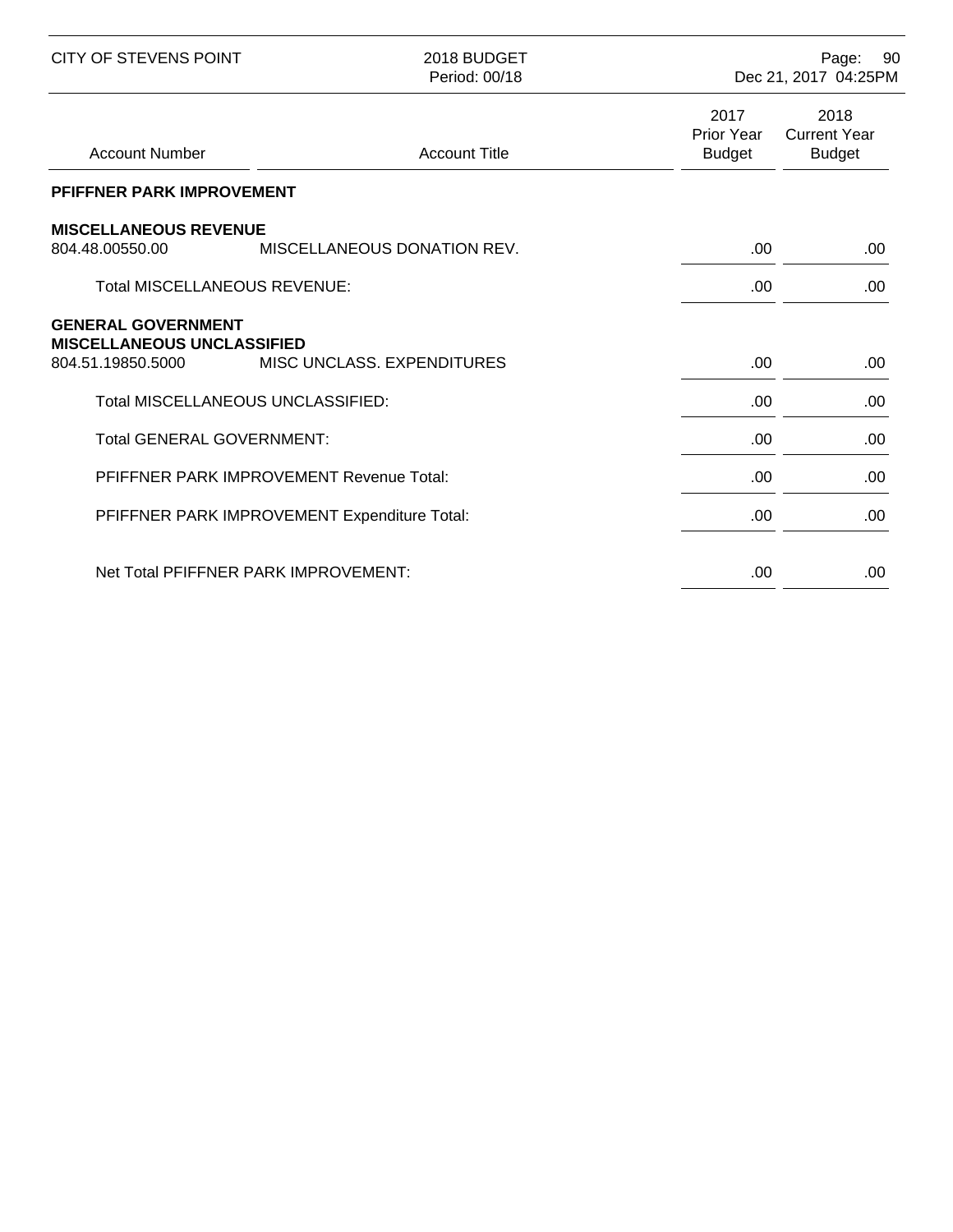| <b>CITY OF STEVENS POINT</b>                                                                                                                                           | 2018 BUDGET<br>Period: 00/18                                  |                                     | Page:<br>- 91<br>Dec 21, 2017 04:25PM        |
|------------------------------------------------------------------------------------------------------------------------------------------------------------------------|---------------------------------------------------------------|-------------------------------------|----------------------------------------------|
| <b>Account Number</b>                                                                                                                                                  | <b>Account Title</b>                                          | 2017<br>Prior Year<br><b>Budget</b> | 2018<br><b>Current Year</b><br><b>Budget</b> |
| <b>SICK LEAVE TRUST FUND</b>                                                                                                                                           |                                                               |                                     |                                              |
| <b>MISCELLANEOUS REVENUE</b><br>807.48.00100.51<br>807.48.00954.55<br><b>Total MISCELLANEOUS REVENUE:</b>                                                              | <b>INV. INTEREST REVENUE</b><br>UNREALIZED (GAIN)/LOSS ON INV | .00<br>.00.<br>.00                  | .00<br>.00<br>.00                            |
| <b>OTHER FINANCING SOURCES</b><br>807.49.00210.00                                                                                                                      | <b>TRANSFER FROM GENERAL FUND</b>                             | 235,000                             | 245,000                                      |
| <b>Total OTHER FINANCING SOURCES:</b>                                                                                                                                  |                                                               | 235,000                             | 245,000                                      |
| <b>GENERAL GOVERNMENT</b><br><b>MISC UNCLASSIFIED GENERAL</b><br>807.51.00850.1995<br>PEHP SICK LEAVE BAL DISB.<br>807.51.00850.9012<br>OP. TRANS. RET. TRUST PREMIUMS |                                                               | 150,000<br>85,000                   | 200,000<br>45,000                            |
| Total MISC UNCLASSIFIED GENERAL:                                                                                                                                       |                                                               | 235,000                             | 245,000                                      |
| <b>Total GENERAL GOVERNMENT:</b>                                                                                                                                       |                                                               | 235,000                             | 245,000                                      |
| <b>SICK LEAVE TRUST FUND Revenue Total:</b>                                                                                                                            |                                                               | 235,000                             | 245,000                                      |
|                                                                                                                                                                        | SICK LEAVE TRUST FUND Expenditure Total:                      | 235,000                             | 245,000                                      |
| Net Total SICK LEAVE TRUST FUND:                                                                                                                                       |                                                               | .00                                 | .00                                          |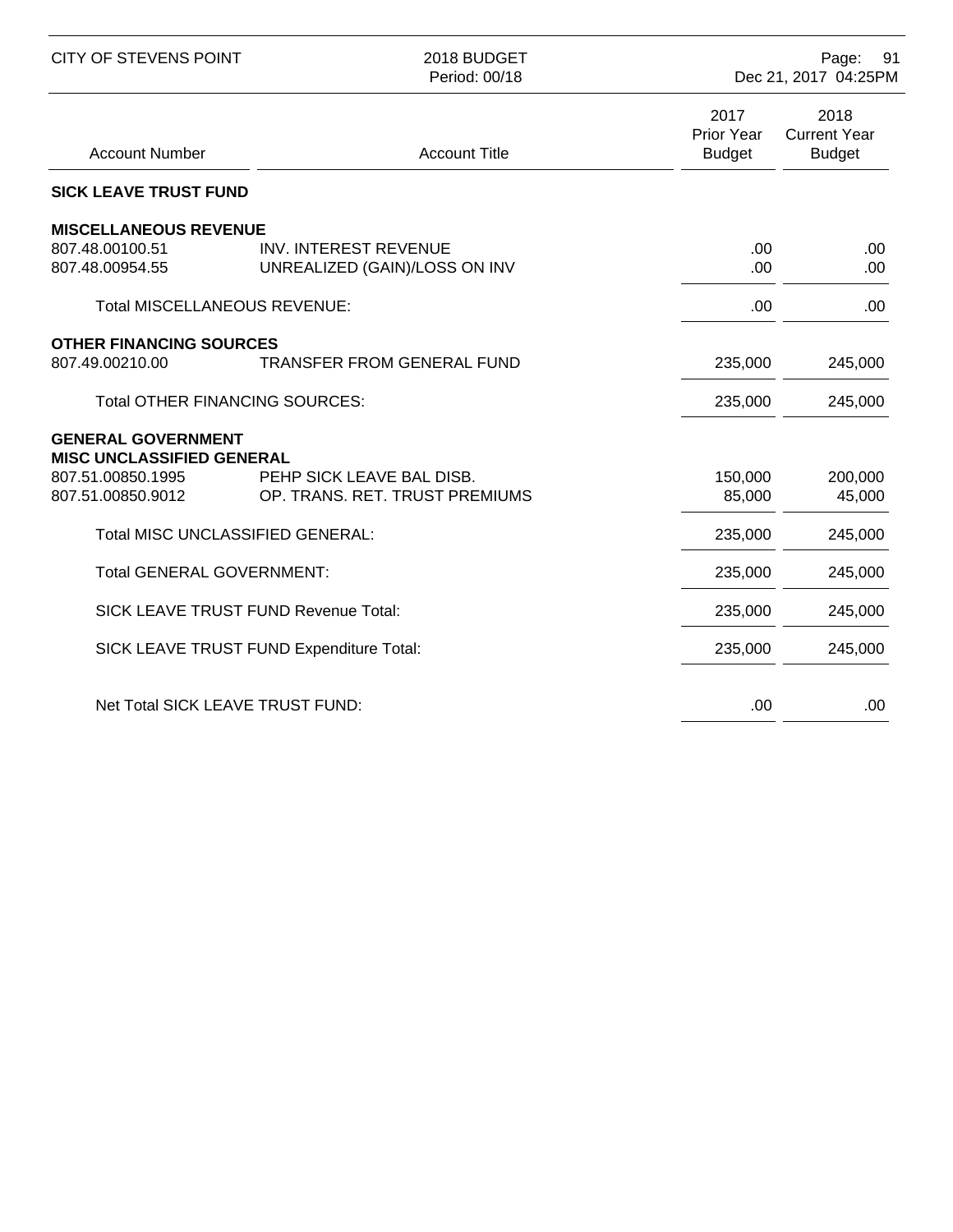| <b>CITY OF STEVENS POINT</b>                                                           | 2018 BUDGET<br>Period: 00/18             | 92<br>Page:<br>Dec 21, 2017 04:25PM        |                                              |
|----------------------------------------------------------------------------------------|------------------------------------------|--------------------------------------------|----------------------------------------------|
| <b>Account Number</b>                                                                  | <b>Account Title</b>                     | 2017<br><b>Prior Year</b><br><b>Budget</b> | 2018<br><b>Current Year</b><br><b>Budget</b> |
| <b>ARTS ENDOWMENT TRUST FUND</b>                                                       |                                          |                                            |                                              |
| <b>MISCELLANEOUS REVENUE</b><br>809.48.00900.00<br><b>Total MISCELLANEOUS REVENUE:</b> | MISC UNCLASSIFIED REVENUE                | .00.<br>.00                                | .00<br>.00                                   |
| <b>OTHER FINANCING SOURCES</b><br>809.49.00220.00<br>OP TRANSFER FROM S.R. FUNDS       |                                          | .00                                        | .00                                          |
| <b>Total OTHER FINANCING SOURCES:</b>                                                  |                                          | .00                                        | .00                                          |
| <b>GENERAL GOVERNMENT</b><br><b>MISC UNCLASSIFIED GENERAL</b><br>809.51.00850.5000     | MISCELLANEOUS EXPENSES                   | .00                                        | .00                                          |
| Total MISC UNCLASSIFIED GENERAL:                                                       |                                          | .00                                        | .00                                          |
| <b>Total GENERAL GOVERNMENT:</b>                                                       |                                          | .00                                        | .00                                          |
|                                                                                        | ARTS ENDOWMENT TRUST FUND Revenue Total: |                                            | .00                                          |
| ARTS ENDOWMENT TRUST FUND Expenditure Total:                                           |                                          | .00                                        | .00.                                         |
| Net Total ARTS ENDOWMENT TRUST FUND:                                                   |                                          | .00                                        | .00                                          |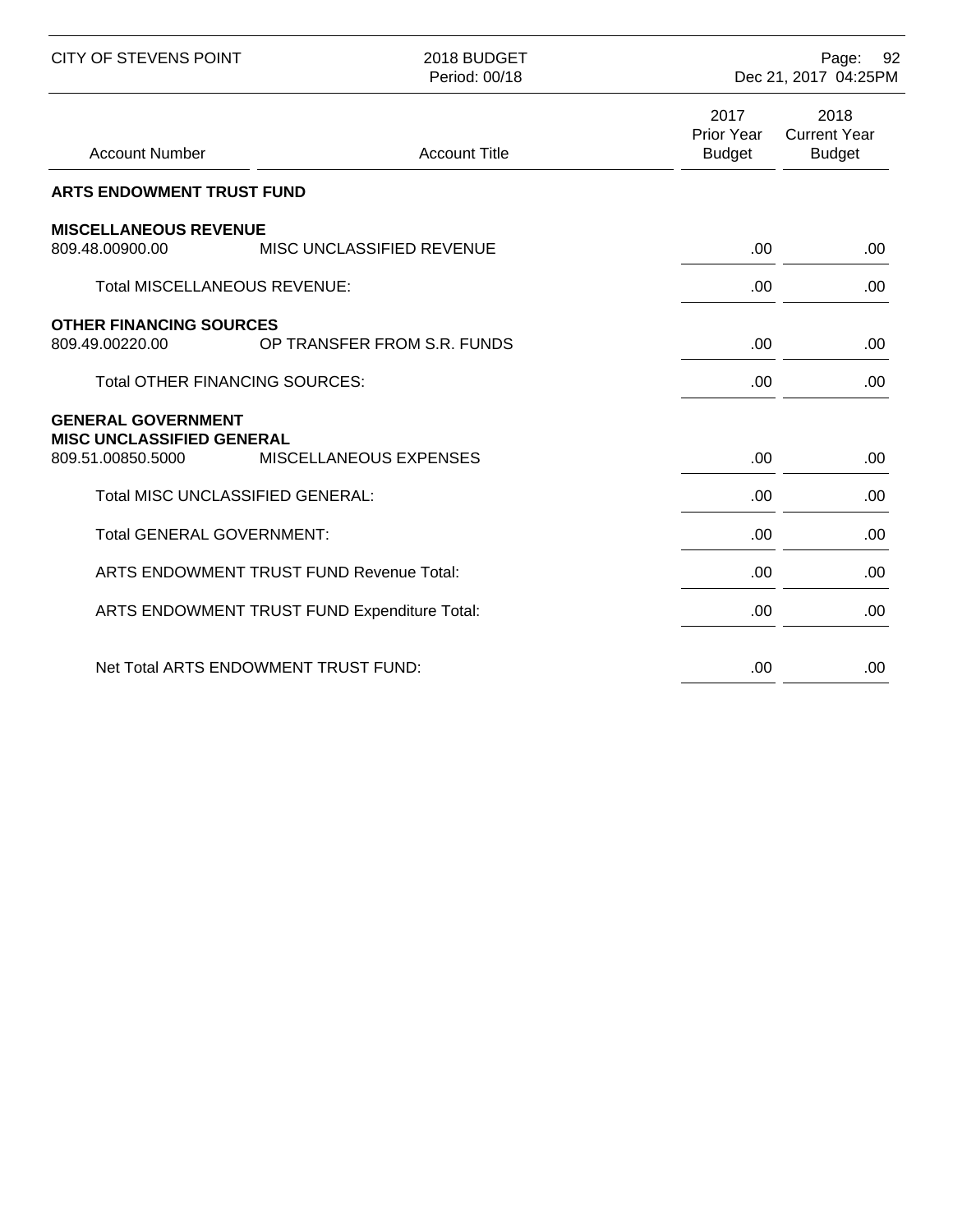| CITY OF STEVENS POINT                                                              | 2018 BUDGET<br>Period: 00/18                  | 93<br>Page:<br>Dec 21, 2017 04:25PM |                                              |
|------------------------------------------------------------------------------------|-----------------------------------------------|-------------------------------------|----------------------------------------------|
| <b>Account Number</b>                                                              | <b>Account Title</b>                          | 2017<br>Prior Year<br><b>Budget</b> | 2018<br><b>Current Year</b><br><b>Budget</b> |
| <b>FUNDS IN LIEU OF PARK LAND</b>                                                  |                                               |                                     |                                              |
| <b>MISCELLANEOUS REVENUE</b><br>810.48.00550.00                                    | MISCELLANEOUS DONATION REV.                   | .00.                                | 4,000                                        |
| <b>Total MISCELLANEOUS REVENUE:</b>                                                |                                               | .00                                 | 4,000                                        |
| <b>GENERAL GOVERNMENT</b><br><b>MISC UNCLASSIFIED GENERAL</b><br>810.51.00850.5000 | MISCELLANEOUS EXPENSES                        | .00.                                | 4,000                                        |
| Total MISC UNCLASSIFIED GENERAL:                                                   |                                               | .00                                 | 4,000                                        |
| <b>Total GENERAL GOVERNMENT:</b>                                                   |                                               | .00                                 | 4,000                                        |
| <b>FUNDS IN LIEU OF PARK LAND Revenue Total:</b>                                   |                                               | .00                                 | 4,000                                        |
|                                                                                    | FUNDS IN LIEU OF PARK LAND Expenditure Total: | .00                                 | 4,000                                        |
|                                                                                    | Net Total FUNDS IN LIEU OF PARK LAND:         | .00                                 | .00                                          |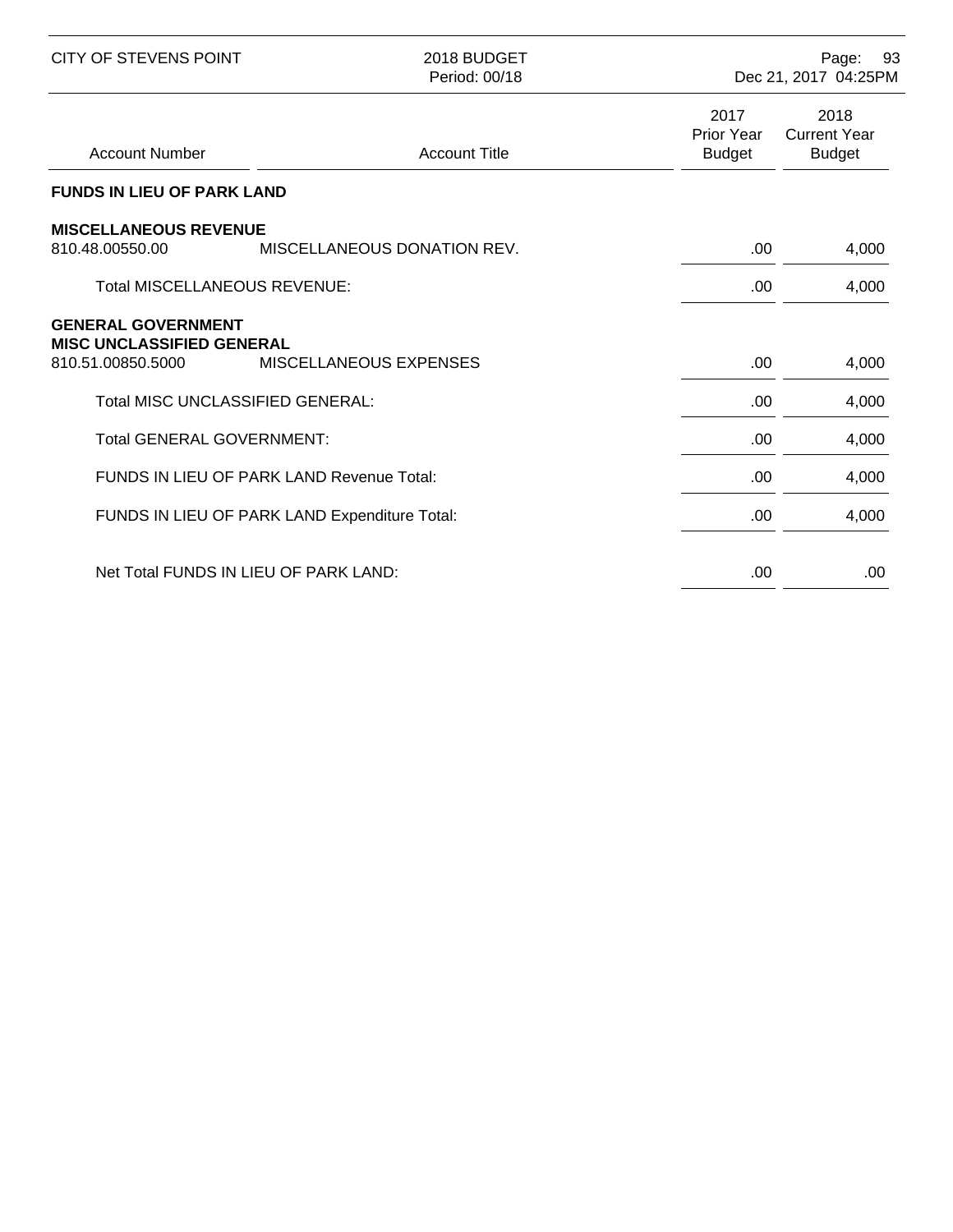| <b>CITY OF STEVENS POINT</b>                                                           | 2018 BUDGET<br>Period: 00/18                                                                         | 94<br>Page:<br>Dec 21, 2017 04:25PM |                                              |
|----------------------------------------------------------------------------------------|------------------------------------------------------------------------------------------------------|-------------------------------------|----------------------------------------------|
| <b>Account Number</b>                                                                  | <b>Account Title</b>                                                                                 | 2017<br>Prior Year<br><b>Budget</b> | 2018<br><b>Current Year</b><br><b>Budget</b> |
| <b>SMONGESKI FUND</b>                                                                  |                                                                                                      |                                     |                                              |
| <b>MISCELLANEOUS REVENUES</b><br>814.48.00100.51<br>814.48.00950.55<br>814.48.00954.55 | <b>INVESTMENT INTEREST REVENUE</b><br>CAPITAL (GAIN)/LOSS ON INVEST<br>UNREALIZED (GAIN)/LOSS ON INV | 6,000<br>.00<br>.00                 | 6,000<br>.00<br>.00                          |
| <b>Total MISCELLANEOUS REVENUES:</b>                                                   |                                                                                                      | 6,000                               | 6,000                                        |
| <b>MISCELLANEOUS EXPENDITURES</b><br><b>MISCELLANEOUS UNCLASSIFIED</b>                 |                                                                                                      |                                     |                                              |
| 814.51.00850.5000                                                                      | <b>MISC EXPENSES</b>                                                                                 | 6,000                               | 6,000                                        |
| Total MISCELLANEOUS UNCLASSIFIED:                                                      | 6,000                                                                                                | 6,000                               |                                              |
| <b>Total MISCELLANEOUS EXPENDITURES:</b>                                               |                                                                                                      | 6,000                               | 6,000                                        |
| <b>SMONGESKI FUND Revenue Total:</b>                                                   |                                                                                                      | 6,000                               | 6,000                                        |
| <b>SMONGESKI FUND Expenditure Total:</b>                                               |                                                                                                      | 6,000                               | 6,000                                        |
| Net Total SMONGESKI FUND:                                                              |                                                                                                      | .00                                 | .00                                          |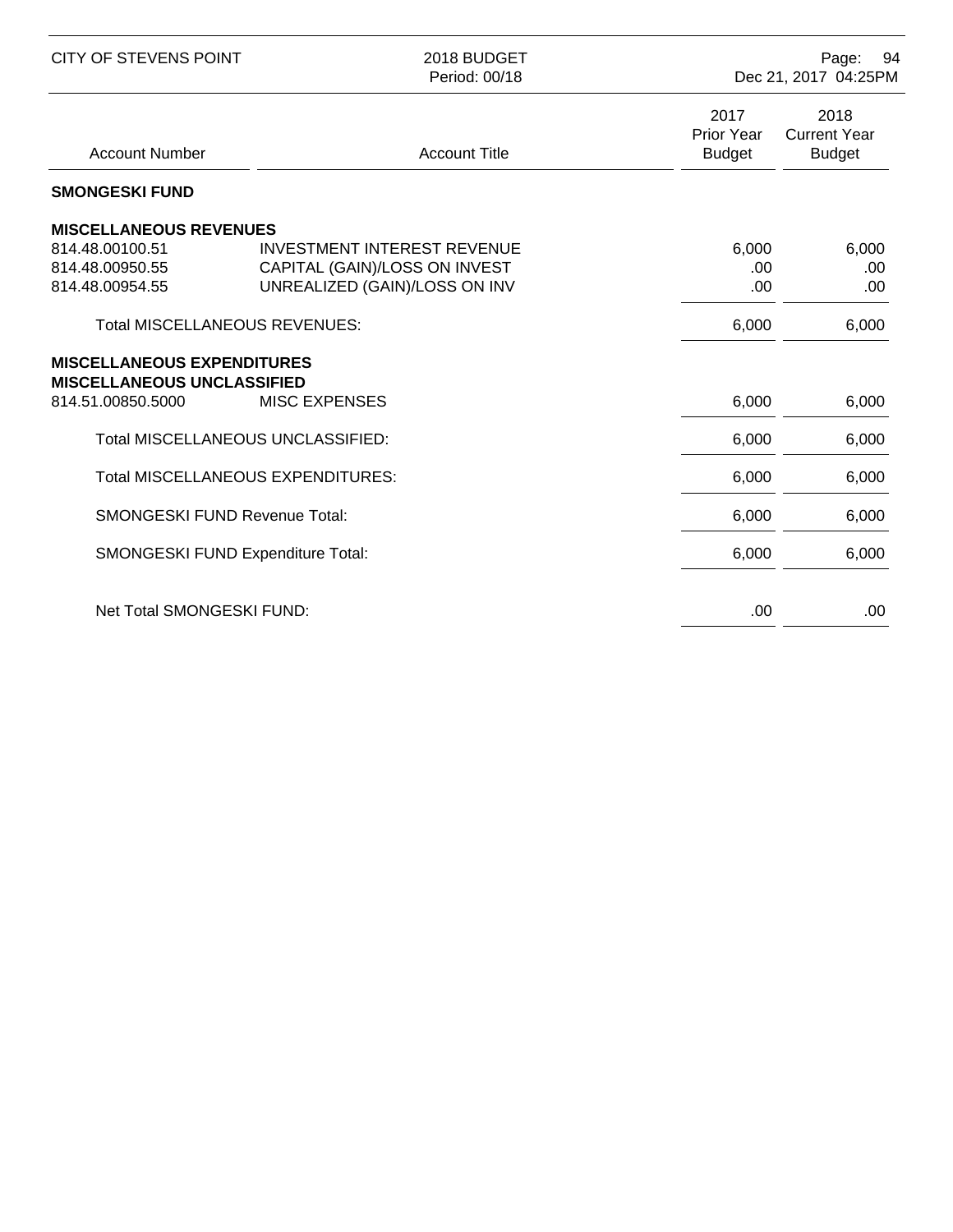| CITY OF STEVENS POINT                                                              | 2018 BUDGET<br>Period: 00/18    | 95<br>Page:<br>Dec 21, 2017 04:25PM        |                                              |
|------------------------------------------------------------------------------------|---------------------------------|--------------------------------------------|----------------------------------------------|
| <b>Account Number</b>                                                              | <b>Account Title</b>            | 2017<br><b>Prior Year</b><br><b>Budget</b> | 2018<br><b>Current Year</b><br><b>Budget</b> |
| <b>FOREST CEMETERY TRUST FUND</b>                                                  |                                 |                                            |                                              |
| <b>OTHER FINANCING SOURCES</b><br>815.49.00500.00                                  | <b>RESIDUAL EQUITY TRANSFER</b> | .00.                                       | .00                                          |
| <b>Total OTHER FINANCING SOURCES:</b>                                              | .00                             | .00.                                       |                                              |
| <b>GENERAL GOVERNMENT</b><br><b>MISC UNCLASSIFIED GENERAL</b><br>815.51.00850.5000 | MISCELLANEOUS EXPENSES          | .00.                                       | .00                                          |
| Total MISC UNCLASSIFIED GENERAL:                                                   | .00                             | .00                                        |                                              |
| <b>Total GENERAL GOVERNMENT:</b>                                                   | .00                             | .00                                        |                                              |
| FOREST CEMETERY TRUST FUND Revenue Total:                                          |                                 | .00                                        | .00                                          |
| FOREST CEMETERY TRUST FUND Expenditure Total:                                      |                                 | .00                                        | .00.                                         |
| Net Total FOREST CEMETERY TRUST FUND:                                              |                                 | .00                                        | .00                                          |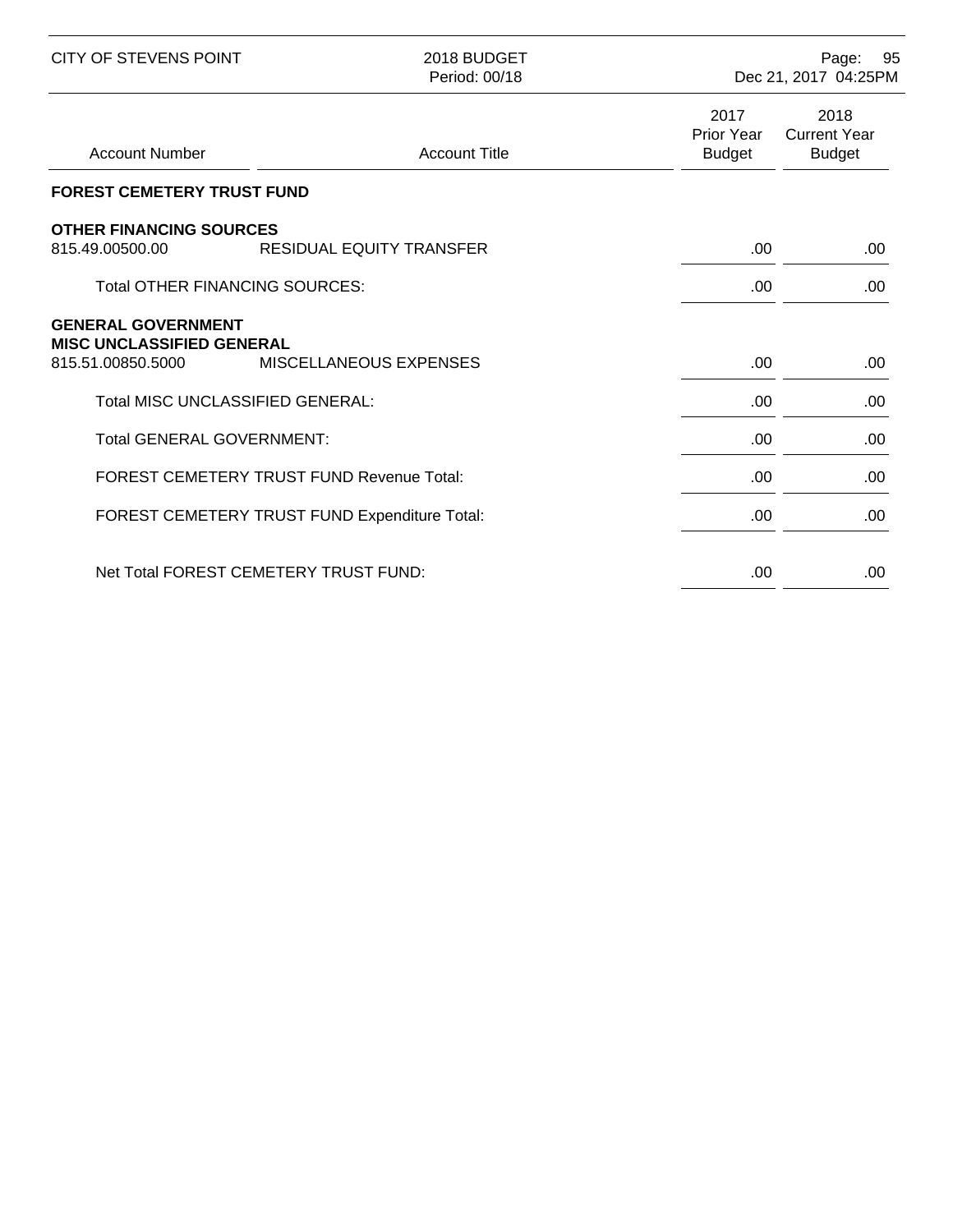| <b>CITY OF STEVENS POINT</b>                                             | 2018 BUDGET<br>Period: 00/18                                                                   | Page:<br>96<br>Dec 21, 2017 04:25PM |                                              |
|--------------------------------------------------------------------------|------------------------------------------------------------------------------------------------|-------------------------------------|----------------------------------------------|
| <b>Account Number</b>                                                    | <b>Account Title</b>                                                                           | 2017<br>Prior Year<br><b>Budget</b> | 2018<br><b>Current Year</b><br><b>Budget</b> |
| <b>HOUSING TRUST FUND</b>                                                |                                                                                                |                                     |                                              |
| <b>MISCELLANEOUS REVENUE</b>                                             |                                                                                                |                                     |                                              |
| 817.48.00100.51<br>817.48.00950.55<br>817.48.00954.55                    | <b>INV. INTEREST REVENUE</b><br>CAPITAL (GAIN)/LOSS ON INVEST<br>UNREALIZED (GAIN)/LOSS ON INV | 50,000<br>.00.<br>.00               | 35,000<br>.00<br>.00                         |
| <b>Total MISCELLANEOUS REVENUE:</b>                                      |                                                                                                | 50,000                              | 35,000                                       |
| <b>MISCELLANEOUS EXPENSES</b><br><b>MISCELLANEOUS EXPENSES</b>           |                                                                                                |                                     |                                              |
| 817.56.00850.5000                                                        | <b>MISC EXPENSES</b>                                                                           | .00                                 | .00.                                         |
| Total MISCELLANEOUS EXPENSES:                                            |                                                                                                | .00                                 | .00                                          |
| Total MISCELLANEOUS EXPENSES:                                            |                                                                                                | .00                                 | .00                                          |
| <b>TRANS TO HOUSING TRUST FUND</b><br><b>TRANS TO HOUSING TRUST FUND</b> |                                                                                                |                                     |                                              |
| 817.59.99246.9500                                                        | TRANS TO HOUSING TRUST FUND                                                                    | 50,000                              | 35,000                                       |
| Total TRANS TO HOUSING TRUST FUND:                                       |                                                                                                | 50,000                              | 35,000                                       |
| Total TRANS TO HOUSING TRUST FUND:                                       |                                                                                                | 50,000                              | 35,000                                       |
| <b>HOUSING TRUST FUND Revenue Total:</b>                                 |                                                                                                | 50,000                              | 35,000                                       |
| <b>HOUSING TRUST FUND Expenditure Total:</b>                             |                                                                                                | 50,000                              | 35,000                                       |
| Net Total HOUSING TRUST FUND:                                            |                                                                                                | .00                                 | .00                                          |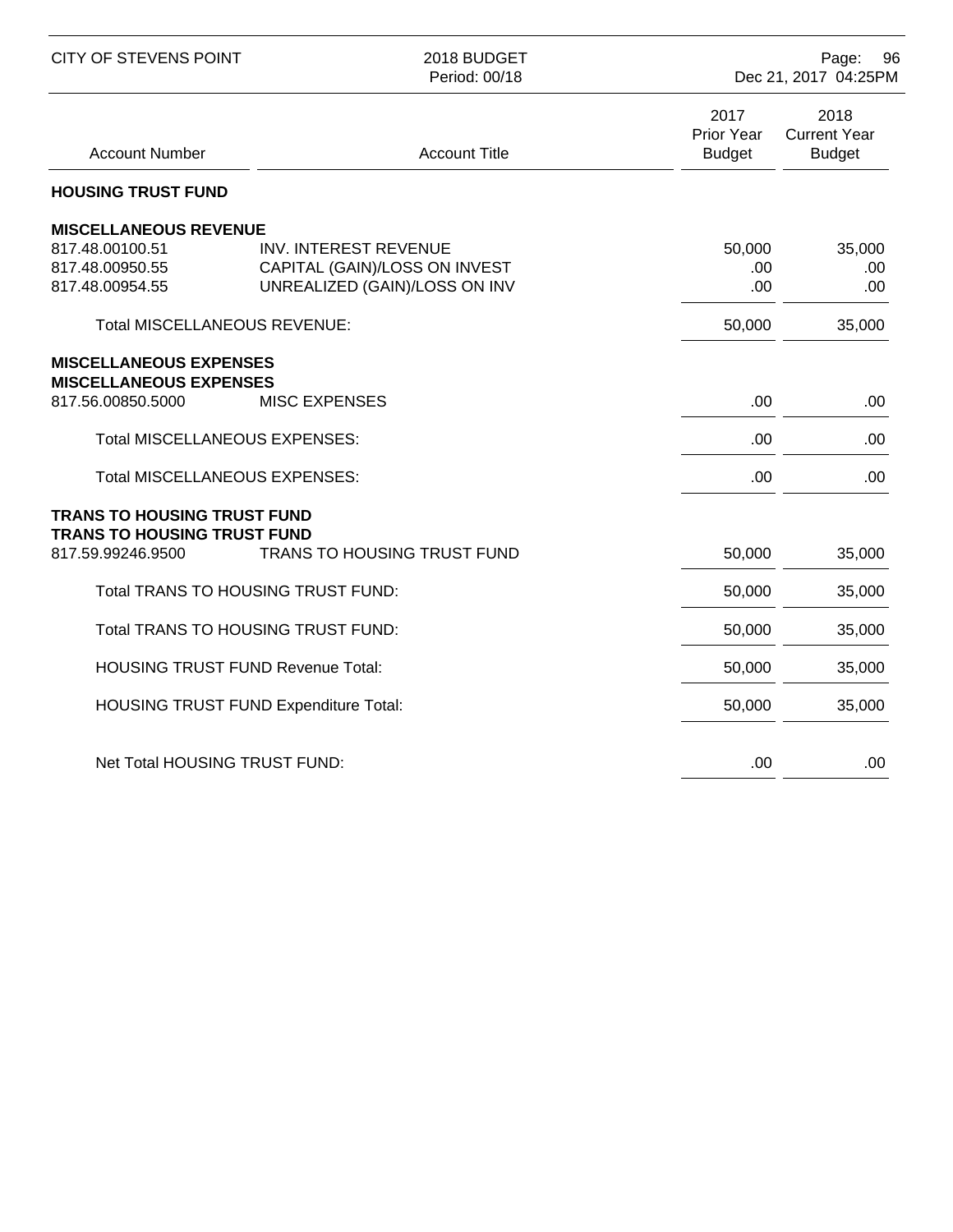| <b>CITY OF STEVENS POINT</b>              | 2018 BUDGET<br>Period: 00/18        | 97<br>Page:<br>Dec 21, 2017 04:25PM        |                                              |
|-------------------------------------------|-------------------------------------|--------------------------------------------|----------------------------------------------|
| <b>Account Number</b>                     | <b>Account Title</b>                | 2017<br><b>Prior Year</b><br><b>Budget</b> | 2018<br><b>Current Year</b><br><b>Budget</b> |
| <b>SECTION 125 TRUST FUND</b>             |                                     |                                            |                                              |
| <b>INTERGOVERNMENTAL REVENUES</b>         |                                     |                                            |                                              |
| 850.43.00701.00                           | WATER & SEWER FLEX REIMB.           | 7,000                                      | 7,000                                        |
| 850.43.00702.00                           | <b>TRANSIT FLEX REIMB</b>           | 3,000                                      | 3,000                                        |
| 850.43.00703.00                           | <b>AIRPORT FLEX REIMB</b>           | .00                                        | .00.                                         |
| Total INTERGOVERNMENTAL REVENUES:         | 10,000                              | 10,000                                     |                                              |
| <b>MISCELLANEOUS REVENUE</b>              |                                     |                                            |                                              |
| 850.48.00918.00                           | <b>REFUNDS FROM ADMINISTRATOR</b>   | .00                                        | .00                                          |
| 850.48.00919.00                           | UNUSED FLEX FUNDS RETURNED          | .00                                        | .00                                          |
| <b>Total MISCELLANEOUS REVENUE:</b>       | .00                                 | .00.                                       |                                              |
| <b>OTHER FINANCING SOURCES</b>            |                                     |                                            |                                              |
| 850.49.00290.00                           | OPER TRANS/PAYROLL CLEARING         | 40,000                                     | 60,000                                       |
| 850.49.19100.59                           | <b>TRANSFER FROM FUND 100</b>       | 10,000                                     | 10,000                                       |
| <b>Total OTHER FINANCING SOURCES:</b>     | 50,000                              | 70,000                                     |                                              |
| <b>GENERAL GOVERNMENT</b>                 |                                     |                                            |                                              |
| <b>MISC UNCLASSIFIED GENERAL</b>          |                                     |                                            |                                              |
| 850.51.00850.1980                         | FLEX SPENDING CLAIM REIMB           | 60,000                                     | 40,000                                       |
| 850.51.00850.1985                         | <b>DENTAL &amp; VISION PREMIUMS</b> | .00                                        | 40,000                                       |
| Total MISC UNCLASSIFIED GENERAL:          |                                     | 60,000                                     | 80,000                                       |
| <b>Total GENERAL GOVERNMENT:</b>          |                                     | 60,000                                     | 80,000                                       |
| SECTION 125 TRUST FUND Revenue Total:     |                                     | 60,000                                     | 80,000                                       |
| SECTION 125 TRUST FUND Expenditure Total: |                                     | 60,000                                     | 80,000                                       |
| Net Total SECTION 125 TRUST FUND:         |                                     | .00                                        | .00.                                         |